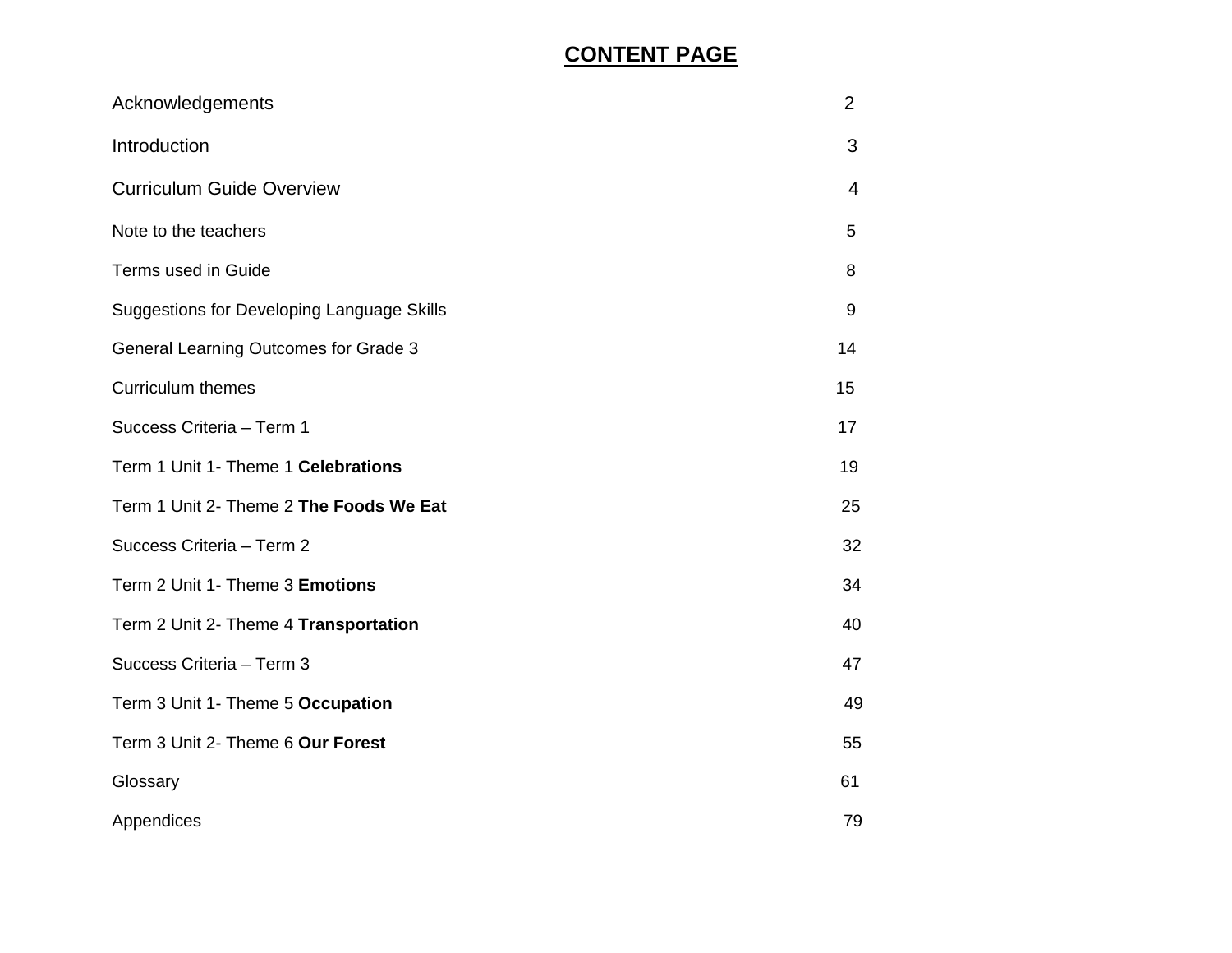## **ACKNOWLEDGEMENT**

The Curriculum Development Unit is grateful to the following for their contribution in the development of the New Language Arts Curriculum Guide.

- Department for International Funding(DFID) consultant Lindsey Howard
- Curriculum Unit: Senior Education Officer –Nicholas Goldberg, Language Arts Officer Cynthia White
- the Principals of the following schools:

for releasing certain members of their staff on a regular basis to assist in preparation of curriculum material.

John Bleau (consultant), Mornlight Nanthan & Ernie Jno-finn -Learning Support Advisors, Shermine Bardouille- coordinator of the revised draft.

- Members of the Grade 3 Language Arts sub-committee who worked on the first and revised draft: Davina Dupigny- Paix Bouche Primary Camela Blanc – Goodwill Primary Eugenia Blanc-Roseau Primary Joyce Celestine-Roseau Primary Rosemund Ismael - Jeanette Carriere – Roosevelt Douglas Primary Sylvia Alexis- Portsmouth Secondary School Cyrilla Anslem – Isaiah Thomas Secondary School Anita Williams – St Martin Primary Jacinta Marcellin – Penville Primary Kristy Graham – St Luke's Primary
- Persons who assisted in the final draft and proofing of the Language Arts Curriculum:

General Editor- Raymond Henderson, Secretaries of the unit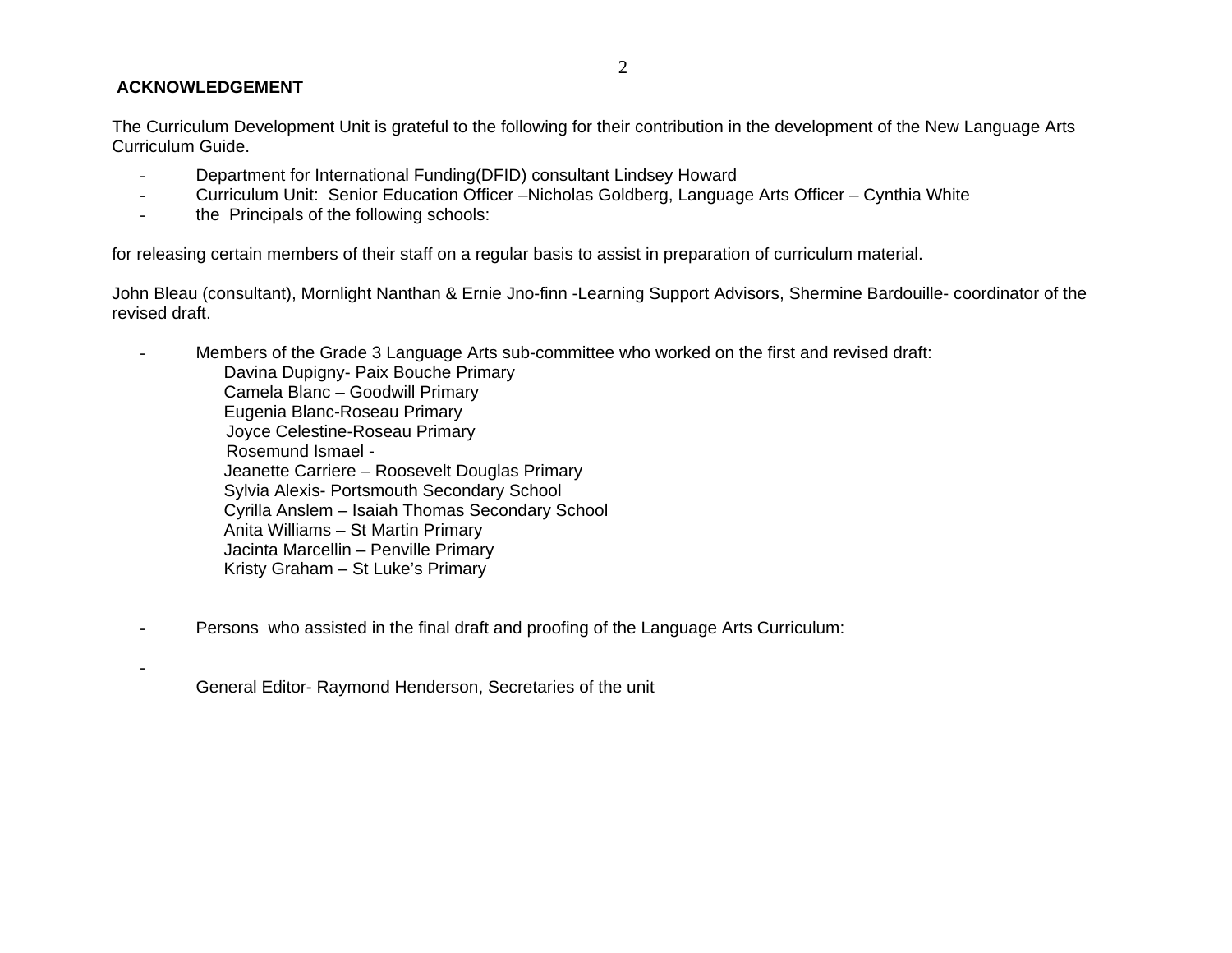### **INTRODUCTION**

The selection of Internationally Accepted English (IAE) as the idiom of language instruction in Dominica is based upon the following:

#### *1. English as part of Dominica's cultural heritage*

 Historically, Dominica has been part of the English-speaking world, first as a colony of the British Empire, and, since the attainment of political independence (1978), as a full member of the British Commonwealth of Nations. English is the official language of the Commonwealth of Nations and it represents the linguistic and cultural lifeblood of that grouping.

## *2. English as the language of international exchange*

The rapidly changing world is characterised by increasing globalisation and growing interdependence among diverse nations and peoples. In such a global context, communication, trade, and cultural exchange, are increasingly complex. Expectedly, the Commonwealth of Dominica must respond to this complexity and global phenomena. Mastery of English will undoubtedly contribute to such exchange, as this language is most global of all.

#### *3. English as the language of regional examinations*

Dominica is a founding member of the Caribbean Examinations Council (CXC), the agency charged with the administration of formal examinations at the regional level. With English being the language of instruction, it is also the language of educational assessment.

Upon completion of primary level education, graduates will be life-long learners, who are able to make effective use of Internationally Accepted English (IAE), as well as reasoned and appropriate use of local language varieties in order to function as creative and flexible individuals who are environmentally conscious, tolerant and contributing members of their developing society.

In our Dominican society, a vast majority of Dominican children speaks a dialect or some form of Creole. These languages are used to communicate with others, to express thoughts, feelings and experiences. Such diverse linguistic repertoire, in many ways, poses certain challenges (e.g. grammar and comprehension) for the student in the school system. This guide (recognises such challenges and) is designed to enable all students to achieve an acceptable level of competencies in Standard English to be able to compete with the global environment.

The "thematic approach" has been incorporated to present the children with structures in meaningful contexts, while integrating language with other subject areas, viz. Social Studies, Science, Visual and Performing Arts etc.

In Language Arts, at the Key Stage 1-6 level, students should: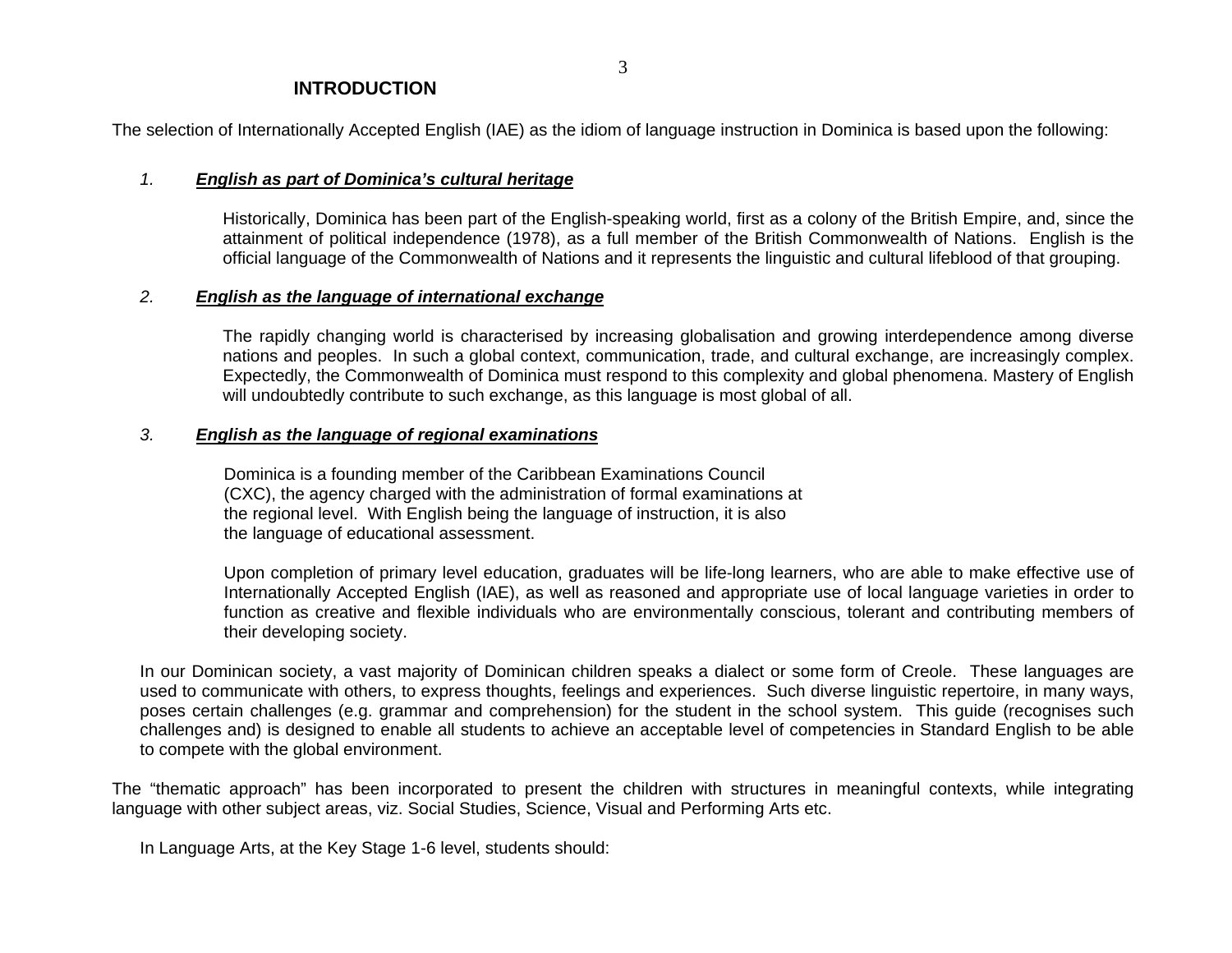- Listen to, read, and view a range of grade-level appropriate oral, print and other media texts in a variety of situations for a variety of purposes; and speak, write, and represent to express their thoughts, feelings, and experiences, in a variety of forms, for a variety of purposes and audiences.
- Learn about and practice the skills and strategies of effective listeners, speakers, readers, writers, (viewers, and presenters).
- Assess their own personal language growth and set goals for future growth.

The learning objectives listed in this new LA curriculum guide describe the specific language knowledge, skills, and strategies that students should develop. These objectives, now referred to as **success criteria**, form a developmental continuum and guide the teacher in planning units, daily instruction, and classroom activities. The success criteria also guide student assessment and evaluation.

# **Curriculum Guide Overview**

The renewed English Language arts (LA) curriculum emphasises the role of language in communication and learning. Students need to become confident and competent users of all four language arts strands, with opportunities to listen, speak, read and write. Success criteria are listed to help teachers address each language strand and to build a balanced LA program in their classrooms. A balanced programme:

- focuses on language and emphasizes the communication and construction of meaning.
- recognizes the interrelated and interdependent nature of the language strands (i.e., listening, speaking, reading, writing, incorporating the viewing, representing)
- integrates and balances experiences with all the language strands.
- creates meaningful contexts, purposeful activities, and a supportive environment for students to learn the language skills and strategies.
- employs a range of effective teaching-learning approaches and strategies including direct instruction, guided instruction, and independent activities, and models the before/during/after skills and strategies that effective communicators use.
- uses appropriate assessment, evaluation, and reporting procedures.
- attends to all the language cueing systems (i.e., pragmatic, textual, syntactic, semantic, and graphophonic), as well as the conventions and rules of language usage: in a whole – to part – to whole context
- helps students understand and access a range of resources including prose fiction and non-fiction, poetry, plays, non-print, and human resources.
- builds on what students know and can do with language and helps them develop a sense of confidence and capability.

*It is important that unit plans are based and developed on curriculum criteria that address the needs, interests, and strengths of students. The content is so developed in this curriculum to reflect the main action areas:*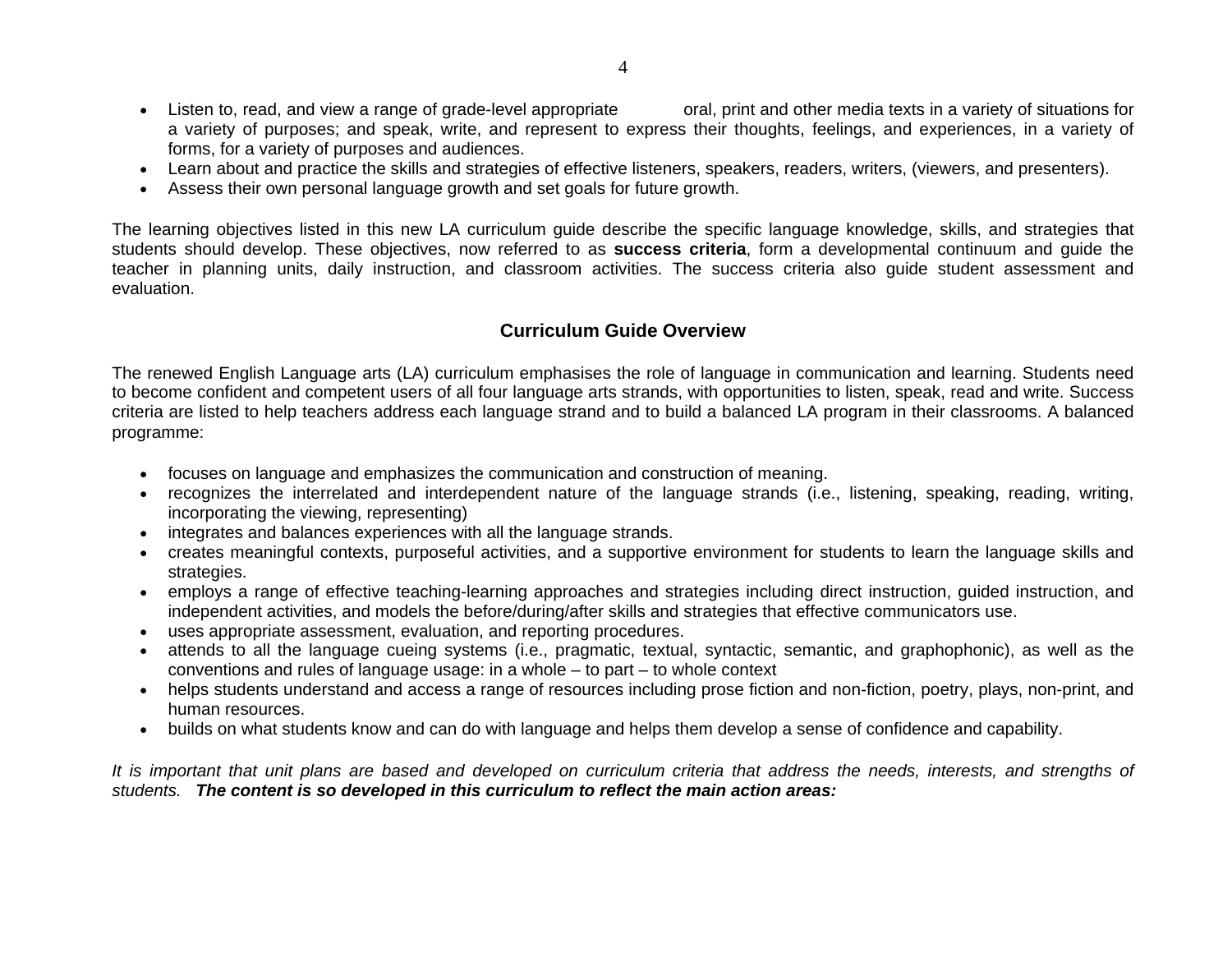- *a) Attainment Targets*
- *b) Learning Outcomes: Learning Outcomes are derived directly from the attainment targets, and provide a measure of the learner's achievement of the same. They indicate general goals.*
- *c) Success Criteria:*
- *d) Suggested Activities:*
- e) **Assessment Strategies**:

# **A NOTE TO THE TEACHER**

### **The proposed National Curriculum suggests that Language Arts be given a minimum of 5 hours of instructional time per week. It also allows the teacher to dedicate one hour blocks for the teaching of the subject.**

Instructional units of study weave language learning and opportunities to use language within specific topics or themes. During the course of the school year, effective units reflect a wide range of contexts, incorporate a variety of resources, allow for authentic integration of the language processes, and invite interdisciplinary experiences. Unique, relevant units can be planned based on curriculum objectives and a thorough assessment of students' interests and needs.

Organizing the school year into manageable blocks of time by using cohesive units provides both a focus and a sense of direction. However, it is important to remain flexible to allow for any necessary changes in either focus or direction, according to individual student interests and needs, as each unit progresses. Opportunities to individualize some activities or instructional and assessment strategies emerge in response to reactions and continuous assessment of students. Options can be provided for students within a welldesigned unit framework.

Because constructing effective units takes time, teachers may find it helpful to plan common units in collaboration with other samegrade teachers, then tailor the units to suit their particular students' needs.

Much of unit planning depends upon individual teacher's organizational styles and preferences. This guide includes several ideas/sample unit planning overview frameworks and teachers are encouraged to make adjustments to fit their planning preferences. The sample units in this curriculum guide use different organizational frameworks to provide ideas for alternative ways of planning and teaching.

# **Planning the Unit**

Organizing instruction into units of study enables teachers to get a broad perspective on what will take place in the classroom and to reflect upon their teaching and the students' learning. Teachers should incorporate the following in planning and designing instructional units.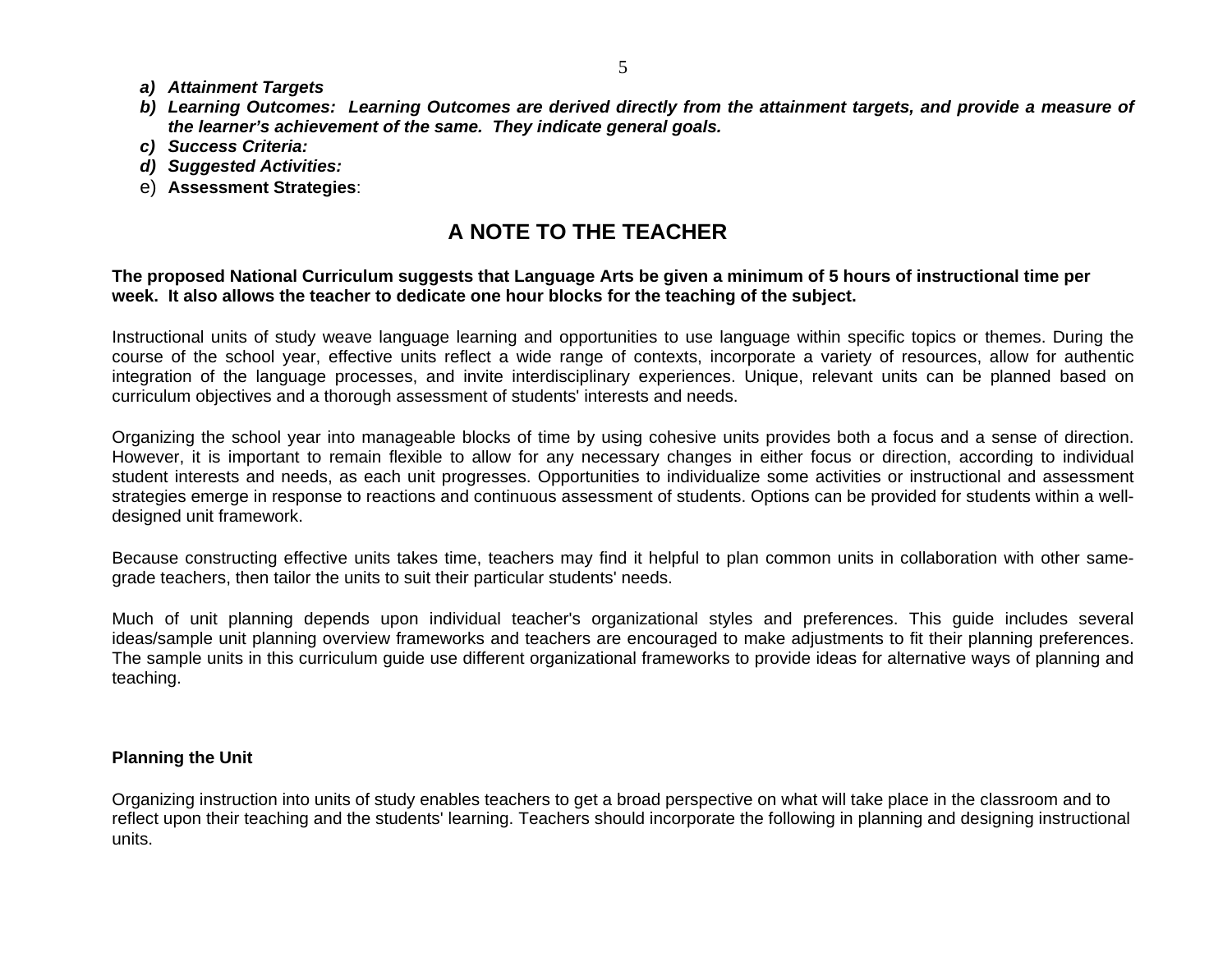#### **Consider students' needs, interests, and abilities:**

- identify students' interests, and cultural and experiential backgrounds
- administer diagnostic questionnaires or surveys to students, or use assessment records and observations
- consult students' records, portfolios, or teachers from the previous year.

## **Identify the unit topic or theme, and determine the contexts:**

- inquire about topics and themes that students have encountered in previous units of study, both in English language arts and other subject areas link with those in guide
- involve students in brainstorming a list of possible sub-themes
- $\bullet$ web possible topics to assess their potential depth and richness
- determine the contexts addressed by the unit topic or theme
- consider the possibilities for interdisciplinary connections, focusing on the objectives of the respective areas of study.

## **Select appropriate Learning Outcomes from those stated in the curriculum guide:**

- identify students' language and learning needs and abilities
- determine the specific language knowledge, attitudes, and skills that can be developed, extended, or reinforced most effectively within the selected unit topic or theme
- select the foundational and learning objectives for the unit
- •identify the Common Essential Learnings that will be developed or reinforced during the unit.

# **Choose the instructional, assessment, and evaluation strategies to be used during the course of the unit:**

- identify the instructional strategies and methods, and specific language activities that will develop students' thinking and language abilities, and their knowledge of the topic or theme
- plan an initial sequence of daily lessons
- identify particular objectives to be developed, reinforced, or extended during each lesson
- $\bullet$ identify specific instructional and assessment strategies for each lesson
- identify mini-lessons that will be required to develop the chosen outcomes and success criteria and the topic or theme, and which will address the students' interests and needs
- plan to discuss or develop with students the assessment and evaluation strategies to be used
- determine daily assessment strategies and recordkeeping procedures that are consistent with the learning objectives, the instructional strategies, and the planned activities
- decide upon the culminating activity and determine the unit-end evaluation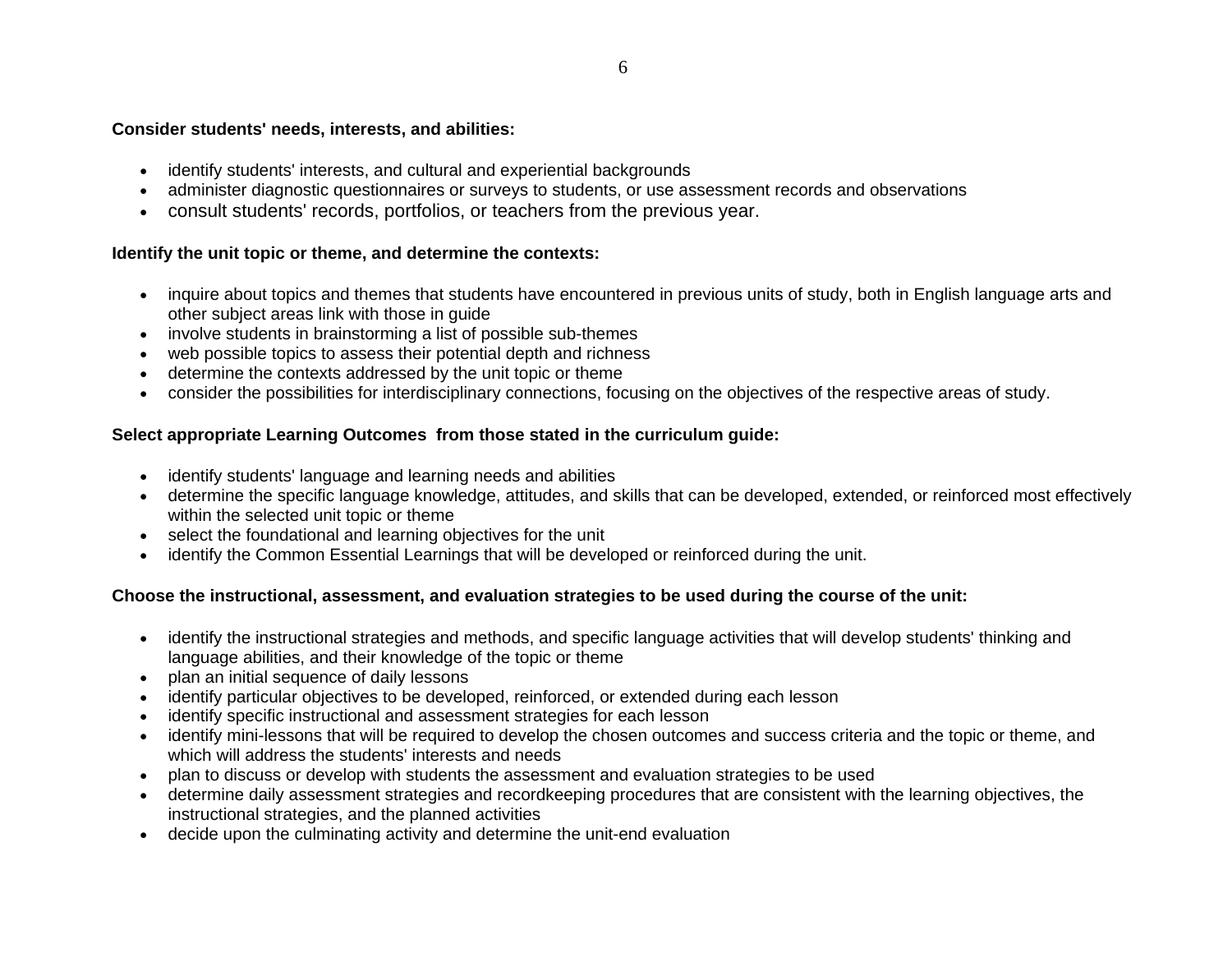• prepare assessment and evaluation instruments that will inform instruction and determine the degree to which students meet the unit objectives.

# **Identify and gather appropriate resources:**

- involve students and resource personnel such as teacher-librarians and special education teachers in selecting and gathering appropriate resources
- plan to use a variety of print, non-print, and human resources throughout the unit
- • select resources that are gender equitable, that promote cultural pluralism, and that include Indian and Métis content and perspectives where appropriate
- gather resources for daily lessons and activities
- •consider the possibility of teacher and student classroom displays
- $\bullet$ match resources with language processes, activities, and instructional strategies.

## **Identify possibilities for student reflection:**

- $\bullet$ provide occasions for students to reflect upon their learning and upon how they learn best
- $\bullet$  identify opportunities for students to reflect upon prior learning and rethink previous positions and understanding in the light of new knowledge and abilities.

# **Identify possibilities for teacher reflection:**

- provide focus to teacher reflection by selecting specific areas for consideration (e.g., specific students, specific instructional strategies or student activities)
- formulate specific questions for reflection in each lesson observe those at end of themes
- •plan to keep a journal or prepare anecdotal checklists for recording observations and reflections on a regular basis.

I hope you enjoy using this document as much as we have enjoyed putting it together for you.

Cynthia White

Education Officer-Language Arts

2008 *Revised 2010*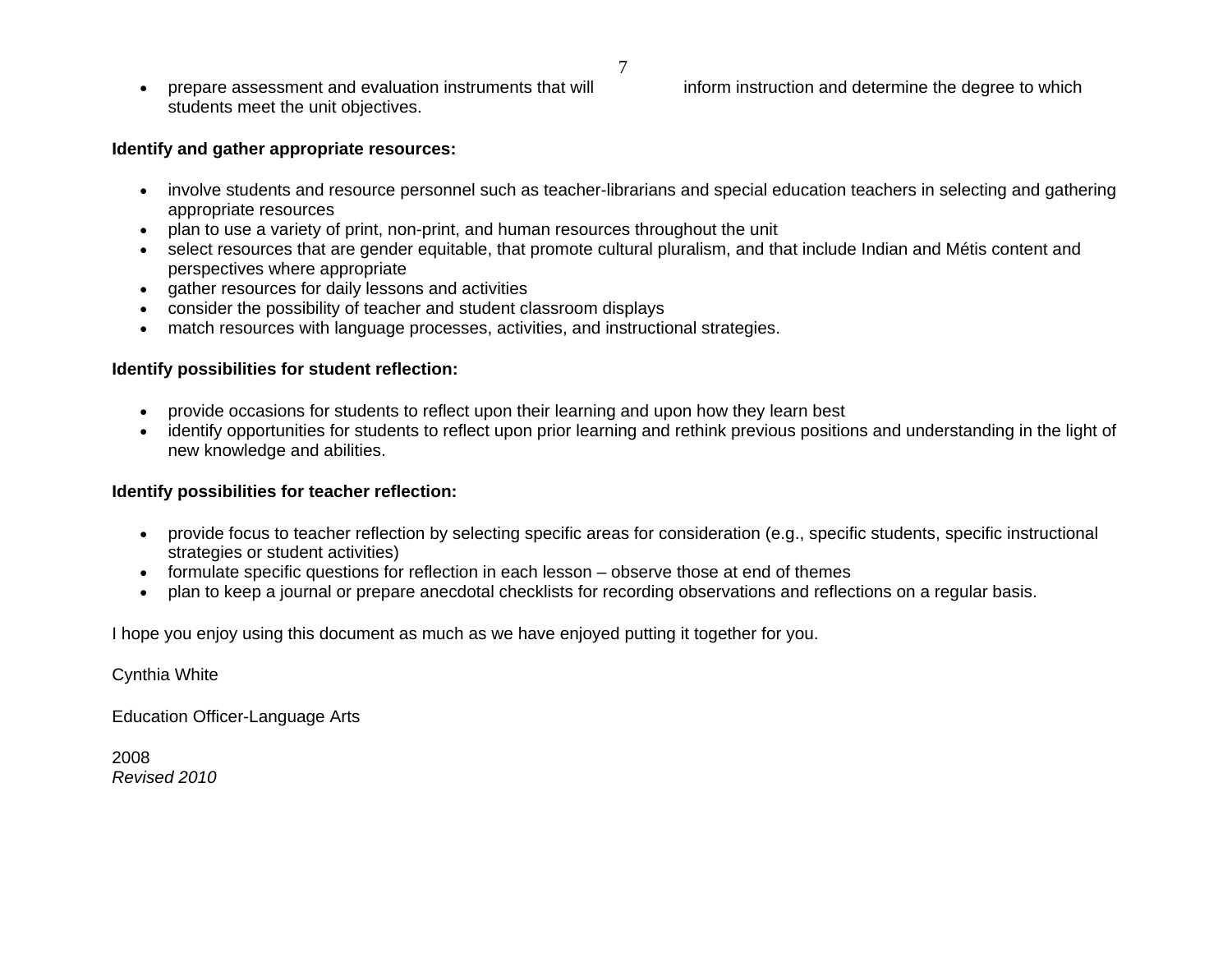**TERMS USED IN THE CURRICULUM GUIDE**

| <b>Attainment target</b>             | includes the knowledge, skills and understanding which students of different abilities and<br>maturities are expected to demonstrate at the end of Key stage 4.                                           |
|--------------------------------------|-----------------------------------------------------------------------------------------------------------------------------------------------------------------------------------------------------------|
| <b>Learning Outcomes</b>             | basic levels that a student should achieve at the end of each grade level and key stage                                                                                                                   |
| <b>Successes Criteria</b>            | describes what the learner must know, be able to do attitude they must display to indicate that<br>they have attained the learning outcome. It acts as a stepping stone.                                  |
| <b>Skills</b>                        | the capacity to do something well. (technique/ability) They are usually acquired or<br>learned. They are what pupils will be able to do during the unit                                                   |
| <b>Strategy</b>                      | is a plan of action designed to achieve a particular goal.                                                                                                                                                |
| <b>Assessment</b>                    | It is used to determine what student know or can do. It measures progress toward<br>established learning outcomes, and provides a basis for reflection, and feedback to improve<br>teaching and learning. |
| <b>Resources</b>                     | anything used by teachers and students to assist in the learning process. e.g. people,<br>equipment, facilities, reading text                                                                             |
| <b>Key vocabulary &amp; Concepts</b> | some of the key terms that will be discussed during the course of the unit and it is hoped they<br>will become part of pupils written and oral vocabulary                                                 |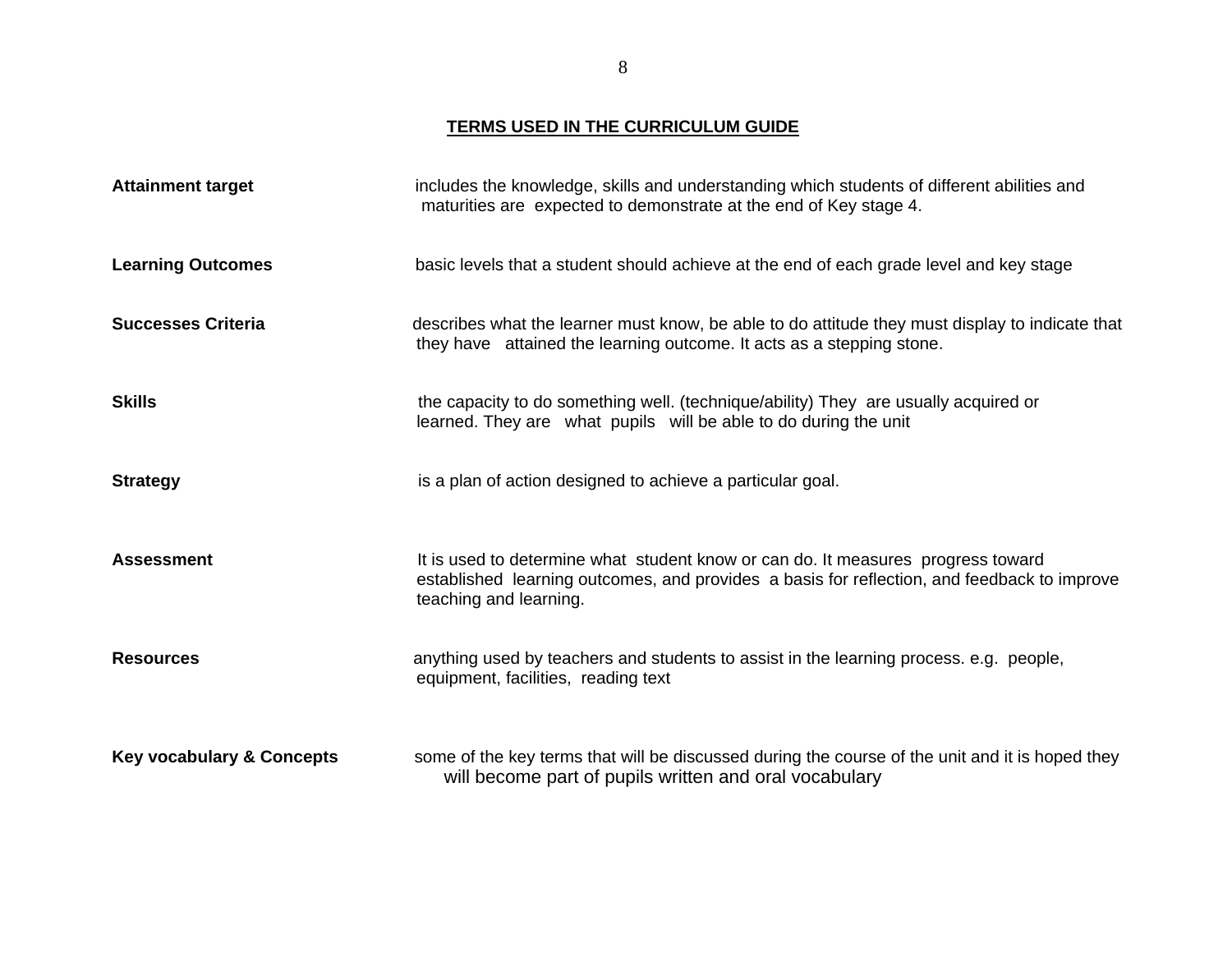# SUGGESTION FOR DEVELOPING THE SKILLS, **LISTENING, SPEAKING, READING, WRITING, VOCABULARY &**

**LANGUAGE STRUCTURE** (Source*- English Language Arts - A Curriculum Guide for the Elementary Level (2002) Saskatchewan Education Regina, SK: Saskatchewan Education).* 

# **Listening**

- $\triangleright$  model and discuss active listening behaviours
- $\triangleright$  provide listening guides to support students in understanding various oral texts
- $\triangleright$  help students determine main ideas and supporting details in oral texts
- $\triangleright$  help students assess the evidence presented for making arguments and forming opinions
- $\triangleright$  provide opportunities for students to reflect upon their listening behaviours, skills, and strategies
- $\triangleright$  support students in setting realistic goals to improve their listening skills and strategies
- $\triangleright$  use activities such as:
	- o mini-lessons
	- <sup>o</sup> directed listening-thinking
	- <sup>o</sup> listen-think-pair-share
	- o listen and visualize
	- o listen-sketch-draw
	- <sup>o</sup> paraphrasing
	- <sup>o</sup> question the author
	- <sup>o</sup> help students listen to each other in small groups and whole class activities
	- <sup>o</sup> guided listening
	- <sup>o</sup> listening centre
	- o listening games.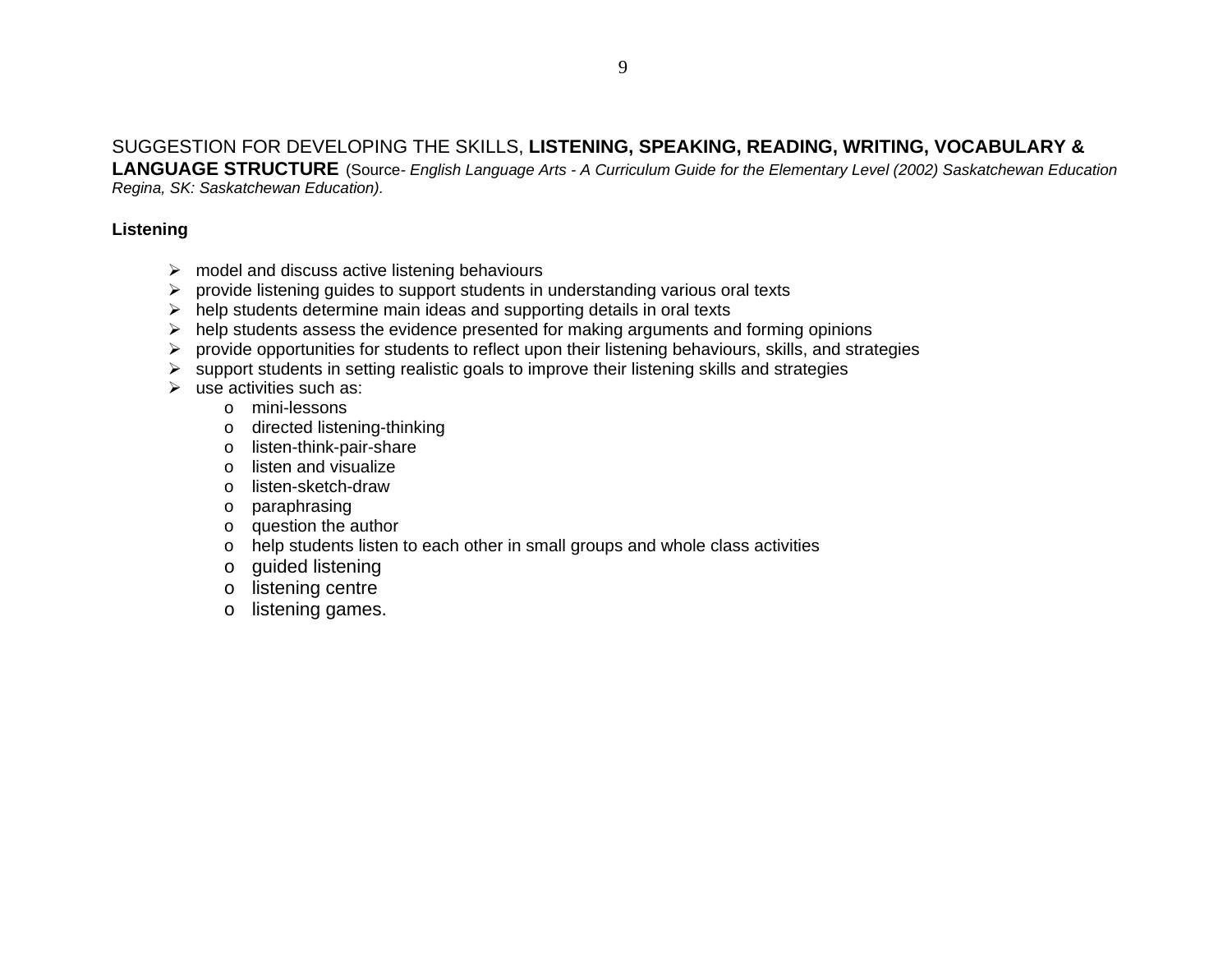# **Speaking**

- $\triangleright$  model and discuss speaking strategies and forms
- ¾ provide a variety of opportunities for both informal and formal talk with differing partners/groups (e.g., reading buddy, sharing with principal, interviewing community members)
- $\triangleright$  help students present factual information in a clear and logical way
- $\triangleright$  help students discuss ideas, taking others' views into consideration
- $\triangleright$  have students present ideas, experiences, and understanding from various subject areas
- $\triangleright$  provide opportunities for students to participate in contextual drama
- $\triangleright$  help students to use specialized vocabulary
- $\triangleright$  plan small group and whole group activities that focus on joint sharing and problem solving
- $\triangleright$  help students talk to and respond to differing audiences
- $\triangleright$  help students to express and provide reasons or evidence for their own opinions  $\cdot$
- $\triangleright$  help students summarize main ideas
- $\triangleright$  ask questions that result in a diversity of thought and response
- $\triangleright$  provide opportunities for students to reflect upon their speaking behaviours, skills, and strategies
- $\triangleright$  use activities such as:
	- o mini-lessons
	- o shared daily news
	- o sharing and talking circles
	- o reader's theatre
	- o storytelling
	- o role playing
	- o interviewing
	- o dramatizations
	- o paired or group oral stories
	- o investigative reporting and group work
	- obook talks.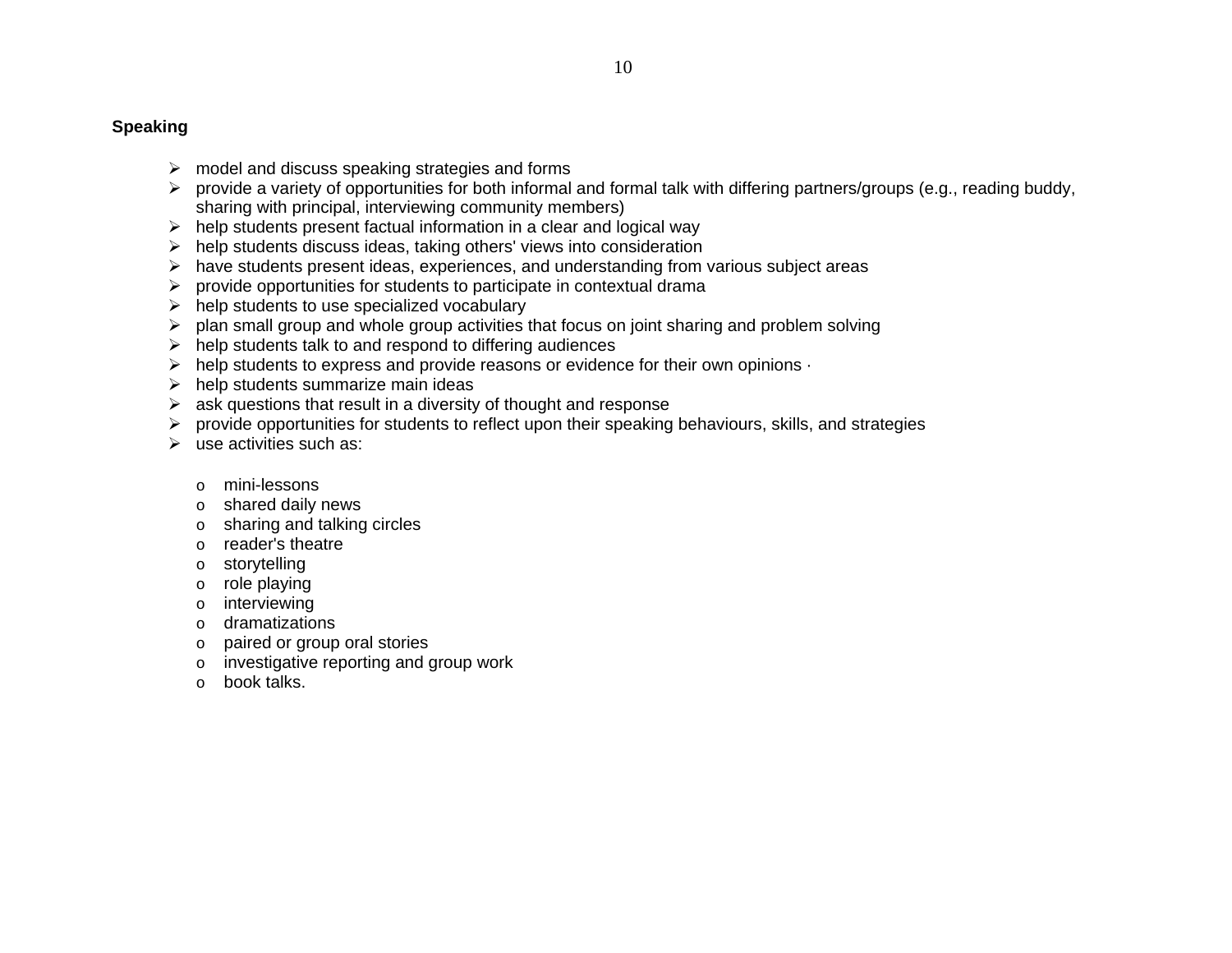## **Reading**

- $\triangleright$  model and discuss reading purposes and strategies (e.g., predicting and confirming, identifying main ideas and supporting details in a text, determining cause and effect, rereading) ensure that students read a range of texts for a variety of purposes
- $\triangleright$  discuss the use of prior knowledge of text topic, structure, and language
- $\triangleright$  model and discuss the use of textual problem-solving strategies (e.g., use of text features such as headings)
- $\triangleright$  provide texts that include multiple perspectives, and meaning beyond words
- $\triangleright$  provide opportunities to make comparisons with other texts
- $\triangleright$  discuss concepts and vocabulary
- $\triangleright$  the teacher reads aloud to students on a regular basis
- ¾ engage the students in reading activities that access and activate their ' prior knowledge before, during, and after reading
- $\triangleright$  model and discuss extracting and organizing information from various sources
- $\triangleright$  provide opportunities for students to reflect upon their reading habits, skills, and strategies
- $\triangleright$  support students in setting realistic goals to improve their reading skills and strategies
- $\triangleright$  use activities such as:
	- o reading strategy chart
	- o think alouds
	- o guided reading
	- o directed reading-thinking
	- o BDA (before, during, and after reading)
	- o reciprocal reading
	- o QARs
	- o independent reading
	- o story maps or story grammar
	- $\circ$  word (semantic) maps, feature analysis, word sorts, word posters or charts.
	- o KWL-chart

# **Oral reading (read aloud)**

- ¾ Select the text and first read silently. Think about the meaning, mood, setting, characters, and how to use voice and when to pause for suspense and scene changes.
- $\triangleright$  Practice oral reading. Try to read smoothly with expression. Watch the punctuation. Be sure of the meaning and pronunciation of words.
- $\triangleright$  Give the reading a context. State the author and the title, and if the work is part of a larger selection, briefly explain what has gone before.
- $\triangleright$  Read the text at a pace that suits the meaning and action. Check and discuss the reaction of the audience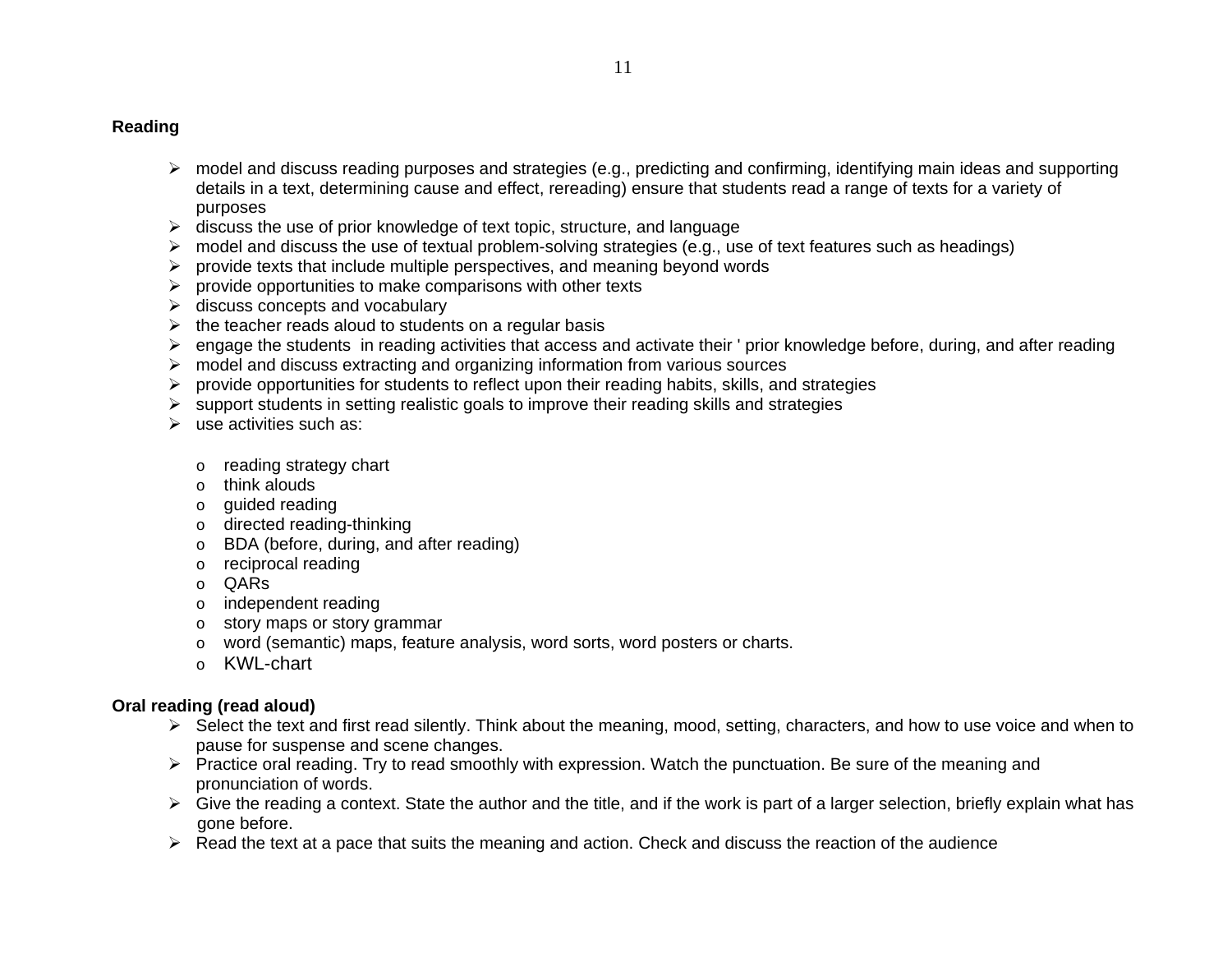# **Writing**

- $\triangleright$  model and discuss writing techniques and strategies (including ways to explore ideas, develop more than one draft, and revise)
- $\triangleright$  the teacher models the writing process and sharing his/her own written work with students
- $\triangleright$  the students engage in daily writing for a variety of audiences and purposes and in a variety of formats
- $\triangleright$  teach students to plan and write both narrative and informational texts
- $\triangleright$  help students to adapt their writing to suit the intended audience and to explore alternative ways of expressing ideas
- $\triangleright$  model appropriate use of organizational features such as topic sentence, paragraphs, headings, and titles
- $\triangleright$  discuss and model revising strategies and skills
- $\triangleright$  teach students the conventions of language (i.e., spelling, punctuation, capitalization) in context
- $\triangleright$  continue developing familiarity with many common spelling patterns through reading, writing, and specific spelling activities by giving students opportunities to focus on groups of words rather than words in isolation; by helping students to make generalizations about word patterns and to formulate rules; and by encouraging students to reflect on their spelling strategies
- $\triangleright$  discuss "personal voice" and individual style in personal writing
- $\triangleright$  use activities such as:
	- $\circ$  mini-lessons focused on the following conventions and techniques of the writing:
	- oguided interactive, collaborative, and independent writing
	- o research guide
	- $\circ$  story starters and writing frames (narrative, expository, and poetry)
	- o shared writing
	- o conferencing
	- o partner and self-edit.

In addition to discussion, modeling, and conferences, teachers might like to consider language study mini-lessons focused on the following conventions and techniques of the writing:

- ¾ Text writing a strong beginning, adding more details to develop a story, including time transitions (e.g., in the morning, later in the day, finally), writing dialogue (e.g., using talk bubbles and then quotation marks), describing the setting, staying on topic, creating surprise endings
- ¾ Sentences combining sentences, building sentences, using subject-verb agreement, using consistent verb tenses, punctuating sentences
- ¾ Punctuation writing and editing sentences for different purposes (e.g., statements, questions, exclamations), correctly punctuating a friendly letter
- $\triangleright$  Words making word choices, using sensory words, using descriptive words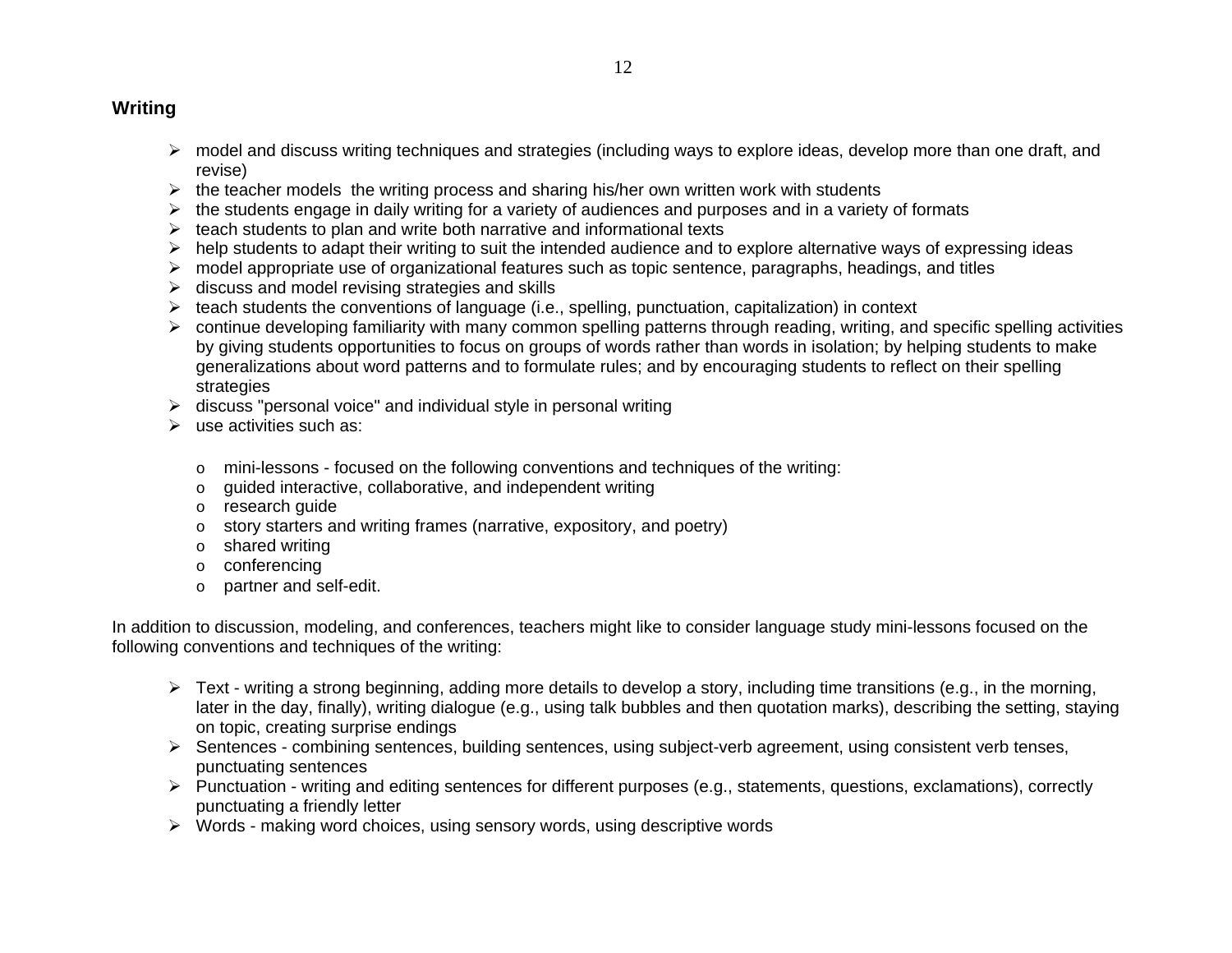- ¾ Spelling creating word maps and sorts; using word lists (e.g., spelling patterns, reference words); attending to troublesome words; using spelling strategies (e.g., cover/copy/compare), mnemonic devices, spelling references, and spelling rules; creating a spelling log or a personal spelling dictionary
- ¾ Handwriting/Word Processing writing legibly (spacing, slant, size); keyboarding accurately.

# **Vocabulary**

- $\triangleright$  have students locate the word in a dictionary
- $\triangleright$  have students write a sentence which includes the word and appropriately reflects its meaning
- ¾ have students learn and associate word roots and affixes with single meanings (e.g., the prefix *re* means again)
- ¾ give students a simple definition (e.g., the word *pungent* means a sharp odour)
- $\triangleright$  show students a picture of an object or present the object itself
- ¾ suggest synonyms (e.g., *lucid* means clear)
- ¾ suggest antonyms (e.g., opposites of *luminous* are dark or dull)
- ¾ classify words (e.g., *luminous* is an adjective)
- ¾ make analogies (e.g., *herd* is to cows as *flock* is to sheep)
- $\triangleright$  use pictures, charts, graphs, or other visuals
- ¾ demonstrate (e.g., act out the word *lunging* by making sudden forward thrusts)
- ¾ provide real and direct experiences (e.g., visit a pond to discover what *algae* looks like)
- ¾ engage students in a simulated experience (e.g., conduct a mock trial to discover the meaning of *testimony*)
- ¾ use audiovisual aids (e.g., a filmstrip or video demonstrating *osmosis*)
- ¾ discuss word connotations (e.g., *black* connotes death; *green* connotes growth or envy)
- $\triangleright$  study changes in word meaning over time

# **Language Structure and Usage**

- $\triangleright$  provide students with opportunities to use language in a variety of relevant and meaningful situations.
- $\triangleright$  expose students to well-written and well-spoken material.
- $\triangleright$  provide grammar mini-lessons within students' reading and writing (e.g., revision, editing) experiences.
- $\triangleright$  conduct grammar instruction, briefly addressing an individual's or a small group of students' immediate needs.
- $\triangleright$  draw students' attention to ways that authors use language for specific purposes or effects (e.g., sentence structures, metaphors, dialogue).
- $\triangleright$  use literature that students are reading to provide examples of various grammatical concepts and skills.
- $\triangleright$  encourage students to imitate language patterns from literature.
- ¾ use examples of student writing to demonstrate the various grammatical concepts. E.g. instruct students individually or in groups as needed using an anonymous student draft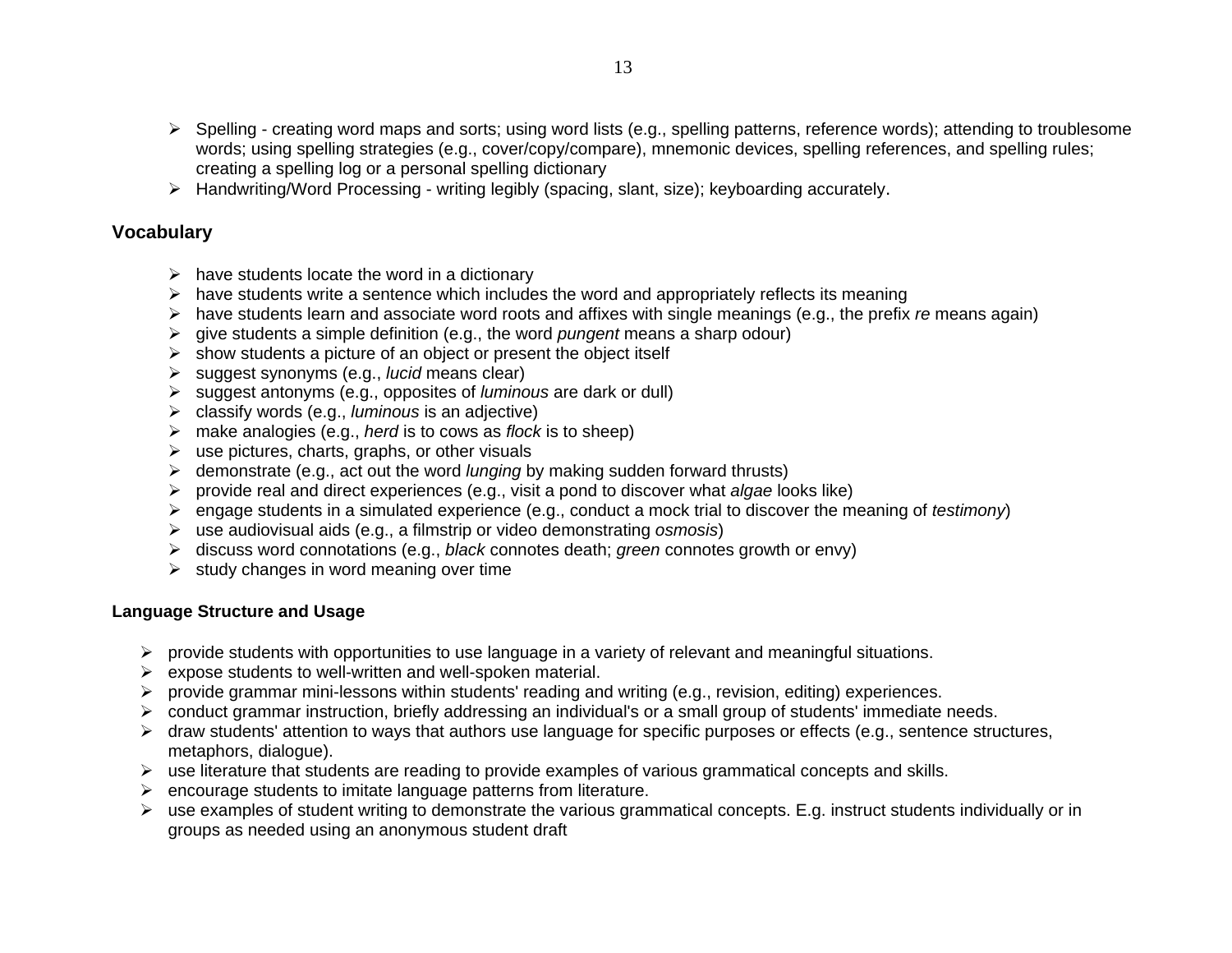| <b>Listening and speaking</b>                                                                                                                                                       | Reading                                                                                                                                                                              | Writing                                                                                                                                               |
|-------------------------------------------------------------------------------------------------------------------------------------------------------------------------------------|--------------------------------------------------------------------------------------------------------------------------------------------------------------------------------------|-------------------------------------------------------------------------------------------------------------------------------------------------------|
| <b>COMMUNICATING PERSONAL IDEAS,</b>                                                                                                                                                | <b>MAKING MEANING AT TEXT LEVEL</b>                                                                                                                                                  | <b>PRODUCE PERSONAL TEXT</b>                                                                                                                          |
| <b>EXPERIENCES &amp; FEELINGS</b><br>Participate with some confidence in<br>$\blacktriangleright$<br>group and class discussion on topics of<br>personal and social interest using  | Use vocabulary and grammar to read view<br>and understand the meaning of print and<br>visual text.                                                                                   | Produce and share visuals and short texts<br>➤<br>for everyday use and to express personal<br>experiences, ideas and feelings                         |
| appropriate conversational skills                                                                                                                                                   |                                                                                                                                                                                      |                                                                                                                                                       |
| PRODUCING TEXTS FOR DIFFERENT<br><b>PURPOSES &amp; AUDIENCES</b>                                                                                                                    | <b>MAKING MEANING USING CONTEXT</b><br>Use background knowledge and<br>≻                                                                                                             | PRODUCING TEXTS FOR DIFFERENT<br><b>PURPOSES &amp; AUDIENCES</b>                                                                                      |
| Use sounds, words and grammar of IAE<br>≻<br>to create and interpret different oral texts<br>for selected audiences. Focus on<br>instruction and report                             | experiences to recognize and begin to<br>analyze social, moral and cultural values in<br>materials used in grade 3 class, and relate<br>to own life                                  | Use graphics, grammar and vocabulary to<br>➤<br>plan, organize, produce and edit texts<br>collaboratively and independently.                          |
| <b>COMMUNICATING FOR DAILY LIVING</b>                                                                                                                                               | <b>MAKING MEANING AT WORD LEVEL</b>                                                                                                                                                  | <b>TRANSFERRING DATA</b>                                                                                                                              |
| Ask and respond to questions, listen,<br>$\blacktriangleright$<br>respond. And give instructions,<br>messages and explanation in IAE for<br>various audiences                       | Use context clues, phonic and sight<br>recognition skills to read letter combinations<br>and Grade 3 sigh words including some<br>personally significant and high frequency<br>words | Transfer data in written texts, used in<br>$\triangleright$<br>Grade 3 from one form into another for<br>different purposes and audiences             |
| DEVELOPING A POSITIVE ATTITUDE TO<br><b>ORAL LANGUAGE</b>                                                                                                                           | <b>DEVELOP POSITIVE ATTITUDE TO</b><br><b>READING</b>                                                                                                                                | DEVELOP POSITIVE ATTITUDE TO<br><b>WRITING</b>                                                                                                        |
| Listen, respond, perform, create and talk<br>$\blacktriangleright$<br>about different oral text from global<br>cultures that are appropriate to the<br>interest of Grade 3 students | Demonstrate enjoyment in selecting,<br>$\triangleright$<br>reading and responding independently or<br>with others to a variety of texts                                              | Show enthusiasm to design/create and share<br>personal text for different purposes and<br>audiences in visual print and electronic form               |
| <b>LISTENING AND SPEAKING ACROSS</b><br>THE CURRICULUM                                                                                                                              | <b>READING ACROSS THE CURRICULUM</b>                                                                                                                                                 | PRODUCING TEXTS ACROSS THE<br><b>CURRICULUM</b>                                                                                                       |
| Use vocabulary and grammar of Grade 3<br>$\blacktriangleright$<br>subjects to talk, think, solve problems,<br>process & use information for learning<br>across the curriculum.      | Read and view Grade 3 text to think,<br>$\blacktriangleright$<br>reason, solve problems, process and use<br>information for learning across the<br>curriculum.                       | Use vocabulary and grammar of Grade 3<br>subjects to talk, think, solve problems,<br>process and use information for writing<br>across the curriculum |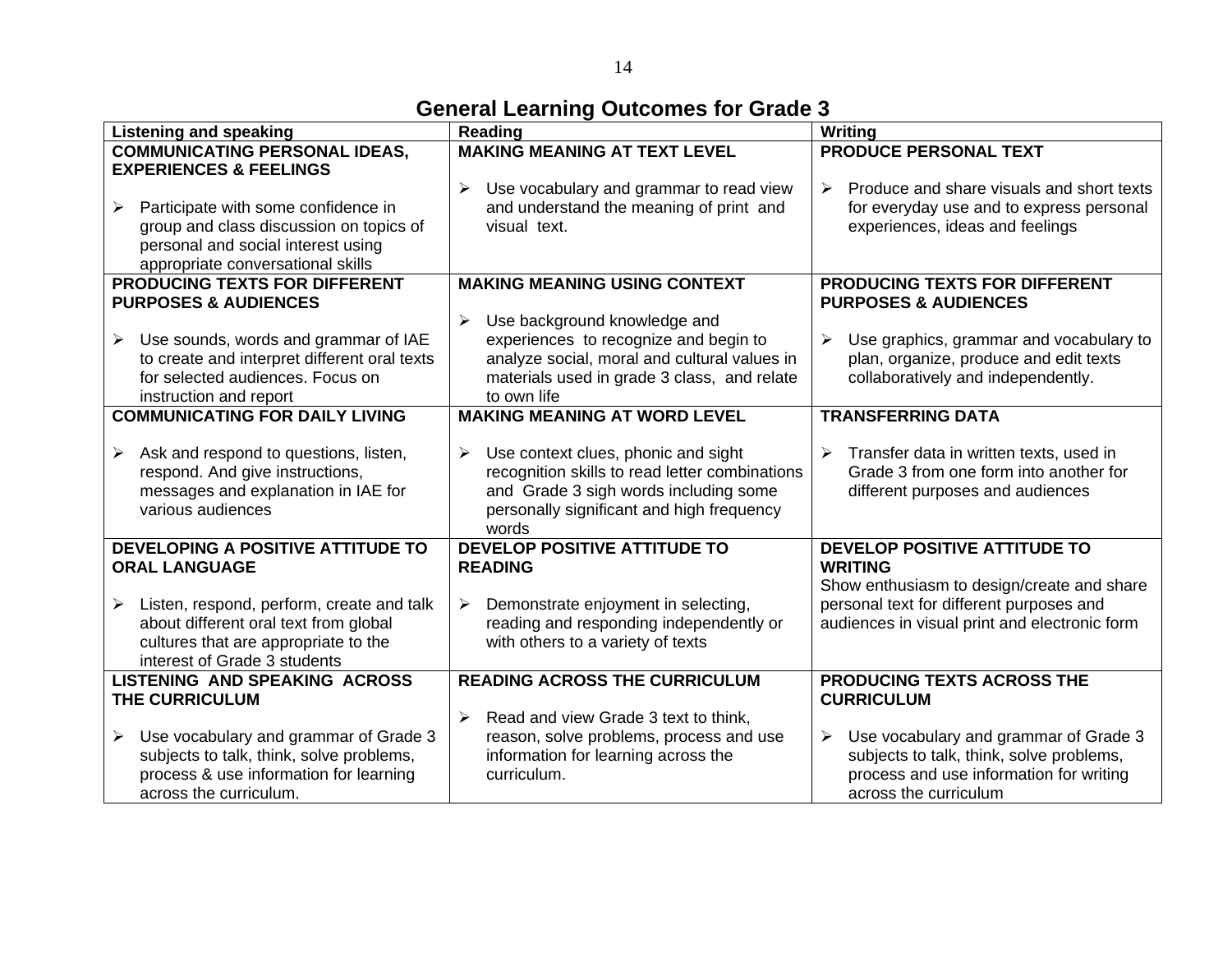#### **GRADE 3 YEAR SUMMARY**

| <b>Term</b>           | <b>Themes</b>   | <b>Topic</b>                                                                                                     | <b>Duration</b> |
|-----------------------|-----------------|------------------------------------------------------------------------------------------------------------------|-----------------|
|                       | Celebration     | Celebration in the family<br>➤<br>Local and regional Celebration<br>➤<br><b>International Celebration</b><br>➤   | <b>6weeks</b>   |
| September - December  |                 |                                                                                                                  |                 |
|                       | The Food We Eat | Where food comes from<br>Local and imported food<br>➤<br>Healthy foods<br>➤                                      | <b>6weeks</b>   |
| $\overline{2}$        | <b>Emotions</b> | How I feel about myself and<br>➤<br>others<br>Things that affect our emotions<br>➤<br>Dealing with problems<br>➤ | <b>6weeks</b>   |
| January - March/April |                 |                                                                                                                  | <b>6weeks</b>   |
|                       | Transportation  | How we travel<br>➤<br>Travelling then and now<br>➤<br><b>Travel rules</b><br>≻                                   |                 |
| $\mathbf{3}$          | Occupation      | Work people do to earn a living<br>➤<br>Voluntary service<br>➤<br>Choosing a career<br>➤                         | <b>6weeks</b>   |
| April – July          |                 |                                                                                                                  |                 |
|                       | Our forest      | Plants and animals in the forest<br>Conservation of our forest<br>≻<br>Tales of the forest                       | <b>6weeks</b>   |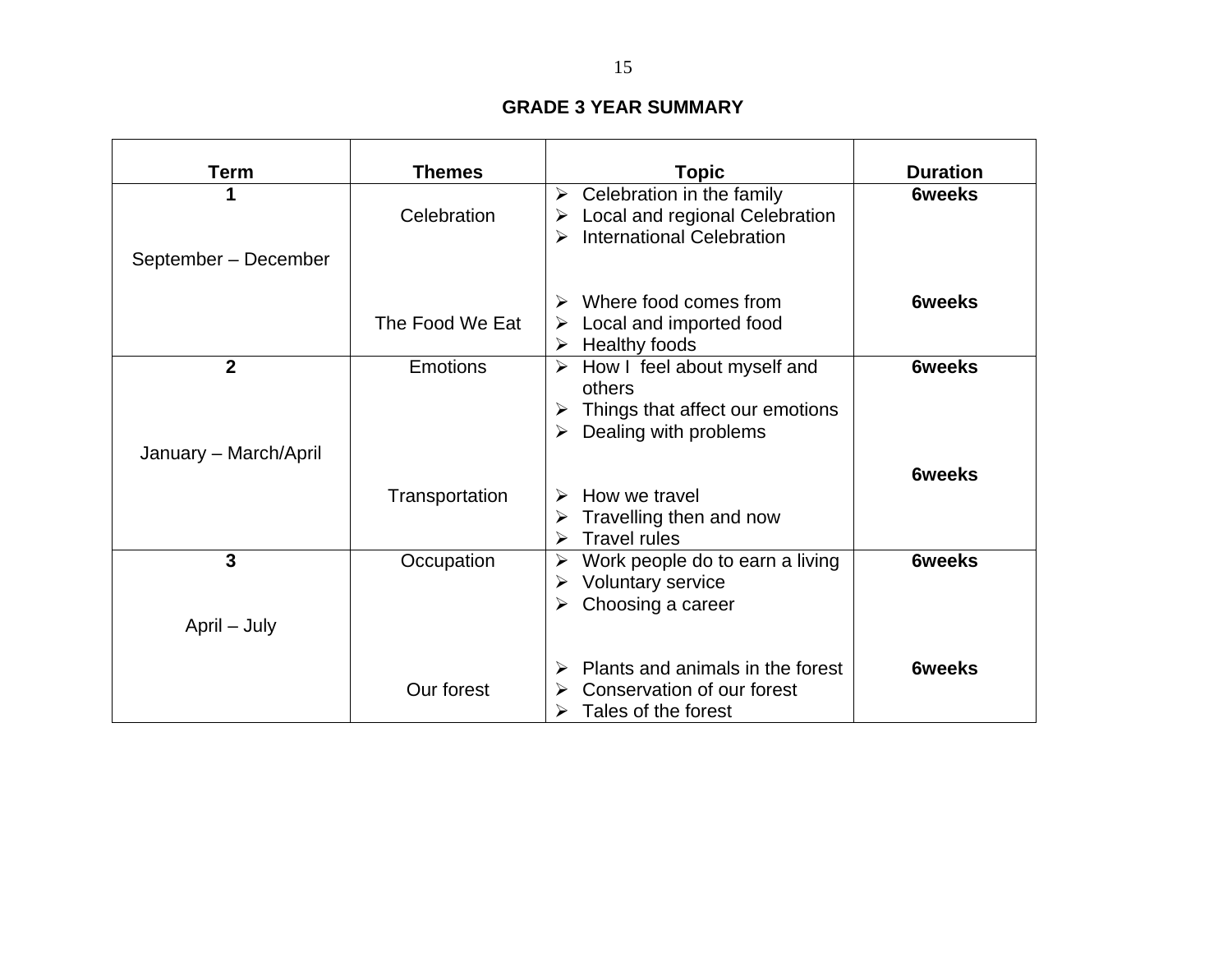#### **GRADE THREE**

#### **LANGUAGE ARTS**

**Term 1**

**Unit 1** 

**THEME 1: Celebration** 

Topics:

- $\triangleright$  Celebration in the family
- ¾ Local and regional Celebration
- ¾ International Celebration

#### **THEME 2: The Food We Eat**

Topics:

- ¾ Where food comes from
- $\triangleright$  Local and imported food
- $\triangleright$  Healthy foods

**Duration: Six Weeks**

**UNIT 2 Duration: Six Weeks**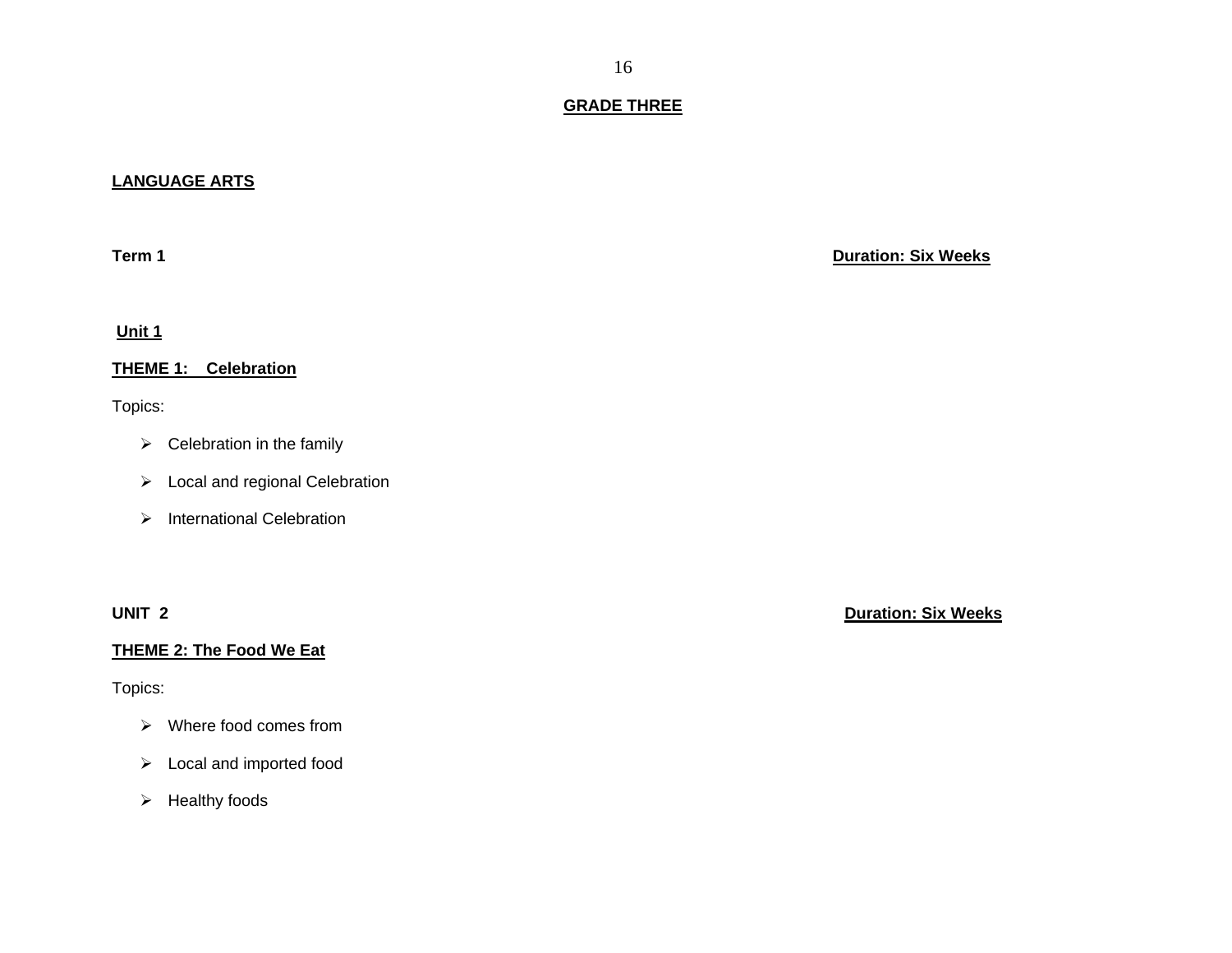#### **Grade 3 Success Criteria Term 1 By the end of the units pupils will be able to:**

|                                                                | <b>Writing</b>                                                             | <b>Vocabulary/Word Recognition</b>                                    | Language structure                                      |
|----------------------------------------------------------------|----------------------------------------------------------------------------|-----------------------------------------------------------------------|---------------------------------------------------------|
| Reading                                                        |                                                                            |                                                                       |                                                         |
| Identify and recall details in pictures                        | Write compound sentences                                                   | Identify initial and final(single &                                   | Write compound sentences                                |
| and printed text                                               |                                                                            | double) consonant sounds and                                          |                                                         |
|                                                                | Spell basic sight words and other                                          | blend then to read words                                              | Identify and use common and                             |
| Use picture/context clues to gain<br>meaning from printed text | commonly use words in written<br>composition                               |                                                                       | proper nouns in sentences                               |
|                                                                |                                                                            | Identify and spell words that                                         | Use capital letters for proper                          |
| Respond to who, what, where,<br>when, why, what if and how     | Identify and use blends, diagraphs,<br>cluster, diphthongs, appropriate to | rhyme with a given word                                               | nouns, titles, days of the<br>week,/month, beginning of |
| questions                                                      | grade level                                                                | Identify words with silent letters -                                  | sentences                                               |
|                                                                |                                                                            | $(kw1b1)$ e.g. write-w, comb-b,                                       |                                                         |
| Identify the main idea of a                                    | Develop appropriate facts and details                                      | listen-t, gnome-g, knee-k,                                            | Use capital letters and                                 |
| selection(stated)                                              | based on a topic                                                           |                                                                       | punctuation appropriately in                            |
|                                                                |                                                                            |                                                                       | writing                                                 |
| Organize information from                                      | Write freely in response to stimuli:                                       | Apply rules of syllabication to                                       |                                                         |
| (pictures/text) to sequence events                             | pictures, objects, stories, songs,                                         | identify words with multiple                                          |                                                         |
|                                                                | poems                                                                      | syllables                                                             | Identify and correctly use                              |
| Develop stories from pictures                                  |                                                                            |                                                                       | singular/plural nouns                                   |
| Design reading logs and response                               | Write capital letters for proper nouns                                     | Use contextual and picture clues to<br>determine the meaning of words |                                                         |
| journals on book read                                          | Use comma to separate items in a                                           |                                                                       | Use appropriate subject/verb                            |
|                                                                | series                                                                     | Read in isolation as well as in                                       | agreement in writing                                    |
|                                                                |                                                                            | context, basic sight words                                            |                                                         |
| Identify and respond to distinctive                            | Use subject verbs correctly in                                             | appropriate to grade 3                                                | Use the present and past tense of                       |
| features of oral language e.g. song,                           | sentences                                                                  |                                                                       | regular and irregular verbs                             |
| stories, poems                                                 |                                                                            |                                                                       |                                                         |
|                                                                |                                                                            |                                                                       |                                                         |
|                                                                | Organize ideas for writing in a logical                                    |                                                                       | Identify and use adjectives                             |
| Read appropriate texts at a                                    | sequence                                                                   |                                                                       | appropriately                                           |
| sufficient rate/expression                                     |                                                                            |                                                                       |                                                         |
| Identify feelings of characters in a                           |                                                                            |                                                                       |                                                         |
| selection                                                      |                                                                            |                                                                       |                                                         |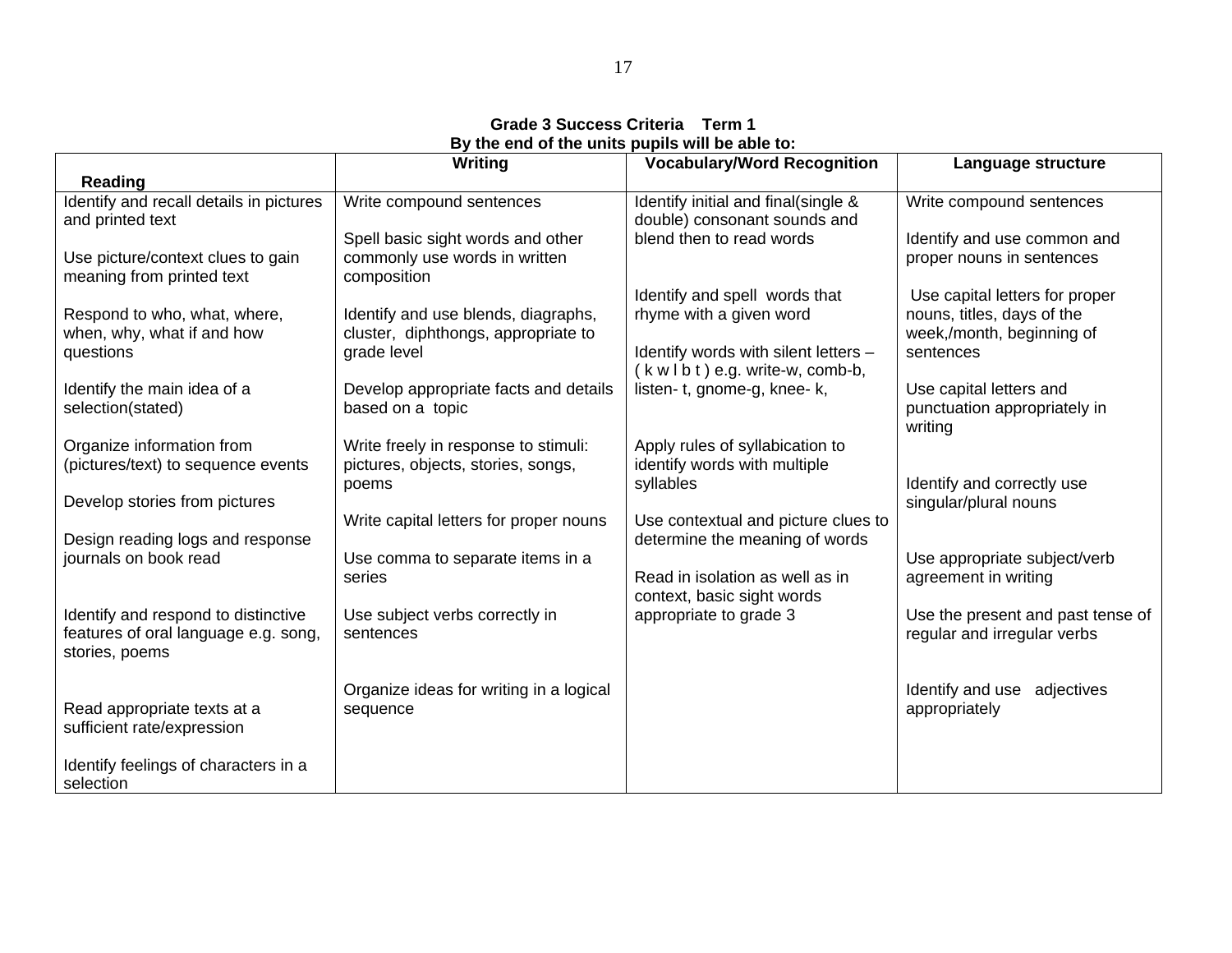| Reading                                                                                                                                                            | Writing                                                                                                                        | <b>Vocabulary/Word Recognition</b>                                                                                         | Language structure              |
|--------------------------------------------------------------------------------------------------------------------------------------------------------------------|--------------------------------------------------------------------------------------------------------------------------------|----------------------------------------------------------------------------------------------------------------------------|---------------------------------|
|                                                                                                                                                                    | Sort ideas and information for writing                                                                                         | Use knowledge of synonyms and                                                                                              | Use words that indicate time    |
| Use QAR strategy to derive                                                                                                                                         | by using webs, frames, outlines, list,                                                                                         | antonyms to determine word meaning                                                                                         | sequence to link sentences      |
| meaning from printed text                                                                                                                                          | graphic organizers                                                                                                             |                                                                                                                            | e.g. first, then, next, before, |
| Demonstrate an understanding of a<br>story or poem                                                                                                                 | Make a list, record observations and<br>personal experiences                                                                   | Spell unfamiliar words using a variety<br>of strategies e.g. sound symbol<br>relationship, word structure, word<br>meaning | finally, later                  |
| Compare and contrast familiar                                                                                                                                      | Create a paragraph to include a topic                                                                                          |                                                                                                                            |                                 |
| stories read<br>Identify a variety of purposes for                                                                                                                 | sentence, supporting facts/details<br>Write simple instruction on how to<br>make or do something                               | Identify words with irregular vowel<br>combination e.g. au ea ie                                                           |                                 |
| reading and choose appropriate<br>reading material e.g. adventure<br>stories for entertainment,<br>newspaper, for information,<br>dictionary for word meaning etc. | Write a description of people places<br>objects and animals using concrete<br>sensory details to convey specific<br>impression |                                                                                                                            |                                 |
| Extend understanding of texts by<br>connecting the ideas in them to their<br>own knowledge and experience, to<br>other familiar texts, and to the world            | Write a story with beginning middle<br>and end<br>Write a poem using rhyming words                                             |                                                                                                                            |                                 |
| around them                                                                                                                                                        | Use lines and observe appropriate<br>spacing between letters and words                                                         |                                                                                                                            |                                 |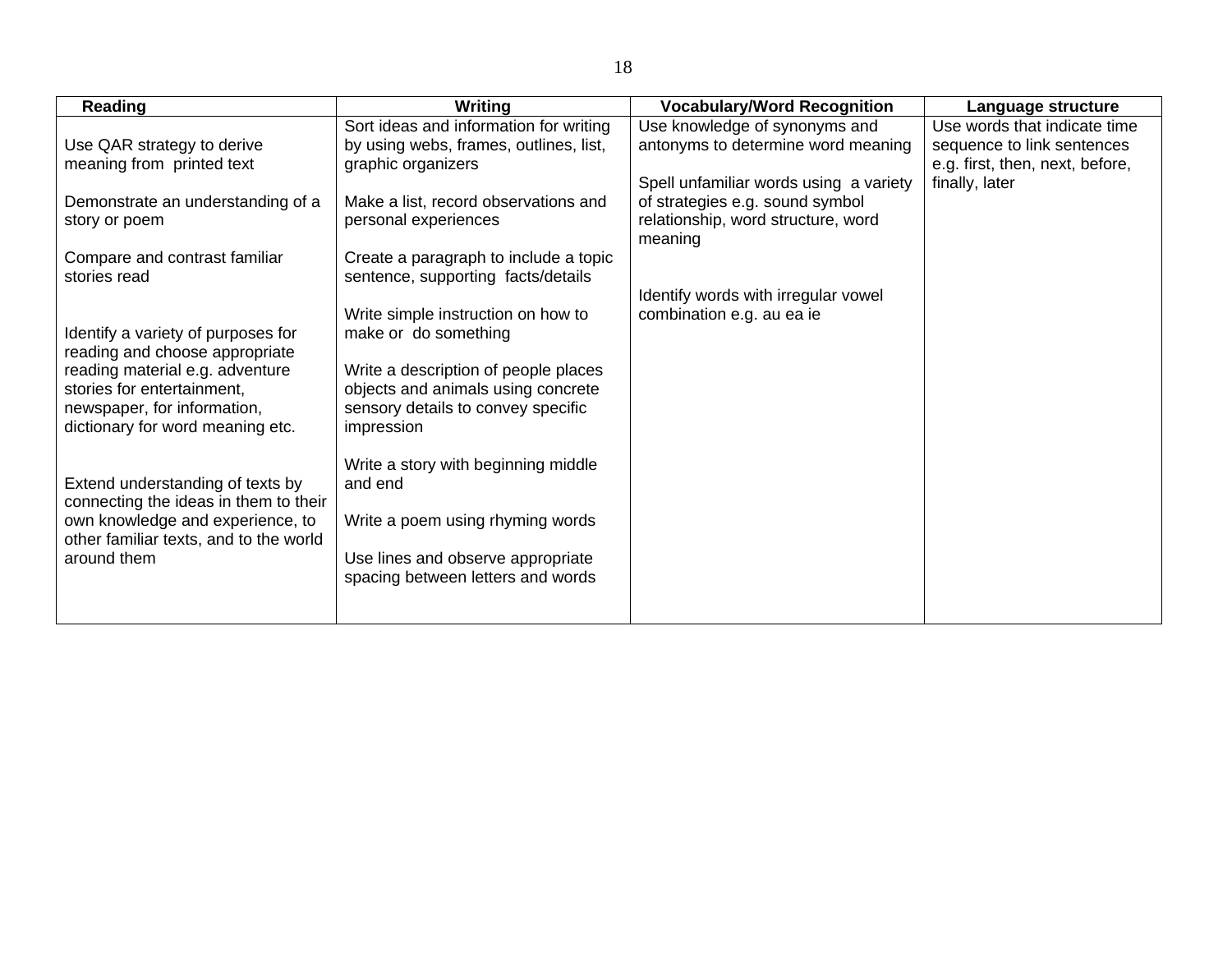**Term 1** 



**THEME 1: CELEBRATION**

Topics:

- $\triangleright$  Celebration in the family
- $\triangleright$  Local and regional Celebration
- ¾ International Celebration

**This theme introduces students to a variety of celebrations starting with family celebrations. Students will learn that while some celebrations are unique to a particular culture, others are cross-cultural. Topics should help encourage students to confidently share ideas with their peers based on their own experiences, understand similarities and differences in cultural customs and practices and show respect and appreciation for family as well as cultural values.**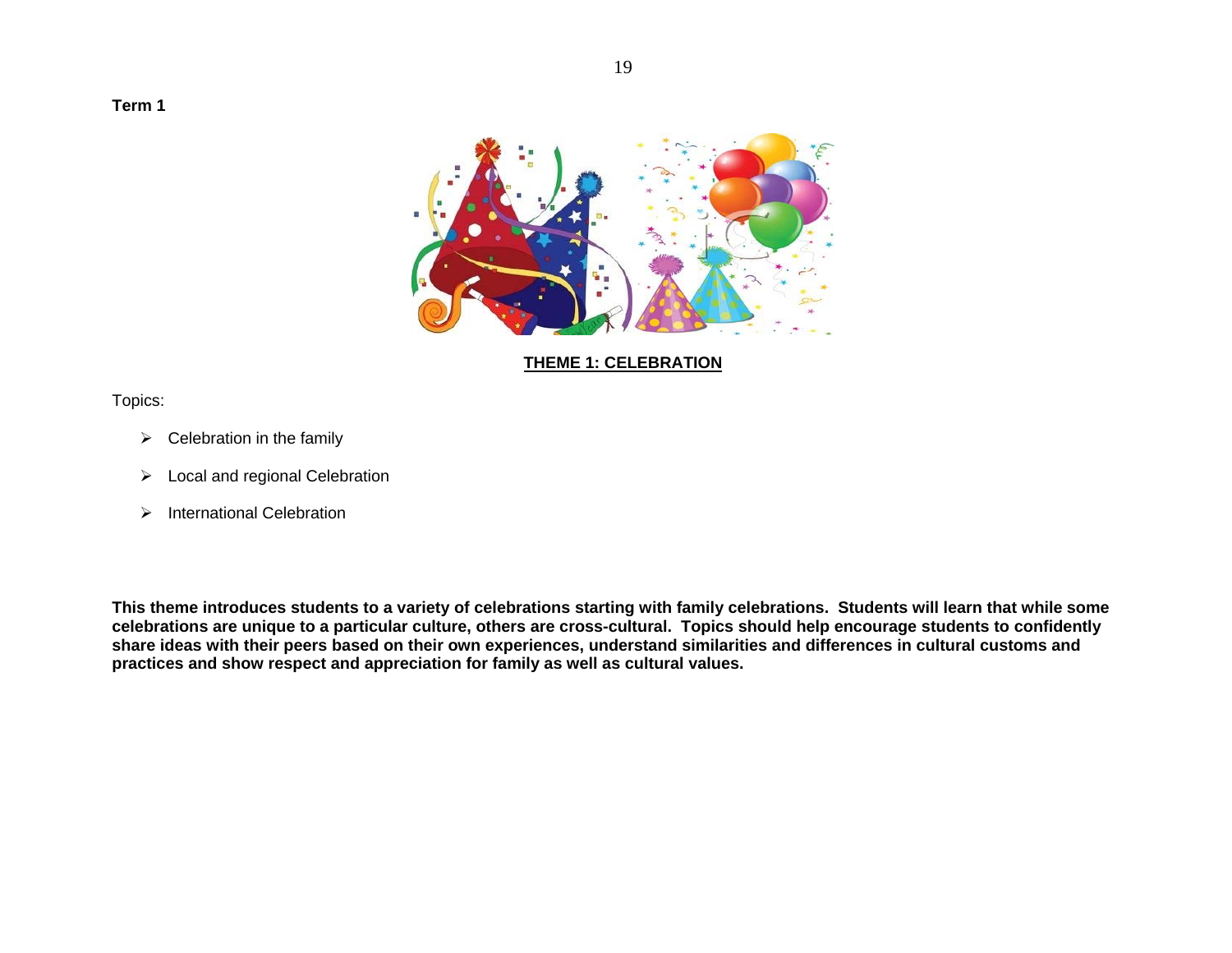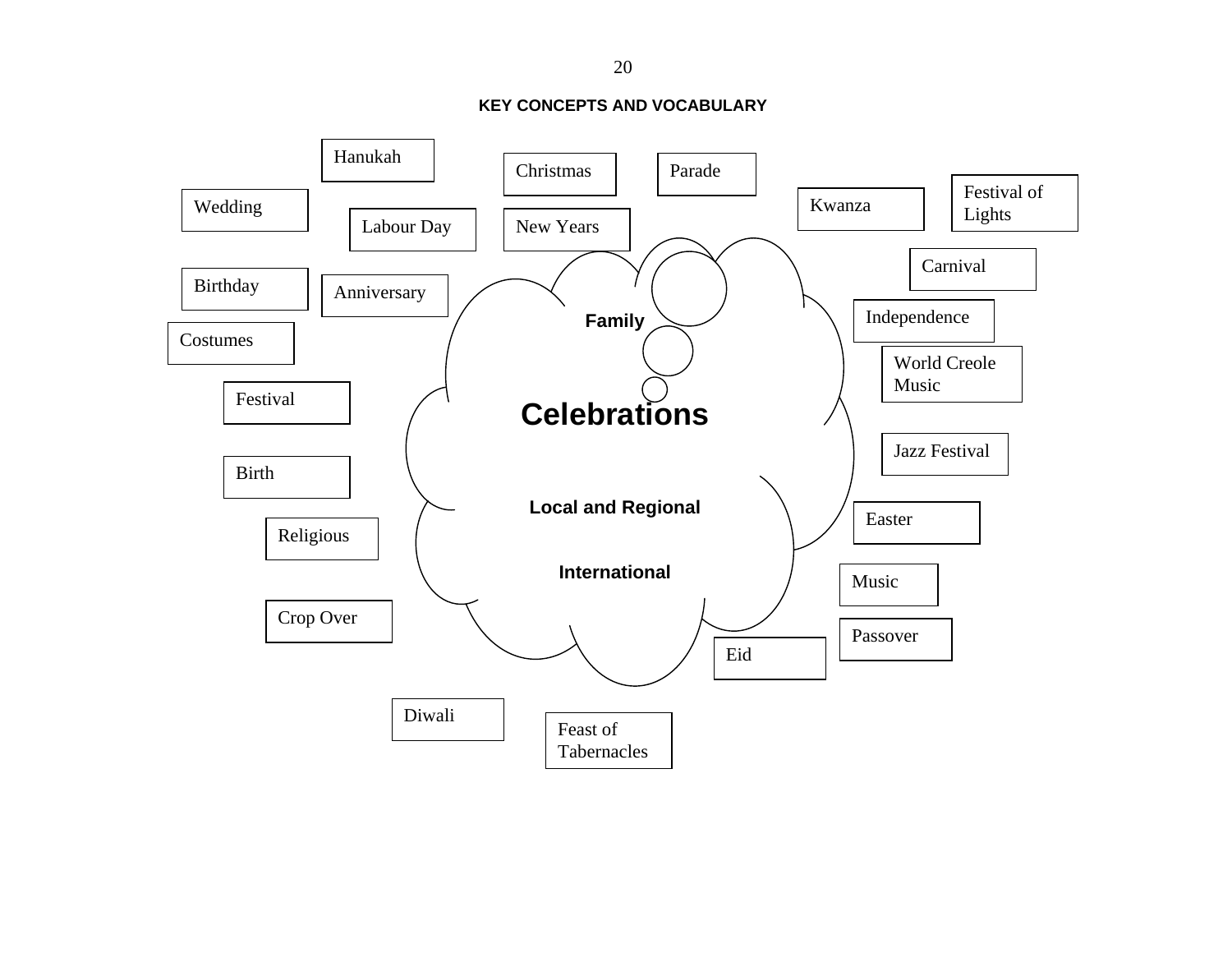| Term 1<br>Theme 1                                                       | <b>Celebration in the Family</b>                             | <b>Sample Activities</b>                                                                            |                                                                                                                  |
|-------------------------------------------------------------------------|--------------------------------------------------------------|-----------------------------------------------------------------------------------------------------|------------------------------------------------------------------------------------------------------------------|
| <b>Listening &amp; Speaking</b>                                         | Reading                                                      | Writing                                                                                             | <b>Teaching/Learning Skills &amp;</b><br><b>Strategies</b>                                                       |
| Talk about different celebrations<br>taking place in the family using   | Read personal sentences about<br>family celebration          | Use adjectives to extend<br>sentences.                                                              | Reading and comprehension<br>$\triangleright$ Recalling details                                                  |
| pictures cues<br>Use appropriate adjectives to talk                     | Identify details and main ideas                              | Use correct punctuation in<br>sentences                                                             | > Compare and Contrast<br>$\triangleright$ Read fluently using intonation<br>and expression                      |
| about activities                                                        | Compare and contrast details in<br>reading selection         | Write synonyms for overused<br>adjectives in sentences                                              | $\triangleright$ Identify Main idea<br>$\triangleright$ Making connections                                       |
| Compare family celebrations                                             | Identify synonyms for adjectives                             | Use graphic organizer to make                                                                       | Language Structure                                                                                               |
|                                                                         |                                                              | comparison                                                                                          | $\overline{\triangleright}$ Past and present tense verbs                                                         |
| View and discuss films/videos/ of<br>family celebrations                | Read text related to family<br>celebration                   | Write short personal accounts of<br>family celebrations using the<br>correct form of verb in simple | $\triangleright$ Adjectives<br>$\triangleright$ Punctuation marks.                                               |
| Make connections between personal                                       | Complete graphic organizer for                               | present, past and past continuous                                                                   |                                                                                                                  |
| experiences and contributions of<br>other classmates. Share connections | making connections                                           | tense.                                                                                              | <b>Vocabulary and Word Study</b><br>$\triangleright$ Sight words from text                                       |
| made                                                                    | Draw conclusion based on text                                | Write                                                                                               | > Spelling words from lessons                                                                                    |
|                                                                         | read.                                                        | summaries/poems/conclusions to                                                                      |                                                                                                                  |
| Dramatize different family                                              |                                                              | films/pictures viewed                                                                               |                                                                                                                  |
| celebrations                                                            | Identify vocabulary and sight<br>words                       |                                                                                                     | Writing<br>$\triangleright$ Write compound sentences                                                             |
| Use proper intonation and<br>expression                                 |                                                              |                                                                                                     | $\triangleright$ Write poems and short                                                                           |
|                                                                         | Identify phonetic element in words<br>read                   |                                                                                                     | stories                                                                                                          |
| Listen to a story<br>Ask and answer questions orally to                 | Read a story about any family<br>celebration.                | Write sentences in sequence                                                                         | <b>Listening and Speaking</b>                                                                                    |
| test listening skills and monitor<br>understanding of text              | Highlight any difficult word from<br>text                    | Do illustrations and write<br>sentences to make a story                                             | $\triangleright$ Participate in discussions<br>$\triangleright$ Ask questions<br>$\triangleright$ Speak fluently |
|                                                                         | Visualize and sketch to clarify<br>understanding of the text |                                                                                                     | $\triangleright$ Listen constructively to<br>talks/interview.                                                    |
|                                                                         | Sequence ideas from text                                     |                                                                                                     |                                                                                                                  |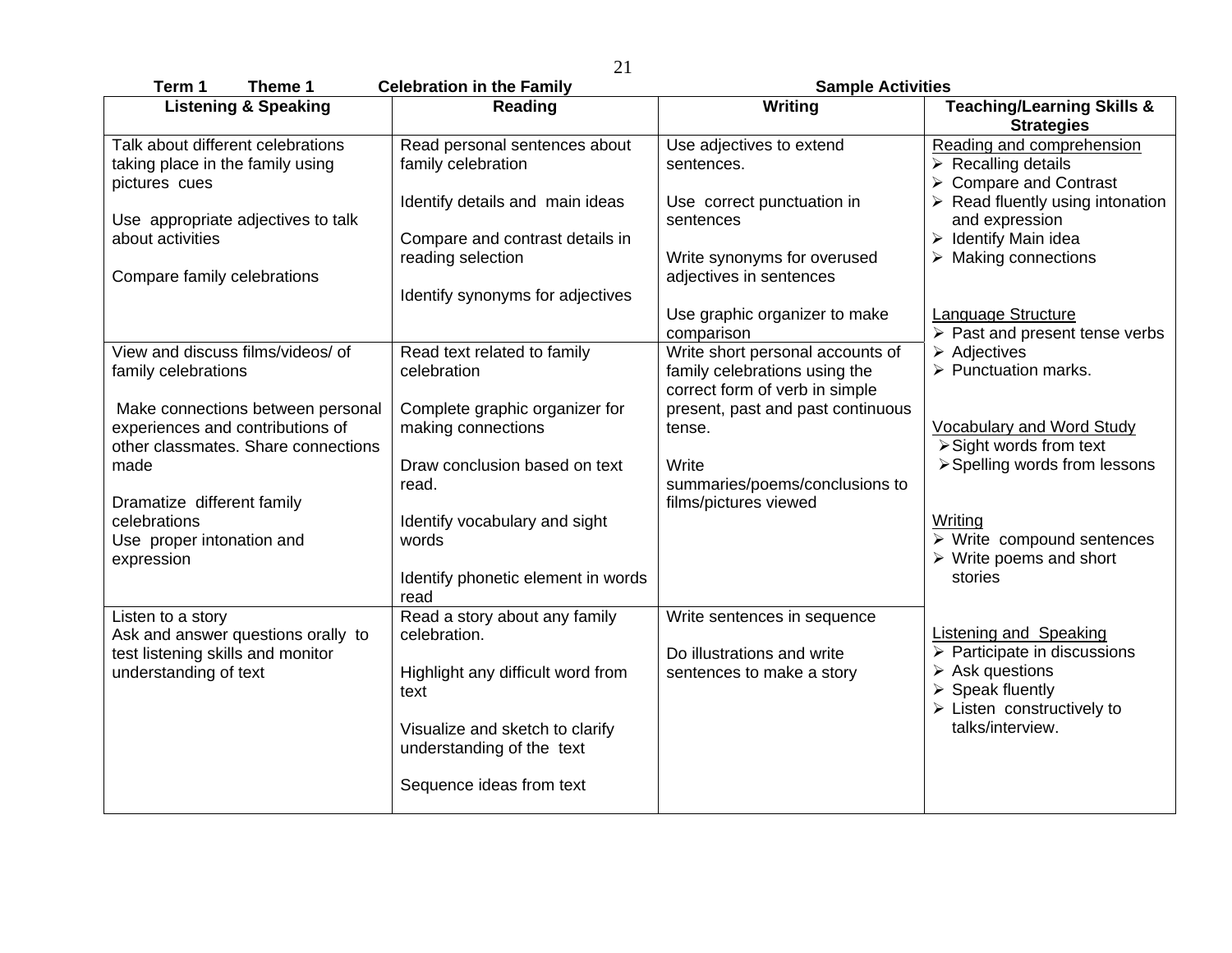| Term 1<br>Theme 1<br><b>Local and Regional Celebration</b><br><b>Sample Activities</b>                                                                         |                                                                                                                                                                                       |                                                                                                                                                       |                                                                                                                                                                                                                                       |
|----------------------------------------------------------------------------------------------------------------------------------------------------------------|---------------------------------------------------------------------------------------------------------------------------------------------------------------------------------------|-------------------------------------------------------------------------------------------------------------------------------------------------------|---------------------------------------------------------------------------------------------------------------------------------------------------------------------------------------------------------------------------------------|
| <b>Listening &amp; Speaking</b>                                                                                                                                | Reading                                                                                                                                                                               | Writing                                                                                                                                               | <b>Teaching/Learning Skills &amp;</b><br><b>Strategies</b>                                                                                                                                                                            |
| Compare and contrast any local and<br>regional celebrations.<br>Talk about/describe aspects of<br>local/regional celebrations.                                 | Read excerpts/paragraphs<br>comparing different celebrations.<br>Read and interpret information<br>from graphic organizers.<br>Research aspects of different<br>celebrations.         | Write paragraphs comparing<br>different celebrations.<br>Use information from graphic<br>organizers to organize information<br>into paragraphs.       | Reading/Comprehension<br>Compare and contrast<br>≻<br>$\blacktriangleright$<br>Analyzing<br>$\blacktriangleright$<br>Critiquing<br>Inference<br>≻<br>Language Structure                                                               |
| Talk about/describe scenes observed<br>in celebration pictures, posters and<br>videos.<br>Listen to advertisements on radio or<br>television and make comments | Read and interpret posters,<br>pictures, video captions or ads<br>based on celebrations.<br>e.g. text- "Simply the Best"<br>(Keskidee 4 pg. 85)<br>Identify the main idea and details | Write an advertisement for any<br>local or regional celebration. use<br>adjectives to describe<br>Draw posters/pictures of images<br>of celebrations. | Homonyms/adjectives/<br>adverbs<br>$\blacktriangleright$<br>Phrases/sentences<br>Vocabulary/word study                                                                                                                                |
| Discuss/give opinions                                                                                                                                          | Identify words that capture<br>interest<br>Identify adjective that compare                                                                                                            | Write descriptive sentences<br>comparing scenes, pictures,<br>images<br>Write a persuasive paragraph<br>about a particular festival.                  | Homonyms - words<br>$\blacktriangleright$<br>associated with themes.<br>➤<br>Comparative adjectives<br>Rhyming words<br>≻<br>Word families<br>$\blacktriangleright$                                                                   |
| Listen to local and regional calypsos<br>Discuss the lyrics<br>Use popular tune to sing calypso                                                                | Read lyrics of popular calypsos<br>(regional and local)<br>Identify: rhyming words,<br>word families, message, tone and<br>mood of author, facts and opinion,                         | Write lyrics for calypso using<br>facts/opinions.<br>Write short stories, poems using<br>local dialect                                                | Writing<br>Writing paragraphs<br>⋗<br>$\blacktriangleright$<br>Making graphic organizers<br>$\blacktriangleright$<br>Writing announcements<br>$\blacktriangleright$<br>Drawing posters<br>$\blacktriangleright$<br>Summarizing events |
| composed                                                                                                                                                       | sentences and phrases<br>Identify words with more than one<br>meaning                                                                                                                 | Write phrase and sentences<br>Use adverbs to enhance songs                                                                                            | $\blacktriangleright$<br>Writing persuasive pieces.<br><b>Listening and speaking</b><br>Giving opinions<br>➤<br>Discussing<br>≻<br>$\blacktriangleright$<br>Singing                                                                   |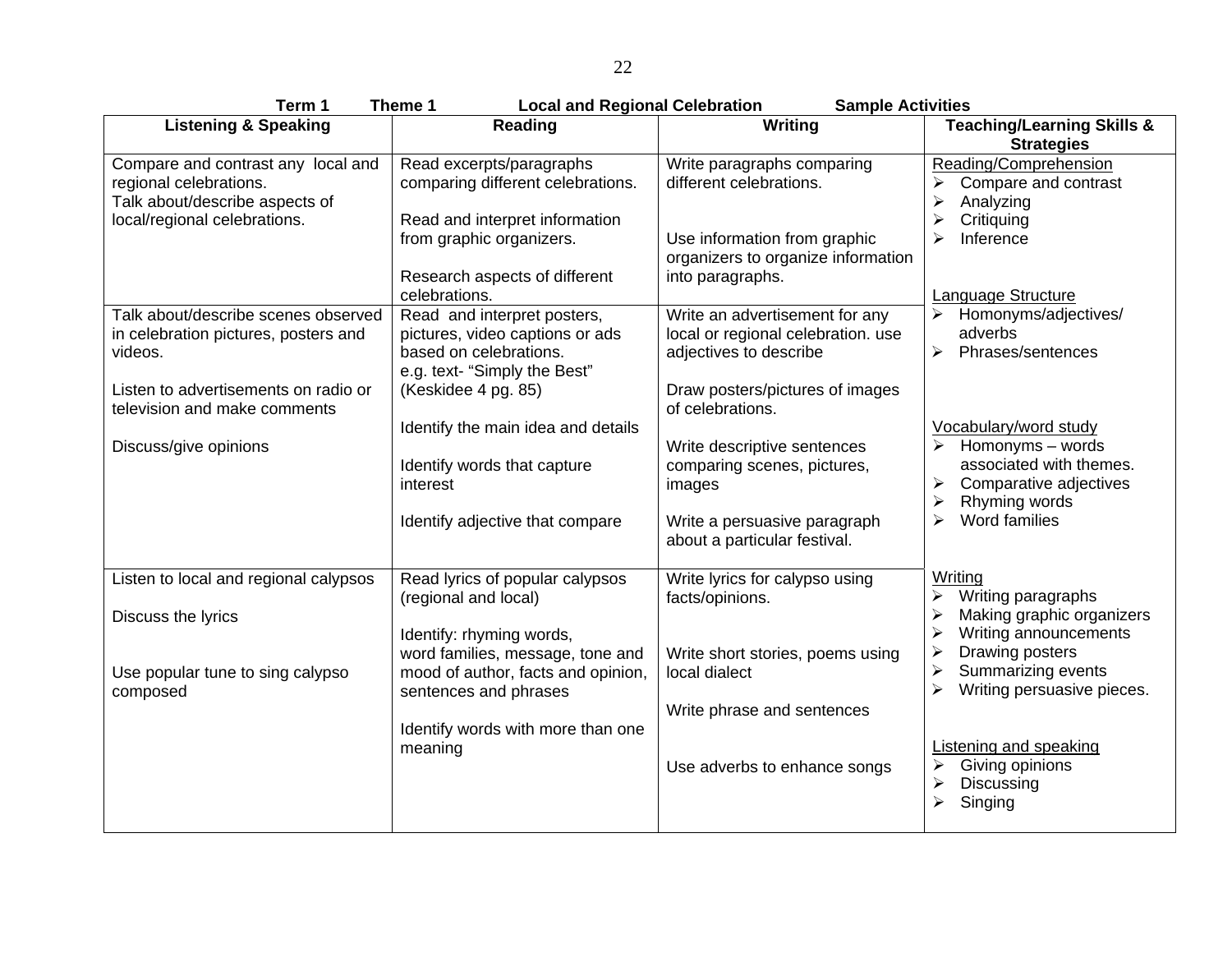| Term 1                                                                                      | <b>International Celebration</b><br>Theme 1                                                 | <b>Sample Activities</b>                                                         |                                                                                                                 |
|---------------------------------------------------------------------------------------------|---------------------------------------------------------------------------------------------|----------------------------------------------------------------------------------|-----------------------------------------------------------------------------------------------------------------|
| <b>Listening &amp; Speaking</b>                                                             | Reading                                                                                     | Writing                                                                          | <b>Teaching/Learning Skills &amp;</b><br><b>Strategies</b>                                                      |
| Share information researched about<br>any international celebration                         | Read to compare and contrast<br>international celebrations                                  | Generate ideas to write expository<br>text                                       | Reading and comprehension<br>Context clues<br>$\triangleright$<br>Compare and contrast<br>$\blacktriangleright$ |
| Communicate orally in clear<br>coherent manner                                              | Use a dictionary to find meaning<br>of unknown words                                        | Focus on organization of ideas in<br>writing                                     | Identify bias/stereotypes<br>Main idea<br>$\blacktriangleright$                                                 |
| Give opinions of different information<br>discussed                                         | Identify synonyms                                                                           | Use the simple present tense                                                     | Language Structure<br>➤<br>Synonyms<br>Simple past tense<br>adjectives                                          |
| Listen to songs, poems, resource<br>persons and/or guest artists.                           | Read scripts, songs, poems,<br>relating to the international artist.                        | Write songs, jingles, poems<br>about festivals.                                  |                                                                                                                 |
| Sing songs, recite poems, Choral<br>read in unison with proper intonation<br>and expression | Identify biasness / stereotypes<br>Identify details and main idea                           | Use picture cues to aid writing                                                  | Vocabulary and Word Study<br>context clues<br>≻<br>dictionary skills<br>≻<br>≻<br>synonyms                      |
|                                                                                             | Use context clues to identify<br>unknown words                                              |                                                                                  | Writing                                                                                                         |
| View short videos of an international,<br>local and regional celebration                    | Have written script of the<br>celebrations for oral read aloud                              | Write a report about any<br>international celebration                            | Write reports, songs,<br>poems, jingles<br><b>Expository writing</b><br>≻                                       |
| Discuss the events taking place                                                             | Identify descriptive words                                                                  | Use simple past tense                                                            |                                                                                                                 |
| Talk about similarities and<br>differences                                                  | Identify comparative adjectives<br>Identify words that show<br>similarities and differences | Write a summary of the<br>celebration thought to be the best<br>and give reasons | <b>Listening and Speaking</b><br>Singing<br>≻<br>Choral speech<br>≻                                             |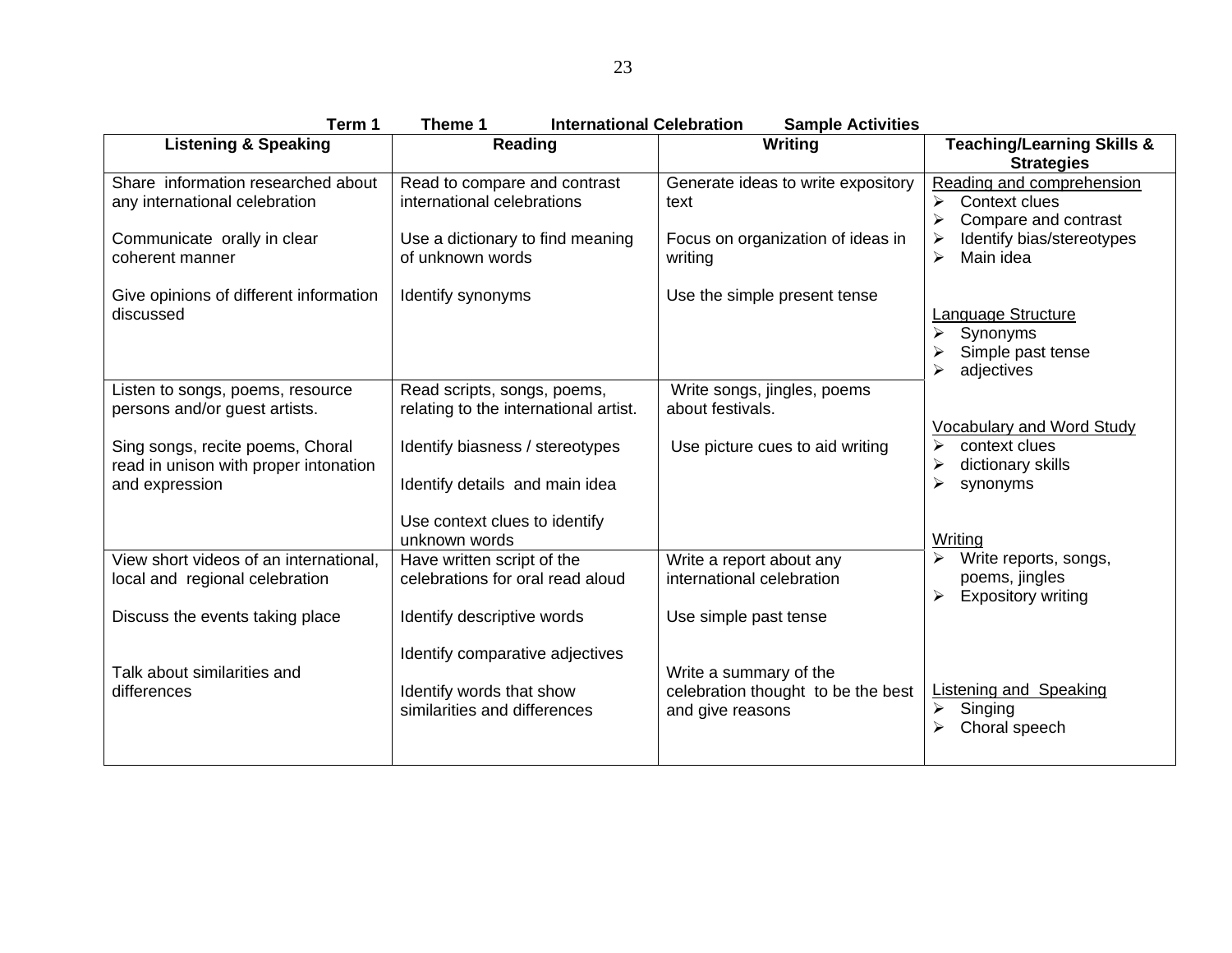|   | <b>Assessment:</b>                                                                  |   | <b>Resources</b>                 |
|---|-------------------------------------------------------------------------------------|---|----------------------------------|
| ➤ | Write a descriptive paragraph on a festival                                         | ⋗ | Graphic organizers               |
| ➤ | Organize parts of simple stories to make logical sense                              | ⋗ | Videos, films, posters, pictures |
| ➤ | Match sentences with pictures                                                       | ≻ | internet                         |
| ≻ | Complete sentences using grammatical structures                                     | ⋗ | resource person                  |
| ➤ | Find meaning of words in context                                                    | ≻ | radio                            |
| ➤ | Write poems/songs/jingles about the importance of national celebrations             | ⋗ | news paper/magazines             |
| ➤ | Write advertisements for local celebrations                                         | ➤ | samples                          |
| ➤ | Draw /create posters using different media                                          | ⋗ | Text: Keskidee 4 pg 85           |
| ➤ | Write stories about celebrations attended                                           | ⋗ | Texts related to celebrations    |
| ➤ | Use appropriate comprehension strategies to answer lower and higher order questions | ≻ | Reading text of different genres |
| ➤ | Write simple reports                                                                |   |                                  |
| ➤ | Make journal entries                                                                |   |                                  |
| ➤ | Use IAE in speaking and writing                                                     |   |                                  |
| ➤ | Give oral reports using IAE                                                         |   |                                  |
| ⋗ | <b>Retell stories</b>                                                               |   |                                  |
|   | Complete cloze passages                                                             |   |                                  |
| ≻ | Copy dictated passages with few errors                                              |   |                                  |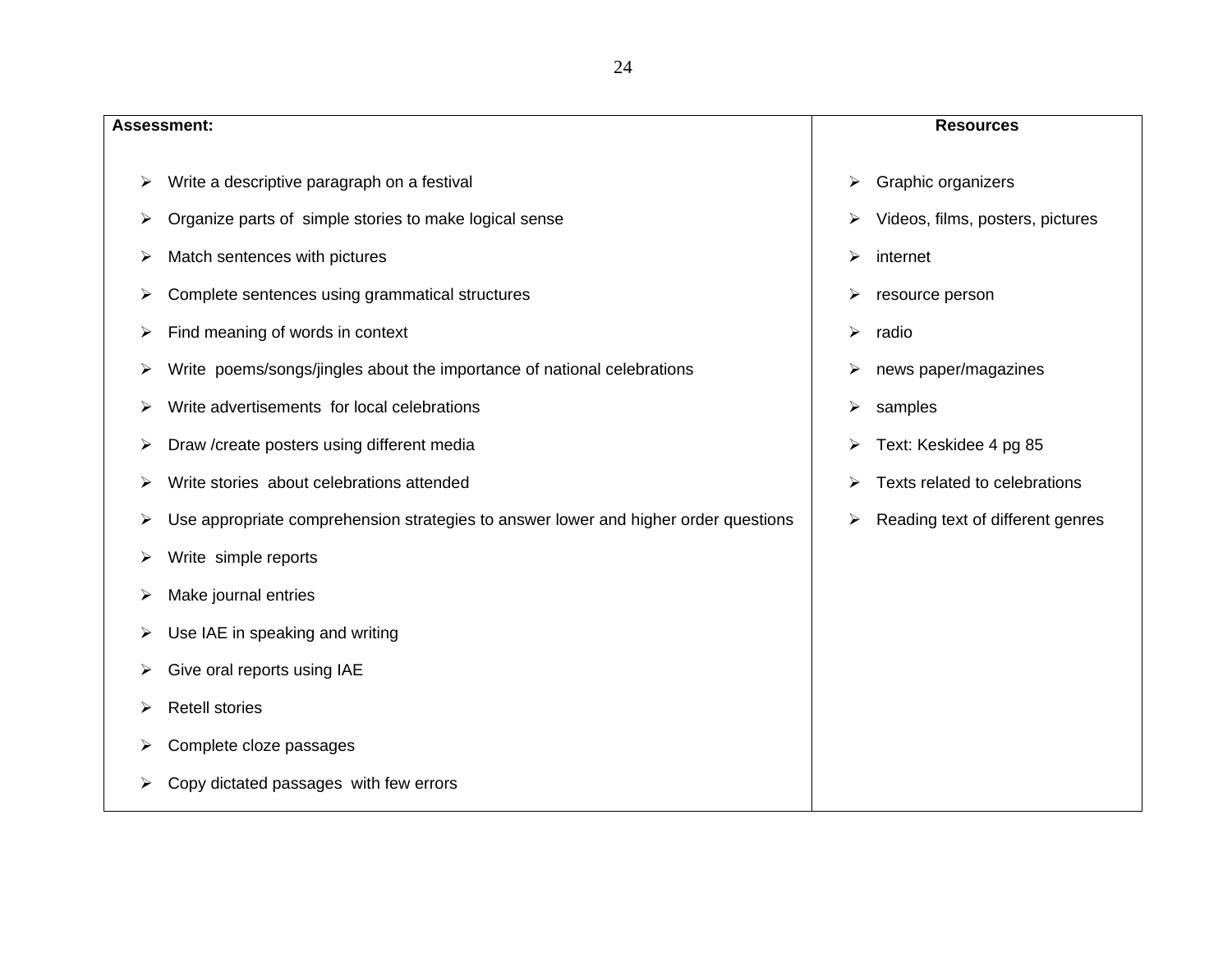#### **Theme 2 The Foods We Eat**



Topics:

- ¾ Where food comes from
- $\triangleright$  Local and imported food
- $\triangleright$  Healthy foods

**Using their knowledge and research skills, students will enhance their understanding of the growing and processing of various kinds of food. They will learn the vital elements found in foods and what constitutes healthy eating. The topics should enable students to improve contextual skills as well as other language skills. Students will also understand and appreciate individuals' and family choices of food.**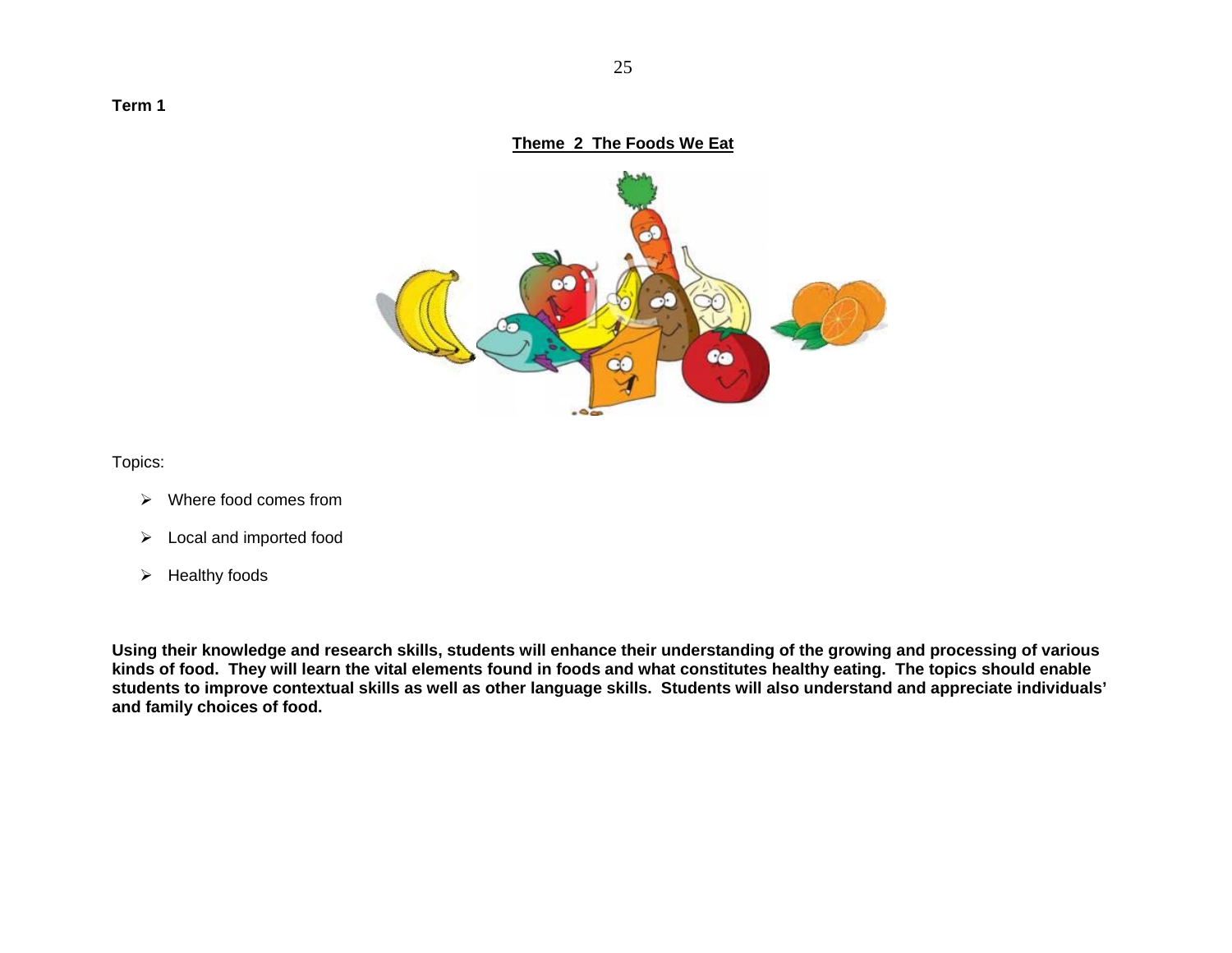**KEY CONCEPTS AND VOCABULARY** 

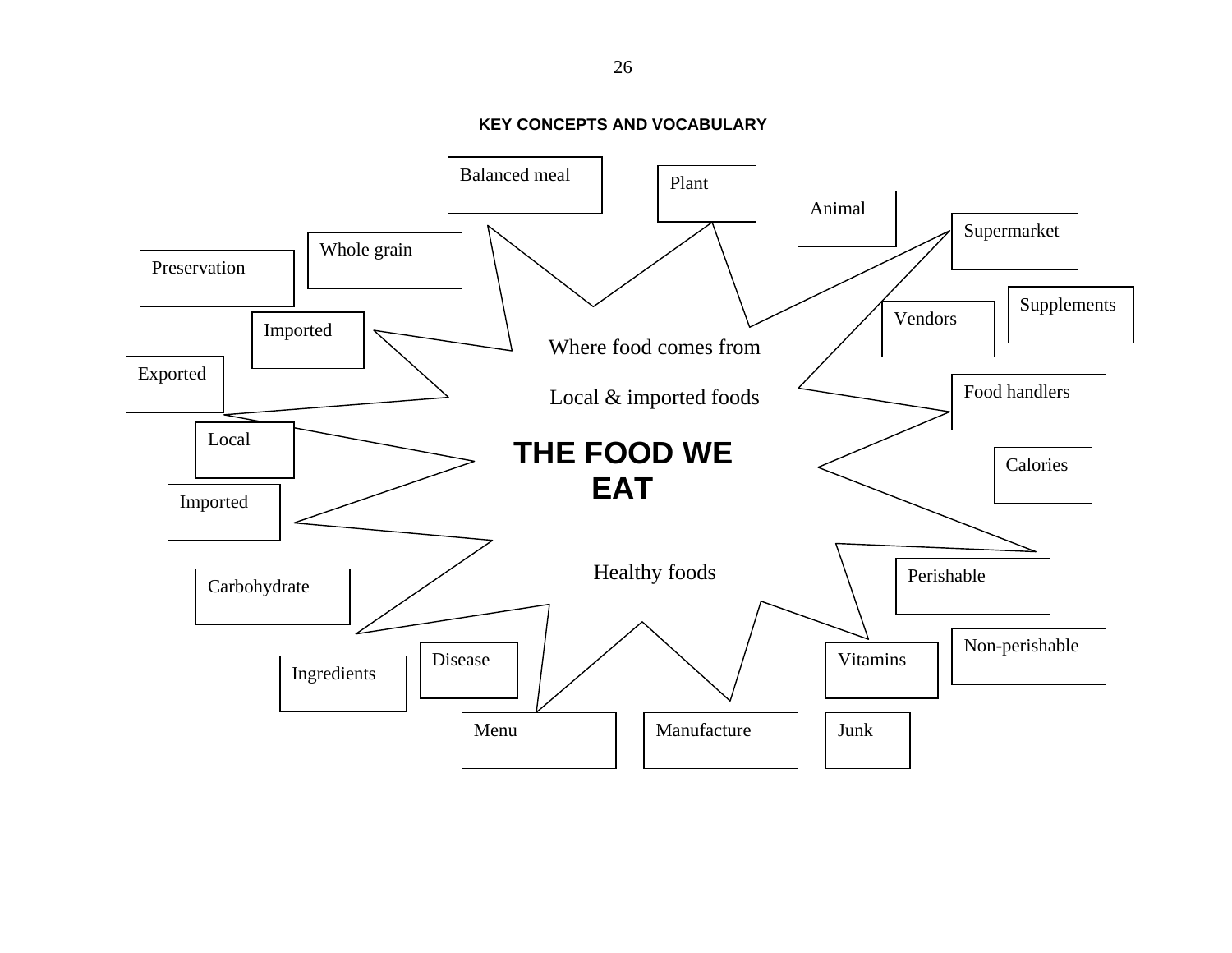|                                                                                                                                                                                                                                                     | <b>Where do Foods Come From</b><br>Term 1 Theme 2                                                                                                                                        | <b>Sample Activities</b>                                                                                                                                                                                |                                                                                                                                                                                                                                                                                                                                                                                                                  |
|-----------------------------------------------------------------------------------------------------------------------------------------------------------------------------------------------------------------------------------------------------|------------------------------------------------------------------------------------------------------------------------------------------------------------------------------------------|---------------------------------------------------------------------------------------------------------------------------------------------------------------------------------------------------------|------------------------------------------------------------------------------------------------------------------------------------------------------------------------------------------------------------------------------------------------------------------------------------------------------------------------------------------------------------------------------------------------------------------|
| <b>Listening &amp;Speaking</b>                                                                                                                                                                                                                      | Reading                                                                                                                                                                                  | Writing                                                                                                                                                                                                 | <b>Teaching/Learning Skills &amp;</b><br><b>Strategies</b>                                                                                                                                                                                                                                                                                                                                                       |
| Talk about foods eaten<br>Do oral categorization of foods<br>e.g plant, animals, sea, land,<br>perishable non perishable etc.                                                                                                                       | Read the text e.g. The Food We Eat"<br>(Swing Into English Bk. 2 pg. 21<br>Recall facts and details from text<br>Identify words with double letters eg.<br>Cabbage, lettuce, carrot beet | Write list using comma<br>Categorize foods<br>Put words in ABC order                                                                                                                                    | Reading/Comprehension<br>$\triangleright$ Questioning strategy<br>$\triangleright$ recalling details/facts<br>$\triangleright$ compare & contrast<br>$\triangleright$ read fluently using<br>$\triangleright$ punctuation                                                                                                                                                                                        |
| Identify singular / plural nouns                                                                                                                                                                                                                    | Identify and use phonetic elements -<br>digraphs e.g. meal, steam, sweet,<br>beef<br>Irregular digraphs e.g healthy,<br>breakfast, pear, cereal                                          | Use the singular and plural form of<br>nouns e.g. mango, potato<br>Write a jingle/rap about foods.<br>Make a food display on a poster<br>and label poster and items<br>Put words in alphabetical order. | $\triangleright$ categorizing<br>$\triangleright$ summarizing<br>Language Structure<br>$\triangleright$ Identifying and using<br>$\triangleright$ adjectives<br>$\triangleright$ Present & past tense of<br>verbs<br>$\triangleright$ Subject verb agreement                                                                                                                                                     |
| Organize a field trip to the<br>market, supermarket or farm,<br>have pupils Interview e.g.<br>vendors/workers/farmers<br>Observe the various foods and<br>ask questions- who, what,<br>when, where and how, why                                     | Summarize information gathered and<br>read aloud to class<br>Use the past tense of verbs.<br>find meaning of new vocabulary words<br>appropriate to grade                                | Use vocabulary words in writing<br>Write about their favourite foods<br>and tell how it is produced/made                                                                                                | $\triangleright$ Capital letters/end marks<br>$\triangleright$ Singular/plural nouns<br>Vocab/Word Study<br>$\triangleright$ Sight word from text<br>$\triangleright$ Phonetic structures from<br>$\triangleright$ text<br>$\triangleright$ Singular / plural nouns                                                                                                                                              |
| Talk about their favorite food<br>giving details using standard<br>English<br>e.g. where it came from, how<br>grown/made,<br>Discuss the account of specific<br>foods from the farm to the<br>cupboard at home or from a<br>seed to a specific food | Read informative text about foods<br>Identify details in text<br>Use KWL chart to gather information<br>about specific foods<br>Use syllabication to decode unknown<br>words             | Put pictures in sequence to tell a<br>story<br>Write sentences in sequence<br>Write an account about a specific<br>food from the farm to the kitchen.                                                   | $\triangleright$ Syllabication<br>$\triangleright$ Alphabetical order<br>Writing<br>$\triangleright$ Writing list<br>$\triangleright$ Use coma<br>$\triangleright$ write sentences in sequence<br>$\triangleright$ Question sentences<br>$\triangleright$ write paragraph e.g.,<br>expository<br><b>Listening &amp; Speaking</b><br>$\triangleright$ participate in class<br>discussion/ask /answer<br>questions |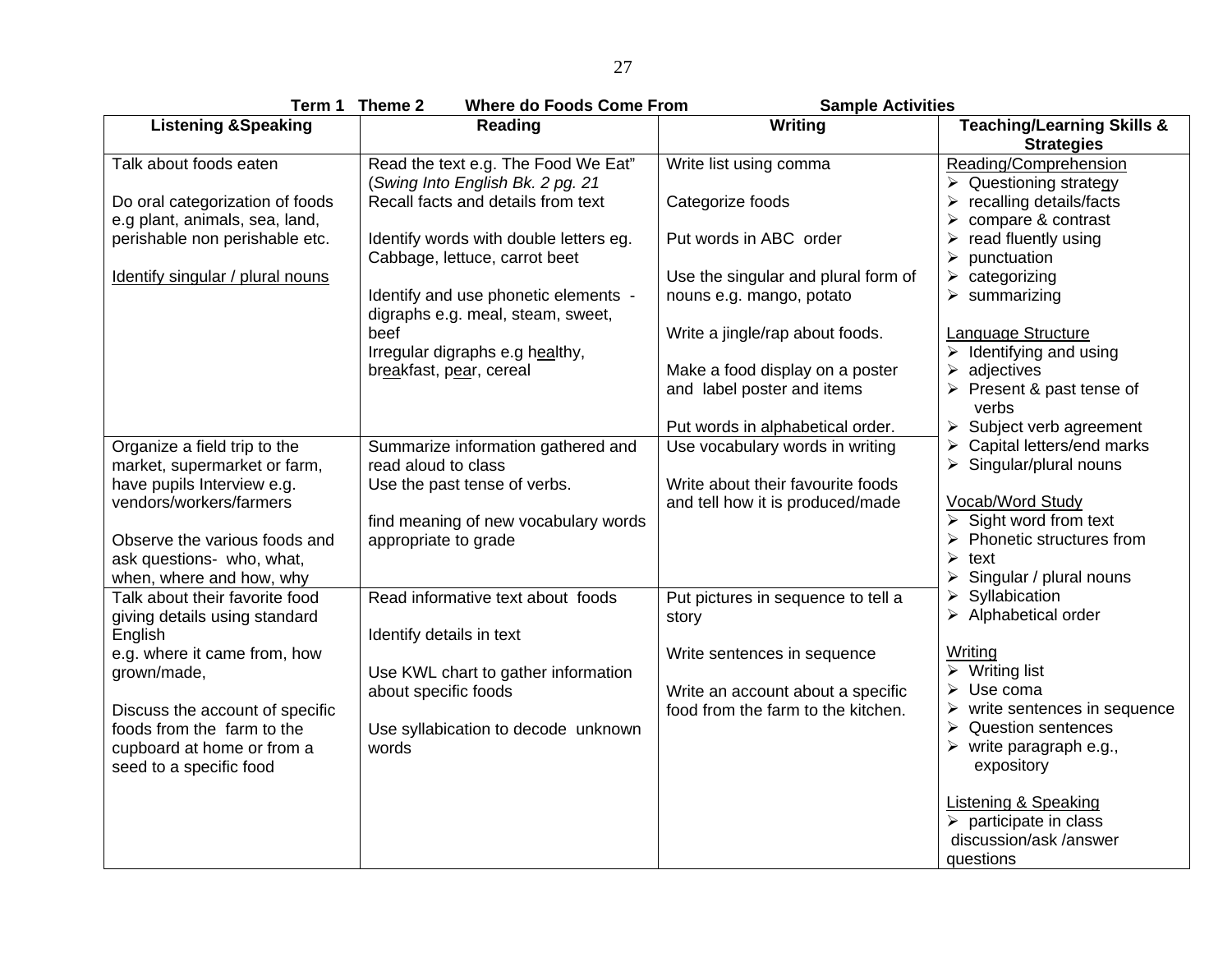| Term 1                                                                                                                                                | Theme 2<br><b>Local and Imported Foods</b>                                                                                                                                                                                               | <b>Sample Activities</b>                                                                                                                                                         |                                                                                                                                                                                                                                                                 |
|-------------------------------------------------------------------------------------------------------------------------------------------------------|------------------------------------------------------------------------------------------------------------------------------------------------------------------------------------------------------------------------------------------|----------------------------------------------------------------------------------------------------------------------------------------------------------------------------------|-----------------------------------------------------------------------------------------------------------------------------------------------------------------------------------------------------------------------------------------------------------------|
| <b>Listening &amp; Speaking</b>                                                                                                                       | <b>Reading</b>                                                                                                                                                                                                                           | Writing                                                                                                                                                                          | <b>Teaching/Learning Skills &amp;</b><br><b>Strategies</b>                                                                                                                                                                                                      |
| Have an LEA experience at the<br>market.<br>Listen to and question vendor<br>on foods sold on her stall.                                              | Read passage on food. (eg: Swing<br>into English p. 22) to identify types of<br>foods. Other texts can be used, eg<br>poems etc.<br>Read alliterations depicting silly<br>sentences about foods, eg: the rosy<br>red raspberry ran down. | Write a descriptive paragraph about<br>their visit to the market.<br>Describe foods<br>Create a poem on food.<br>Acrostic / Haiku                                                | Reading and Comprehension<br>$\triangleright$ Questioning strategy<br>$\triangleright$ Recalling details<br>$\triangleright$ Compare and contrast<br>$\triangleright$ Read fluently using<br>punctuation.                                                       |
| Talk about various food labels                                                                                                                        | Read food labels to identify                                                                                                                                                                                                             | Draw food of choice, vendors, stalls,<br>etc.<br>Complete KWL chart                                                                                                              | Language Structure<br>$\triangleright$ Identifying and using<br>nouns/adjectives.                                                                                                                                                                               |
| and other visuals of foods<br>collected.                                                                                                              | manufactured and expiry dates,<br>content of labels. E.g. (sodium, fats).                                                                                                                                                                | Compile resource booklet on local<br>foods or imported foods, using lots                                                                                                         | $\triangleright$ Subject/verb agreement<br>$\triangleright$ Punctuation marks<br>$\triangleright$ Comparing adjectives                                                                                                                                          |
| Discuss favourite foods using<br>descriptive words.                                                                                                   | find meanings of new<br>Vocabulary words.                                                                                                                                                                                                | of pictures, drawings<br>etc.                                                                                                                                                    | <b>Vocabulary/Word Study</b><br>$\triangleright$ Sight words from text                                                                                                                                                                                          |
| Listen to songs about foods and<br>critique songs; interpret<br>message.                                                                              | Use graphic organizers to compare<br>and contrast local/imported foods                                                                                                                                                                   | write songs / advertisements about<br>foods                                                                                                                                      | $\triangleright$ Phonetic structures from text<br>(alliterations)<br>> Spell words from lesson                                                                                                                                                                  |
| Set up a mock shop with<br>local/imported foods.<br>Dramatize role of vendor and<br>buyer.<br>Ask questions using who, what,<br>when, where, why, how | Read text " On Simon's Walk Home" (<br>Swing Into English bk. 2 pg 32 or other<br>informative text e.g. on the life of a<br>farmer to draw conclusions/make<br>inferences<br>Identify details from text                                  | Pupils formulate questions for a<br>prospective interview using who,<br>whatetc<br>Write a simple account about a<br>specific food(local or imported)<br>Write a simple dialogue | Writing<br>Descriptive<br>➤<br>Poems / haiku / acrostic<br>≻<br>Dialogue<br>➤<br>Advertisements, songs<br>➤<br><b>Expository writing</b><br>➤<br><b>Listening / Speaking</b><br>$\triangleright$ Participate in class<br>> Discuss / ask / answer<br>questions. |
|                                                                                                                                                       |                                                                                                                                                                                                                                          |                                                                                                                                                                                  | $\triangleright$ Taking turns to speak.                                                                                                                                                                                                                         |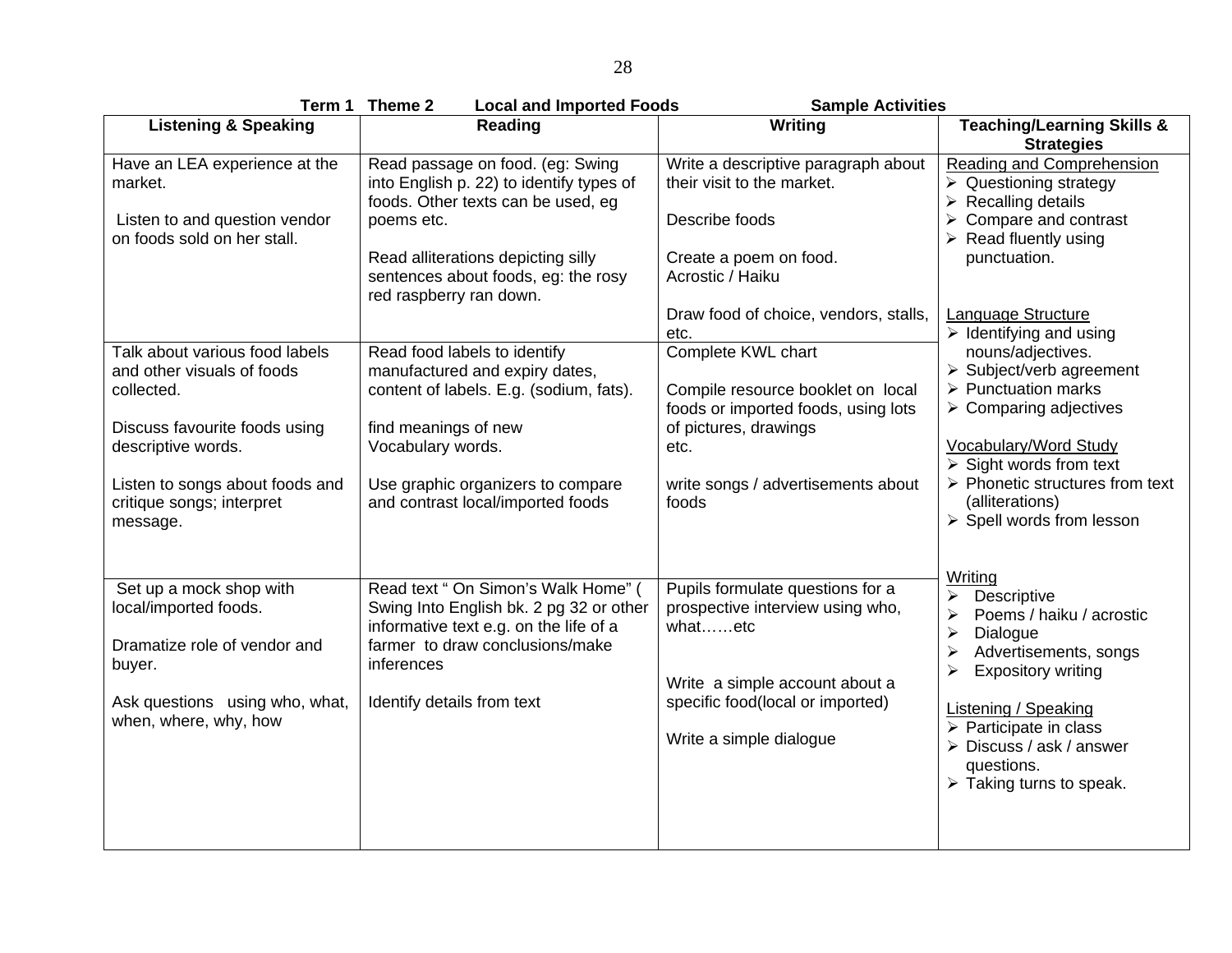|                                                                                                        | Term 1 Theme 2<br><b>Healthy Foods</b>                                                                      | <b>Sample Activities</b>                                                                                    |                                                                                                                |
|--------------------------------------------------------------------------------------------------------|-------------------------------------------------------------------------------------------------------------|-------------------------------------------------------------------------------------------------------------|----------------------------------------------------------------------------------------------------------------|
| <b>Listening &amp; Speaking</b>                                                                        | Reading                                                                                                     | Writing                                                                                                     | <b>Teaching/Learning Skills &amp;</b><br><b>Strategies</b>                                                     |
| Listen to a resource person e.g<br>nurse, nutritionist etc. talk about<br>healthy and unhealthy foods. | Read text about various food groups.<br>e.g. menus, cook books,<br>Identify facts and opinion.              | write sentences based on facts and<br>opinions.                                                             | Reading and comprehension<br>facts and opinion<br>➤<br>compare and contrast<br>≻<br>cause and effect           |
| ask relevant questions to clarify<br>information and ideas                                             | Identify cause and effect from<br>information read                                                          | imagine being a chef in a<br>hotel/restaurant pick foods to write a<br>healthy menu for breakfast, lunch or | main idea and support<br>details<br>identify details<br>$\blacktriangleright$                                  |
| discuss the<br>advantages/disadvantages of                                                             | separate words with multi-syllables<br>and find the meaning in context or                                   | dinner                                                                                                      | QARs<br>$\blacktriangleright$                                                                                  |
| eating such foods giving<br>personal opinions or facts                                                 | using a dictionary                                                                                          | focus on vocabulary and spelling of<br>words used                                                           | Language Structure<br>Connectives<br>➤                                                                         |
| talk about cause and effect                                                                            | explore prefixes e.g healthy-<br>unhealthy, nourish-malnourish                                              | Write a letter to parents /vendors<br>about the effects of unhealthy<br>snacks.                             | Adjectives<br>➤<br>$\blacktriangleright$<br>Verbs ending in 'ing'<br>$\blacktriangleright$<br>Continuous tense |
| Observe pictures of various<br>foods and talk about nutritional<br>value, freshness                    | Read labels of foods to find<br>information e.g. ingredients, calories,<br>expiry dates, manufactured date, | Create a word bank with words<br>associated with food<br>Do a persuasive witting telling why                | <b>Vocabulary and Word Study</b><br>Prefixes<br>$\triangleright$                                               |
| Talk about what was eaten for<br>breakfast or lunch to tell the<br>nutritional value                   | Use QAR strategy<br>identify sight words and other<br>vocabulary words appropriate to grade                 | a specific food should be eaten or is<br>better than another                                                | Sensory (descriptive words)<br>➤<br>$\blacktriangleright$<br>Words associated with<br>themes.                  |
| Have discussion on balanced<br>meal                                                                    |                                                                                                             |                                                                                                             | Writing                                                                                                        |
| explain how certain<br>dishes/foods are being                                                          | Read recipes, cook books.                                                                                   | Write a simple recipe for a particular<br>dish they love.                                                   | Connectives<br>≻<br>Persuasive<br>≻<br>Recipe                                                                  |
| prepared.( discuss steps<br>talk about preparation of a                                                | Follow direction in preparing a<br>meal/dish                                                                | Write sensory words to describe<br>foods                                                                    | ➤<br>Expository (how to)<br>≻<br>$\blacktriangleright$<br>imaginative                                          |
| favourite meal                                                                                         | Identify connectives e.g first, then,<br>finally etc. in preparing foods                                    | Write a how-to paragraph based on                                                                           |                                                                                                                |
| talk about different ways to<br>prepare foods e.g frying, boiling,                                     |                                                                                                             | how to prepare a particular<br>item/dish. use connecting word                                               | <b>Listening and Speaking</b><br>Explaining<br>➤                                                               |
| roasting, baking                                                                                       | Identify sensory words to describe<br>foods e.g. tasty, salty, bitter, sour                                 | Make a list of all the ways we know<br>to prepare food                                                      | Listen and respond<br>➤<br>Listen constructively<br>➤                                                          |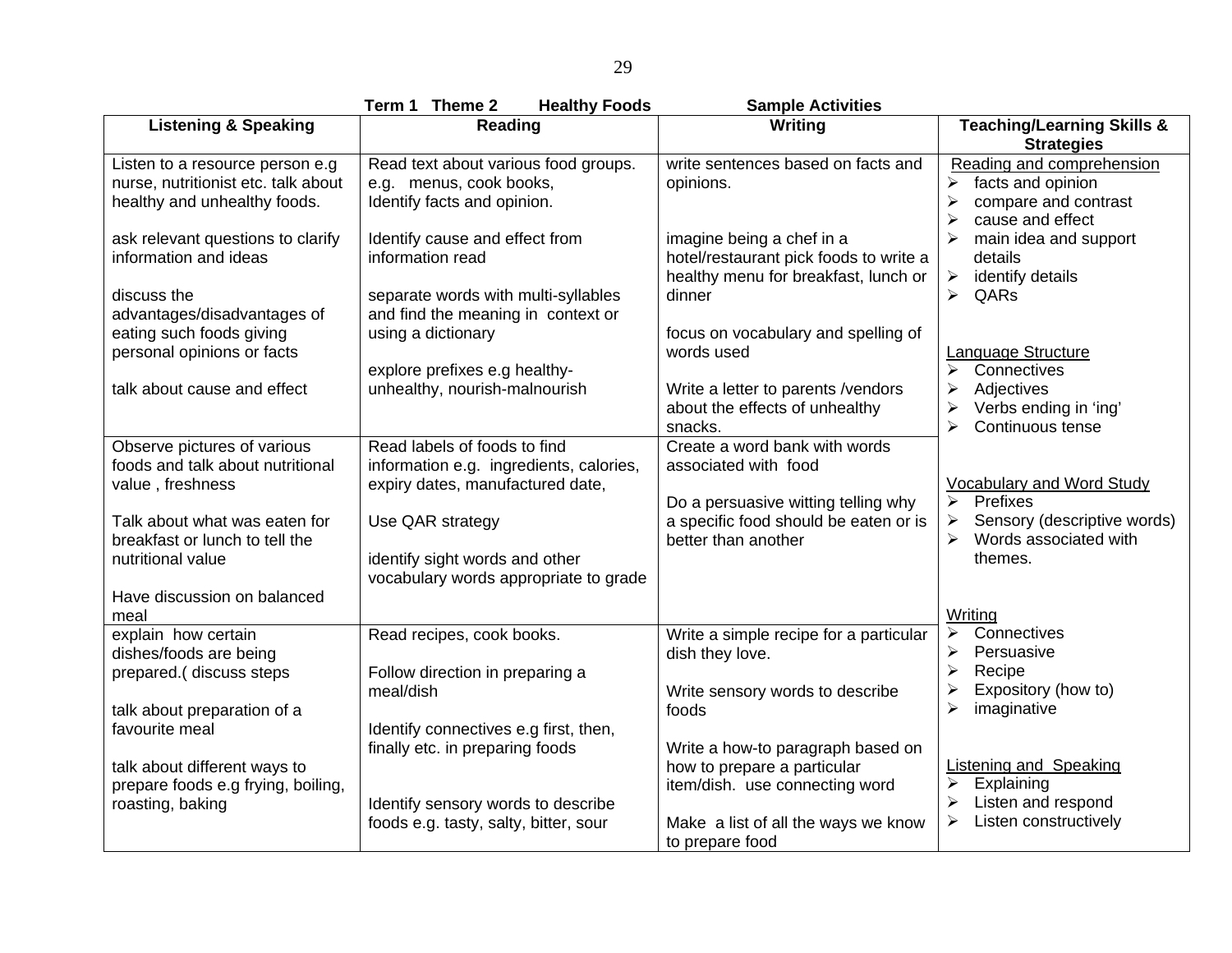| <b>Assessment:</b>                                                                                                                                                                                                                                                                                                                                         | <b>Resources</b>                                                                                                                                                                                                                            |
|------------------------------------------------------------------------------------------------------------------------------------------------------------------------------------------------------------------------------------------------------------------------------------------------------------------------------------------------------------|---------------------------------------------------------------------------------------------------------------------------------------------------------------------------------------------------------------------------------------------|
| Do procedural writing e.g. How to ______<br>≻                                                                                                                                                                                                                                                                                                              | Caribbean social studies bk. 4 pg 54                                                                                                                                                                                                        |
| Compose song/poems(haiku, acrostic) on special foods using rhyming words<br>➤<br>Write descriptive paragraphs e.g. about special foods<br>➤<br>Write a persuasive / expository paragraph<br>➤<br>Write a recipe<br>⋗<br>Follow directions to complete a task e.g. prepare a sandwich<br>Create a scrap book on foods<br>➤<br>Create posters / slogans<br>⋗ | ➤<br>Language tree student bk 3 pg 66<br>⋗<br>Language tree workbook pg. 57<br>⋗<br>Word puzzles on food<br>➤<br>Field trip to the market/supermarket<br>➤<br>Resource persons e.g. nurse, farmer,<br>➤<br>vendor<br>Keskidee 4 pg. 85<br>➤ |
| Create a class recipe book<br>➤<br>Participate in show and tell activity<br>➤<br>Role play different scenarios<br>➤<br>Answer questions using appropriate comprehension strategies.<br>➤<br>Identify stated and unstated main idea in text<br>⋗<br>Participate in read aloud activities<br>⋗<br>Complete reading log<br>➤                                  | Swing into English bk 3 pg. 32<br>➤<br>Language tree bk 4 pg. 41<br>➤<br>Graphic organizers<br>➤<br>Reading text in the classroom<br>➤                                                                                                      |
| Identify words with similar sounds in the beginning, middle or end<br>➤<br>Edit their writing<br>➤<br>Use correct grammatical structure to complete sentence                                                                                                                                                                                               |                                                                                                                                                                                                                                             |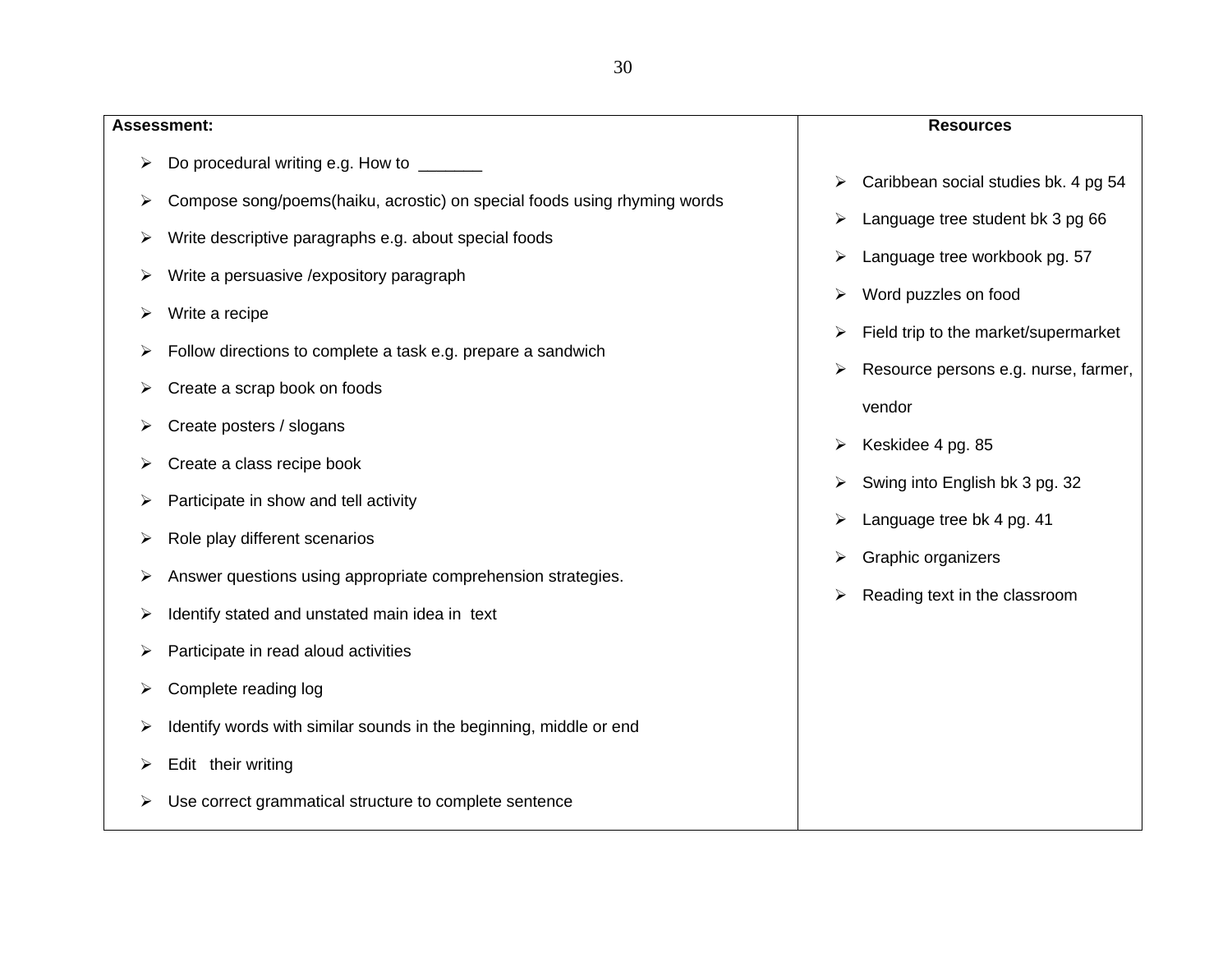## **LANGUAGE ARTS**

**Term 2**

**Unit 1** 

#### **THEME 3: Emotions**

Topics:

- $\triangleright$  How I feel about myself and others
- $\triangleright$  Things that affect our emotions
- $\triangleright$  Dealing with problems

## **THEME 4: Transportation**

Topics:

- ¾ How we travel
- $\triangleright$  Travelling then and now
- $\triangleright$  Travel rules

**Duration: Six Weeks**

**UNIT 2 Duration: Six Weeks**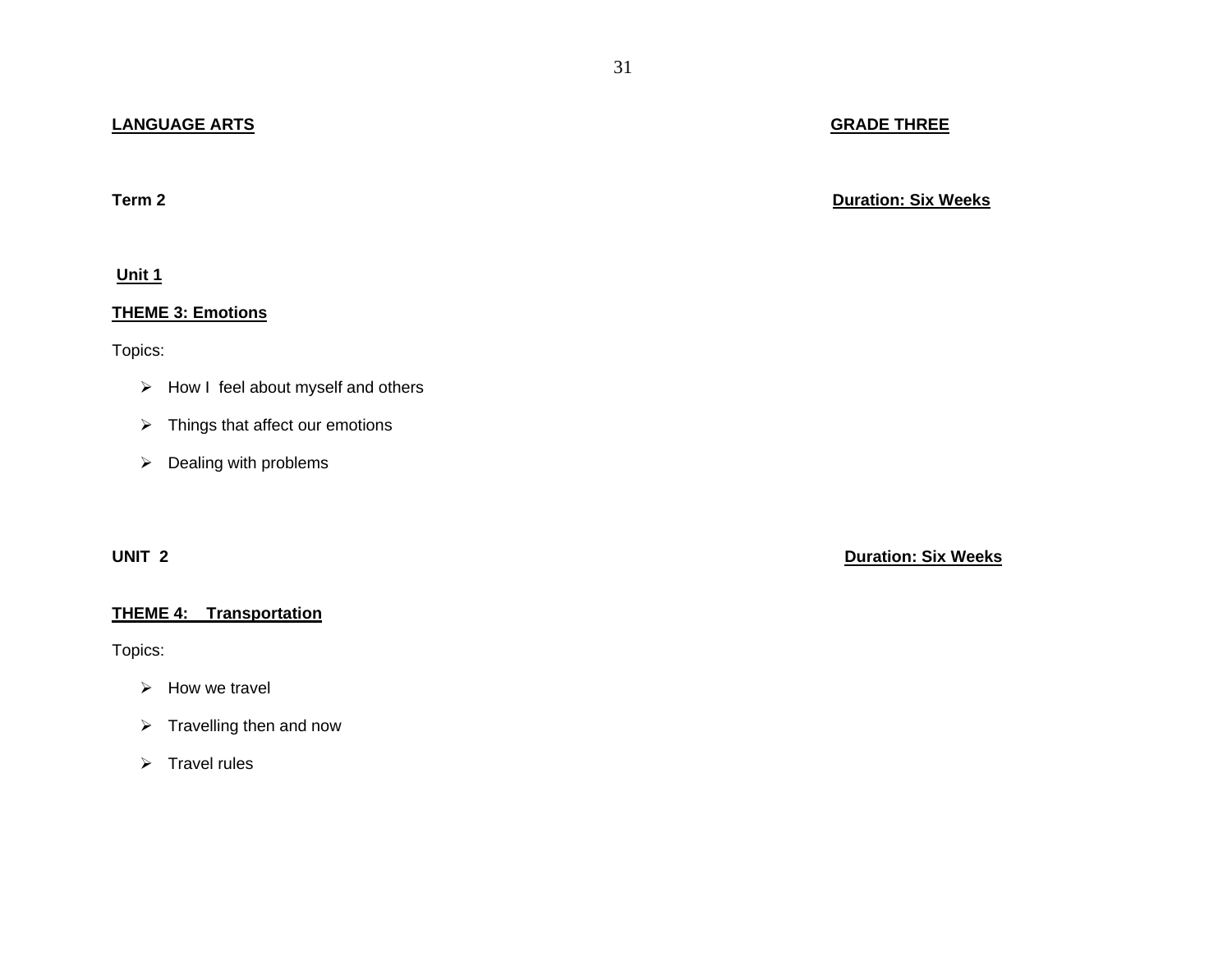## 32

**Grade 3 Success Criteria Term 2** 

|--|

| Reading                                   | by the charge the annual pupils will be able to<br><b>Writing</b> | <b>Vocabulary/Word Recognition</b>      | <b>Language Structure</b>         |
|-------------------------------------------|-------------------------------------------------------------------|-----------------------------------------|-----------------------------------|
| Make inferences about text using          | Construct different types of                                      | Use context clues to determine the      | Use simple adjectives and         |
| stated and implied idea from the text     | sentences in written language e.g.                                | meaning of words                        | adverbs appropriately             |
|                                           | declarative, interrogative, imperative                            |                                         |                                   |
| Use QAR to Strategy answer higher         | and exclamatory and use the correct                               | Identify and use collective nouns       | Use comparative and superlative   |
| level questions                           | end marks.                                                        |                                         | forms of adjective correctly      |
|                                           |                                                                   | Use a dictionary to determine the       |                                   |
| Distinguish between common forms of       | Use who, did what, when and where                                 | meaning and pronunciation of            | Use the negative form in          |
| literature e.g. fairy tales, poetry,      | to expand sentences                                               | unknown words                           | sentences correctly e.g. do not   |
| fables, myths, adventure stories,         |                                                                   |                                         |                                   |
|                                           | Discriminate between Creole and                                   | Identify common contractions            | tell me anything                  |
| expository, fiction, non-fiction) and     |                                                                   |                                         |                                   |
| explain the basic features at their level | standard English in usage in written                              |                                         | Identify and use the possessive   |
|                                           | composition                                                       | Determine the meaning of unfamiliar     | pronouns; their, theirs, my,      |
| Use any comprehension strategy            |                                                                   | words using knowledge of prefixes       | mine, your, yours, his, he, hers, |
| appropriately, before, during and after   | Write personal and formal letters                                 | and suffixes (prefix- bi, mis, re       | our, ours                         |
| reading                                   | with date, salutation, body, closing                              | Suffix- able, some, er, ful, est, sion, |                                   |
|                                           | and signature                                                     |                                         | Distinguish between the use of    |
| Compare and contrast details in text      |                                                                   | Use the knowledge of compound           | possessive its and the            |
|                                           | Write thank you, friendly and                                     | words to predict word meaning           | contraction it's                  |
| Read a familiar passage using             | invitation letters                                                |                                         |                                   |
| appropriate intonation                    |                                                                   | Use the knowledge of                    |                                   |
|                                           | Address an envelope                                               | homophones/homonyms/homographs          | Use words to join sentences       |
| Use pictures, graphs, diagrams.           |                                                                   | appropriately to determine meaning      |                                   |
| Charts, maps etc. to locate               | Gather information e.g. from pictures,                            | of words                                | Use subject and object forms of   |
| information                               | discussions, teacher read aloud,                                  |                                         | personal pronouns correctly       |
|                                           | shared reading, silent reading,                                   | Spell words applicable to grade e.g.    |                                   |
| Give clear appropriate response to        | brainstorming etc. to support ideas                               | words with double letter, adding ing to |                                   |
| questions                                 | for writing in a variety of ways                                  | words that double their final           | Construct different types of      |
|                                           |                                                                   | consonant etc.                          | sentences in written language     |
|                                           | Create paragraphs for a specific                                  |                                         | e.g declarative, interrogative,   |
| Locate information using a table of       | purpose and with a clear audience in                              |                                         | imperative and exclamatory        |
| contents, titles, chapter, heading,       | mind (e.g. to describe, explain,                                  |                                         |                                   |
| glossaries and indices                    | narrate etc.)                                                     |                                         |                                   |
|                                           |                                                                   |                                         |                                   |
|                                           | Use narrative writing to produce                                  |                                         |                                   |
|                                           | stories, skits, plays,                                            |                                         |                                   |
|                                           |                                                                   |                                         |                                   |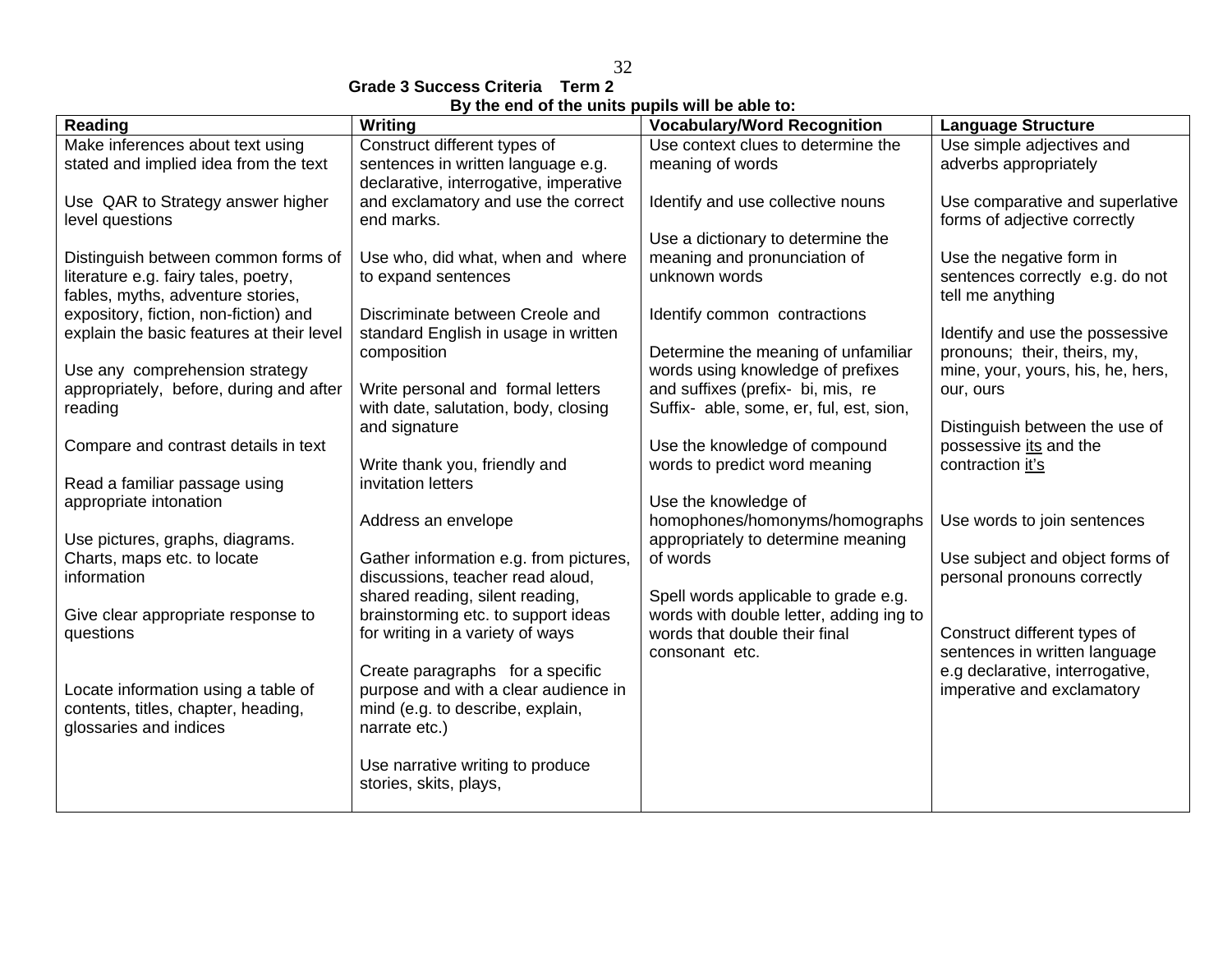| <b>Reading</b>                                                                            | Writing                                                                                                                                                             | <b>Vocabulary/Word Recognition</b>                                                     | <b>Language Structure</b>                                                                             |
|-------------------------------------------------------------------------------------------|---------------------------------------------------------------------------------------------------------------------------------------------------------------------|----------------------------------------------------------------------------------------|-------------------------------------------------------------------------------------------------------|
| Use background knowledge and<br>experience and selective information in                   | Use journals to record personal<br>information                                                                                                                      | Use the male and female forms of<br>nouns                                              | Use punctuation appropriately in<br>written work e.g. comma, question<br>mark, exclamation, full stop |
| a reading selection to form judgments<br>and draw conclusion                              | Maintain a portfolio                                                                                                                                                | Decode multi-syllabic words                                                            | Use comma appropriately in                                                                            |
| Extend understanding of texts by<br>connecting the ideas in them to their                 | Write for self (list, notes, ) to<br>accomplish everyday tasks                                                                                                      | Use familiar word families to<br>decode unknown words                                  | address, greetings, closure of<br>friendly letters                                                    |
| own knowledge and experience, to<br>other familiar texts, and to the world<br>around them | Use various strategies to correct<br>words not spelled correctly e.g.<br>dictionary skills                                                                          | Identify and use words with<br>inflectional endings (s, es ed, er,<br>ing              | Identify verbs and use the simple<br>present, past, future and<br>continuous tenses                   |
| Identify the speaker or narrator in a<br>selection                                        | Use knowledge of word structures<br>(affixes- suffixes, prefixes,<br>contractions, compound word) to spell                                                          | Read in isolation as well as in<br>context basic sight words<br>appropriate to grade 3 | Identify and use correct<br>contractions                                                              |
| Follow written direction on how to get<br>from one location to another                    | words<br>Use word analysis (phonogram,<br>rhyming words and word origins(root)                                                                                      | Use spelling rules where<br>appropriate as aid to spell words<br>correctly             |                                                                                                       |
| Express views and judgment about<br>simple informational text                             | Use quotation marks to indicate<br>dialogue in story, skits, plays                                                                                                  | Use definition clues to understand<br>meaning of words                                 |                                                                                                       |
| Read to differentiate reality and<br>fantasy, fiction and non-fiction                     | Use similes correctly in writing                                                                                                                                    |                                                                                        |                                                                                                       |
| Listen and retell stories with beginning,<br>middle and end                               | Use format appropriate to their<br>purpose for writing e.g. letter, notice,<br>email, chart, poem, menu                                                             |                                                                                        |                                                                                                       |
| Retell central themes of simple<br>expository or narrative text.                          | use words and phrases that will help<br>convey their meaning as specifically<br>as possible (e.g., comparative<br>adjectives such as smaller, smallest;<br>adverbs) |                                                                                        |                                                                                                       |
|                                                                                           |                                                                                                                                                                     |                                                                                        |                                                                                                       |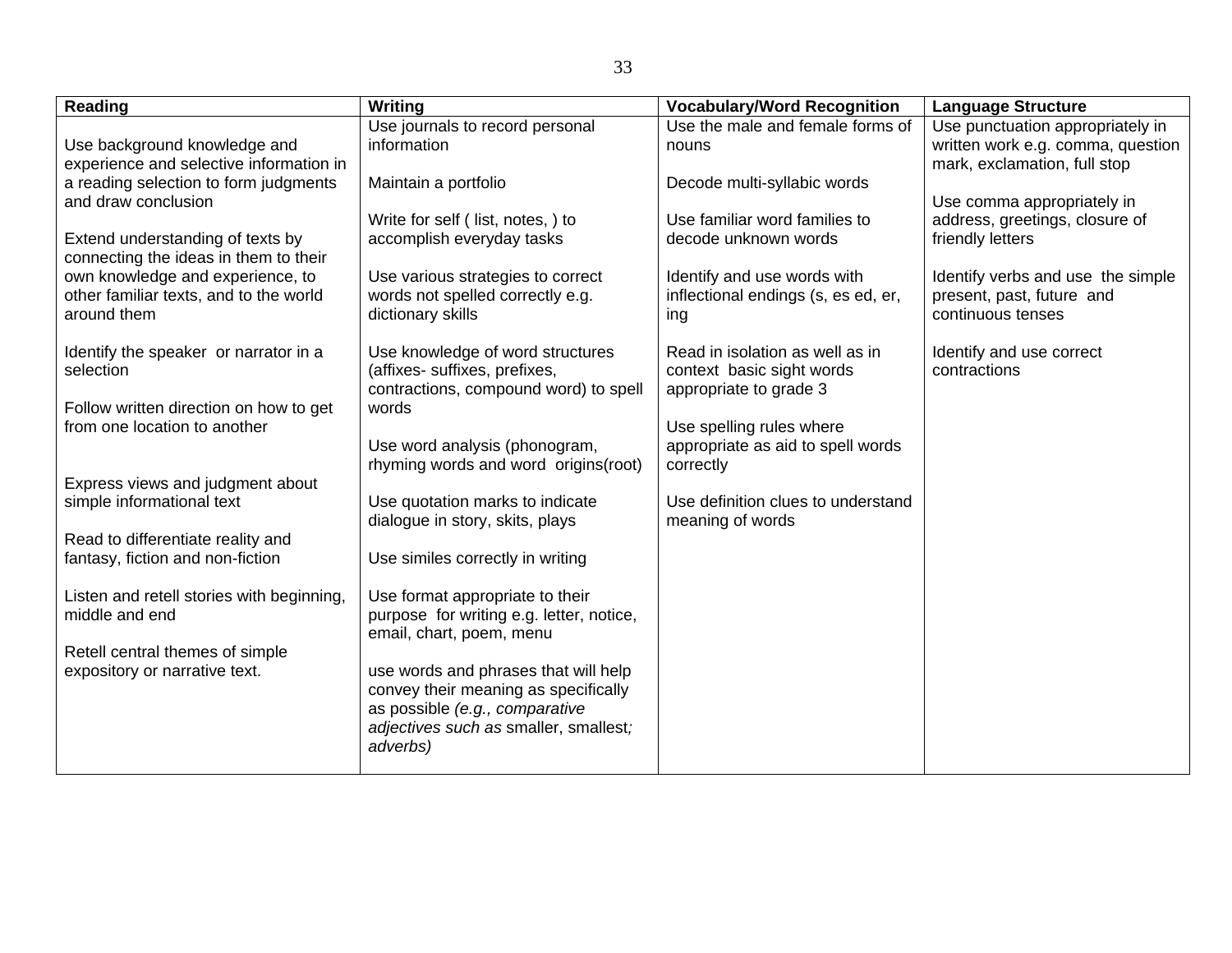**Term 2** 



**THEME 3: Emotions**

Topics:

- $\triangleright$  How I feel about myself and others
- $\triangleright$  Things that affect our emotions
- $\triangleright$  Dealing with problems

**Nurturing one's self image is just as important as eating the right food. The theme 'Emotions' helps students discover 'self', discuss 'feelings' and emotions, and adopt a right attitude when dealing with their own as well as other people's problems. The topic should help students develop confidence and to raise their self esteem.**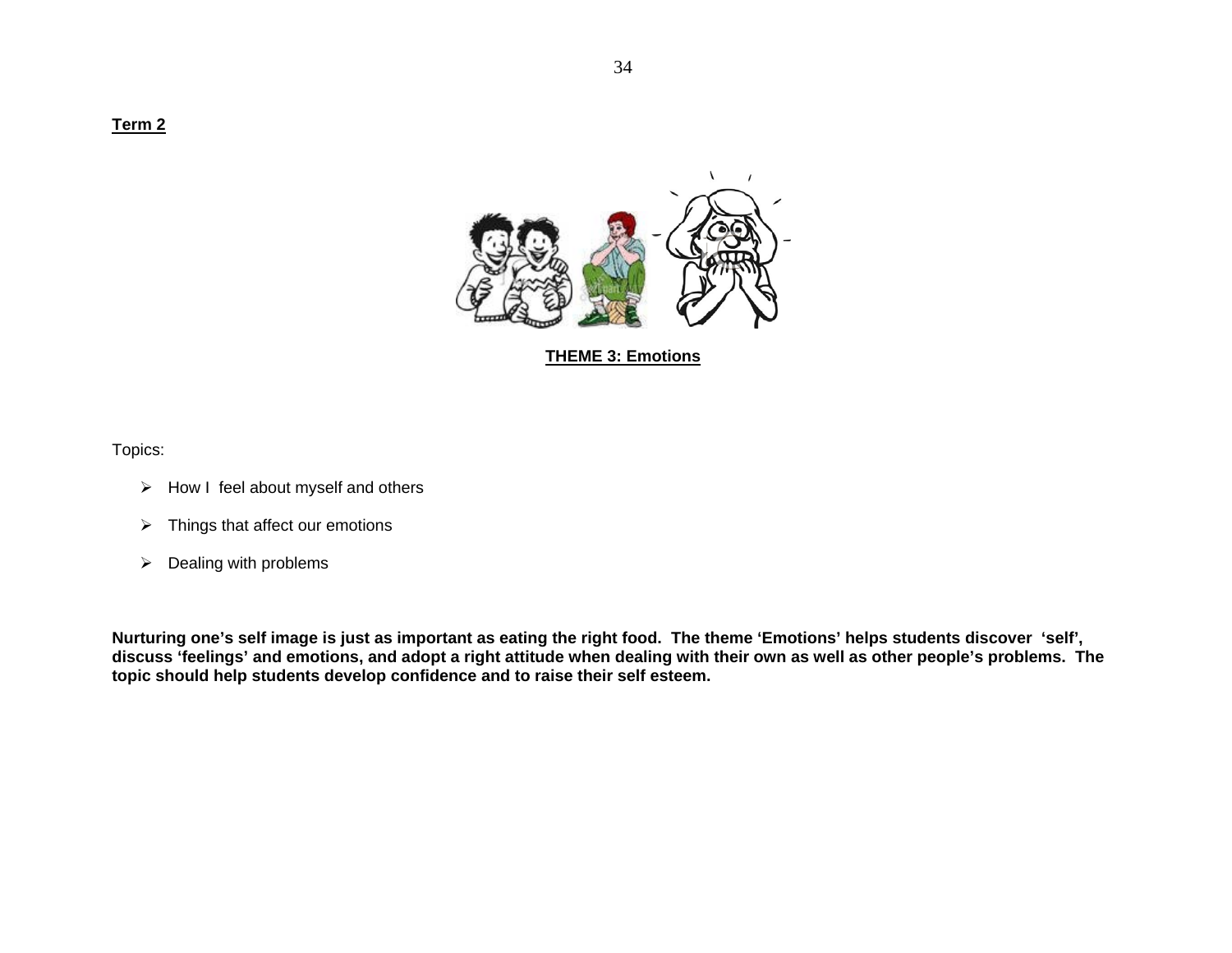

KEY CONCEPTS AND VOCABULARY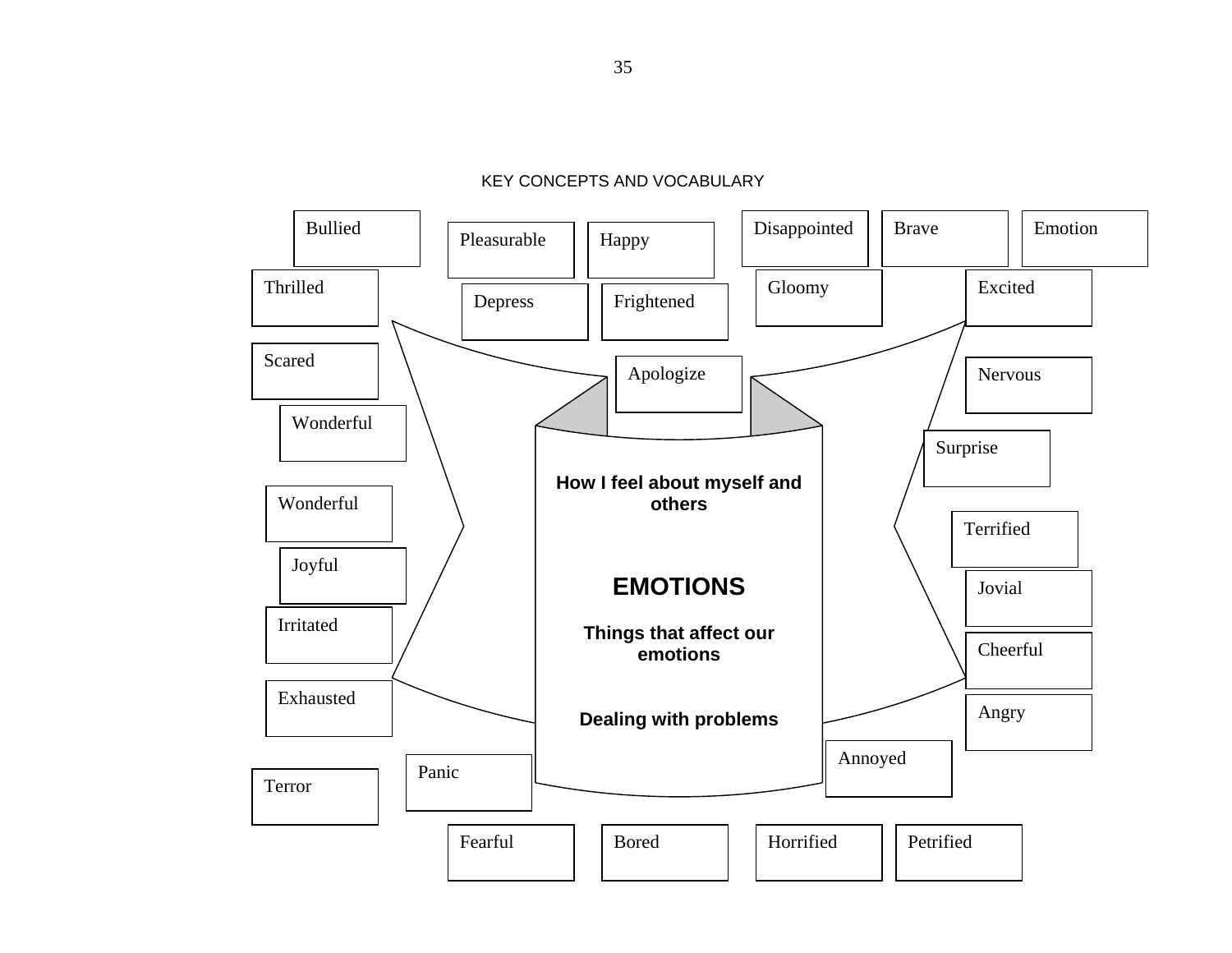**Term 2 Theme 3 - How I Feel About Myself and Others Sample Activities** 

| show and tell using personal<br>identify adjectives and<br>Reading comprehension<br>Write a poem paragraph about<br>pronouns from the poem "I am<br>self and others using descriptive<br><b>Making predictions</b><br>photos<br>➤<br>discuss personal traits, features,<br>Drawing conclusion<br>Special"<br>words pronouns and<br>⋗<br>home, family hobbies using<br>the simple present tense<br>$\blacktriangleright$<br>Making inferences<br>Read journal/diary of a friend<br>$\blacktriangleright$<br>QAR<br>adjectives / adverbs |
|----------------------------------------------------------------------------------------------------------------------------------------------------------------------------------------------------------------------------------------------------------------------------------------------------------------------------------------------------------------------------------------------------------------------------------------------------------------------------------------------------------------------------------------|
|                                                                                                                                                                                                                                                                                                                                                                                                                                                                                                                                        |
|                                                                                                                                                                                                                                                                                                                                                                                                                                                                                                                                        |
|                                                                                                                                                                                                                                                                                                                                                                                                                                                                                                                                        |
|                                                                                                                                                                                                                                                                                                                                                                                                                                                                                                                                        |
|                                                                                                                                                                                                                                                                                                                                                                                                                                                                                                                                        |
| (make belief) describing herself.<br>Create riddles, rhymes, jingles<br>ensure the use of the simple<br>Speech bubbles                                                                                                                                                                                                                                                                                                                                                                                                                 |
| find synonyms for words such as<br><b>Language Structure</b><br>present tense to talk about other                                                                                                                                                                                                                                                                                                                                                                                                                                      |
| pupils in the class<br>- strong, pretty, brave, smart,<br>➤<br>pronouns                                                                                                                                                                                                                                                                                                                                                                                                                                                                |
| Draw cartoons of family and<br>$\blacktriangleright$<br>Conjunctions<br>etc.                                                                                                                                                                                                                                                                                                                                                                                                                                                           |
| $\blacktriangleright$<br>read aloud poems e.g I am<br>friends.<br><b>Nouns</b>                                                                                                                                                                                                                                                                                                                                                                                                                                                         |
| $\blacktriangleright$<br>Adjectives<br>Special,                                                                                                                                                                                                                                                                                                                                                                                                                                                                                        |
| answer specific questions about<br><b>Punctuation marks</b><br>≻                                                                                                                                                                                                                                                                                                                                                                                                                                                                       |
| self using pronouns me, my, I,                                                                                                                                                                                                                                                                                                                                                                                                                                                                                                         |
| mine<br>Vocabulary/word study                                                                                                                                                                                                                                                                                                                                                                                                                                                                                                          |
| synonyms<br>Watch /video or pictures of a<br>Read the story "Tommy's<br>Create an invitation card to a<br>➤                                                                                                                                                                                                                                                                                                                                                                                                                            |
| Birthday Party" make inferences.<br>$\blacktriangleright$<br>Antonyms<br>birthday party<br>birthday party or                                                                                                                                                                                                                                                                                                                                                                                                                           |
| identify unknown words using<br>⋗<br>Context clues<br>Discuss the relationship, setting,                                                                                                                                                                                                                                                                                                                                                                                                                                               |
| Words associated with theme<br>word identification strategies<br>≻<br>feelings<br>Write a letter inviting someone to                                                                                                                                                                                                                                                                                                                                                                                                                   |
| play word games with new<br>your birthday party                                                                                                                                                                                                                                                                                                                                                                                                                                                                                        |
| Writing<br>words<br>Talk about a time pupils have                                                                                                                                                                                                                                                                                                                                                                                                                                                                                      |
| Poems(limerick, cinquain<br>≻<br>received an invitation to a<br>Read invitation letters to a<br>Expand on sentences using                                                                                                                                                                                                                                                                                                                                                                                                              |
| ➤<br>Reports<br>birthday party. Discuss the<br>birthday party to identify letter<br>conjunctions                                                                                                                                                                                                                                                                                                                                                                                                                                       |
| Descriptive paragraphs<br>format and contents<br>format/invitation content.<br>≻                                                                                                                                                                                                                                                                                                                                                                                                                                                       |
| Letter writing eg: invitations/<br>Have pupils practice addressing<br>➤                                                                                                                                                                                                                                                                                                                                                                                                                                                                |
| apologies<br>Question pupils about content of<br>envelope                                                                                                                                                                                                                                                                                                                                                                                                                                                                              |
| $\blacktriangleright$<br>cartoons<br>invitation                                                                                                                                                                                                                                                                                                                                                                                                                                                                                        |
| Reading and writing every day                                                                                                                                                                                                                                                                                                                                                                                                                                                                                                          |
| Gr 3 pg 17                                                                                                                                                                                                                                                                                                                                                                                                                                                                                                                             |
| Listening & Speaking<br>Have foreign students talk about<br>Read story from Keskidee 4<br>Write a letter of apology to a                                                                                                                                                                                                                                                                                                                                                                                                               |
| Show and tell<br>⋗<br>"Hope New School" to predict<br>foreign student for negative<br>experience of coming to live in                                                                                                                                                                                                                                                                                                                                                                                                                  |
| Talking from personal experiences<br>attitudes shown towards that<br>≻<br>Dominica<br>and draw conclusions of                                                                                                                                                                                                                                                                                                                                                                                                                          |
| $\blacktriangleright$<br>Drama/music<br>behaviour of Hope and her<br>give views on issues<br>person                                                                                                                                                                                                                                                                                                                                                                                                                                    |
| $\blacktriangleright$<br>Read aloud<br>peers. Pupils read aloud taking<br>Explore adjectives eg.                                                                                                                                                                                                                                                                                                                                                                                                                                       |
| $\blacktriangleright$<br>Choral reading<br>Dominican, Antiguan, Haitian,<br>Write slogans/cartoons to show<br>turns                                                                                                                                                                                                                                                                                                                                                                                                                    |
| apologetic behavior<br>Chinese<br>Use context clues to identify new                                                                                                                                                                                                                                                                                                                                                                                                                                                                    |
| Pupils sing songs and recite<br>word from reading text                                                                                                                                                                                                                                                                                                                                                                                                                                                                                 |
| poems to bring out emotions                                                                                                                                                                                                                                                                                                                                                                                                                                                                                                            |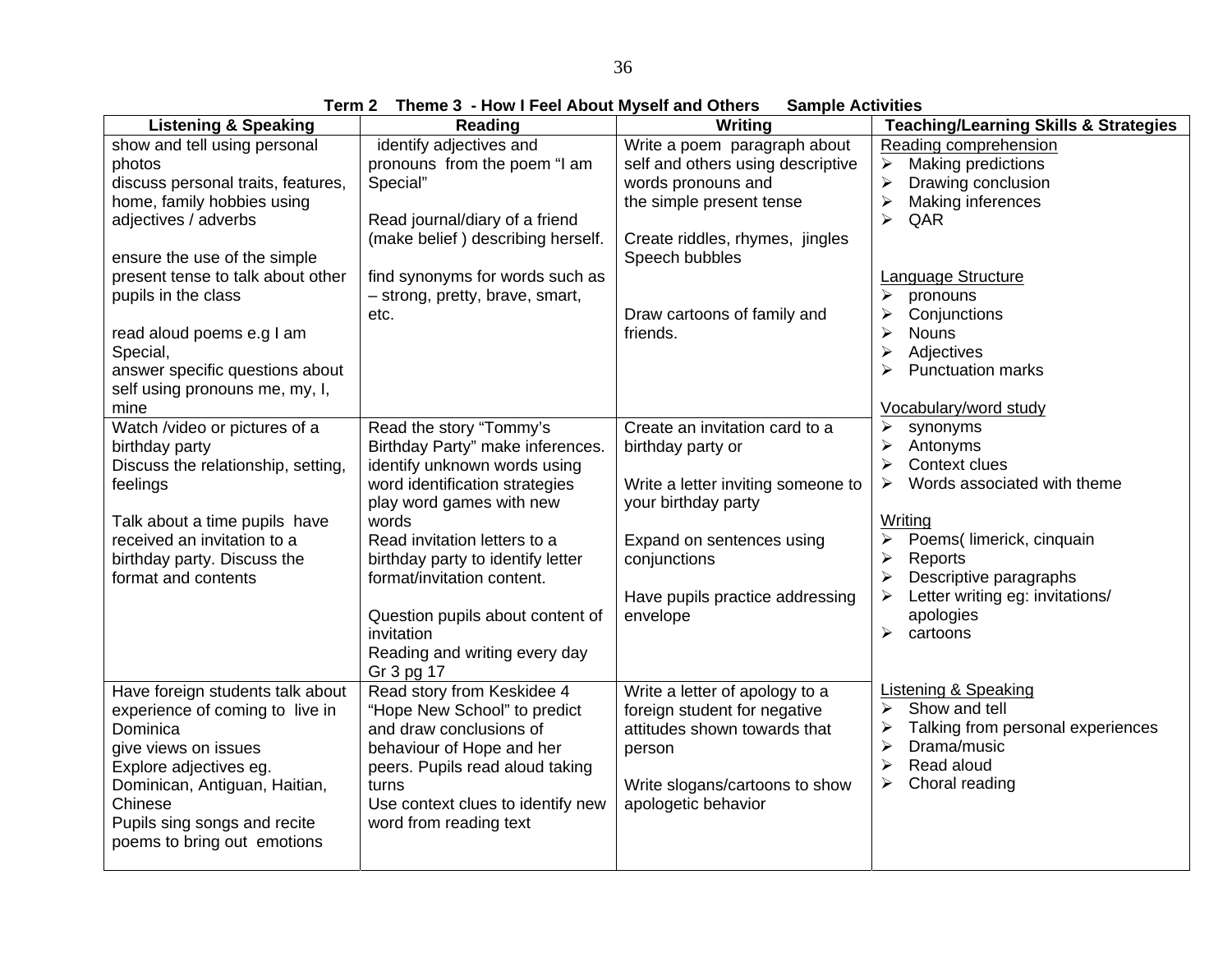**Term 2 Theme 3 Things that Affect our Emotions Sample Activities** 

| <b>Listening &amp; Speaking</b>    | Reading                            | Writing                            | <b>Teaching/Learning Skills &amp; Strategies</b> |
|------------------------------------|------------------------------------|------------------------------------|--------------------------------------------------|
| role play various emotional        | Make predictions using details in  | Form new words from root words     | Reading and comprehension                        |
| situations using appropriate tone  | pictures, before, during and after | e.g brave-bravery, fear-fearful    | Make predictions<br>≻                            |
| of voice. Generate discussions     | reading.                           | etc. Use words in writing          | $\blacktriangleright$<br>Main idea               |
| on what causes people to           | Predictions are read to the class  |                                    | Questioning strategy<br>$\blacktriangleright$    |
| experience these emotions          | and verified.                      | Present pictures that show         | Making connections<br>≻                          |
|                                    |                                    | various emotions and have          | ≻<br>sequencing                                  |
| Listen to each other and talk      | Form new words from root words     | pupils make their own sentences    |                                                  |
| about their feelings and what      | Use dictionary to find meaning of  | based on predictions made          | <b>Language Structure</b>                        |
| they like/dislike                  | new words                          |                                    | $\blacktriangleright$<br>Adjectives              |
| Read texts e.g. Poems, letters,    | Read the text "Exciting News"      | Write an email/letter with a       | $\blacktriangleright$<br>Synonyms/antonyms       |
| news items that convey             | (Language Tree Bk. 3 pg. 36)       | specific purpose /audience mind,   | Proper nouns<br>➤                                |
| particular feelings such as        | Identify main idea                 | to tell a piece of news            | Simple present tense<br>➤                        |
| surprise, anger, fear, excitement. | Identify proper nouns              |                                    | Past tense of irregular verbs<br>≻               |
|                                    |                                    | Write simple notes to express      | Sentences/phrases<br>➤                           |
| Use tone and pitch of voice        | Make predictions                   | feelings to family, friends        |                                                  |
| appropriately                      |                                    |                                    | <b>Vocabulary and Word Study</b>                 |
|                                    | Identify adjectives/antonyms       | Use adjectives /vocabulary in      |                                                  |
| share feelings e.g when angry,     | Draw conclusions                   | writing.                           | Compound words<br>≻                              |
| sad, happy etc.                    |                                    | Write capital letters for proper   | Antonyms/synonyms<br>$\blacktriangleright$       |
|                                    | Identify the use of simple         | nouns                              | Root words<br>$\blacktriangleright$              |
|                                    | present tense                      |                                    | Words associated with text<br>≻                  |
| Generate discussion about          | Read the text e.g. 'San            | Write a personal narrative to tell |                                                  |
| experience with an earthquake.     | Francisco Earthquake'              | about an experienced               | Writing                                          |
|                                    |                                    | (Happy or sad)                     | Sequencing<br>➤                                  |
| Listen to each others opinion      | Make connections to self, other    |                                    | ≻<br>Personal narrative                          |
| and feelings about the topic.      | texts and to world                 | Sequence ideas in story            | $\blacktriangleright$<br>Editing                 |
|                                    | Use question strategy              |                                    | Writing email/letters<br>➤                       |
| make predictions before reading    | Ask questions e.g.                 | Use the past tense of irregular    |                                                  |
|                                    | What do you notice about the       | verbs in writing                   | <b>Listening and Speaking</b>                    |
|                                    | author? What do you wonder?        |                                    | Role playing<br>➤                                |
|                                    | Make predictions/inferences        | Read samples of personal           | ⋗<br><b>Discussion</b>                           |
|                                    |                                    | narrative to assist in writing     |                                                  |
|                                    | identify compound words            |                                    |                                                  |
|                                    | identify and use the present/      | Use a check list to edit own       |                                                  |
|                                    | past continuous tense of verbs     | writing                            |                                                  |
|                                    | use synonyms to new words          |                                    |                                                  |
|                                    | Identify words/phrases/            |                                    |                                                  |
|                                    | sentences that bring out           |                                    |                                                  |
|                                    | emotions/feeling                   |                                    |                                                  |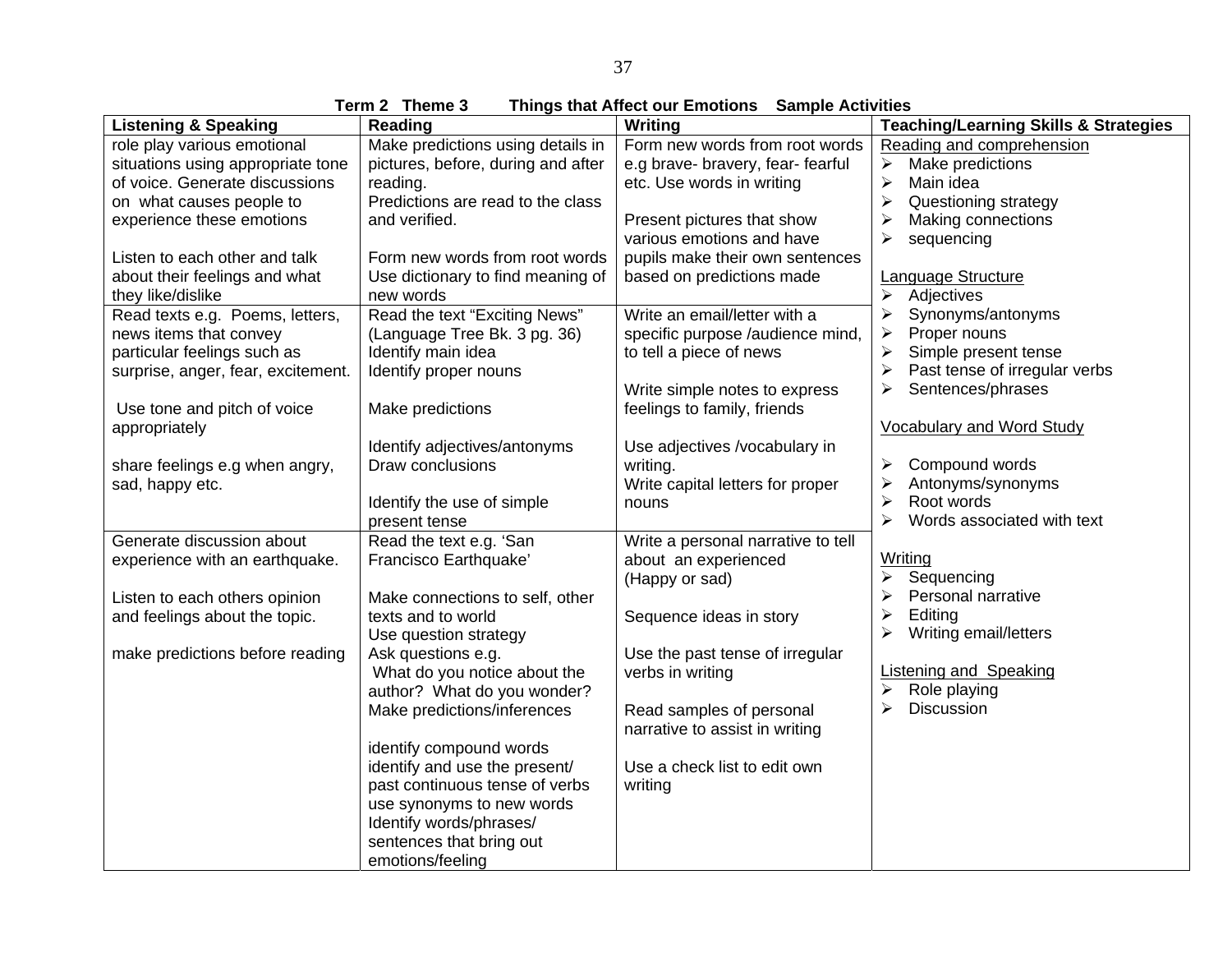**Term 2 Theme 3 Dealing with Problems Sample Activities** 

|                                   | 1500 L<br><b>PRILE A</b><br><b>Dealing With Fropieries</b> | <b>DAILING ACTIVILIES</b>         |                                                  |
|-----------------------------------|------------------------------------------------------------|-----------------------------------|--------------------------------------------------|
| <b>Listening &amp; Speaking</b>   | Reading                                                    | writing                           | <b>Teaching/Learning Skills &amp; Strategies</b> |
| Role play problems family         | Read different text e.g teacher                            | Write to teacher/parent to talk   | Reading and comprehension                        |
| encounter on a daily basis using  | made, newspaper, story etc.                                | about problems                    | Story elements<br>≻                              |
| local dialect.                    | dealing with family problems                               | Write a story using story frame   | Fiction and non fiction<br>$\blacktriangleright$ |
|                                   |                                                            |                                   | ≻<br>Questioning strategy                        |
| Talk about personal experiences   | Identify story grammar                                     |                                   | $\blacktriangleright$<br>Inference               |
|                                   |                                                            | Make journal entries              | Drawing conclusions                              |
| Explore solution to problems      | use word families to decode                                |                                   | Analyzing                                        |
| Use appropriate words and         | words e.g. ight:-fight, light                              | Write a poem to express feelings  |                                                  |
| phrases                           |                                                            |                                   | Language Structure                               |
| Present cases of pupils e.g. who  | Read fiction/non fiction stories                           | Write a letter to complain to a   | $\triangleright$ Past tense of irregular verbs   |
| were bullied for discussion       | e.g. read aloud the fiction story                          | teacher/principal to explain or   | Facts and opinions                               |
| Talk about how pupils dealt with  | "Taming of Pudding Pan"                                    | describe fears and feelings       |                                                  |
| such situations using the past    | Pupils make inferences and                                 | experienced with a bully          | <b>Vocabulary and Word Study</b>                 |
| tense                             | draw conclusions                                           |                                   | Soft and hard /c/ sound                          |
| Talk about the different          |                                                            | Write slogans in response to      | Word families                                    |
| emotions that resulted            | Identify past tense of irregular                           | story read                        | ≻<br>Dictionary skills                           |
|                                   | verbs.                                                     |                                   |                                                  |
| Read story "Taming of Pudding     | Identify words with the hard                               |                                   | Writing                                          |
| Pan"                              | sound of 'c'                                               | Write a journal entry on a        | <b>Expository writing</b><br>➤                   |
|                                   |                                                            | situation encountered and how it  | Facts and opinions<br>≻                          |
| Talk about characters in the      | Identify other high frequency                              | was dealt with                    | $\blacktriangleright$<br>Journal                 |
| story and how they would deal     | words from text                                            |                                   | Letter writing e.g. complaints                   |
| with e.g. Pudding Pan             |                                                            |                                   | <b>Narratives</b>                                |
| Present various newspaper         | Ask questions e.g                                          | Make up a problem or think of a   | Slogans/signs                                    |
| articles on problems in different | Who is the author of the article?                          | real problem and write a report   |                                                  |
| communities in Dominica e.g.      | What is the author's intention?                            | to a local newspaper              | <b>Listening and Speaking</b>                    |
| murders, accidents, riots, abuse  | What is the main point in the                              | (include illustrations)           | Give personal opinions                           |
| etc.                              | article?                                                   |                                   | Role playing                                     |
| Analyze the articles              | How do you think people in the                             | Write slogans/signs/ to help stop | Oral reports<br>➤                                |
|                                   | community felt?                                            | a problem situation               | <b>Discussions</b><br>≻                          |
| Have group discussion where       | How would resolve that                                     |                                   |                                                  |
| one person reports on problem     | problem?                                                   |                                   |                                                  |
| situation                         | Identify facts and opinions Use                            |                                   |                                                  |
|                                   | dictionary to find meaning of                              |                                   |                                                  |
| Give personal feelings about the  | unfamiliar words                                           |                                   |                                                  |
| effects of problems in the        |                                                            |                                   |                                                  |
| community.                        |                                                            |                                   |                                                  |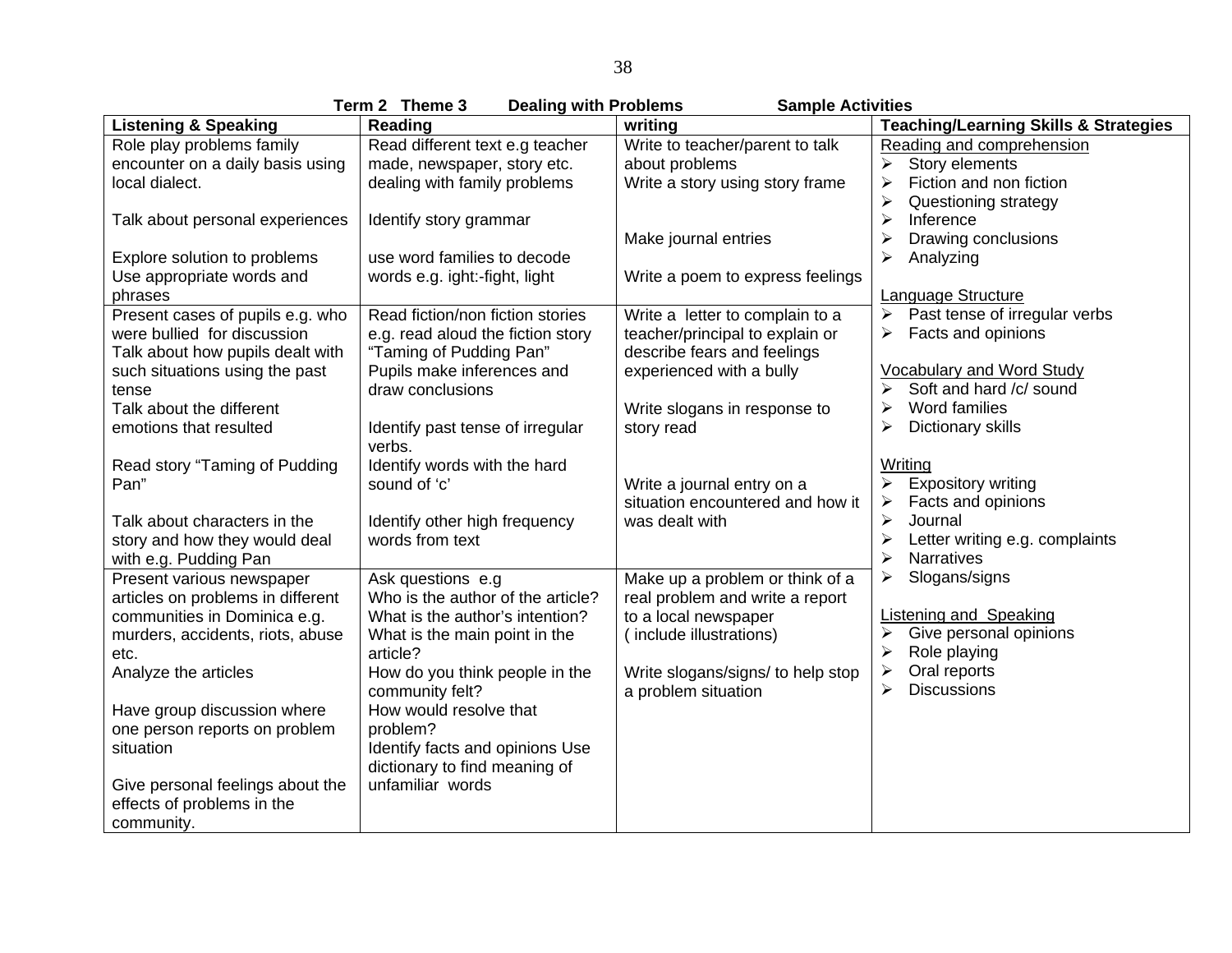**Assessment:** ¾ Write for different purposes and audiences. Eg email, notices, thank you notes  $\triangleright$  Write journal entries  $\triangleright$  Write letters, invitations, apology  $\triangleright$  Do choral reading  $\triangleright$  Write a story with beginning, middle and ending  $\triangleright$  Write a limerick poem  $\triangleright$  Write and respond to email  $\triangleright$  Compare and contrast fiction/non-fiction text  $\triangleright$  Give oral report  $\triangleright$  Respond to text eg oral/written/visual ¾ Use comprehension strategies to answer questions and derive meaning  $\triangleright$  Dramatize emotional scenes  $\triangleright$  Use context clues to identify unknown words  $\blacktriangleright$  Identify root words  $\triangleright$  Use grammatical skills appropriately in sentences/paragraph  $\triangleright$  Edit their writing and that of peers **Resources**  $\triangleright$  Keskidee 4 pg  $\triangleright$  Tamming of Pudding Pan  $\triangleright$  Graphic organizers  $\triangleright$  Reading and Writing Every Day bk 3 ¾ Video Language Tree bk 3 pr 36.  $\triangleright$  Reading text in the classroom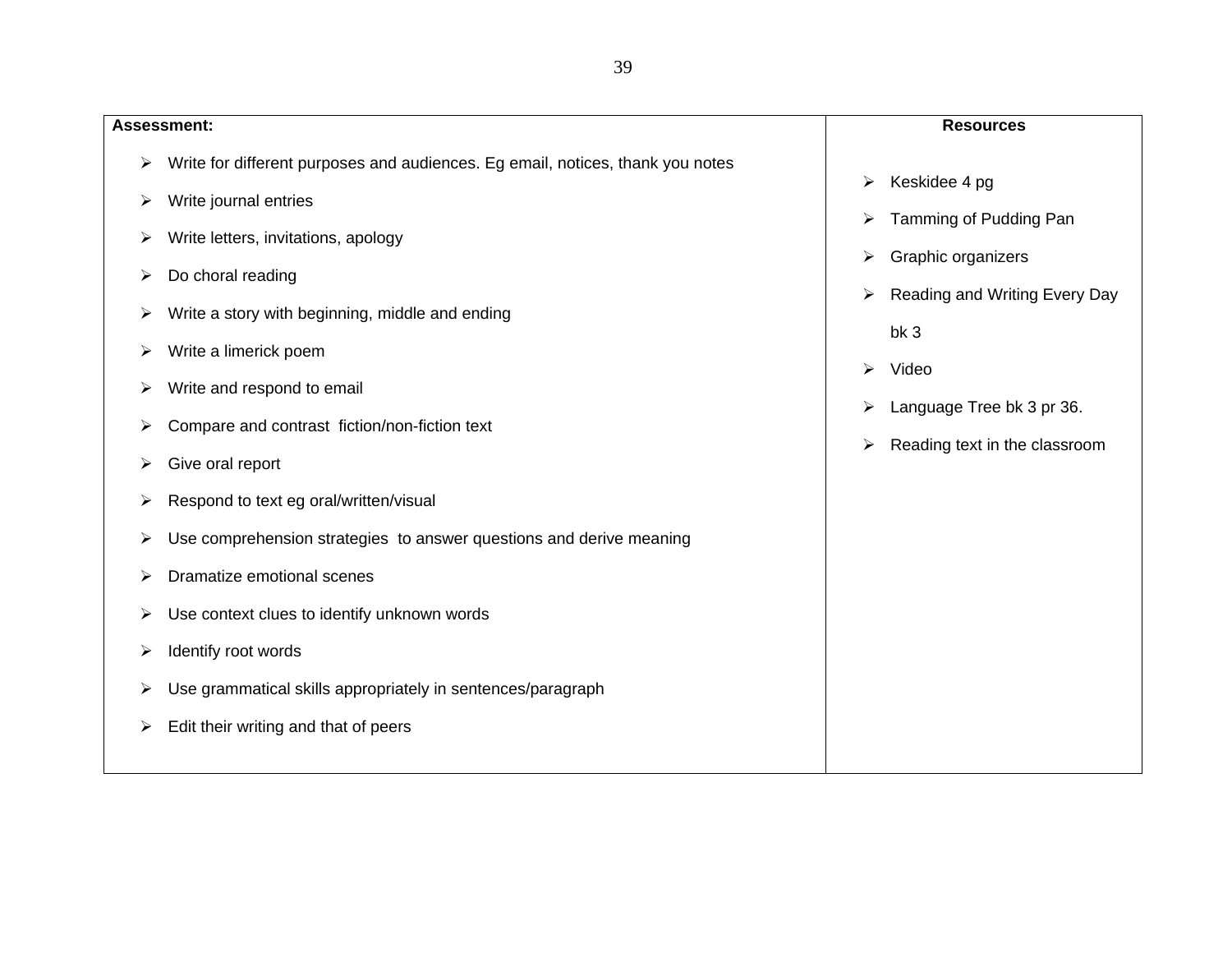#### **Term 2**



**THEME 4: Transportation**

Topics:

- $\triangleright$  How we travel
- $\triangleright$  Travelling then and now
- ¾ Travel rules

**People travel everyday and to various destinations. Through this theme students will be able to explore various means of transport then and now and how transport impacts on the life of families and individuals. Students will also build appreciation for safety procedures like rules that govern traveling.**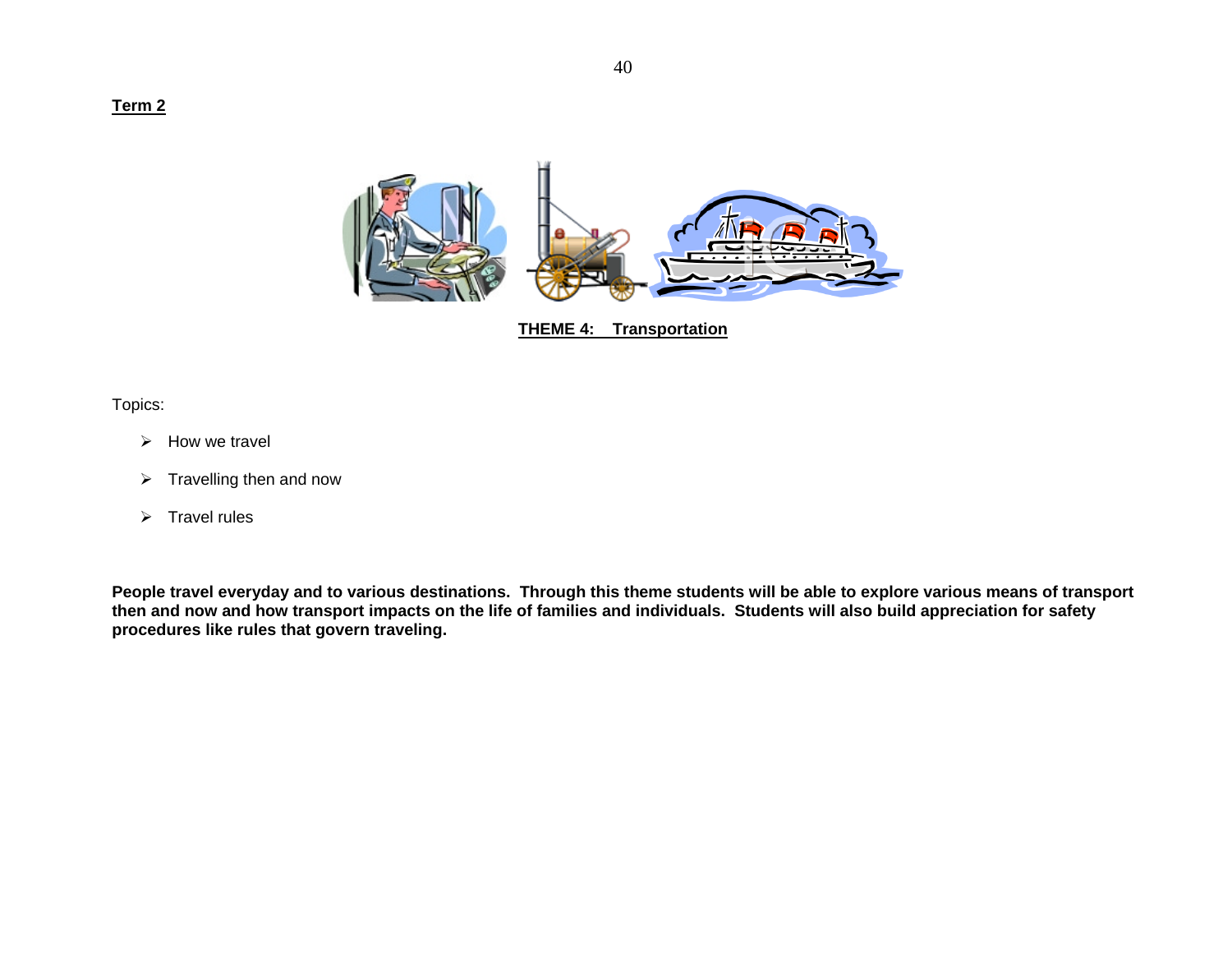**KEY CONCEPTS AND VOCABULARy** 

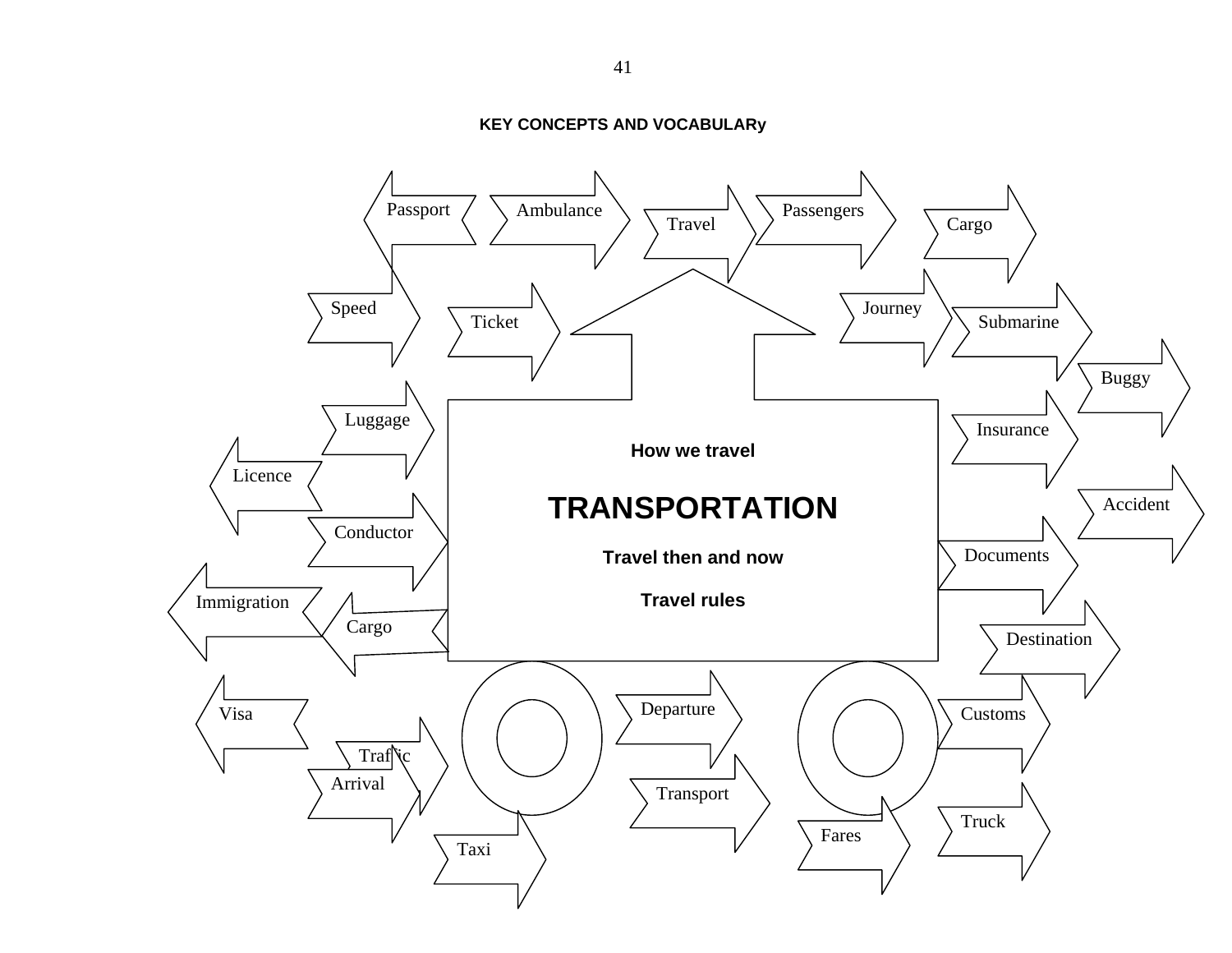| Term 2 Theme 4<br><b>How we Travel</b>   | <b>Sample</b>                     | <b>Activities</b>                                |                                                  |
|------------------------------------------|-----------------------------------|--------------------------------------------------|--------------------------------------------------|
| <b>Listening &amp; Speaking</b>          | Reading                           | Writing                                          | <b>Teaching/Learning Skills &amp; Strategies</b> |
| Brainstorm for ideas about various       | Read information organized        | Spell and use in sentences,                      | Reading and comprehension                        |
| types of transportation                  | on the web. Make personal         | words with double consonants                     | Questioning                                      |
|                                          | connection to self and text.      |                                                  | Categorizing                                     |
|                                          |                                   | Write about experiences in                       | Ogranise information                             |
| Talk about experience in travelling      | Read the text 'e.g. Going         | travelling on a specific                         | Making connections                               |
|                                          | Places:-Swing into English 2      | transport.                                       | inferencing                                      |
|                                          | or Journey :- Keskidee 3          |                                                  |                                                  |
|                                          | Identify 'qu' words               | Write stories/reports in writing                 | <b>Language Structure</b>                        |
|                                          |                                   | using the writing process.                       | Punctuation                                      |
|                                          | use syllabication to decode       |                                                  | Adjectives, adverbs, nouns, verbs                |
|                                          | new words                         |                                                  | Present/past forms of verbs                      |
|                                          |                                   | Write a summary                                  | Plural form of nouns                             |
|                                          | identify alliterations/similes    |                                                  | prepositions                                     |
| Describe and display transport           | Read aloud information            | use pictures/models to                           |                                                  |
| models (toys pictures on chart) using    | researched about travelling       | stimulate their descriptive                      |                                                  |
| show and tell activity                   | with fluency and accuracy         | writing                                          | <b>Vocabulary and Word Study</b>                 |
|                                          |                                   | use prepositions in writing                      | syllabication                                    |
| Describe people, places, things in       | Make connections to self, text    |                                                  | Prefix and suffix                                |
| travelling                               | and world                         | Write a report about their                       | Synonyms                                         |
|                                          | Decode grade level words          | experience in travelling                         | High frequency words                             |
| Ask and answer higher order              | using knowledge of word           |                                                  | Similes, alliteration onomatopoeia               |
| questions based on information given     | structure. E.g. verb endings,     | Combine information from                         |                                                  |
| Sing songs related to travelling         | plurals, roots, suffixes/prefixes | various sources to write a                       | Writing                                          |
|                                          |                                   | report                                           | Descriptive writing                              |
|                                          | Ask different levels of           | Present and discuss writing in                   | Expository text (directions, procedural)         |
|                                          | questions                         | conference with peers/teacher.                   | Conventions of writing                           |
|                                          | Read Swing Into Eng. 2 pg. 9      |                                                  | Drawing and labeling maps                        |
| Talk about direction to get to different | Read and interpret                | Write simple directions in                       |                                                  |
| communities or countries using a         | signs/symbols on the map,         | sequence on how to get to                        | <b>Listening and Speaking</b>                    |
| road map/airline destination guide       | charts, other visuals, graphics   | various destinations using a                     |                                                  |
| Discuss the various means for            |                                   | suitable form of transportation                  | Partake in discussion                            |
| getting there                            | Answer questions based on         |                                                  | Give opinions<br>Give oral direction             |
|                                          | information obtained on a map     | Take any destination and draw                    |                                                  |
| give oral directions in sequence         |                                   | a map showing how to get                         | Speak fluently using IA E                        |
| using words e.g. first then, following,  | Read text to obtain               | there using any suitable                         |                                                  |
| finally                                  | information on getting to         | transport /Write text to explain                 |                                                  |
|                                          | designated location locally,      |                                                  |                                                  |
|                                          | regionally and internationally.   | Draw and label the route from<br>home to school. |                                                  |
|                                          |                                   |                                                  |                                                  |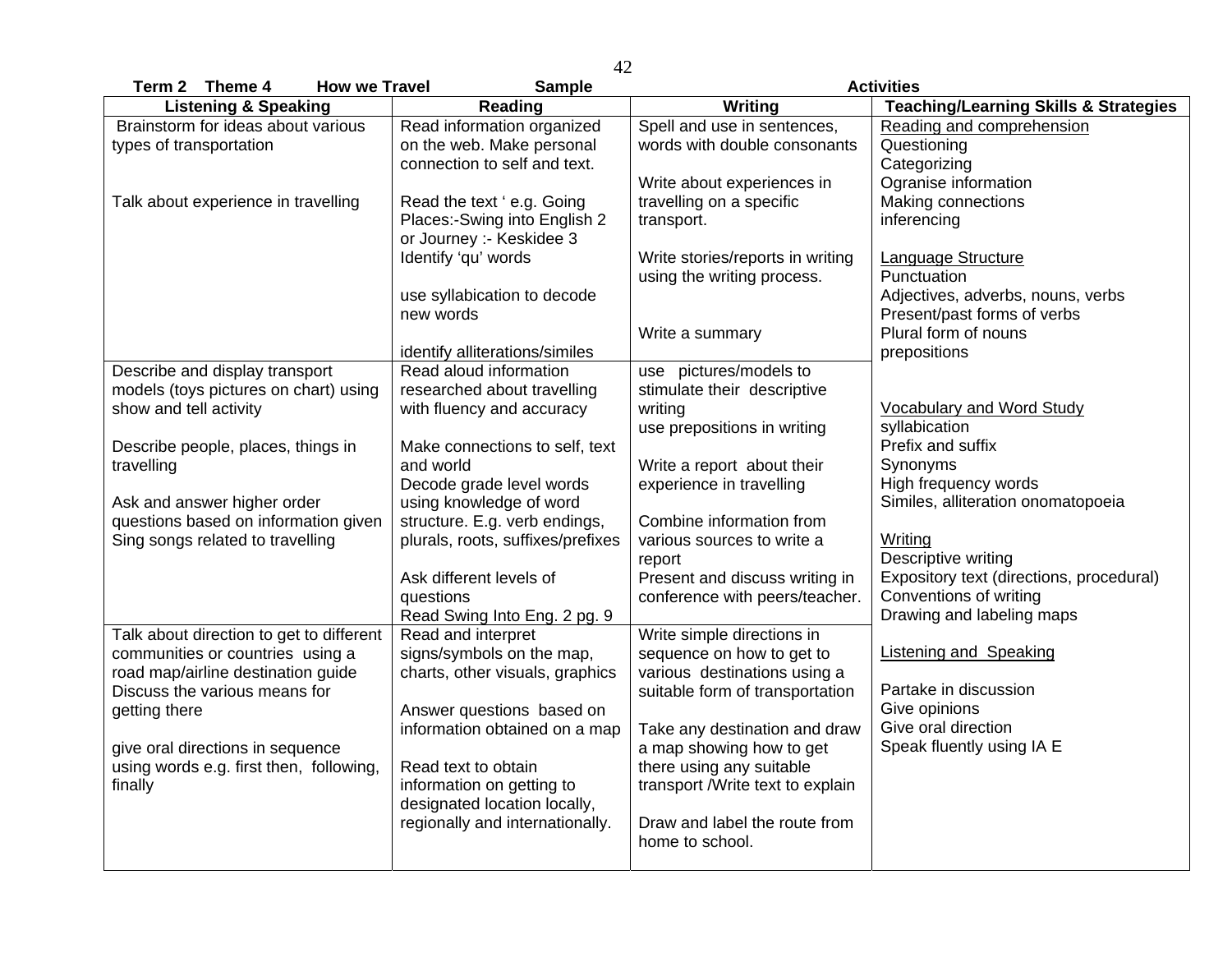|                                   | Term 2<br>Theme 4<br><b>Travelling Then and Now</b> | <b>Sample Activities</b>          |                                                                 |
|-----------------------------------|-----------------------------------------------------|-----------------------------------|-----------------------------------------------------------------|
| <b>Listening &amp; Speaking</b>   | Reading                                             | Writing                           | <b>Teaching/Learning Skills &amp; Strategies</b>                |
| Visit a cruise ship/plane in port | Read pupils' dictated stories.                      | Write simple account of their     | Reading and comprehension                                       |
| and observe operations and ask    |                                                     | experience in sequence            | Compare and contrast<br>⋗                                       |
| questions to pilot/captain        | Find the meaning of new words                       |                                   | Locate information from different text<br>$\blacktriangleright$ |
| workers etc. (5w's)               | using a dictionary                                  | Write thank you /personal letters | Answer different levels of questions                            |
|                                   |                                                     | about visit to transport          | Cause and effect<br>≻                                           |
| use LEA strategy to report        | Separate new words in syllables                     | Create word walls using new       | Use of graphic organizers<br>⋗                                  |
| findings                          |                                                     | words.                            | Make inferences, judgments                                      |
|                                   | read other text e.g brochures,                      | Review work independently for     | Draw conclusions<br>≻                                           |
| Talk about new vocabulary         | newspapers, magazine to make                        | spelling, capitalization,         |                                                                 |
| words                             | inferences and give details                         | punctuation, grammatical errors.  | Language Structure                                              |
|                                   |                                                     | Use checklist to edit writing.    | $\triangleright$ Verb tenses – present/past                     |
| View film /discuss pictures       | Read different text about                           | Use a Venn diagram to compare     | continuous                                                      |
| (brochures, pictures, posters     | transport of long ago and now.                      | and contrast any two transports   | $\triangleright$ Punctuation                                    |
| making comparison of transport    |                                                     | (one of long age and now) and     |                                                                 |
| then and now)                     | make judgments, draw                                | then write a paragraph            | <b>Vocabulary and Word Study</b>                                |
|                                   | conclusion, compare and                             |                                   | Root words<br>↘                                                 |
| Use the past, present and         | contrast transport then and now                     | pay attention to the past and     | Use of dictionary to find meaning of                            |
| continuous tense appropriately    |                                                     | continuous tense of the verbs in  | new words                                                       |
|                                   | Read informational text to                          | their writing                     | Syllabication<br>➤                                              |
| Talk about cause and effect       | identify cause and effect.                          |                                   |                                                                 |
|                                   |                                                     | Use cause/effect organizational   | Writing                                                         |
| Discuss the use of the different  | Draw attention to the past and                      | patterns to write a paragraph     | Summaries<br>≻                                                  |
| forms of the verbs                | continuous tense of the verbs                       |                                   | Thank you notes                                                 |
|                                   | used                                                |                                   | Responses to questions                                          |
| discuss researched information    | read text pertaining to any form                    | Write a summary about             | $\blacktriangleright$<br>simple account                         |
| on transportation of long ago     | of old transport e.g. donkey cart.                  | information gathered.             | complete information from graphic                               |
|                                   | Locate and use library / media                      |                                   | organizers                                                      |
| Talk about the who, what, when,   | resources to acquire information                    | Write clear, organized responses  |                                                                 |
| where, how                        | with assistance.                                    | to text read.                     | <b>Listening and Speaking</b>                                   |
|                                   |                                                     |                                   | Give opinions                                                   |
|                                   | Use KWL strategy to extract                         | Make a well labeled scrap book    | Retelling<br>⋗                                                  |
|                                   | information before, during and                      | on transportation then and now    | Reporting<br>⋗                                                  |
|                                   | after reading. analyze word                         |                                   | Summarizing<br>≻                                                |
|                                   | structures to learn word                            |                                   |                                                                 |
|                                   | meaning, eg: roots, prefix, suffix.                 |                                   |                                                                 |
|                                   |                                                     |                                   |                                                                 |
|                                   |                                                     |                                   |                                                                 |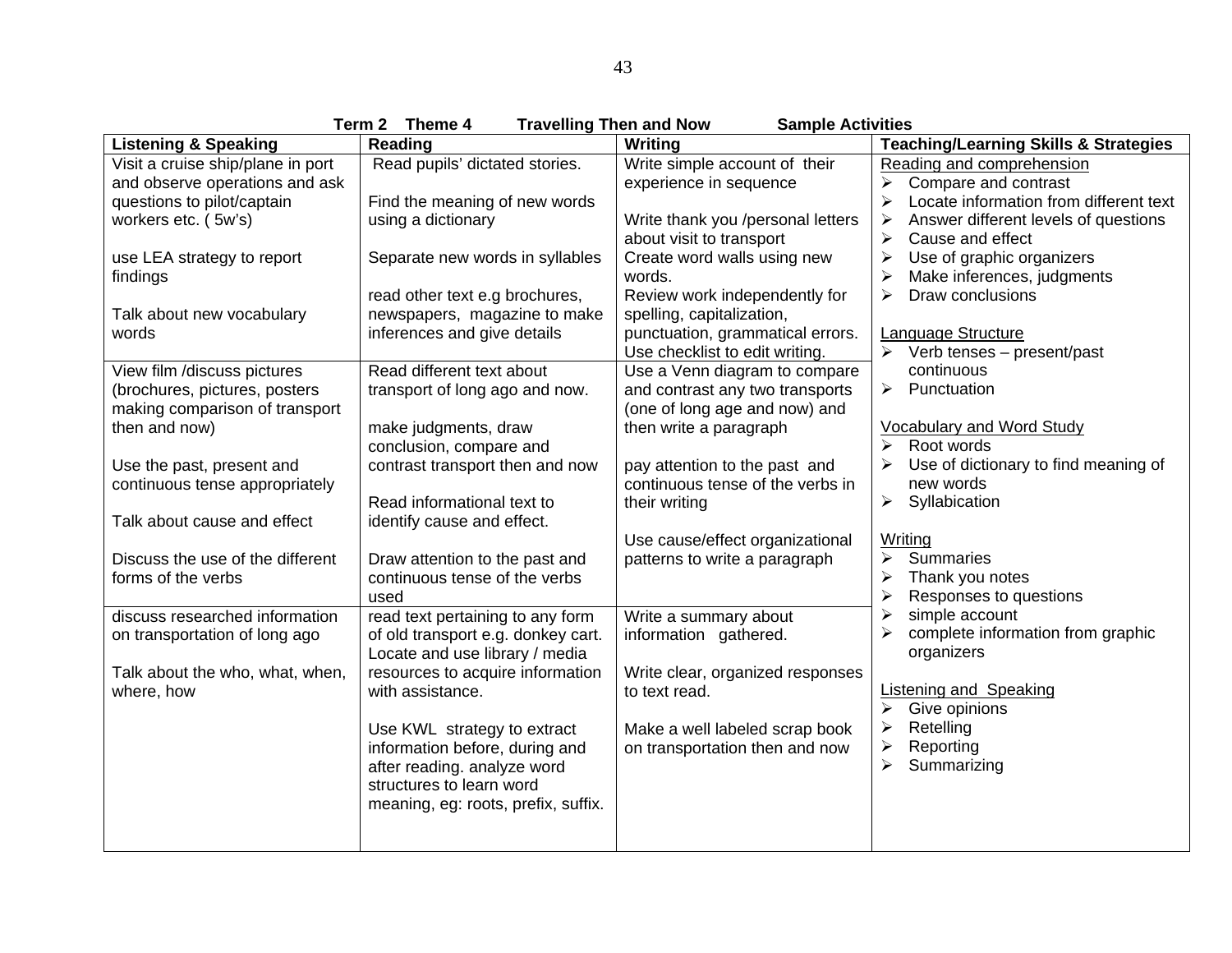| Term 2 Theme 4                                                                                     | <b>Travel Rules</b><br><b>Sample</b>                                                                                                      | <b>Activities</b>                                                                                  |                                                                                                                                                     |
|----------------------------------------------------------------------------------------------------|-------------------------------------------------------------------------------------------------------------------------------------------|----------------------------------------------------------------------------------------------------|-----------------------------------------------------------------------------------------------------------------------------------------------------|
| <b>Listening &amp; Speaking</b>                                                                    | <b>Reading</b>                                                                                                                            | Writing                                                                                            | <b>Teaching/Learning Skills &amp;</b><br><b>Strategies</b>                                                                                          |
| Invite a traffic police officer to<br>talk about road safety                                       | read informative text i.e. local<br>magazines/brochures/pamphlets                                                                         | Write the names of documents<br>required by e.g. a bus driver                                      | Reading and comprehension<br>Make predictions<br>$\blacktriangleright$<br>Read for specific information<br>≻                                        |
| Discuss concepts e.g. license,<br>permit, insurance, registration<br>number etc.                   | Make prediction during reading e.g.<br>Tom has an accident his vehicle is<br>not insured. What do you think will                          | Spell word correctly<br>Record new vocabulary words                                                | $\blacktriangleright$<br>Cause and effect<br>$\blacktriangleright$<br>summarize                                                                     |
| ask questions to obtain                                                                            | happen to him?                                                                                                                            | and their meanings                                                                                 | Language Structure<br>Punctuation<br>$\blacktriangleright$                                                                                          |
| information<br>Conduct and interview with a                                                        | Identify cause and effect<br>Connect words and ideas in text to                                                                           | Write sentences using new<br>vocabulary words                                                      | $\blacktriangleright$<br>Suffix and prefix<br>Synonyms<br>$\blacktriangleright$<br><b>Quotation marks</b><br>≻                                      |
| seaport/airport officer                                                                            | background knowledge and spoken<br>vocabulary                                                                                             | Write in response to information<br>gathered                                                       | <b>Vocabulary and Word Study</b>                                                                                                                    |
|                                                                                                    | observe the spelling pattern of<br>words                                                                                                  |                                                                                                    | Using dictionary to find meaning<br>➤<br>Rhyming words/ sensory words<br>➤                                                                          |
| role play a person travelling<br>overseas and within the country<br>Show the different documents   | read various forms to fill out<br>information e.g.<br>Passport/visa forms, immigration                                                    | Pupils fill travel documents<br>use new words to complete cloze                                    | High frequency words<br>$\blacktriangleright$<br>$\blacktriangleright$<br>Synonyms<br>Word ending 'tion'<br>$\blacktriangleright$                   |
| needed to travel and highlight<br>the rules that need to be                                        | cards etc.                                                                                                                                | sentences/passages                                                                                 | Prefixes / suffixes<br>≻                                                                                                                            |
| adhered to<br>Explain and role-play travel                                                         | Use dictionary to find meaning of<br>unknown words on the forms.                                                                          | use speech bubbles and speech<br>marks to write simple dialogues<br>between a travel officer and a | <b>Writing</b><br>Poems (Haiku)<br>$\blacktriangleright$                                                                                            |
| procedure at various parts                                                                         | Discuss words ending in 'tion'<br>destination, embarkation,                                                                               | person travelling                                                                                  | Complete forms<br>➤<br>Complete cloze passages<br>$\blacktriangleright$                                                                             |
| use voice appropriately when<br>dramatizing character                                              | immigration                                                                                                                               |                                                                                                    | Write dialogues                                                                                                                                     |
| Talk about rules and the purpose<br>of them.                                                       | Read poems and stories of people<br>who failed to adhere to rules<br>Engage in small group oral reading<br>with peers to comprehend text. | Write rules for particular situation<br>Write a poem (haiku) about rules,<br>travelling etc.       | <b>Listening and Speaking</b>                                                                                                                       |
| Talk about different rules in the<br>lives of pupils re movement; e.g.<br>at home, school, church, | Observe words used in the poem<br>e.g. rhyming words,                                                                                     | Write a speech on importance of<br>obeying rules.                                                  | $\blacktriangleright$<br>Listen to give information<br>Ask and answer questions<br>$\blacktriangleright$<br><b>Discuss</b><br>$\blacktriangleright$ |
| community etc.<br>Listen to text and ask questions<br>to clarify understanding.                    | Use thesaurus to identify synonyms<br>for given words<br>Summarize main ideas from                                                        | Begin to use literacy elements in<br>writing (figurative language)                                 | $\blacktriangleright$<br>Role play<br>$\blacktriangleright$<br>interview                                                                            |
|                                                                                                    | informative text.                                                                                                                         |                                                                                                    |                                                                                                                                                     |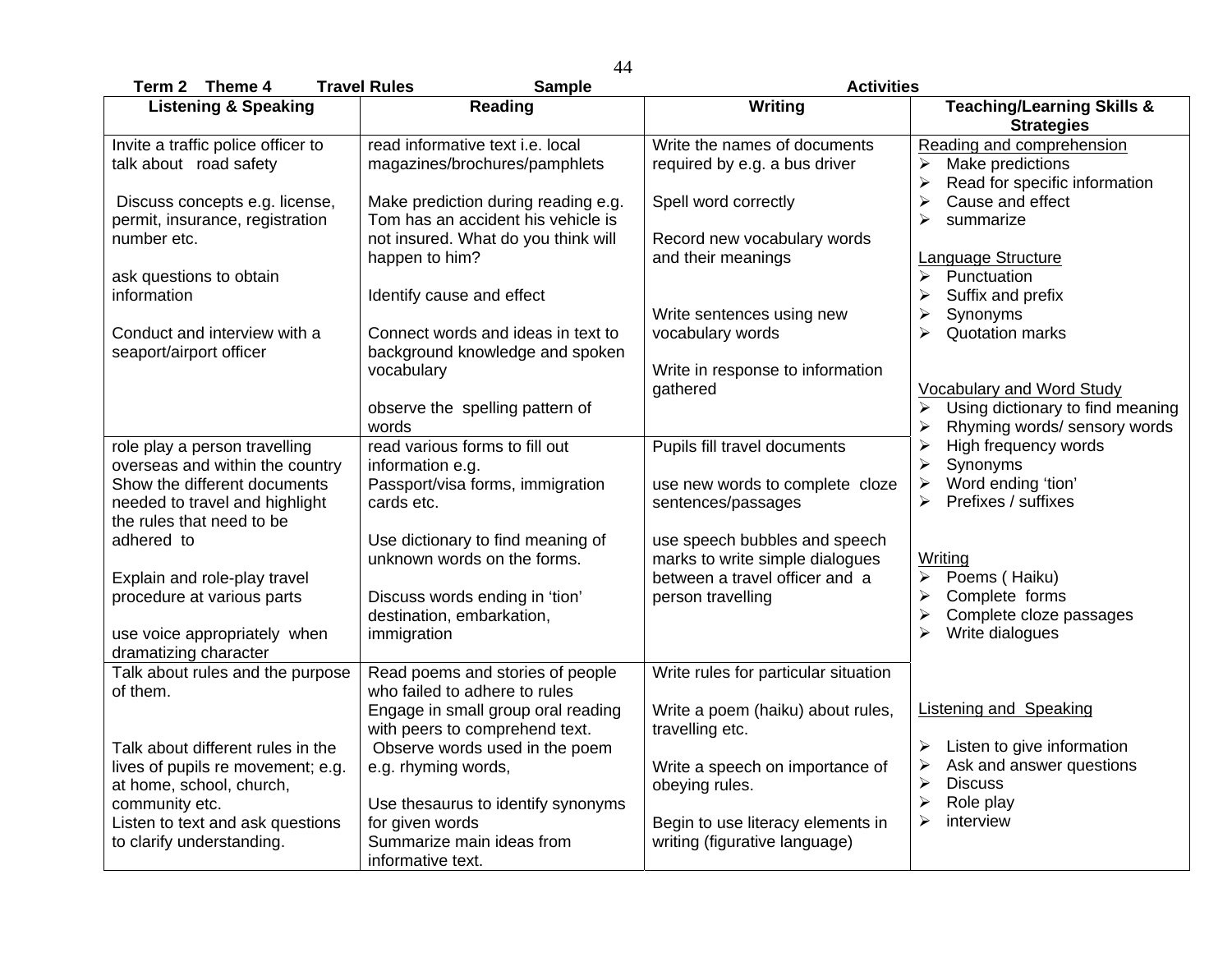# **Assessment:**  $\triangleright$  Complete a scrap book  $\triangleright$  Make journal entries  $\triangleright$  Keep a portfolio  $\triangleright$  Make a model of a transport and give explanation  $\triangleright$  Interpret information on charts, maps and other visuals  $\triangleright$  Participate in class discussion using IAE  $\triangleright$  Complete a time line to show transportation in the community (then and now) ¾ Answer different levels of questions using different comprehension strategies.  $\triangleright$  Respond to different text types in various ways.  $\triangleright$  Write a poem  $\triangleright$  Write paragraph- cause and effect, expository  $\triangleright$  Dramatize, role play  $\triangleright$  Oral retelling  $\triangleright$  Use of appropriate grammar in speaking and writing  $\triangleright$  Making meaning by viewing/observing pictures **Resources**  $\triangleright$  Read and Writing everyday Gr.3pg. 78  $\triangleright$  Swing Into English bk 2 pg 9  $\triangleright$  Keskidee bk 3 pg 9  $\triangleright$  Reading and writing everyday Gr 3  $\triangleright$  Caribbean Language Arts Project ¾ Resource person  $\triangleright$  Video, magazine, films, brochures  $\triangleright$  Internet  $\triangleright$  Travel documents  $\triangleright$  KWL chart  $\triangleright$  Graphic organizers  $\triangleright$  Different genres of text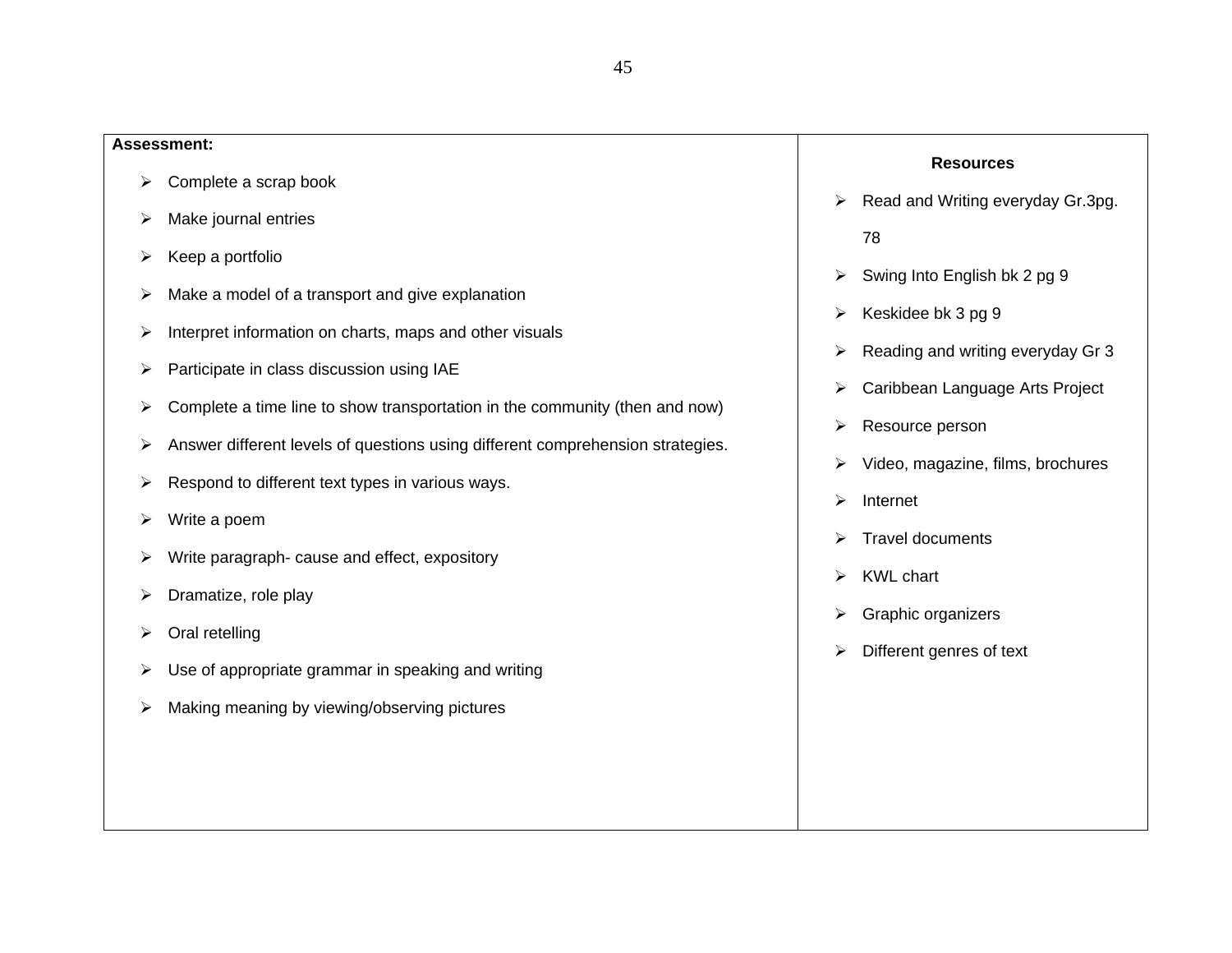# **LANGUAGE ARTS**

#### **Term 3**

#### **Unit 1**

# **THEME 5: Occupation**

### Sub Topics:

- $\triangleright$  Work people do to earn a living
- ¾ Voluntary service
- $\triangleright$  Choosing a career

#### **THEME 6: Our Forest**

# Sub Topics:

- $\triangleright$  Plants and animals in the forest
- $\triangleright$  Conservation of our forest
- $\triangleright$  Tales of the forest

# **GRADE THREE**

**Duration: Six Weeks**

**UNIT 2 Duration: Six Weeks**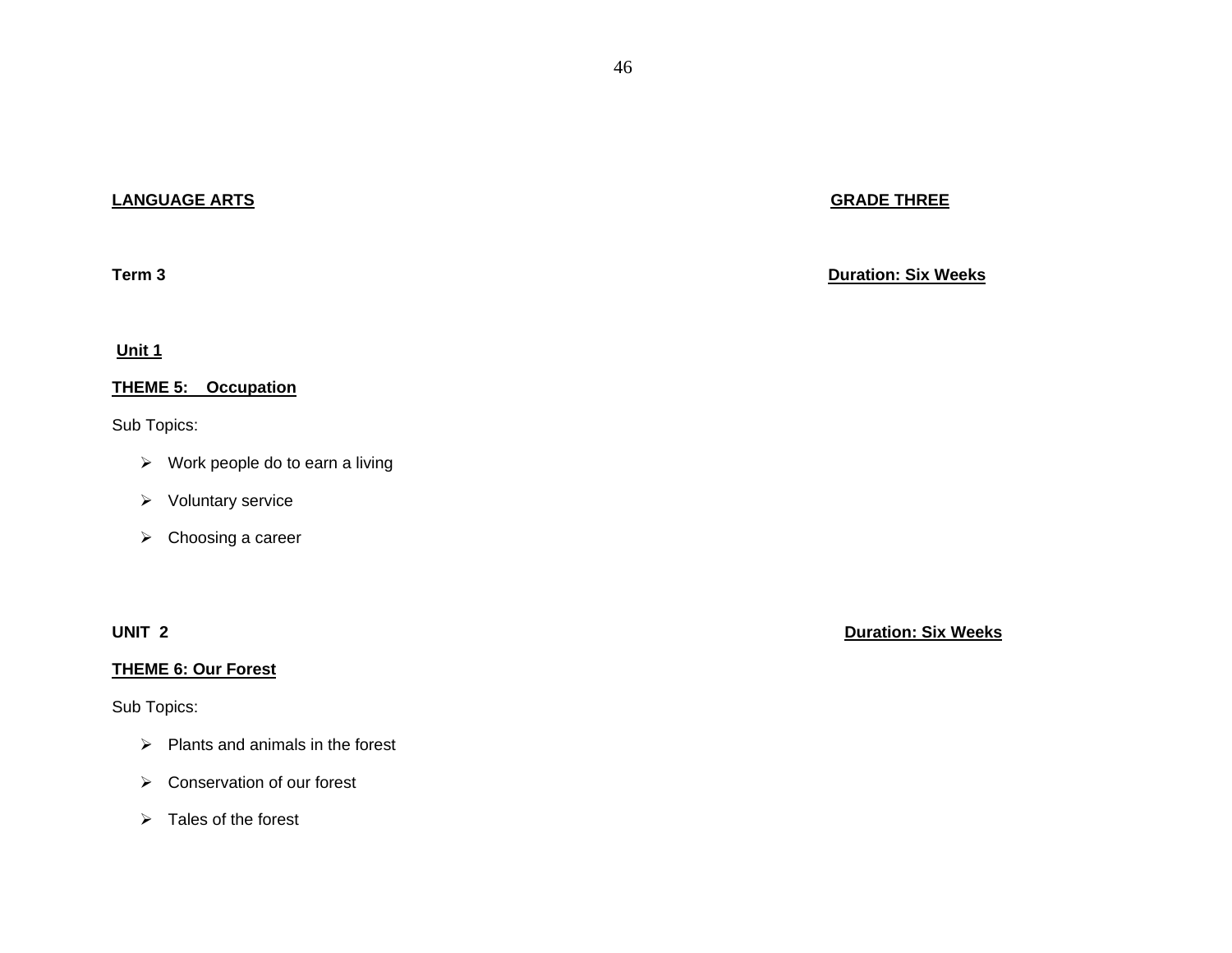### **Grade 3 Success Criteria Term 3 By the end of the units pupils will be able to:**

| Reading                                                                 | <b>Writing</b>                                                          | <b>Vocabulary/Word Recognition</b>                                        | <b>Language Structure</b>                                    |
|-------------------------------------------------------------------------|-------------------------------------------------------------------------|---------------------------------------------------------------------------|--------------------------------------------------------------|
| Read aloud with fluency and with                                        | Write for practical purposes e.g. to                                    | Continue using knowledge of                                               | Use full-stop, question marks,                               |
| natural speech different types of text                                  | persuade, inform, invite, instruct, to                                  | prefixes and suffixes (e.g. un, dis                                       | exclamation mark, quotation                                  |
| e.g expository, narrative, poetry                                       | entertain etc.                                                          | suffix - tion, ment, ous, teen<br>etc.) to determine the meaning of       | marks and commas appropriately                               |
| Read orally and monitor their own                                       | Write with clear purpose and a                                          | unknown words                                                             | Identify and use preposition                                 |
| reading by correcting miscues                                           | particular audience in mind                                             |                                                                           | appropriately                                                |
|                                                                         |                                                                         | Identify words with phonetic parts                                        |                                                              |
| Distinguish between facts and opinion                                   | Write paragraphs that focus on the                                      | qu                                                                        | Use verbs correctly in written                               |
|                                                                         | central theme/idea                                                      |                                                                           | composition                                                  |
| Analyze cause and effect relationship<br>in a story                     | Read, revise and edit and publish                                       | Identify variable consonant in words<br>(gift, gem) (cent, car) (walked,  | Construct sentences using                                    |
|                                                                         | writing                                                                 | lived) and use them to read words                                         | adverbial phrase                                             |
| Read instructional text and distinguish                                 |                                                                         |                                                                           |                                                              |
| the main idea from the supporting                                       | Compare and contrast different text                                     | Identify words with irregular vowels                                      | Identify and use correctly there,                            |
| details                                                                 | information using graphic organizer                                     | combination e.g. ea, au, ie                                               | their, there's and they in writing                           |
|                                                                         |                                                                         |                                                                           |                                                              |
| Evaluate character in a story and<br>make valued judgment               | Spell multi-syllable and compound<br>words correctly in writing         | Identify words with diphthongs e.g.<br>oi, oy, ou, ow                     | Use pronouns adjectives and<br>articles correctly in writing |
|                                                                         |                                                                         |                                                                           |                                                              |
| Recognize features of poems that                                        | Spell high frequency words                                              | Identify rhythmic patterns and                                            | Proof read their writing to identify                         |
| appeal to the senses e.g. alliteration,                                 | encountered in reading                                                  | rhyming words in poetry                                                   | and correct grammatical errors                               |
| onomatopoeia, similes                                                   |                                                                         |                                                                           |                                                              |
|                                                                         | Choose words effectively(precise                                        |                                                                           | Write complete, clear and well                               |
| Locate specific information from a<br>range of text e.g. class readers, | words, overused words, clichés)                                         | Know and use complex word<br>families                                     | formed sentences                                             |
| maps, diagrams, charts, dictionary,                                     | Use simple and compound and                                             |                                                                           | Vary sentence structures and                                 |
| telephone directory, and                                                | sentences in writing                                                    | Arrange words in alphabetical order                                       | maintain continuity by using                                 |
| encyclopedia. etc.                                                      |                                                                         |                                                                           | joining words e.g. and, but,                                 |
|                                                                         | vary sentence structures and maintain                                   | Identify consonant blends (2&3                                            | because, who, whom, or etc.                                  |
| Read to convey messages clearly to                                      | continuity by using joining words (e.g.                                 | letters) in initial and final position in<br>words and blend them to read |                                                              |
| listener e.g. to predict outcomes, draw<br>conclusion                   | and, or) to combine sentences and<br>using words that indicate time and | words.                                                                    |                                                              |
|                                                                         | sequence to link sentences (e.g.,                                       |                                                                           |                                                              |
| Use a variety of comprehension                                          | first, then, next, before, finally,                                     |                                                                           |                                                              |
| strategies appropriately, before,                                       | later)                                                                  |                                                                           |                                                              |
| during and after reading                                                |                                                                         |                                                                           |                                                              |
|                                                                         |                                                                         |                                                                           |                                                              |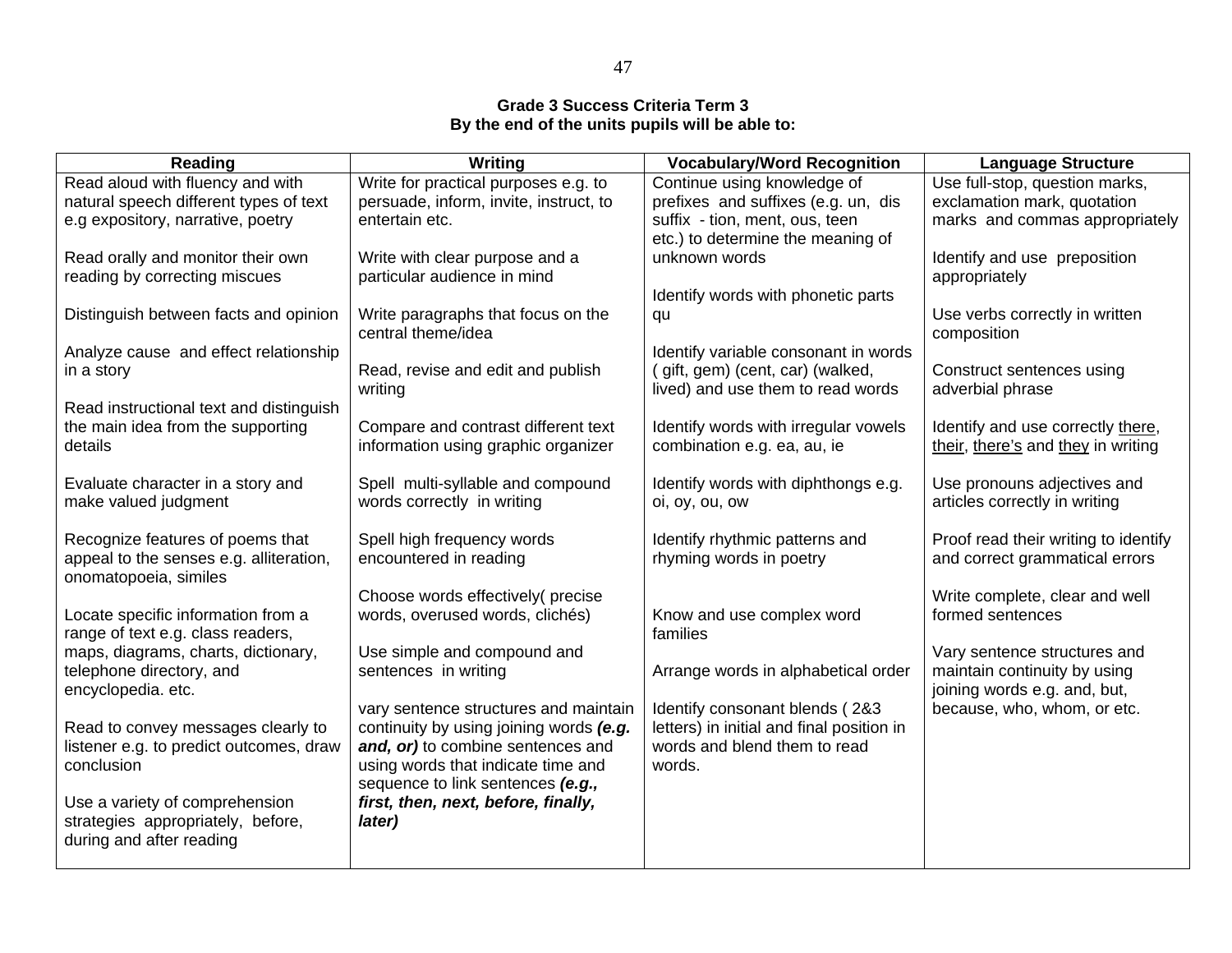| <b>Reading</b>                             | Writing                                                                   | <b>Vocabulary/Word Recognition</b>  | <b>Language Structure</b>            |
|--------------------------------------------|---------------------------------------------------------------------------|-------------------------------------|--------------------------------------|
| Demonstrate an understanding of the        | Use graphic organizers to aid writing                                     | Identify and classify words with    | Use the present, past, future and    |
| theme or the author's message in fiction   |                                                                           | common roots                        | continuous tenses accurately in      |
| and non-fiction text                       | establish a personal voice in their                                       |                                     | speaking and writing                 |
|                                            | writing, with a focus on using concrete                                   | Apply rules of syllabication to     |                                      |
| Read aloud grade level text using          | words and images to convey their                                          | decode unfamiliar words             | Use apostrophe in contraction and    |
| correct tone, pitch and pronunciation      | attitude or feeling towards the subject                                   |                                     | to show ownership                    |
|                                            | or audience (e.g., words used literally                                   | Extend vocabulary by identifying    |                                      |
| Identify point of view presented in a text | or figuratively to communicate                                            | and making use of new words         | Identify and correctly use           |
| and suggest possible                       | intensity of feeling e.g.; hot anger)                                     | encountered in subject across the   | possessive forms of singular/plural  |
| alternatives/perspective e.g retell the    |                                                                           | curriculum                          | nouns                                |
| story from the point of view of someone    | Use the writing process strategies to                                     |                                     |                                      |
| other than the author                      | revise and edit their writing                                             |                                     |                                      |
|                                            |                                                                           | Use words for their literal,        |                                      |
| Extend understanding of texts by           |                                                                           | figurative and connotative          | Use the plural form of nouns by      |
| connecting the ideas in them to their      | Respond to stories in various ways                                        | meanings in oral/written            | changing y to i f to v before adding |
| own knowledge and experience, other        |                                                                           | presentations                       | es                                   |
| familiar texts, and to the world around    | Produce clear, well organize                                              |                                     |                                      |
| them                                       | responses to stories read or listen to<br>supporting the understanding of | Use structural analysis to identify |                                      |
| Express personal opinions about ideas      | characters and events with details                                        | the components of words e.g.        |                                      |
| presented in text e.g. traits admired in   | from the story                                                            | syllabication, compound words,      |                                      |
| characters, actions taken by characters    |                                                                           | inflectional endings contractions   |                                      |
| etc.                                       | Label where appropriate and use                                           |                                     |                                      |
|                                            | visual representation to reinforce                                        |                                     |                                      |
| Identify voice, word choice, and           | message                                                                   |                                     |                                      |
| different types of sentences, and          |                                                                           |                                     |                                      |
| explain how they help readers              |                                                                           |                                     |                                      |
| understand texts (e.g., different          | Use punctuation to help communicate                                       |                                     |                                      |
| sentence types make the                    | their intended meaning, with a focus                                      |                                     |                                      |
| text more interesting for the reader and   | on                                                                        |                                     |                                      |
| help the author express different kinds    | the use of: quotation marks to indicate                                   |                                     |                                      |
| of ideas - questions express or            | direct speech; commas to mark                                             |                                     |                                      |
| stimulate curiosity; exclamations convey   | grammatical boundaries within                                             |                                     |                                      |
| emotions such as surprise or               | sentences; capital letters and final                                      |                                     |                                      |
| excitement)                                | punctuation to mark the beginning                                         |                                     |                                      |
|                                            | and end of sentences                                                      |                                     |                                      |
|                                            |                                                                           |                                     |                                      |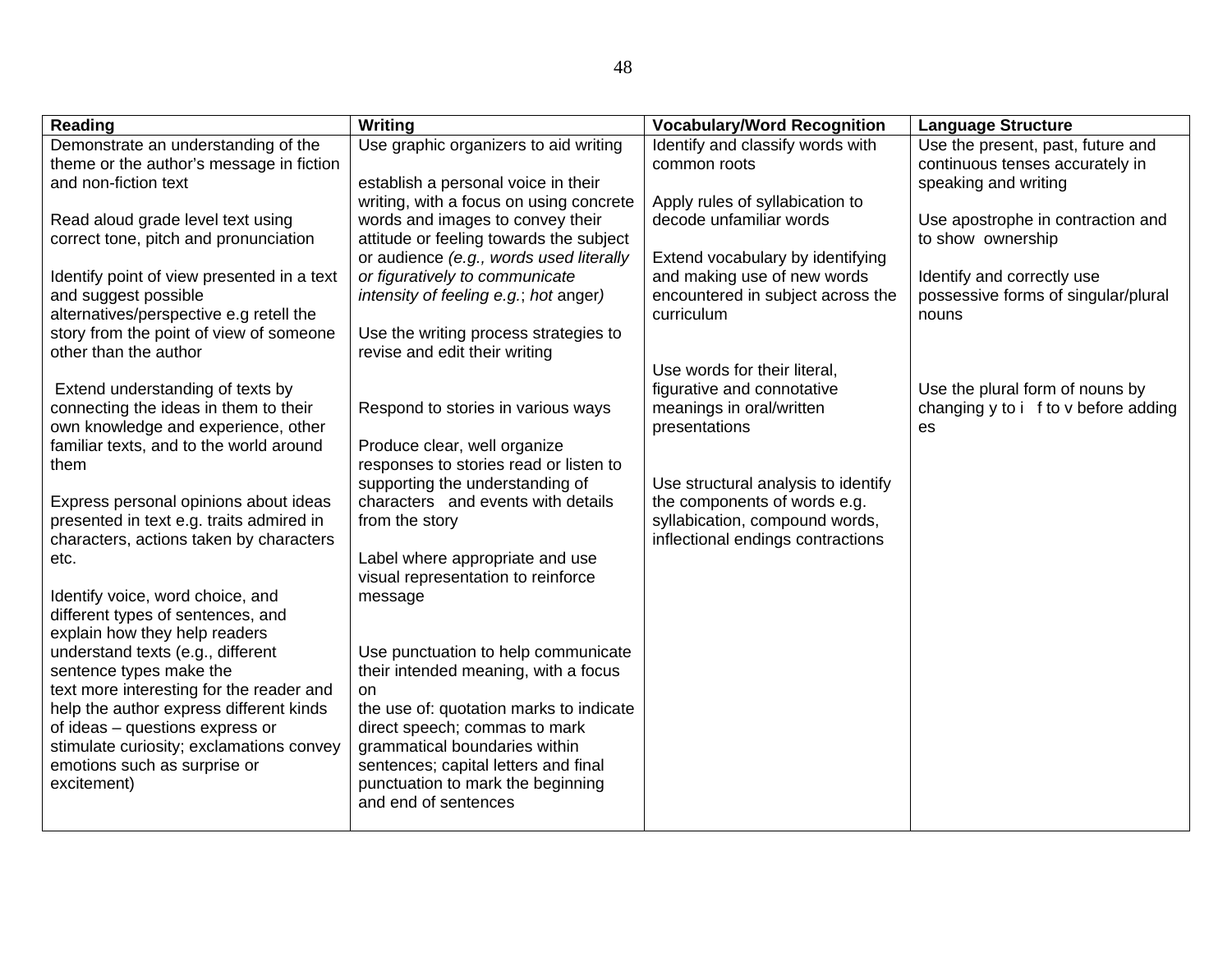

Sub Topics:

- $\triangleright$  Work people do to earn a living
- ¾ Voluntary service
- $\triangleright$  Choosing a career

**The theme should enable students to develop appreciation for work and work ethics. Students will have an insight into different types of work both voluntary and paid and see how each type of work contributes to the building up of a community. Young ones also play a vital role working at home/school and in the community. Students will develop a positive attitude to work which should impact on their choice of career.**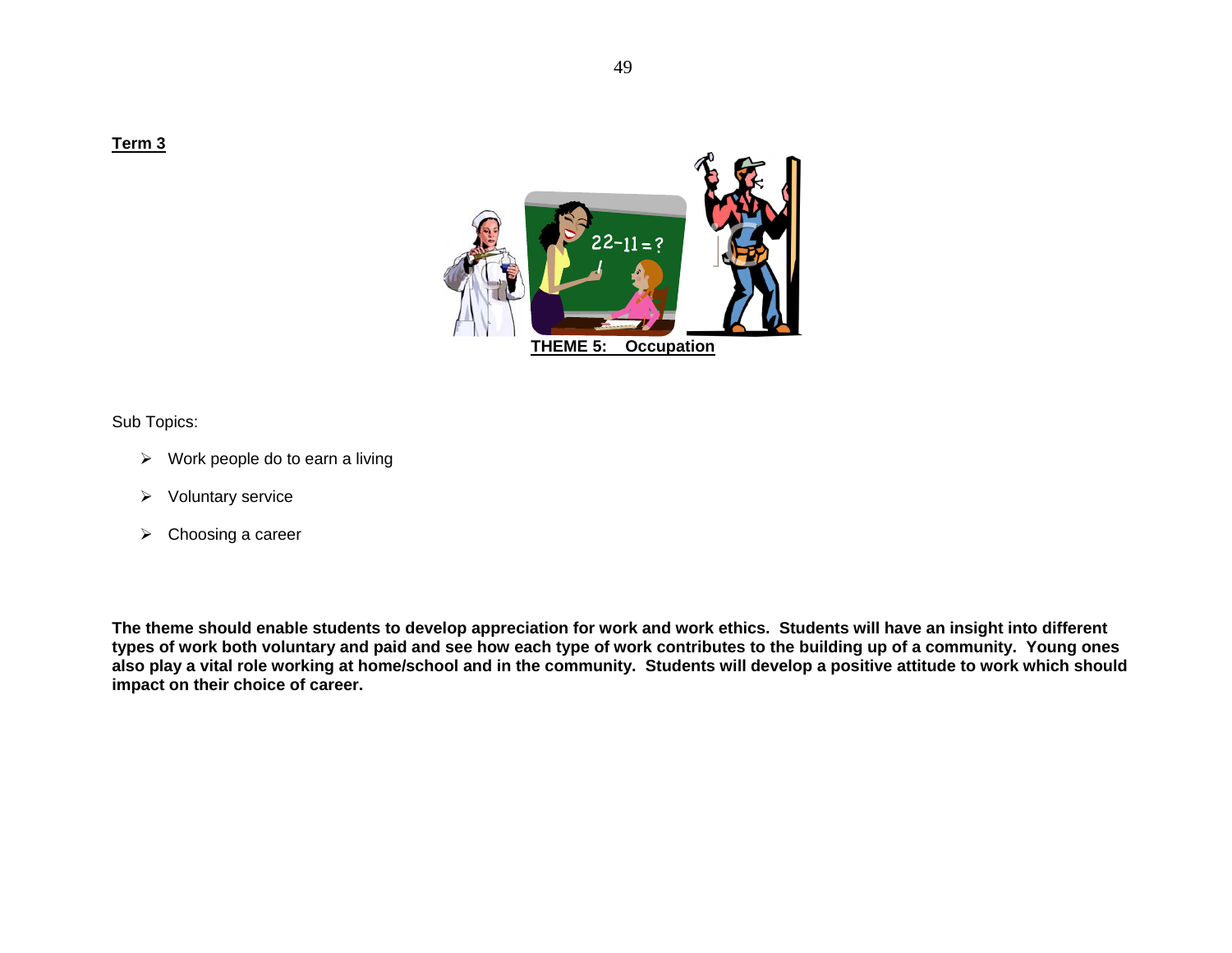**KEY CONCEPT AND VOACABULARY** 

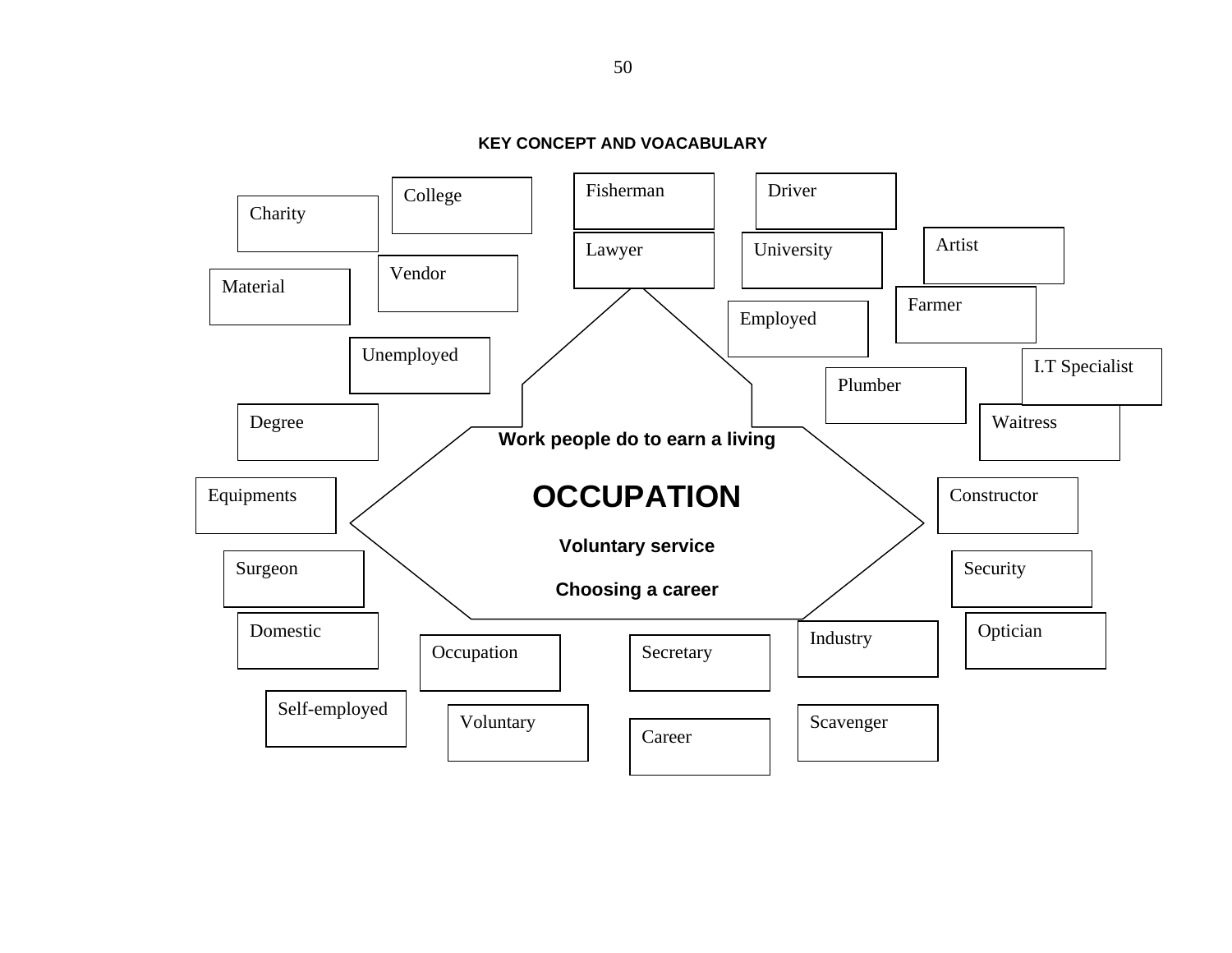**Term 3 Theme 5 Work People do to Earn a Living Sample Activities Cample Activities** 

| $i$ erm $j$ ineme $j$              | <b><i>IVOIR FEOPIE QU LO EQUITA LIVING</i></b> | <b>Salliple Activities</b>              |                                                            |
|------------------------------------|------------------------------------------------|-----------------------------------------|------------------------------------------------------------|
| <b>Listening &amp; Speaking</b>    | Reading                                        | Writing                                 | <b>Teaching/Learning Skills &amp;</b><br><b>Strategies</b> |
| Dramatize the poem 'Song of the    | Do choral reading of the poem at               | Do an illustration of any character in  | Reading and comprehension                                  |
| Banana Man" using proper tone      | appropriate speed, accuracy with               | the poem                                | Compare and contrast                                       |
| body language and local dialect    | expression                                     |                                         | Identifying important and                                  |
|                                    |                                                | Write 3 or more factual/opinionated     | unimportant ideas                                          |
| Discuss the central theme and      | Evaluate content of text by identifying:       | sentences about the character           | Facts and opinion<br>$\blacktriangleright$                 |
| authors purpose                    | The author's purpose, mood and tone            |                                         | Drawing conclusion                                         |
|                                    |                                                |                                         |                                                            |
|                                    | Important/unimportant ideas                    | Use rhythm and rhyme to create a        | Identifying author's                                       |
|                                    | Statement of facts/opinion                     | poem about a farmer or any worker       | purpose                                                    |
|                                    |                                                |                                         | <b>KWL</b> strategy<br>≻                                   |
|                                    | Identify and give meaning to dialect           | Spell correctly words pertaining to     | QAR<br>$\blacktriangleright$                               |
|                                    | used in poem(localize dialect)                 | farming                                 |                                                            |
|                                    |                                                |                                         | Language Structure                                         |
|                                    | Whether events, actions of characters          |                                         | <b>Nouns</b><br>≻                                          |
|                                    | are realistic                                  |                                         | ➤<br>verbs                                                 |
|                                    |                                                |                                         | Present tense of verbs<br>⋗                                |
|                                    | Identify rhyming words                         |                                         |                                                            |
| Talk about different things that a | Read texts about different workers             | Write a song about any worker using     | <b>Vocabulary and Word Study</b>                           |
| family and community need to       | (poems, expository text                        | tune of familiar song                   | Dictionary skills<br>≻                                     |
| function eg. health, education,    |                                                |                                         | $\blacktriangleright$<br>Rhyming words                     |
| food security, shelter, etc.       | Use dictionary to find meaning of              | Write a summary of work done by any     | Syllabication<br>$\blacktriangleright$                     |
|                                    | unfamiliar occupations                         | worker                                  | Words associated with                                      |
| Name the workers under the         |                                                |                                         | farming and other                                          |
| categories who provide the         | Draw conclusion from text                      |                                         | occupations                                                |
| goods/services                     |                                                | Prepare written information for a       |                                                            |
|                                    | Use KWL strategy to obtain                     | debate (importance of any worker        | <b>Writing</b>                                             |
| Sing songs composed                | information from text                          |                                         | Poems<br>↘                                                 |
| Talk about family and what         | Read text on pg. 18-19 "The Way We             | Write personal informative text to tell | Songs summaries<br>≻                                       |
| members do to earn al living       | Live" (Caribbean Social Studies                | how their family earn a living          | Illustrating<br>$\blacktriangleright$                      |
|                                    | Dominica 4)                                    |                                         | Personal information<br>➤                                  |
| Ensure the use the present         |                                                | Use pre-writing tools to organize       |                                                            |
| tense in speaking                  | Use background knowledge and                   | ideas for writing                       |                                                            |
|                                    | information in text to make inferences         |                                         | <b>Listening and Speaking</b>                              |
| Observe pictures and compare       | and predictions                                | Use the present tense of the verbs in   |                                                            |
| and contrast e.g workers           |                                                | writing                                 | ≻<br>Debate                                                |
| activities                         | Compare and contrast different ways            |                                         | Dramatize/Role-play<br>≻                                   |
|                                    | of earning a living                            | Study pictures of workers and write     | Reporting<br>≻                                             |
|                                    | Use syllabication to identify new              | sentences in sequence ideas to tell     |                                                            |
|                                    | words                                          | about the pictures                      |                                                            |
|                                    |                                                |                                         |                                                            |
|                                    |                                                | Maintain a portfolio of written work    |                                                            |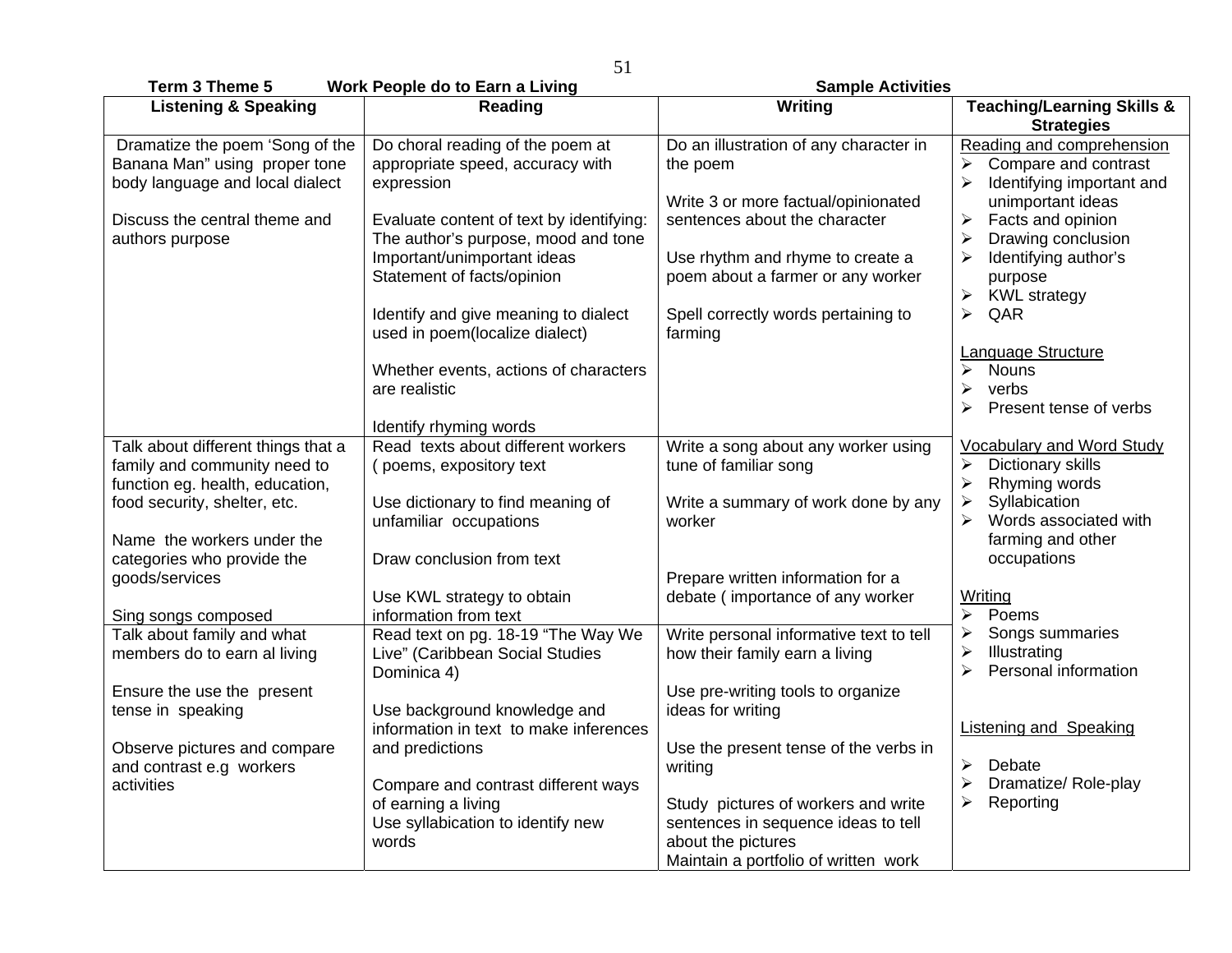| Term 3 Theme 5<br><b>Voluntary Service</b><br><b>Sample Activities</b>                                                                                  |                                                                                                                       |                                                                                                                                                                      |                                                                                                                                         |  |
|---------------------------------------------------------------------------------------------------------------------------------------------------------|-----------------------------------------------------------------------------------------------------------------------|----------------------------------------------------------------------------------------------------------------------------------------------------------------------|-----------------------------------------------------------------------------------------------------------------------------------------|--|
| <b>Listening &amp; Speaking</b>                                                                                                                         | Reading                                                                                                               | Writing                                                                                                                                                              | <b>Teaching/Learning Skills &amp;</b><br><b>Strategies</b>                                                                              |  |
| Invite a voluntary worker to give<br>a talk                                                                                                             | Read newspaper clippings and<br>information from internet about unsung<br>heroes in Dominica and other<br>countries   | Write simple biography in response<br>to text read<br>Do illustrations of people helping                                                                             | Reading and comprehension<br>Give opinion<br>≻<br>$\blacktriangleright$<br>QAR<br>Researching<br>≻                                      |  |
| Listen to ask questions and<br>participate in discussion                                                                                                | Focus on format of biography text                                                                                     | other people                                                                                                                                                         | Main idea                                                                                                                               |  |
| Talk about persons known in<br>the community who give<br>voluntary service and what they<br>do/who they assist                                          | Use dictionary to identify unknown<br>words                                                                           | Write in different format e.g.<br>print/multimedia<br>Use a writing template to assist in<br>writing tasks                                                           | Language Structure<br>Subject verb<br>≻<br>$\blacktriangleright$<br>agreement<br>Pronouns<br>➤<br>$\blacktriangleright$<br>Proper nouns |  |
| talk about work that can be<br>done in the community, home or<br>school to assist others<br>Talk about experiences in<br>providing voluntary service to | Use author's chair to present text<br>created by pupils<br>Critique and analyze text<br>Identify the main idea        | Draw pictures and write appropriate<br>captions<br>Write a paragraph (expository) about<br>voluntary service done at school or<br>community stating why one needs to | Vocabulary and Word Study<br>Abbreviations<br>$\blacktriangleright$<br>Dictionary skills<br>High frequency words<br>≻                   |  |
| their community.                                                                                                                                        | Identify high frequency words in<br>selection                                                                         | do voluntary work<br>Use spelling rules to spell words<br>Create a poster based on the theme                                                                         | Writing<br><b>Write Captions</b><br>Biography<br>≻<br>$\blacktriangleright$<br>Summary                                                  |  |
| Sing songs read poems/stories<br>that indicate helping others in<br>need                                                                                | Read different text e.g. a newspaper<br>article eg. About Haiti and how various<br>persons went to assist voluntarily | Write jingles, poems, songs to<br>motivate others to do voluntary<br>service                                                                                         | Compile scrap book<br>Jingles, poems, songs<br>≻                                                                                        |  |
| Watch and discuss a film<br>Offer feedbacks and talk about<br>relevant and irrelevant ideas                                                             | Ask lower and higher order questions<br>Identify high frequency words                                                 | Compile a scrap book<br>Write a response to text/visual                                                                                                              | <b>Listening and Speaking</b><br>Sing songs<br>➤<br>Recite poems<br>➤<br>Talk freely about a topic<br>≻                                 |  |
|                                                                                                                                                         |                                                                                                                       |                                                                                                                                                                      |                                                                                                                                         |  |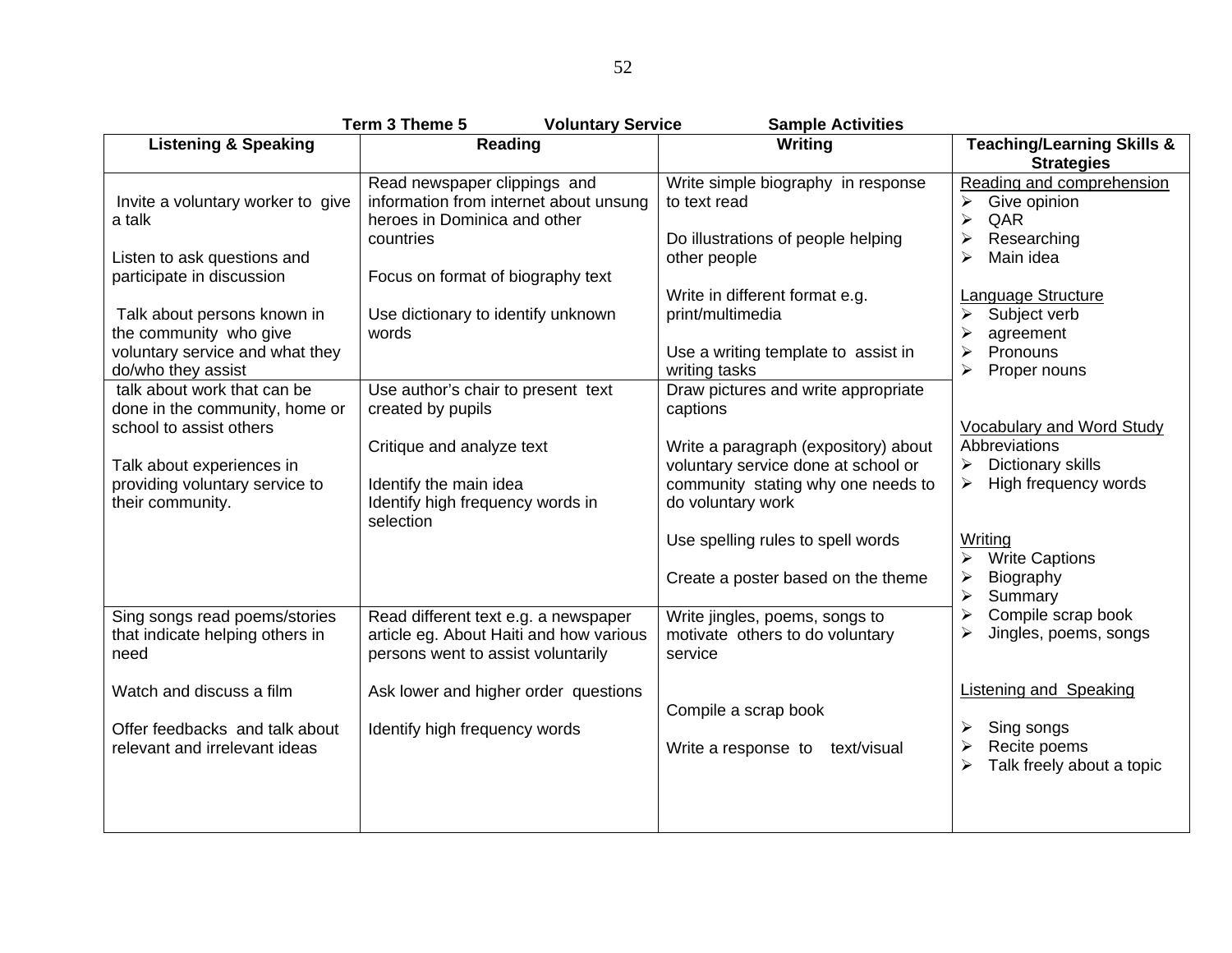| Term 3 Theme 5<br><b>Choosing a Career</b><br><b>Sample Activities</b> |                                                                                                                               |                                                                                                                          |                                                                                                               |
|------------------------------------------------------------------------|-------------------------------------------------------------------------------------------------------------------------------|--------------------------------------------------------------------------------------------------------------------------|---------------------------------------------------------------------------------------------------------------|
| <b>Listening &amp; Speaking</b>                                        | Reading                                                                                                                       | Writing                                                                                                                  | <b>Teaching/Learning Skills &amp;</b><br><b>Strategies</b>                                                    |
| Listen to a resource person:<br>talk about the job they do             | Use the internet and parts of a book<br>e.g. content, titles, glossaries to<br>research information about a specific          | Develop a paragraph using<br>information from KWL chart                                                                  | Reading and comprehension<br><b>KWL</b> strategy<br>➤                                                         |
| Question worker about the job                                          | occupation                                                                                                                    | Use new vocabulary words in writing                                                                                      | Locating information<br>➤<br>Cause and effect                                                                 |
| Talk about career choices and<br>give reasons for choosing<br>careers  | Read information researched to<br>identify details and make judgments<br>Highlight vocabulary words specific to<br>the worker | describe a specific worker in the<br>community<br>use literary elements in writing<br>(figurative language e.g. similes, | Identifying author's<br>≻<br>message<br>Literary elements<br>≻<br>Identify details<br>Facts and opinions<br>≻ |
|                                                                        | Use KWL strategy to organize                                                                                                  | metaphors                                                                                                                | Language Structure                                                                                            |
|                                                                        | information                                                                                                                   |                                                                                                                          | Future tense<br>≻                                                                                             |
| Dress like the worker they want<br>to be                               | Read text about intended occupation<br>written by other pupils and identify:                                                  | Write paragraph - "What I would like<br>to be" use the future tense in writing                                           | Literary elements<br>Adjectives<br>➤                                                                          |
| Talk about they worker using<br>future tense                           | important and unimportant details<br>cause and effect<br>Use the future tense                                                 | Draw pictures depicting occupations<br>and write sentences about them                                                    | <b>Vocabulary and Word Study</b>                                                                              |
|                                                                        | Facts and opinions<br>Use specific vocabulary words                                                                           | Produce well organize texts to<br>demonstrate understanding of topic                                                     | Words related to the topic<br>Rhyming words<br>➤<br>High frequency words<br>$\blacktriangleright$             |
|                                                                        | pertaining to topic                                                                                                           | Make a journal entry stating "what I<br>want to be"                                                                      |                                                                                                               |
| Listen to a poem and sing<br>songs composed using popular              | Read a poem about an occupation                                                                                               | Write poems using rhyming words                                                                                          |                                                                                                               |
| tunes (related to an occupation)                                       | Identify descriptive and rhyming words<br>Identify and state the author's                                                     | Use descriptive in poems                                                                                                 | Writing<br>Write poems                                                                                        |
|                                                                        | message                                                                                                                       | Use similes in writing                                                                                                   | paragraph<br>≻<br>do illustration                                                                             |
|                                                                        | Read literary elements e.g. similes,<br>alliterations                                                                         |                                                                                                                          |                                                                                                               |
|                                                                        | Reading descriptive and rhyming<br>words                                                                                      |                                                                                                                          | <b>Listening and Speaking</b><br>recite poems<br>$\blacktriangleright$                                        |
|                                                                        | Tell the author's meaning                                                                                                     |                                                                                                                          | Sings songs<br>➤<br>Use IAE in oral speech                                                                    |
|                                                                        | Read and understand similes                                                                                                   |                                                                                                                          |                                                                                                               |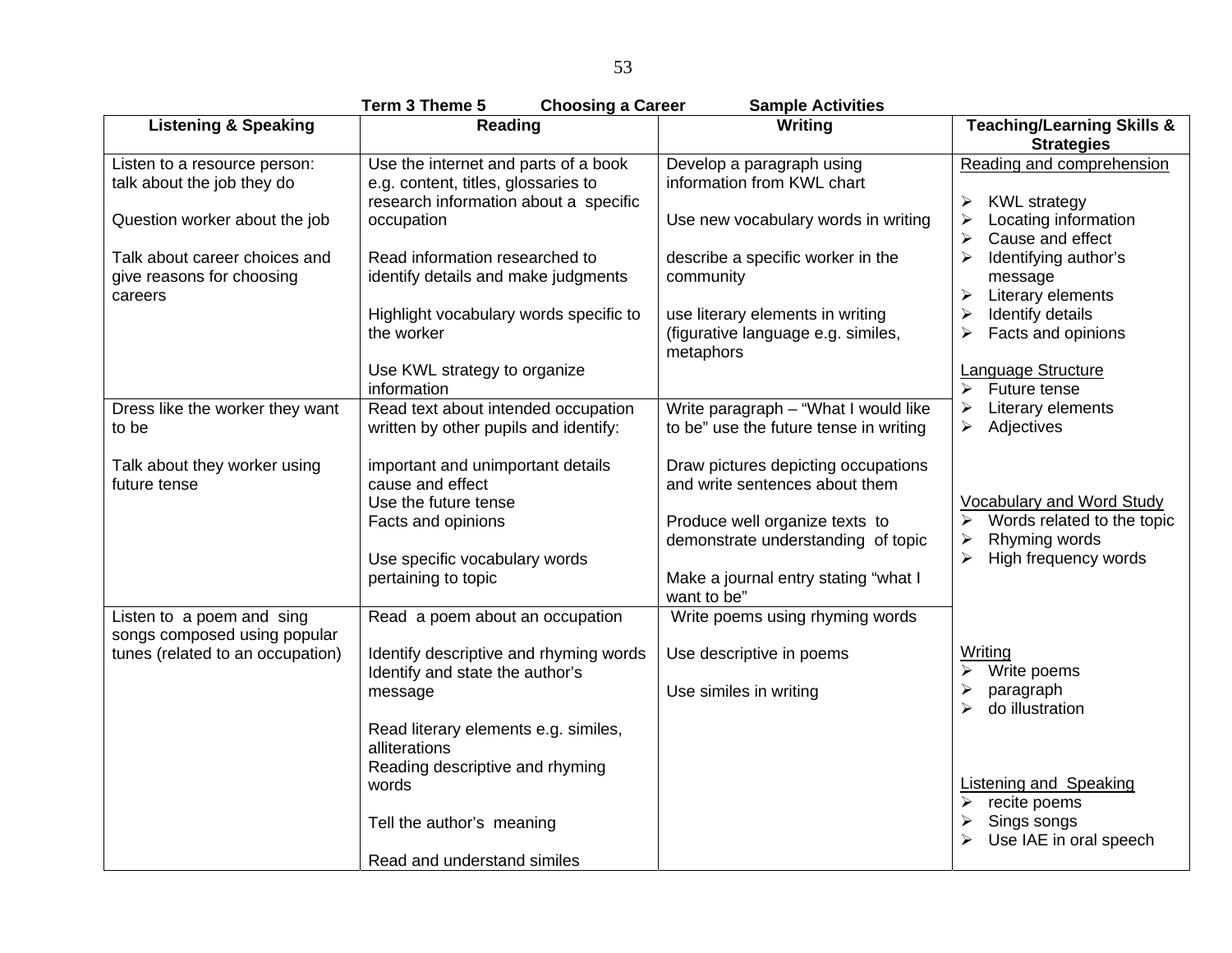|   | <b>Assessment:</b>                                                                      |   | <b>Resources</b>                                        |
|---|-----------------------------------------------------------------------------------------|---|---------------------------------------------------------|
| ≻ | Write descriptive paragraphs about specific occupation                                  |   | Poem, posters, pictures, songs, text books,<br>internet |
| ➤ | Compose a poem about an occupation/ worker                                              | ➤ | Poem-Song of the banana man                             |
| ➤ | Write songs about favorite occupations/worker                                           | ➤ | Caribbean social studies bk 4 pg. 18-19                 |
| ⋗ | Do an impromptu speech on e.g. "Why should I do voluntary service" or What I want to be | ➤ | Newspaper, internet,                                    |
|   | when I grow up"                                                                         |   |                                                         |
| ➤ | Participate in a debate e.g. "Is farming more important than teaching?                  | ➤ | Resource person video                                   |
| ⋗ | Write a summary of a talk given by a resource person                                    | ➤ | different reading genres                                |
| ⋗ | Use different comprehension strategies to answer questions from different text type     |   |                                                         |
| ➤ | Create and participate in a skit about a specific occupation                            |   |                                                         |
| ⋗ | Research information from print and other media                                         |   |                                                         |
| ⋗ | Compile a booklet on a specific occupation                                              |   |                                                         |
| ⋗ | Write a book report on any genre read                                                   |   |                                                         |
| ➤ | Use parts of a book without assistance to obtain information e.g. content, index        |   |                                                         |
| ➤ | Complete cloze passages using high frequency and concept words                          |   |                                                         |
| ⋗ | Take notes while listening to a speaker                                                 |   |                                                         |
| ➤ | Identify and use figurative language                                                    |   |                                                         |
| ➤ | Use a dictionary                                                                        |   |                                                         |
|   | Form and use new words by using e.g. compound words, suffix, prefix, inflectional       |   |                                                         |
|   | endings                                                                                 |   |                                                         |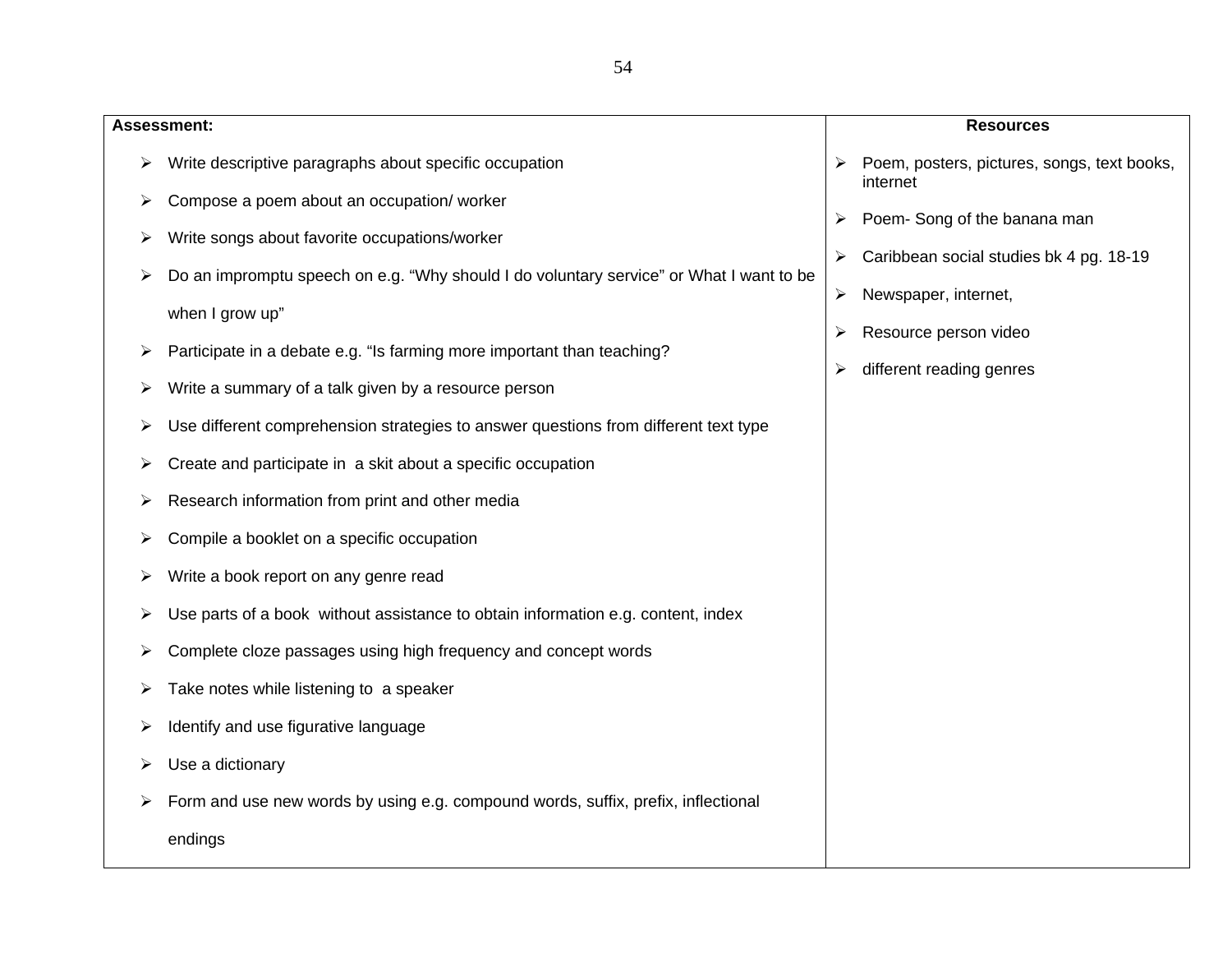**Term 3** 



**Theme 6: Our Forest**

Sub Topics:

- $\triangleright$  Plants and animals in the forest
- $\triangleright$  Conservation of our forest
- $\triangleright$  Tales of the forest

# **Unit description**

**Deforestation and its effect on global climate is an issue of great concern to many. Many countries place great value on their forests and forest life. In this Unit, students will learn the vital role forests play as natural habitats for certain kinds of animals and plants. Students will learn about the danger of deforestation and what can be done to prevent it. Stories are used as an incentive to appeal to student's aesthetic values.**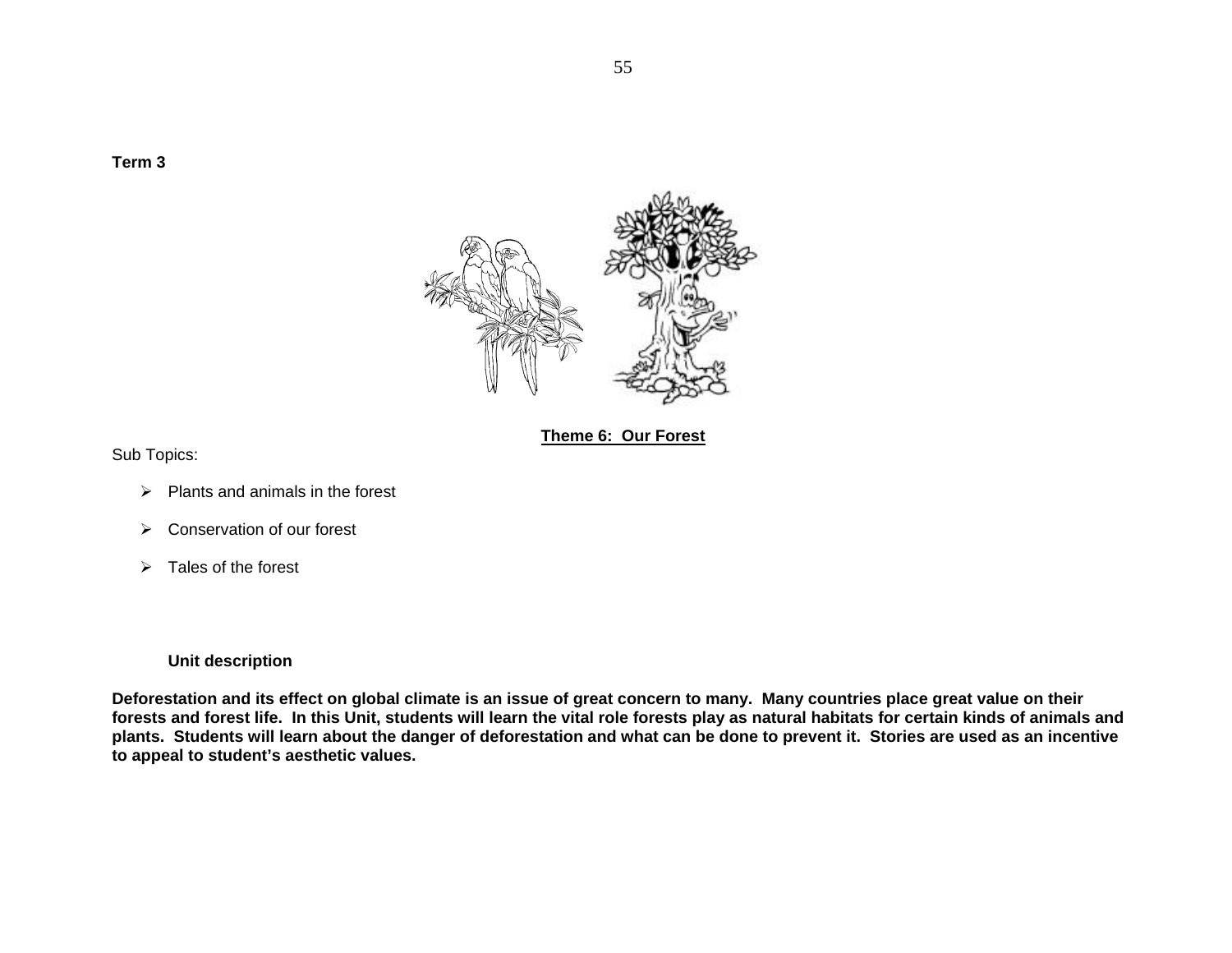

**KEY CONCEPTS AND VOCABUALRY**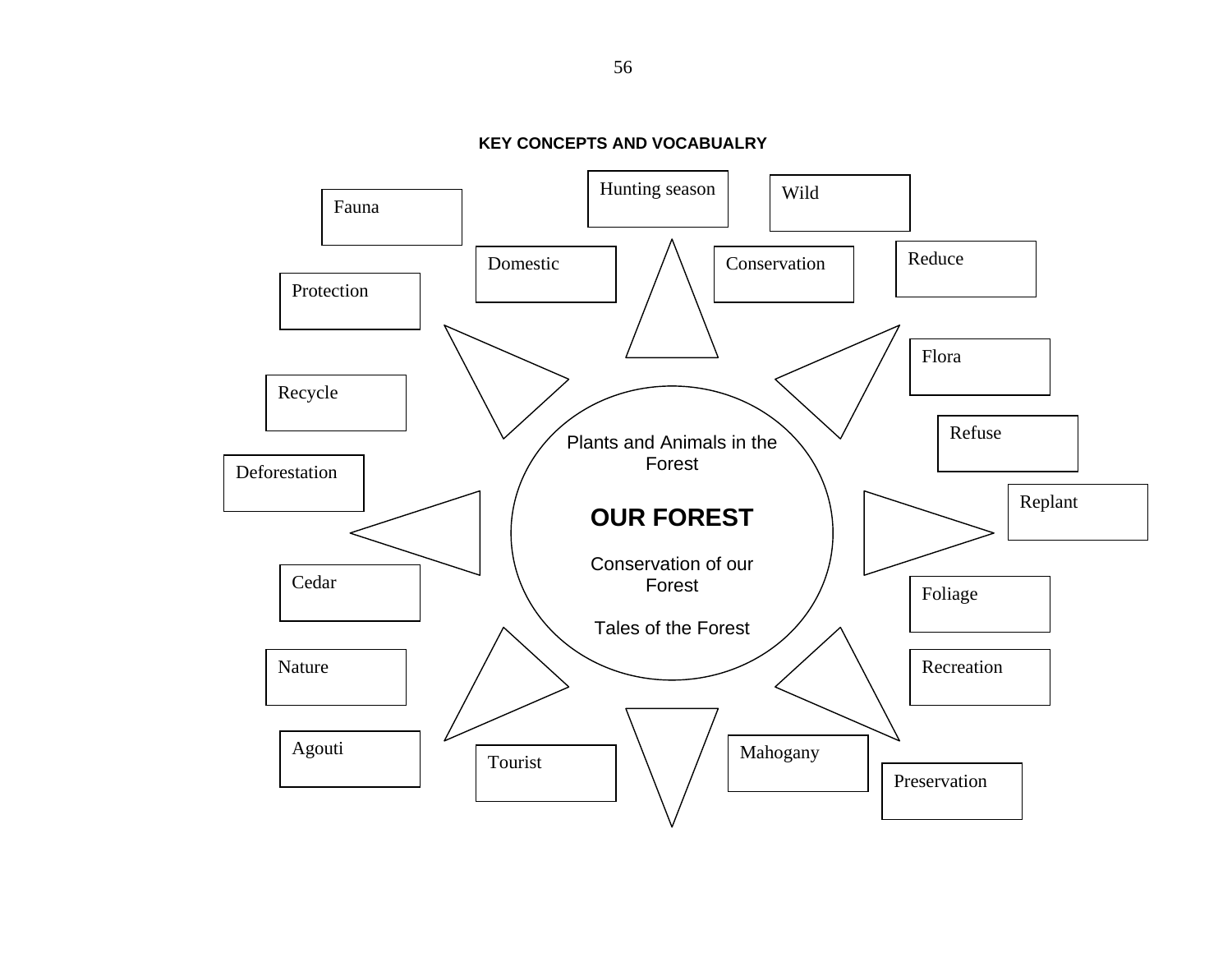|                                                                                               | Term 3 Theme 6<br><b>Plants and Animals in the Forest</b>                                            | <b>Sample Activities</b>                                            |                                                                                                  |
|-----------------------------------------------------------------------------------------------|------------------------------------------------------------------------------------------------------|---------------------------------------------------------------------|--------------------------------------------------------------------------------------------------|
| <b>Listening &amp; Speaking</b>                                                               | <b>Reading</b>                                                                                       | Writing                                                             | <b>Teaching/Learning Skills &amp;</b><br><b>Strategies</b>                                       |
| Watch a video about the forest<br>in Dominica                                                 | Read electronic media text to extract<br>local and scientific names and other<br>facts about animals | Write a summary about what was<br>viewed using vivid language       | Reading and comprehension<br>Identifying factual details                                         |
| Talk about the various plants<br>and animals in the forest                                    | use syllabication to identify unknown<br>words                                                       | Use new words in writing<br>spell high frequency words              | Sequencing<br>QAR<br>⋗<br>Language Structure                                                     |
| Invite a Forestry Officer to talk<br>about animal/ plants in the forest                       | use a dictionary to find the meaning of<br>unknown words                                             | associated with the forest<br>Make a picture display and label the  | $\blacktriangleright$<br>Present /continuous<br>tense                                            |
| Question resource person about<br>what was viewed                                             |                                                                                                      | names of animals<br>Compile booklets of animals in our              | ➤<br>Adverbs<br>$\blacktriangleright$<br>Adjectives<br>$\blacktriangleright$<br>Subject verb     |
| Give a vote of thanks                                                                         |                                                                                                      | forest                                                              | agreement                                                                                        |
| Collect species of plants from<br>our forest for discussion<br>Discuss local names and local  | Read story "mama Dot (Keskidee 4<br>pg. 21)<br>Focus on the:                                         | Write a poem (Diamante)<br>using any plant/fruit                    | <b>Vocabulary and Word Study</b>                                                                 |
| uses of these plants<br>Describe the plants                                                   | use the present and present<br>continuous tense                                                      | Pick any medicinal plant. Describe it<br>and write about the uses   | Gender<br>≻<br>ing words<br>⋗<br>High frequency words                                            |
|                                                                                               | Use of descriptive words and adverbs                                                                 | Add ing to words to form new words<br>and use in writing            | Syllabication<br>Dictionary skills                                                               |
| Talk about experiences in the<br>forest                                                       | Subject verb agreement<br>Read local and scientific names of                                         | Write in the present tense                                          | Words associated with<br>$\blacktriangleright$<br>plants and animals                             |
|                                                                                               | plants                                                                                               | Do a display of local medicinal plants                              | Writing                                                                                          |
|                                                                                               |                                                                                                      | Sequence ideas to tell how to use a<br>local plant to make e.g. tea | Sequencing<br>➤<br>Poem<br>≻                                                                     |
| Talk about the importance of the<br>forest to people/animals                                  | Read informative text about our forest<br>e.g. Pg. 50 - 51 (Caribbean Social<br>Studies-Dominica 4)  | Write factual details to support main<br>idea                       | Descriptive writing                                                                              |
| List orally the use of the forest<br>e.g. shelter shade, food,<br>medicine, wood, protection, | Identify details about plants and<br>animals from the text                                           | Do illustration to show how the forest<br>is being used             | <b>Listening and Speaking</b><br>Vote of thanks<br>$\blacktriangleright$<br>Participate in class |
| recreation, information                                                                       | Use dictionary to fine meaning of<br>unknown words                                                   | Spell high frequency words and use in<br>writing                    | discussion                                                                                       |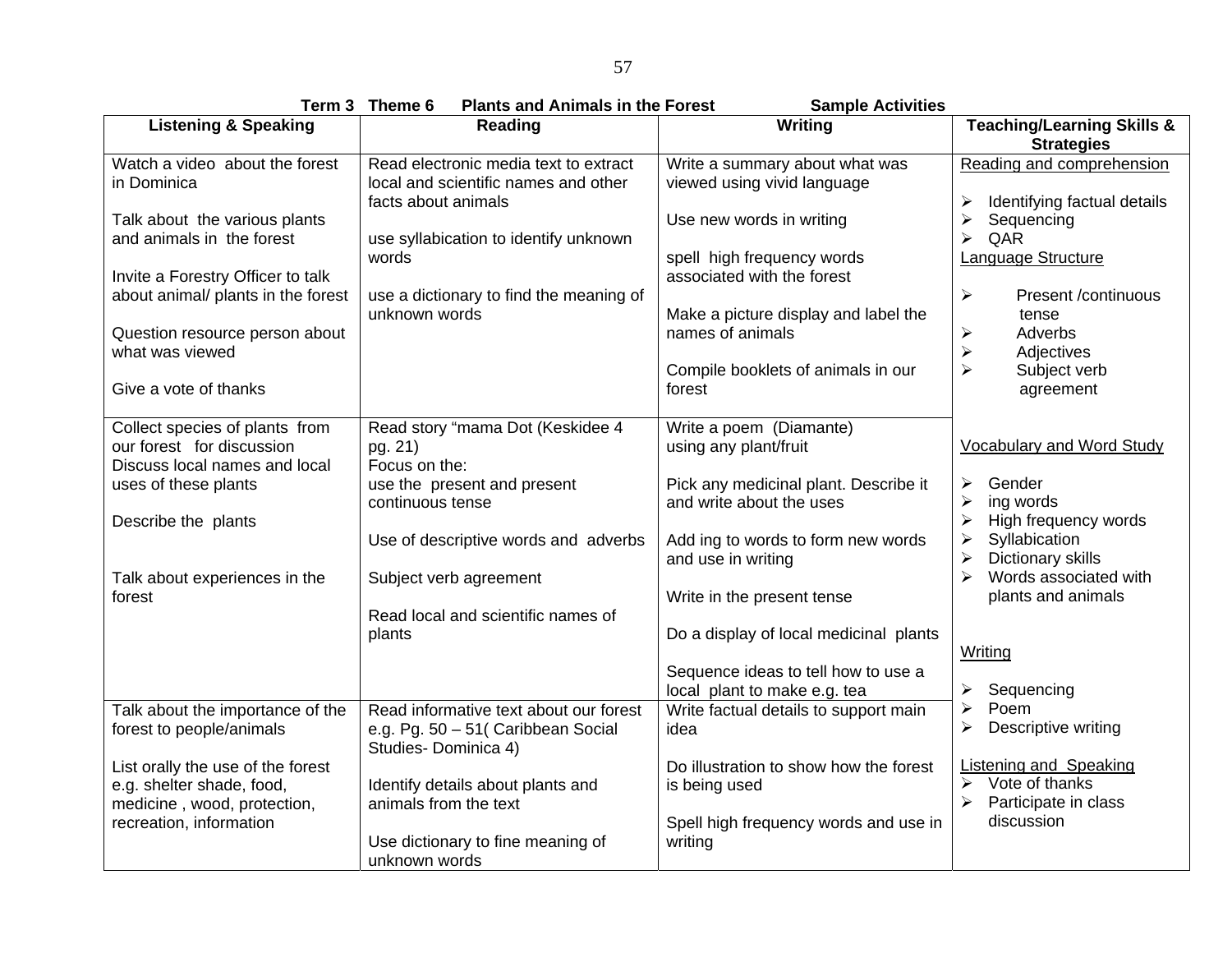**Term 3 Theme 6 Conservation of our Forest Sample Activities** 

|                                                                                                     | .<br>ט טוויטווי<br><b>OUTSURATION OF OUR FULLS!</b>                                                        | טטווויטר הענו יונוטט                                                                                        |                                                                                        |  |  |
|-----------------------------------------------------------------------------------------------------|------------------------------------------------------------------------------------------------------------|-------------------------------------------------------------------------------------------------------------|----------------------------------------------------------------------------------------|--|--|
| <b>Listening &amp; Speaking</b>                                                                     | Reading                                                                                                    | Writing                                                                                                     | <b>Teaching/Learning Skills &amp;</b><br><b>Strategies</b>                             |  |  |
| Talk about different rules the<br>country has re conservation of<br>plants and animals e.g. hunting | Compile information received for<br>shared reading                                                         | Join sentences using: and, because,<br>who, whom, etc.<br>Use the correct punctuation marks                 | Reading and comprehension<br>Prediction<br>≻                                           |  |  |
| season, do not cut trees in the<br>forest reserve etc.                                              | Read the story: e.g. "Papa Bois<br>Forest" pg 37 Keskidee 3                                                | Identify and use words with<br>diphthongs oi, oy, ou, e.g. join,                                            | Cause and effect<br>Authors purpose, point of<br>view, mood                            |  |  |
| Take a field trip to the Forestry<br><b>Division</b>                                                | Identify words with diphthongs oi, oy,<br>ou, e.g. join, down, bound, voice,                               | down, bound, voice, in sentences<br>Make a sign board. Write information                                    | Facts and opinion<br>Shared reading<br>≻                                               |  |  |
| Observe and discuss signs seen<br>in the forest                                                     | Use the appropriate comprehension<br>strategies before, during and after                                   | that would assist in conservation of<br>plants & animals                                                    | Language Structure<br><b>Exclamatory sentences</b>                                     |  |  |
| Talk about different garbage<br>thrown away at home/school                                          | Read the text (e.g. pg. 91 Language<br>Tree bk. 3)                                                         | Write a persuasive paragraph<br>including cause and effect                                                  | conjunctions<br>⋗                                                                      |  |  |
| Talk about where garbage goes<br>and some of the problems that<br>can occur                         | Discuss the author's purpose for<br>writing the text<br>Identify cause and effect relationship             | Write in response to text by stating a<br>theme or an opinion and providing<br>supporting details           | <b>Vocabulary and Word Study</b><br>Diphthongs<br>$\blacktriangleright$<br>Prefix      |  |  |
| Listen to different opinions<br>about what can done to lessen<br>problems                           | Use dictionary to find meaning of<br>unknown words                                                         | Write some rules e.g. for keeping your<br>school free of litter                                             | $\blacktriangleright$<br>Words that show strong<br>emotions                            |  |  |
| Take turns to speak                                                                                 | Identify words with the prefix re                                                                          | Use the prefix re to make meaning of<br>words e.g. recycle, re-use and use in<br>sentences                  | Writing                                                                                |  |  |
| Talk about facts and opinion<br>using newspaper articles re<br>conservation                         | Read the expository text e.g. "That's<br>Rubbish"<br>Identify the author's purpose, mood,<br>point of view | Write an article to a newspaper giving<br>facts an opinion about a littering<br>problem at school/community | Write rules<br>Persuasive paragraph<br>$\blacktriangleright$<br>Signs, poster, slogans |  |  |
| Create oral sentences that are<br>facts/opinion                                                     | Identify sentences that are<br>facts/opinion- highlights words e.g. I                                      | Use exclamation marks appropriately                                                                         |                                                                                        |  |  |
|                                                                                                     | think, I believe<br>Identify use of exclamation marks                                                      | Use vocabulary words appropriately                                                                          | <b>Listening and Speaking</b>                                                          |  |  |
|                                                                                                     | Use dictionary to find meaning of<br>unknown words<br>Identify words that show strong<br>emotion           | Use words that show strong emotion                                                                          | Listen to and give<br>➤<br>personal opinion<br>Ask questions<br>≻                      |  |  |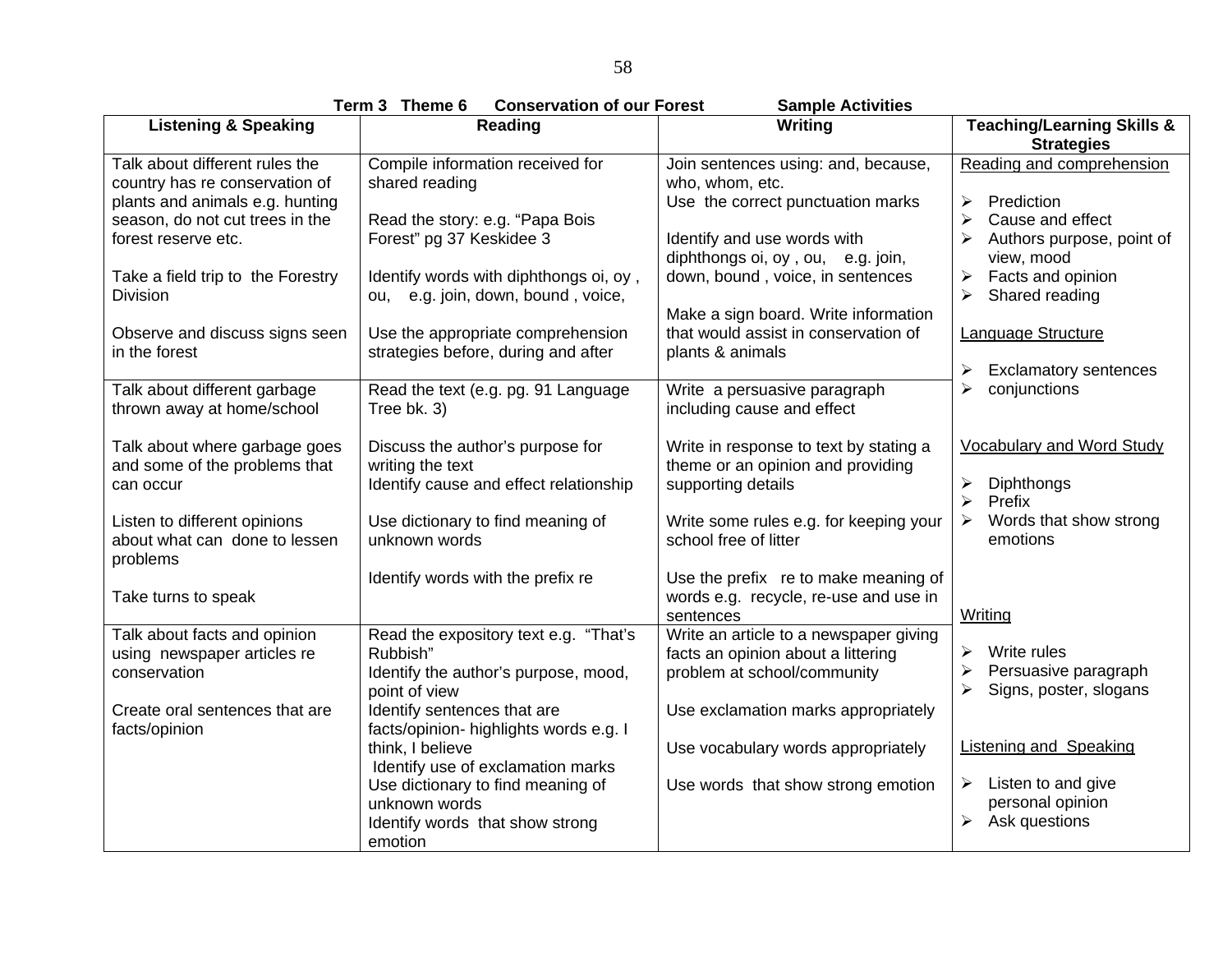**Term 3 Theme 6 Tales of the For**

|                                 |                                               | <b>Sample Activities</b>               |                                                            |
|---------------------------------|-----------------------------------------------|----------------------------------------|------------------------------------------------------------|
| <b>Listening &amp; Speaking</b> | Reading                                       | writing                                | <b>Teaching/Learning Skills &amp;</b><br><b>Strategies</b> |
| Discuss theses elements in the  | Read aloud the story "Anancy Stories          | Use speech bubbles to write dialogue   | Reading and comprehension                                  |
| story "Anancy Stories"          | (Language Tree bk. 3 pg. 16)                  | between characters in the story        |                                                            |
|                                 | Identify elements of the story using a        |                                        | ➢<br>Sequencing                                            |
| Characters, setting, problem,   | story frame                                   | Use quotation marks in writing         | Context clues<br>≻                                         |
| solution, relationship between  |                                               |                                        | Story grammar                                              |
| characters, author's message,   | Use specific elements in the story to         | Write different responses to the story | Fiction/nonfiction/realistic                               |
|                                 | describe characters and their actions         |                                        | fiction                                                    |
|                                 |                                               |                                        |                                                            |
| Participate in Readers Theatre  |                                               | Use the past tense of verbs in writing | Story frames<br>➤                                          |
| focus on tone, diction and      | Identify sequence of events in the story      |                                        | Summarize                                                  |
| fluency                         |                                               | Expand sentences with the use of       |                                                            |
|                                 | Pay attention to dialogue/speech marks        | adverbs and adjectives                 | Language Structure                                         |
|                                 | Identify the past tense of regular and        |                                        |                                                            |
|                                 | irregular verbs                               | Change adjective to adverbs and use    | Past tense of<br>$\blacktriangleright$                     |
|                                 | Identify use of adverbs/adjectives            | in sentences                           | regular/irregular verbs                                    |
| Dramatize the story use         | Read story "How Agouti Lost its Tail          | Write a new ending to the story read   | Adjectives, adverbs<br>➤                                   |
| appropriate tone                |                                               |                                        | Direct speech<br>$\blacktriangleright$                     |
|                                 | Visualize the events of the story             | draw events in the story               |                                                            |
| Use IAE in oral speech          |                                               |                                        | <b>Vocabulary and Word Study</b>                           |
|                                 | Differentiate between the types of text       | sequence parts of the story            |                                                            |
|                                 | e.g. fiction, non-fiction, realistic fiction, |                                        | High frequency words                                       |
|                                 |                                               | pretend to be a plant or animal in the | from story                                                 |
|                                 | Use story frame to record significant         | forest and write about yourself        | Formation of words<br>$\blacktriangleright$                |
|                                 | details about characters and events in        |                                        | adjectives to adverbs                                      |
|                                 |                                               |                                        |                                                            |
|                                 | text                                          | write an imaginative story             |                                                            |
|                                 |                                               |                                        | Writing                                                    |
|                                 | Identify the past tense of verbs              |                                        | Imaginary writing<br>≻                                     |
| Begin discussion about a walk   | Read the story e.g. "Secret Friends"          | Write a summary in response to the     | $\blacktriangleright$<br>Dialogue                          |
| pupils may have had in the      |                                               | text read                              | $\blacktriangleright$<br>Story                             |
| forest.                         | Use "before", "during" and "after"            |                                        | $\blacktriangleright$<br>Summary                           |
|                                 | reading comprehension strategies              | Write a dialogue between 2 objects     | $\blacktriangleright$<br>Sequencing                        |
| Give views and experiences      |                                               | or persons e.g. a tree and yourself, a |                                                            |
| based on senses                 | Identify parts of the text that may be        | dog and yourself                       | <b>Listening and Speaking</b>                              |
|                                 | fiction, non-fiction, realistic fiction       |                                        |                                                            |
|                                 |                                               | Use quotation marks in writing         | <b>Readers Theatre</b><br>➤                                |
|                                 | Use context clues to identify unknown         |                                        | $\blacktriangleright$<br>Drama                             |
|                                 | words                                         |                                        | <b>Discussion</b>                                          |
|                                 | Summarize the story Identify quotation        |                                        | ➢<br>Role play                                             |
|                                 | marks                                         |                                        |                                                            |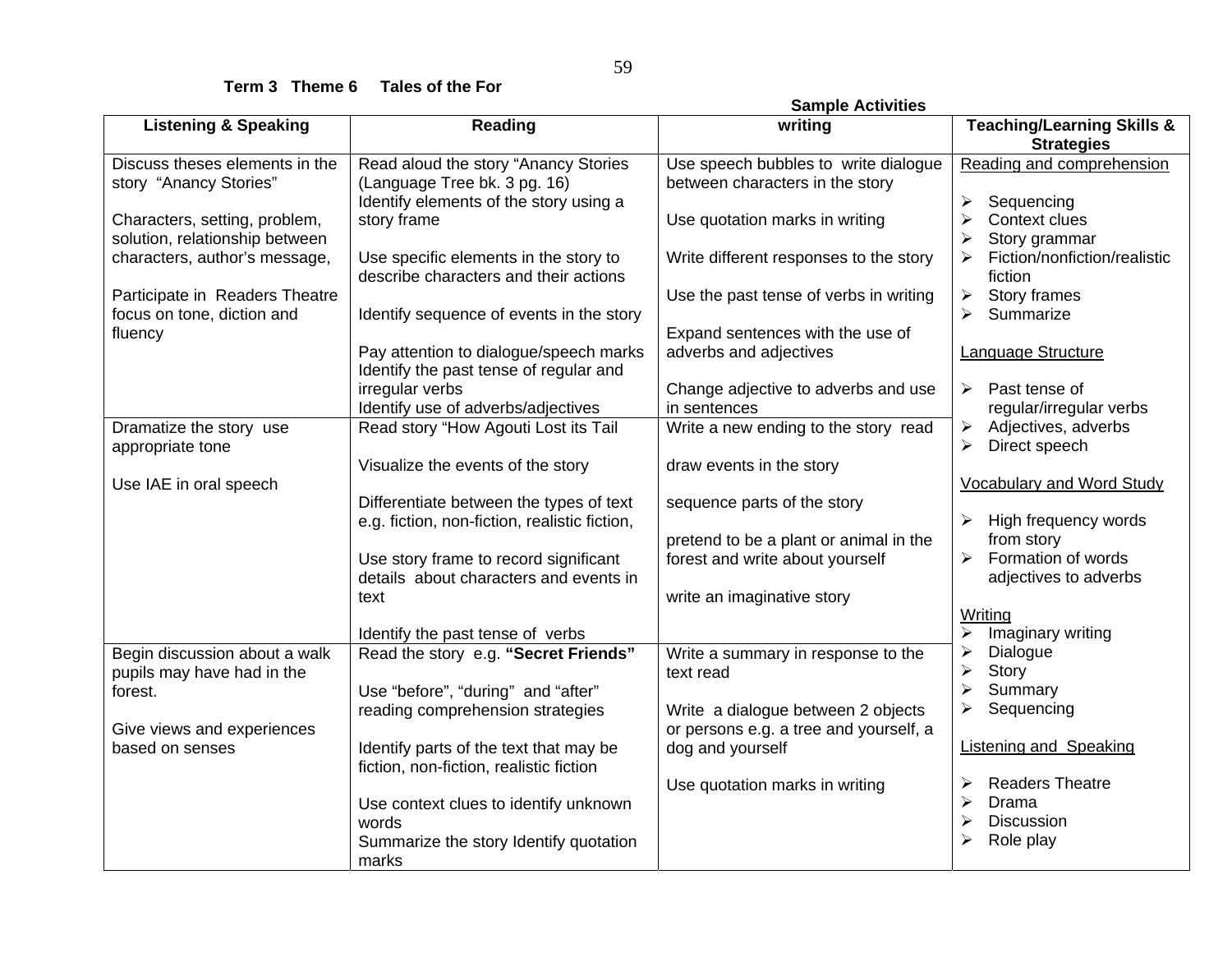| . .<br>۰.<br>×<br>۰.<br>×<br>۰.<br>v.<br>v<br>× | ٠ |  |
|-------------------------------------------------|---|--|
|-------------------------------------------------|---|--|

|   | Assessment:                                                                                 |   | <b>Resources</b>                    |
|---|---------------------------------------------------------------------------------------------|---|-------------------------------------|
| ➤ | Use different comprehension strategies to answer questions                                  | ➤ | Text on forest                      |
| ➤ | Use a concept map to how the forest is used                                                 | ➤ | Forestry division                   |
| ⋗ | Write poetry/ song about the importance of the forest                                       | ⋗ | Specimen of plants/animals          |
|   | Participate in a dance to show the importance of the forest                                 | ⋗ | Pictures of plants/animals          |
|   | Write short stories that took place in the forest (beginning, middle and ending)            | ➤ | Forest                              |
|   | Write a well organize paragraph e.g. descriptive, explanatory, imaginary                    |   | Videos, DVDs on forest              |
|   | Compile a project depicting plants/animals in the forest                                    |   | Internet, computer, digital cameras |
| ⋗ | Participate in a debate e.g. "Should our forest be conserved"                               | ➤ | Sample text                         |
| ⋗ | Participate in Readers Theater activity                                                     |   | Language Tree bk 3 pg 16, 91        |
| ⋗ | Speak confidently in IAE in relaying information about the forest                           | ≻ | Keskidee bk 3 pg. 37                |
| ≻ | Write fiction/non fiction text                                                              | ➤ | Keskidee bk. 4 pg. 21               |
| ⋗ | use parts of speech appropriately to communicate their meaning clearly in written paragraph |   | Caribbean social studies bk 4 pg 50 |
| ➤ | use punctuation appropriately in written and oral discourse to help communicate their       |   | $-55$                               |
|   | intended meaning                                                                            |   | <b>Making Connections Reading</b>   |
|   | vary sentence structure in writing and in oral discourse                                    |   | Comprehension Skills and            |
| ⋗ | create a sign using various media                                                           |   | <b>Strategies</b>                   |
|   | identify words with the same sound in the beginning, middle or end                          |   |                                     |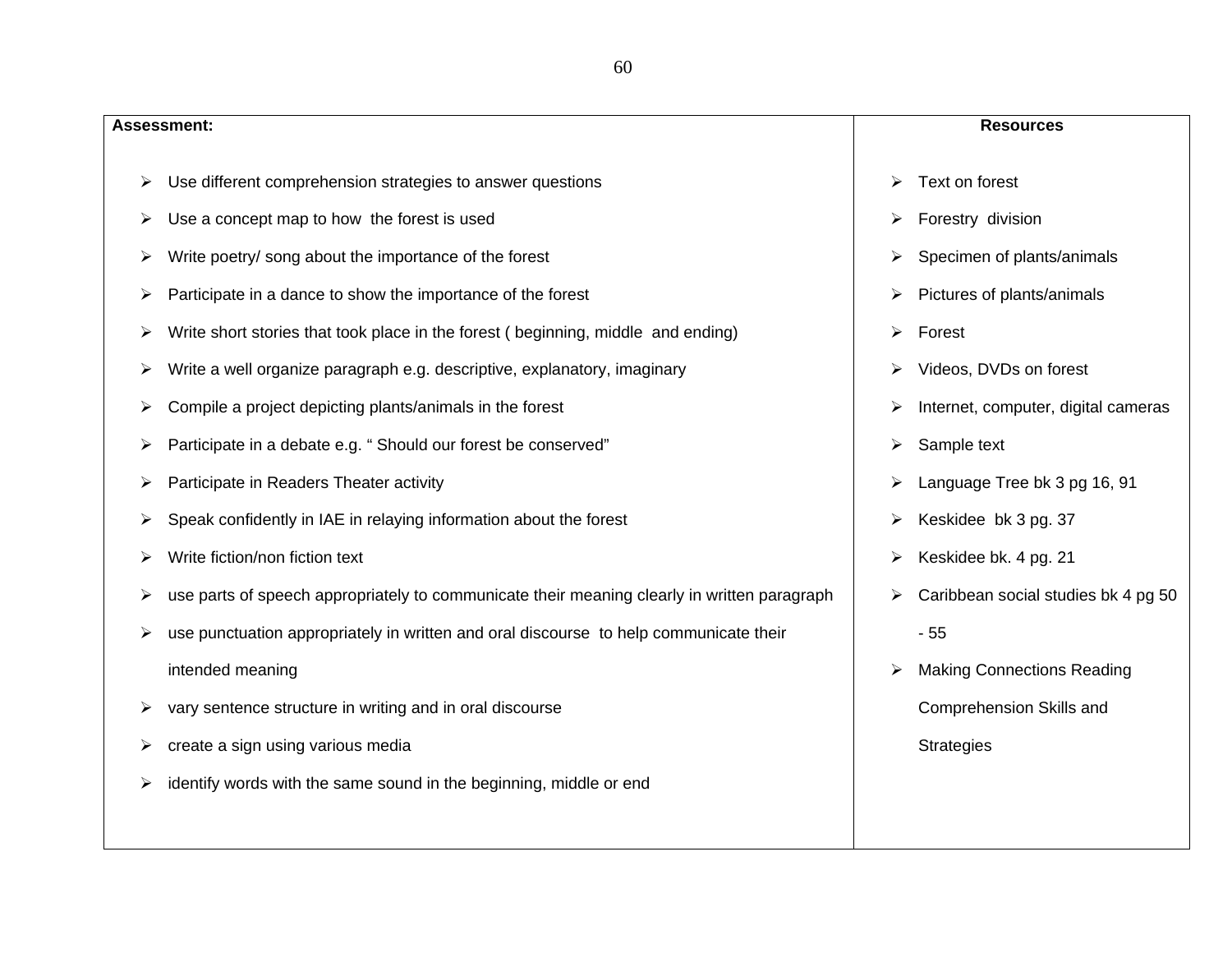# **GLOSSARY OF TERMS**

# *SOURCE- The National Literacy Strategy(UK) – Framework for teaching*

| <b>Adjective</b> | An adjective is a word that describes somebody or something. Old, white, busy careful and horrible are all adjective.<br>Adjectives are either before a noun, or other verbs such as be, get, seem, look (linking verbs):<br>A busy day<br>I'm busy<br>those shoes are nice<br>Nice shoes                                                                                                                                                                                                                                                               |
|------------------|---------------------------------------------------------------------------------------------------------------------------------------------------------------------------------------------------------------------------------------------------------------------------------------------------------------------------------------------------------------------------------------------------------------------------------------------------------------------------------------------------------------------------------------------------------|
|                  | Adjectives (and adverbs) can have comparative and superlative forms. The comparative form is adjective + -er (for one-<br>syllable adjectives and some two-syllable) or more + adjective (for adjectives of two or more syllables): old – older; hot –<br>hotter; easy - easier; dangerous - more dangerous.<br>The corresponding superlative forms are -est or most : small - smallest; big - biggest; funny - funniest; important - most<br>important.                                                                                                |
| <b>Adverb</b>    | Adverb gives extra meaning to a verb, an adjective, another adverb or a whole sentence:                                                                                                                                                                                                                                                                                                                                                                                                                                                                 |
|                  | I really enjoyed the party.<br>(adverb + verb)<br>She's really nice.<br>(adverb + adjective)<br>He works really slowly. (adverb + adverb)<br>Really, he should do better.<br>(adverb + sentence)<br>Many adverbs are formed by adding -ly to an adjective, for example quickly, dangerously, nicely, but there are many<br>adverbs which do not end on -ly. Note too that some -ly words are adjective, not adverbs (e.g. Lovely, silly, friendly).                                                                                                     |
|                  | In many cases, adverbs tell us:<br>How (manner)<br>slowly, happily, dangerously, carefully<br>here, there, away, home, outside<br>Where (place)<br>When (time)<br>now, yesterday, later, soon<br>often, never, regularly<br>How often (frequency)<br>Other adverbs:<br>Show degree of intensity: very slow(ly) fairly dangerous(ly) really good/well; the attitude of the speaker to what he or she is<br>saying: perhaps obviously fortunately; connections in meaning between sentences (see connective): however furthermore<br>finally.             |
|                  | The adverbial phrase is a group of words that functions in the same way as a single adverb. For example: by the car, to<br>school, last week, three times a day, first of all, of course: They left yesterday. (Adverb); She looked at me strangely.<br>(Adverb); They left a few days ago. (Adverbial phrase); She looked at me in a strange way. (Adverbial phrase)<br>Similarly, an adverbial clause functions in the same way as an adverb. For example: It was raining vesterday. (Adverb); It<br>was raining when we went out. (Adverbial phrase) |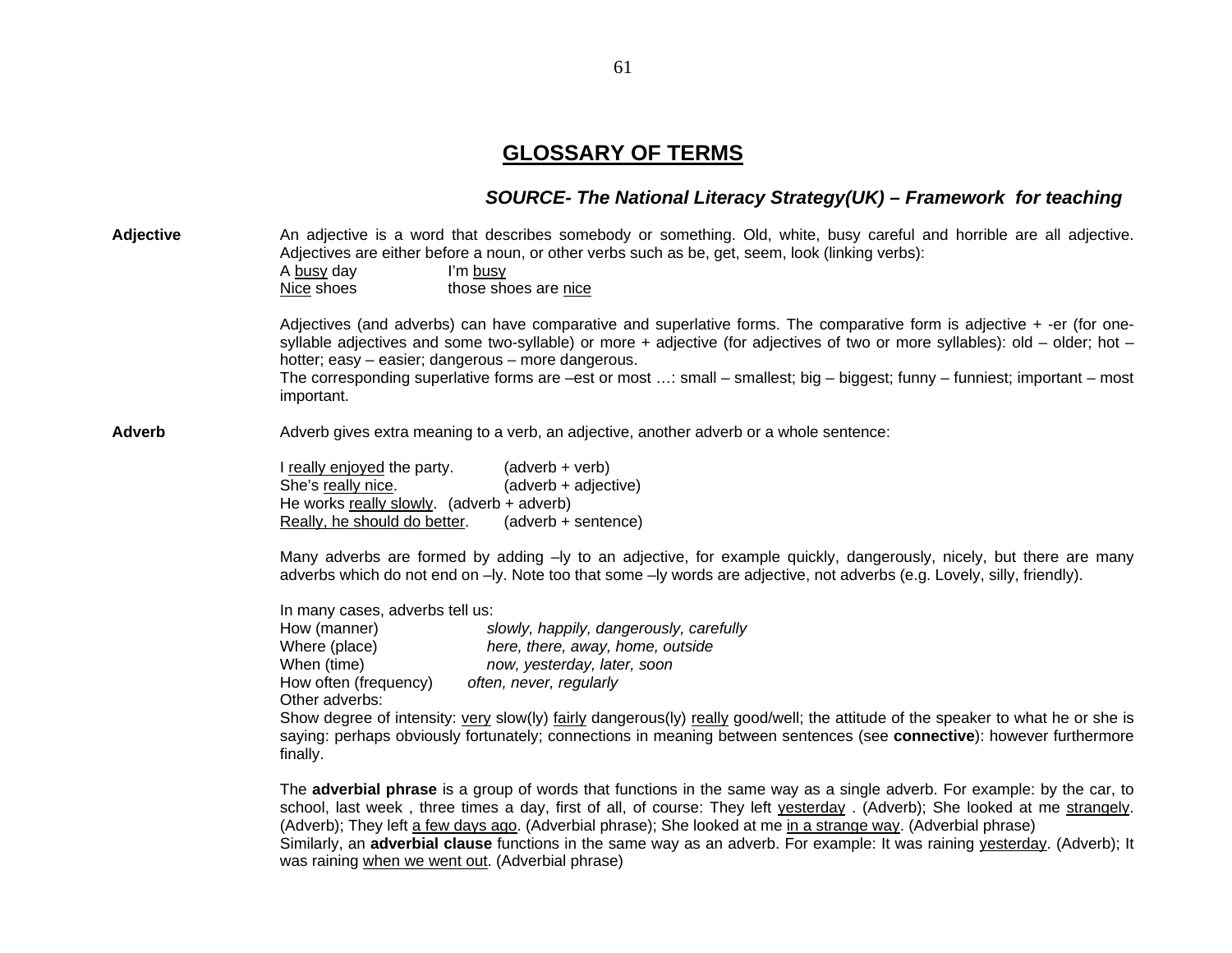| <b>Affix</b>                     | A morpheme which is not in itself a word, but is attached to a word. An affix can be a prefix (intolerant, dislike) or a suffix<br>(kindness, playing).                                                                                                                                                                                                                                                                                                                                                                                                                                                                                                             |
|----------------------------------|---------------------------------------------------------------------------------------------------------------------------------------------------------------------------------------------------------------------------------------------------------------------------------------------------------------------------------------------------------------------------------------------------------------------------------------------------------------------------------------------------------------------------------------------------------------------------------------------------------------------------------------------------------------------|
| <b>Agreement</b><br>(or Concord) | In some cases the form of a verb changes according to its subject (so the verb and subject 'agree'). This happens with the<br>verb be: I am -he is-they are; I was/you were and the third person singular (he/she/it) of the present tense: I like/she likes; I<br>don't/he doesn't<br>Note that singular collective nouns (e.g. team, family, government) can take a singular or plural verb form. For example: (=<br>it) is playing well. The team $(=$ they) are playing well.<br>There are a few cases where a determiner must agree with a noun according to whether it is singular or plural. For<br>example: this house these houses; much traffic many cars |
| <b>Alliteration</b>              | A phrase where adjacent or closely connected words begin with the same phoneme: one wet wellington; free phone;<br>several silent, slithering snakes.                                                                                                                                                                                                                                                                                                                                                                                                                                                                                                               |
| Antonym                          | a word with a meaning opposite to another: hot - cold, light - dark, light - heavy. A word may have more that one word as<br>an antonym: $cold - hot/warm$ ; big $-$ small/tiny/little/titchy.                                                                                                                                                                                                                                                                                                                                                                                                                                                                      |
| Apostrophe (')                   | An apostrophe is a punctuation mark used to indicate either omitted letters or possession.                                                                                                                                                                                                                                                                                                                                                                                                                                                                                                                                                                          |
|                                  | <b>Omitted letters</b><br>We use an apostrophe of the omitted letter(s) when a verb is contracted (= shortened). For example: I'm (I am); who's (who<br>is/has); they've (they have); he'd (he had/would); we're (we are); it's (it is/has); would've (would have) she'll (she will)                                                                                                                                                                                                                                                                                                                                                                                |
|                                  | In contracted negative forms, not is contracted to n't and joined to the verb; isn't, didn't, couldn't etc.                                                                                                                                                                                                                                                                                                                                                                                                                                                                                                                                                         |
|                                  | In formal written style, ti is more usual to use the full form.<br>There are a few other cases where an apostrophe is used to indicate letters that are in some sense 'omitted' in words other<br>than verbs, e.g. Let's (let us), o'clock $(=$ of the clock).                                                                                                                                                                                                                                                                                                                                                                                                      |
|                                  | Note the difference between its (= 'belonging to it') and it's (= 'it is' or 'it has'): The company is to close one of its factories.<br>(no apostrophe); The factory employs 800 people. It's (= it is) the largest factory in the town. (apostrophe necessary)                                                                                                                                                                                                                                                                                                                                                                                                    |
| <b>Possession</b>                | we use an apostrophe $+$ s for the possessive form:<br>My mother's car,<br>Joe and Fiona's house;<br>The cat's tail;<br>James's ambition;<br>A week's holiday.<br>With a plural 'possessor' already ending is s (e.g. parents) and apostrophe is added to the end of the word:<br>My parents' car;<br>The girls' toilets.                                                                                                                                                                                                                                                                                                                                           |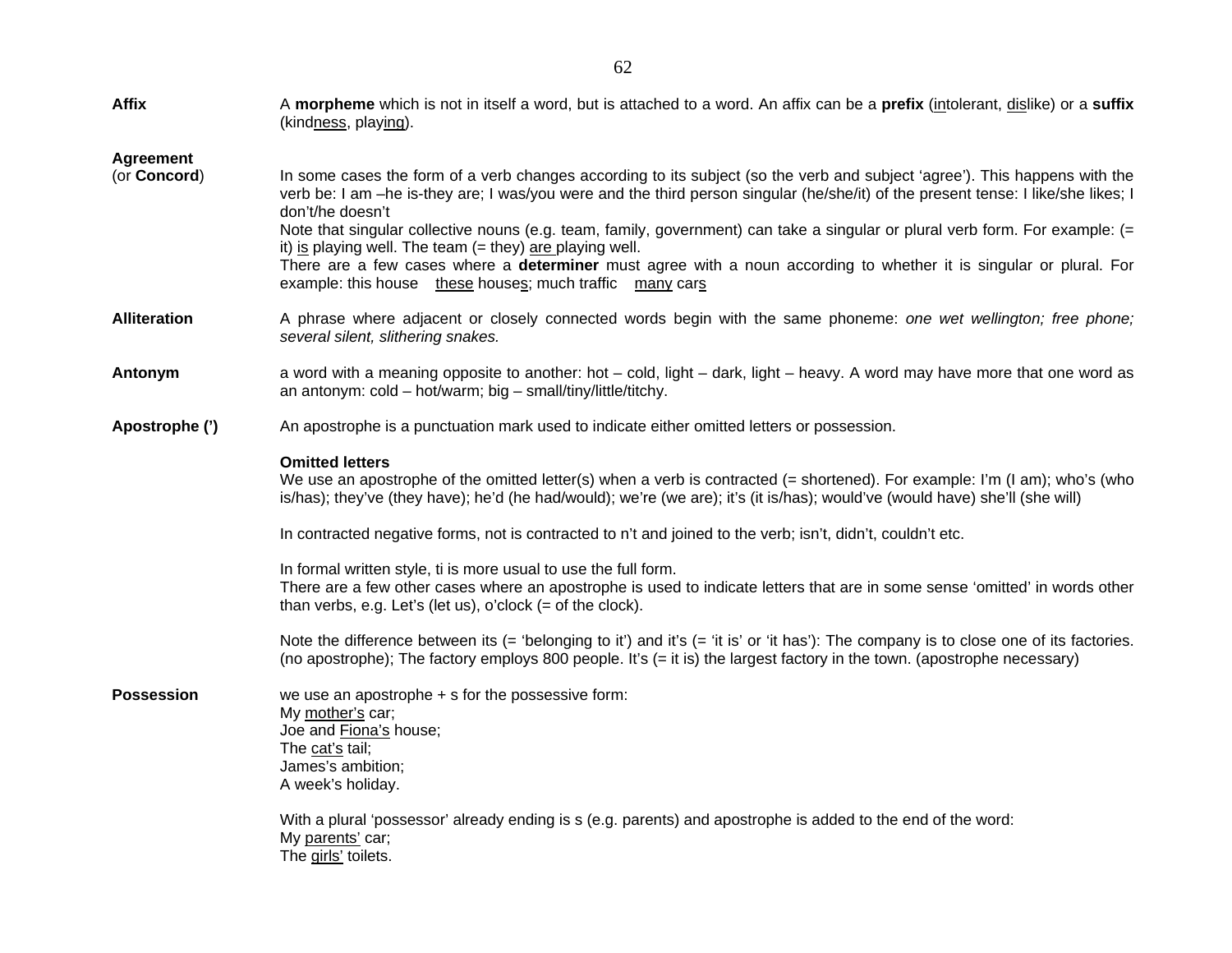|                                         | But irregular plurals (e.g. men, children) take an apostrophe + s: children's clothes. The regular plural form (-s) is often<br>confused with possessive -'s: I bought some apples. (not apple's)                                                                                                 |  |  |  |  |  |
|-----------------------------------------|---------------------------------------------------------------------------------------------------------------------------------------------------------------------------------------------------------------------------------------------------------------------------------------------------|--|--|--|--|--|
| <b>Audience</b>                         | The people addressed by a text. The term referred to listeners, readers of books, film/TV audiences and users of<br>information technology.                                                                                                                                                       |  |  |  |  |  |
| <b>Biography</b>                        | A life story of an individual written by another author. Generally written in the third person.                                                                                                                                                                                                   |  |  |  |  |  |
| <b>Blend</b>                            | The process of combining phonemes into larger elements such as clusters, syllables and words. Also refers to a<br>combination of two or more phonemes, particularly at the beginning and end of words, st, str, nt, pl, nd.                                                                       |  |  |  |  |  |
| <b>Blurb</b>                            | Information about a book, designed to attract readers, usually printed on the back or inside flap of book jacket. Informs the<br>prospective reader about genre, setting, etc                                                                                                                     |  |  |  |  |  |
| Chronological                           | Writing organized in terms if sequences of events.                                                                                                                                                                                                                                                |  |  |  |  |  |
| <b>Clause</b>                           | A clause is a group of words that expresses an even t (she drank some water) or a situation (she was thirsty/ she wanted a<br>drink). It usually contains s subject (she in the examples) and verb (drank/was/wanted).                                                                            |  |  |  |  |  |
| <b>Coherence and</b><br><b>Cohesion</b> | An effective text needs to be coherent and cohesive.                                                                                                                                                                                                                                              |  |  |  |  |  |
|                                         | The term coherence refers to the underlying logic and consistency of a text. The ideas expressed should be relevant to<br>one another so that the reader can follow the meaning.                                                                                                                  |  |  |  |  |  |
|                                         | The term cohesion refers to the grammatical features in a text which enable the parts to fit together. One way of creating<br>cohesion is the use of connectives: I sat and turned on the television. Just then, I heard a strange noise. The phrase 'just<br>then' relates these events in time. |  |  |  |  |  |
| Colon (:)                               | A colon us a punctuation mark used to introduce a list of a following examples (as in this glossary). It may also be used<br>before a second clause that expands or illustrates the first: He was very cold: the temperature was below zero.                                                      |  |  |  |  |  |
| Comma (,)                               | A comma is a punctuation mark used to help the by separating parts of a sentence. It sometimes corresponds to a pause in<br>speech.<br>In particular we use commas:                                                                                                                               |  |  |  |  |  |
|                                         | • To separate items in a list (but not usually before and):<br>My favorite sports are football, tennis, swimming and gymnastics. I got home, had a bath and went to bed.<br>To mark of extra information:<br>Jill, my boss is 28 years old.                                                       |  |  |  |  |  |
|                                         | After a subordinate <b>clause</b> which begins a sentence:                                                                                                                                                                                                                                        |  |  |  |  |  |

Although it is cold, we didn't wear our coats.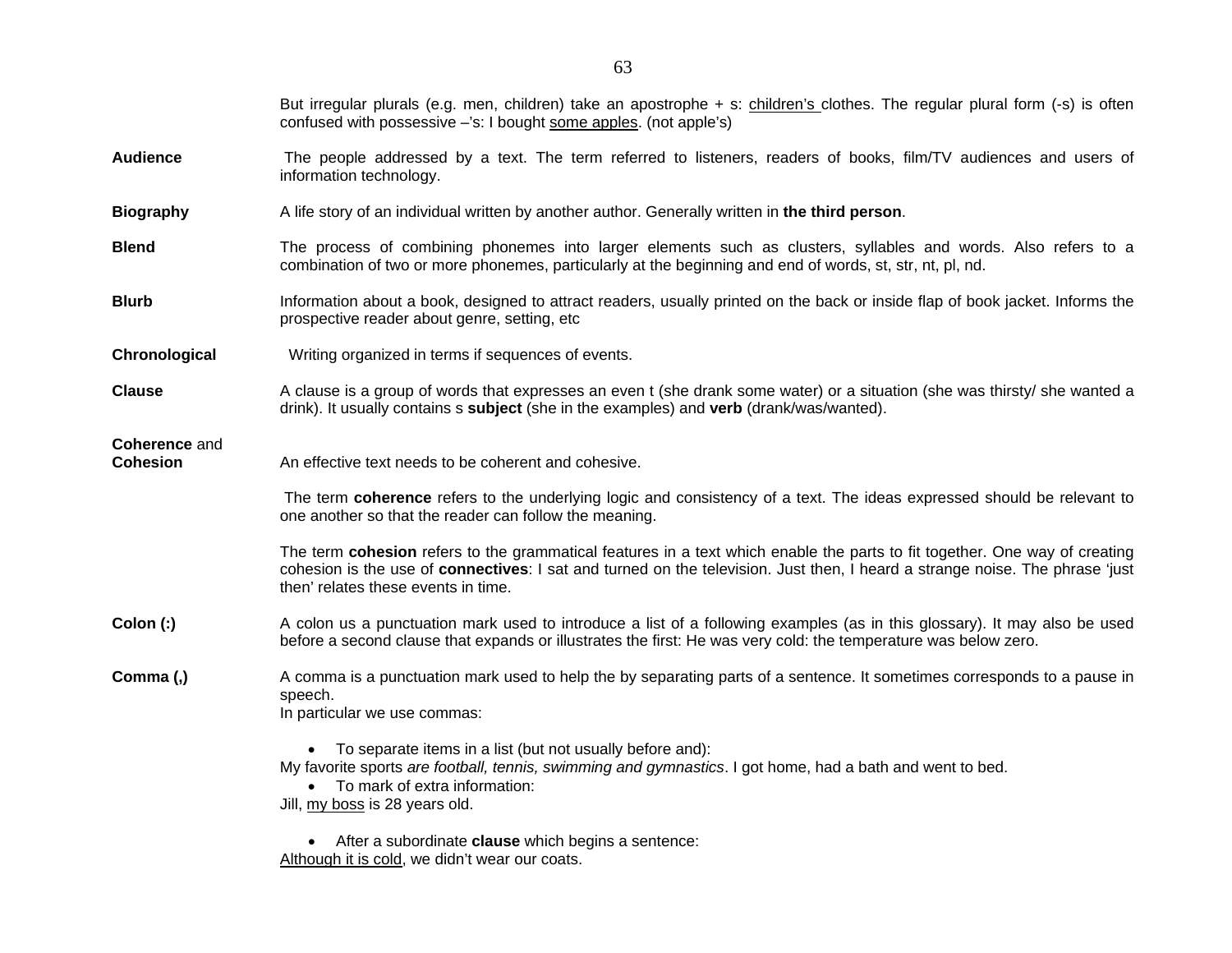• With many connecting **adverbs** (e.g. however, on the other hand, anyway, for example): Anyway, in the end I decided not to go. **Conjunction** a word used to link clauses within a sentence **.** For example, in the following sentences, but and if are conjunctions: It was raining but it wasn't cold. We won't go out if the weather's bad. There are two kinds of conjunction: • Coordinating conjunction (and, but, or and so). Threes join (and placed between) two clauses of equal weight. Do you want to go now or shall we wait a bit longer? And, but and or are also used to join words or phrases within a clause. • Subordinating conjunctions (e.g. when, while, before, since, until, if, because, although, that). These go at the beginning of a subordinate **clause**. We were hungry because we hadn't eaten all day. Although we'd had plenty to eat, we were still hungry. We were hungry when we got home. **Connective** A connective is a word or phrase that links clauses or sentences. Connectives can be conjunctions (e.g. but, when, because) or connecting adverbs (e.g. however, then, therefore). Connecting adverbs (and adverbial phrases and clauses) maintain the **cohesion** of text in several basic ways, including: Addition also, furthermore, moreover Opposition however, nevertheless, on the other hand Reinforcing besides, anyway after all Explaining **Explaining** for example, in other words, that is to say Listing  $List(ly)$ , first of all, finally Indicating result therefore, consequently, as a result Indicating time iust then, meanwhile, later **Commas** are often used to mark off connecting adverbs of adverbial phrases of clauses: • *First of all, I want to say…*  • *I didn't think much of the film. Helen, on the other hand, enjoyed it.*  Connecting adverbs and conjunctions function differently. Conjunctions (like but and although) join clauses within a sentence. Connecting adverbs (like however) connect ideas but the clauses remain separate sentences: • I was angry but I didn't say anything. (but is a conjunction- on sentence) • Although I was angry, I didn't say anything. (Although is a conjunction- on sentence) • I was angry. However, I didn't say anything. (However is and adverb – two sentences)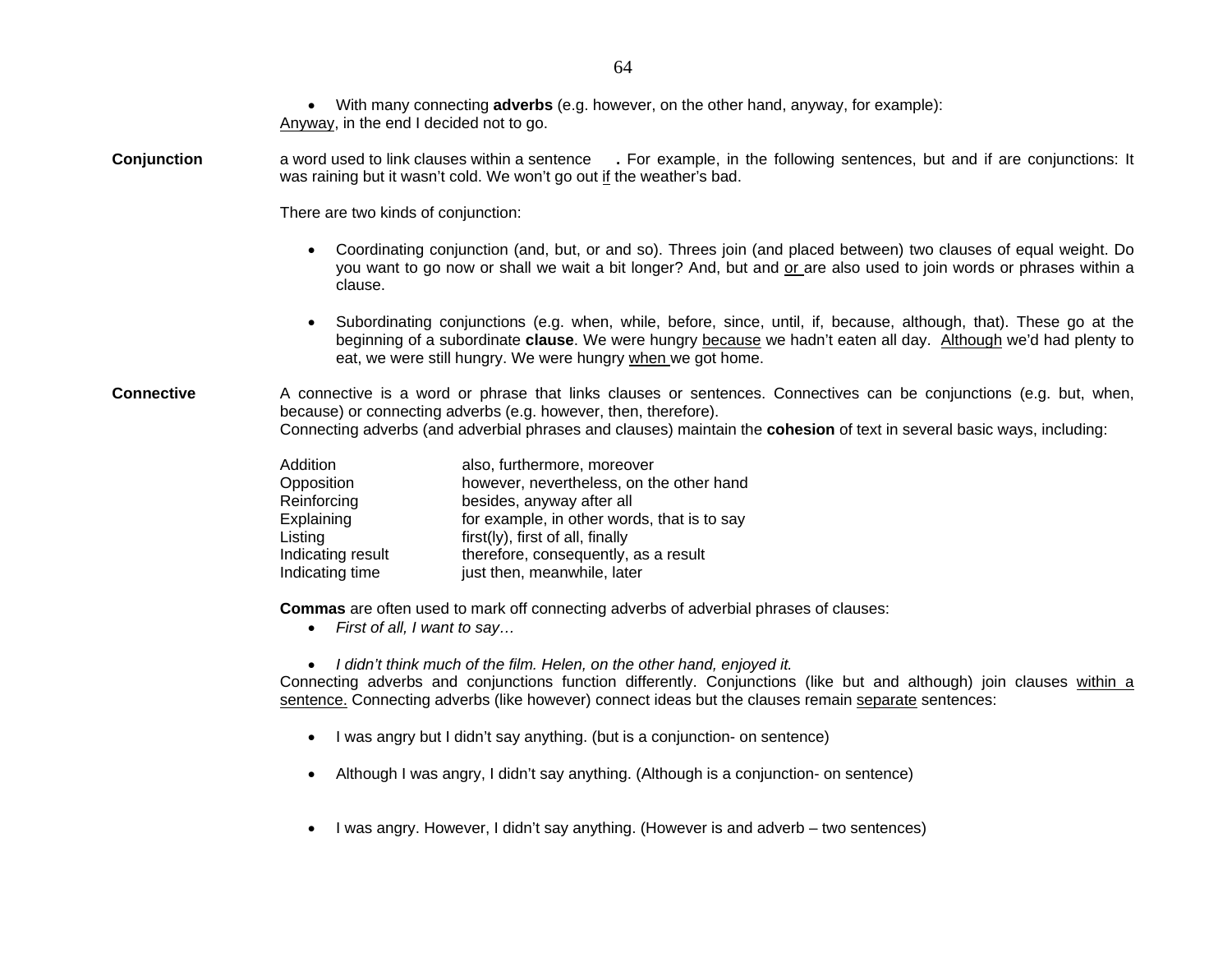| <b>Decode</b> |  |  |  | literally, this means to convert a message written/spoken in code into language which is easily understood. In      |  |  |  |  |  |
|---------------|--|--|--|---------------------------------------------------------------------------------------------------------------------|--|--|--|--|--|
|               |  |  |  | reading, this refers to children's ability to read words – to translate the visual code of the letters into a word. |  |  |  |  |  |

**Determiner** determiners include many of the most frequent English words, e.g. the, a, my, this. Determiners are used with nouns (this <u>book</u>, my best <u>friend,</u> a new car) and they limit (i.e. determine) the reference of the noun in some way.

Determiners include:

**Dialouge** 

|                 | Articles                                                                                 | a/an, the                                                                                                                                                                                                                                                                                                                                                                                                                                     |
|-----------------|------------------------------------------------------------------------------------------|-----------------------------------------------------------------------------------------------------------------------------------------------------------------------------------------------------------------------------------------------------------------------------------------------------------------------------------------------------------------------------------------------------------------------------------------------|
|                 | Demonstratives                                                                           | this/that, these/those                                                                                                                                                                                                                                                                                                                                                                                                                        |
|                 | Possessives                                                                              | my/your/his/her/its/our/their                                                                                                                                                                                                                                                                                                                                                                                                                 |
|                 | Quantifiers                                                                              | some, any, no, many, much, few, little, both, all, either, neither, each every, enough                                                                                                                                                                                                                                                                                                                                                        |
|                 | <b>Numbers</b>                                                                           | three, fifty, three thousand etc                                                                                                                                                                                                                                                                                                                                                                                                              |
|                 |                                                                                          | Some question words which (which car?), what (what size?)<br>whose (whose coat?)                                                                                                                                                                                                                                                                                                                                                              |
|                 |                                                                                          | When these words are used s determiners, they are followed by a noun (although not necessarily immediately):                                                                                                                                                                                                                                                                                                                                  |
|                 | This book is yours<br>Some new houses<br>Which color do you prefer?                      |                                                                                                                                                                                                                                                                                                                                                                                                                                               |
|                 | the quantifiers.                                                                         | Many determiners cam also be used as pronouns. These include the demonstratives, question words number and most of<br>When used as pronouns, these words are not followed by a noun- their reference includes the noun:                                                                                                                                                                                                                       |
|                 | This is yours $(=$ this book, this money, etc)<br>I've got some.<br>Which do you prefer? |                                                                                                                                                                                                                                                                                                                                                                                                                                               |
| <b>Dialect</b>  |                                                                                          | a dialect is a variety of a language used in a particular area and which is distinguished by certain features of grammar or<br>vocabulary. Examples of such features in some English dialects are:<br>Non-standard subject + verb patterns, e.g. I knows, you was, he like past tense form, e.g. I done, I seen various individual<br>words and expression, e.g. owt/nowt for anything/nothing<br>See also double negative, Standard English. |
| <b>Dialouge</b> |                                                                                          | is a conversation between two parties. May be spoken or written.                                                                                                                                                                                                                                                                                                                                                                              |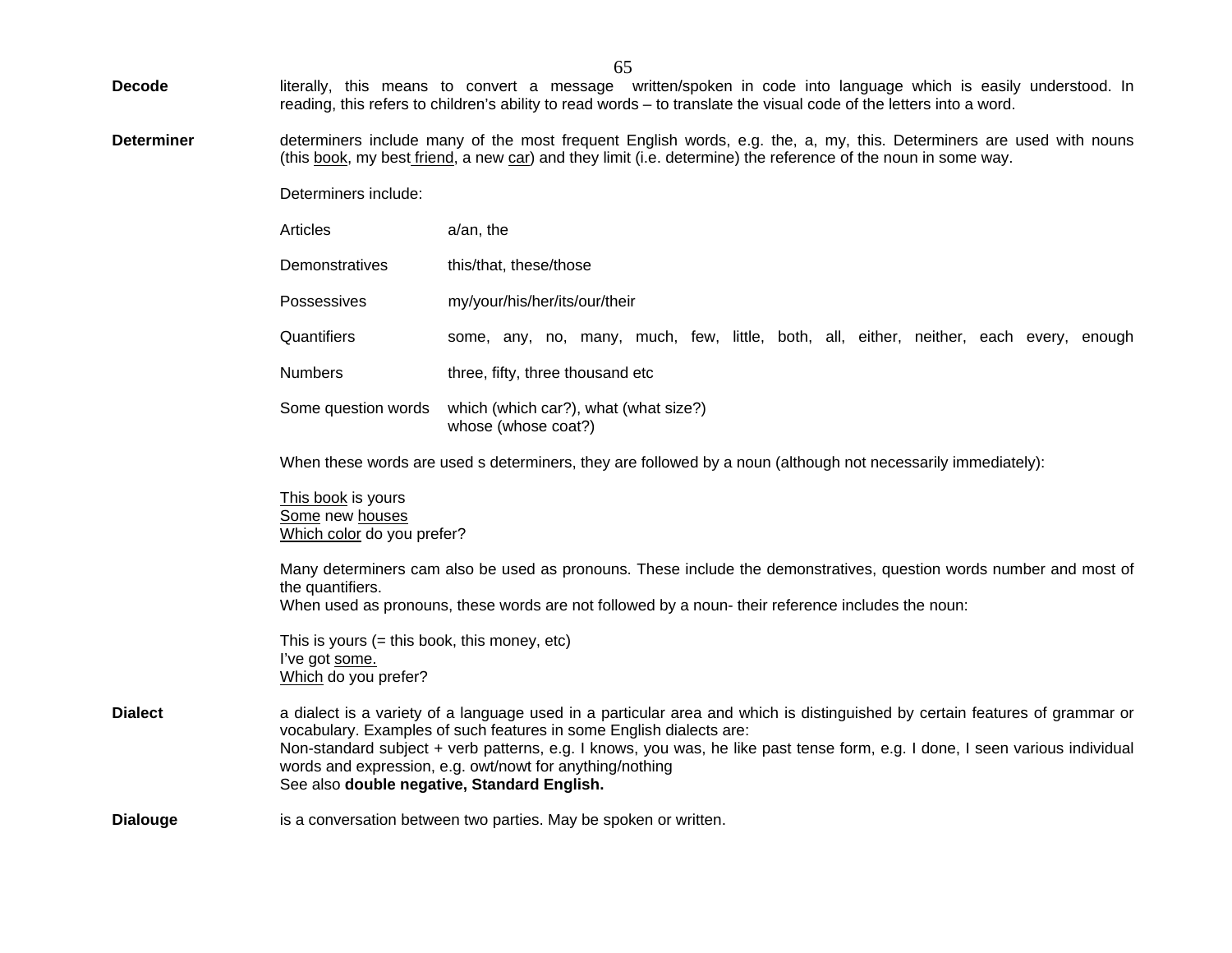| Diagraph                             | two letters representing on phoneme: bath, train, ch/ur/ch<br>Consonant diagraph- sh as in sheep; vowel diagraph ea as<br>in beach                                                                                                                                                                                                                                                                                                                                                                  |
|--------------------------------------|-----------------------------------------------------------------------------------------------------------------------------------------------------------------------------------------------------------------------------------------------------------------------------------------------------------------------------------------------------------------------------------------------------------------------------------------------------------------------------------------------------|
| <b>Diminutive</b>                    | is a term which implies smallness. This may reflect actual physical lack of stature; alternatively, it may be used as a term if<br>endearment. The word may be a recognized word, e.g. Ting Tim, little Dorrit, or may be created by the addition of a suffix to<br>a name or noun: lambkin, starlet, and kitchenette.                                                                                                                                                                              |
| Direct speech and<br>Indirect speech | there are two ways of reporting what somebody says, direct speech and indirect speech.                                                                                                                                                                                                                                                                                                                                                                                                              |
|                                      | In direct speech, we use the speaker's original words (as in a speech bubble). In text, speech marks ('' or "" – also<br>called inverted commas or quotes) mark the beginning and end of direct speech: Helen said, I'm going home'. 'What do you<br>want?' I asked.                                                                                                                                                                                                                                |
|                                      | In indirect speech (or reported) speech, we report what was said but do not use the exact words of the original speaker.<br>Typically we change pronouns and verb tenses, and speech marks are not used: Helen said (that) she was going home. I<br>asked them what they wanted.                                                                                                                                                                                                                    |
| <b>Discussion text</b>               | a text (written or spoken) which presents all sides of an issue. A discussion text typically begins by outlining the issues<br>before making points for and against. These points are backed up with evidence. It often concludes by stating an opinion in<br>favor of one<br>Particular side, or by asking the reader/listener to decide,. An example of a discussion text would be presenting arguments<br>for and against school uniform, or for and against a new runway at Manchester Airport. |
| Double negative                      | in non-standard English, a double negative may be used. For example: we didn't see nobody. I never took nothing.<br>Such double negatives are not acceptable in Standard English. The equivalent standard forms would be: we didn't see<br>anybody. I didn't take anything.                                                                                                                                                                                                                         |
| <b>Edit</b>                          | to modify written work, either own or another's, in preparation for publication. The process takes place after drafting<br>(composition) revising (major restructuring) and before proof-reading (a final check for typographical, spelling errors, etc).<br>it involves checking of facts, minor improvements to style at sentence level, and checking for accuracy and agreement.                                                                                                                 |
| <b>Empathy</b>                       | identifying with another: a character in a story, or an historical figure; the ability to see situations from the other's point of<br>view. Literally 'feeling with' or 'feeling in'.                                                                                                                                                                                                                                                                                                               |
| <b>Exclamation</b><br>Mark (!)       | an exclamation mark is a utterance expressing emotion (joy, wonder, anger, surprise, etc) and is usually followed in writing<br>by exclamation mark (!). Exclamations can be interjections: Oh dear! Good grief! Ow!<br>Some exclamations begin with what or how: What a beautiful day! How stupid (he is)! What a quiet little girl!                                                                                                                                                               |
| <b>Explanation text</b>              | explanation text is written to explain how or why something happens, e.g. how river valleys are formed or why the Romans<br>built roads. Typically such text consists of a description of the phenomenon effect and an explanatory sequence. The writer<br>will normally need to use connectives expressing cause and effect (e.g. so, therefore, as a result) and time (e.g. later,<br>meanwhile).                                                                                                 |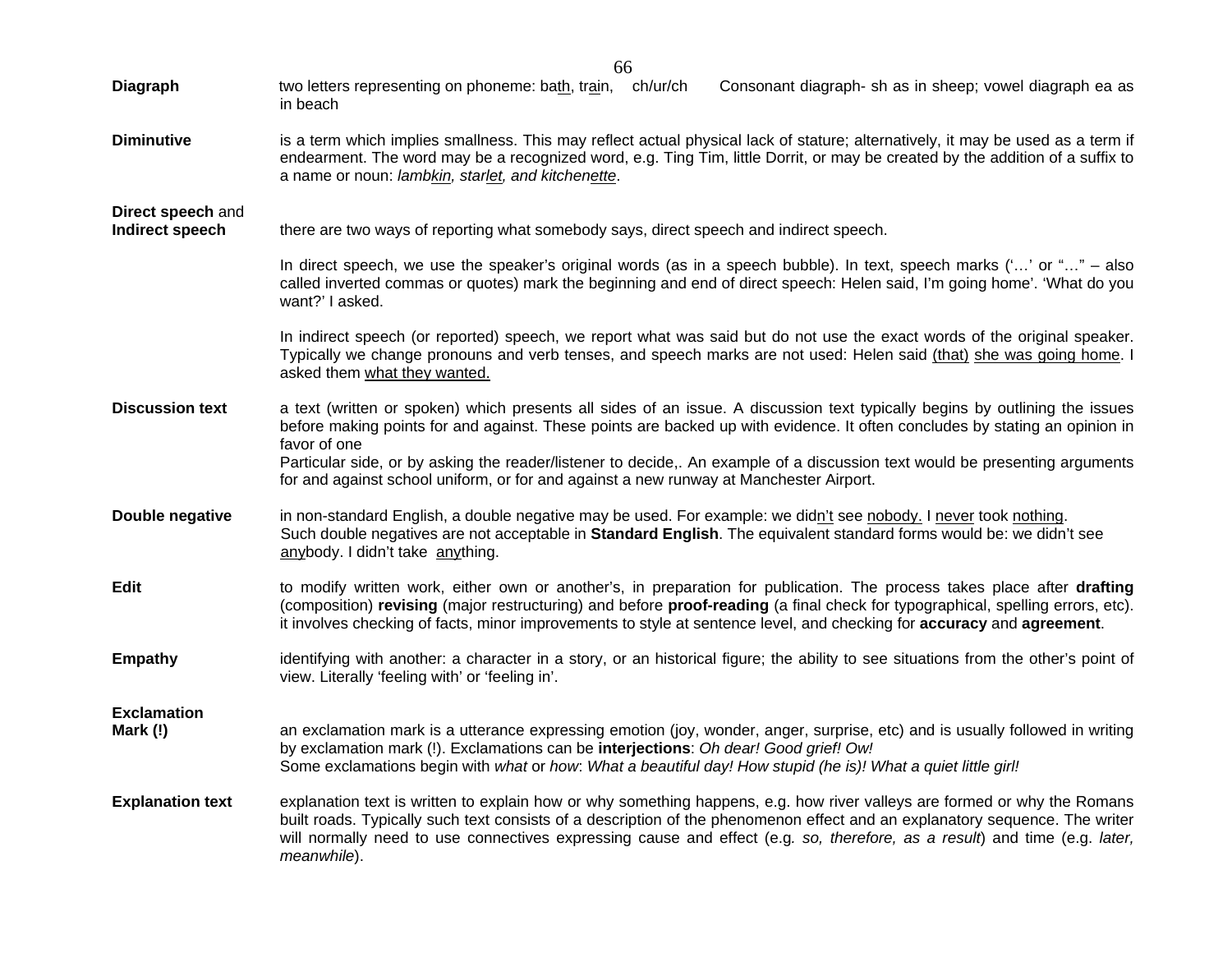|                            | The passive often occurs in writing of this kind. For example: Roman roads are considered to be a miracle of<br>engineering.                                                                                                                                                                                                                                                                                                                                                                                                                             |
|----------------------------|----------------------------------------------------------------------------------------------------------------------------------------------------------------------------------------------------------------------------------------------------------------------------------------------------------------------------------------------------------------------------------------------------------------------------------------------------------------------------------------------------------------------------------------------------------|
| Fable                      | a short story which is devised and written to convey a useful moral lesson. Animals are often used as characters, ads in<br>Aesop's Fables.                                                                                                                                                                                                                                                                                                                                                                                                              |
| Fact                       | accepted observable or demonstrable truth. What is accepted as truth may change over time, in the light of new evidence.<br>Facts must be supported by evidence; if evidence is not available, they can only be given the status of opinion.                                                                                                                                                                                                                                                                                                             |
| <b>Fairy tale</b>          | is a story written for, or told to, children which includes elements of magic and magical folk, such as fairies, elves, goblins.                                                                                                                                                                                                                                                                                                                                                                                                                         |
| <b>Fiction</b>             | text which is invented by a writer or speaker. Characters, settings and events are created by the originator. In some cases,<br>one of these elements may be factual: for example, the setting may be name city or area; the text may be based on an<br>historical event.                                                                                                                                                                                                                                                                                |
| <b>Figurative language</b> | is the use of metaphor or simile to create a particular impression or mood. A writer may develop an idea of a character's<br>military approach to life by using phrases and words which are linked with the army, such as he was something of a loose<br>cannon (metaphor); he rifled through the papers; his arm shot out,; he flew down the stairs; they twittered to each other; he<br>perched on his chair; his feathers were definitely ruffled.                                                                                                    |
| Format                     | the way in which a text is arranged or presented, for example as a book, leaflet, essay, video, audio tape. May also relate to<br>the structure of the text, for examples, the use of headings and sub headings, diagrams/ photographs with captions                                                                                                                                                                                                                                                                                                     |
| <b>Generic structure</b>   | the way in which elements of text are arranged to match its purpose. This structure can be observed by readers, and writers<br>will use this knowledge to structure their writing, depending on their purpose.<br>See discussion text, explanation text, instruction text, narrative text, recount text, report text.                                                                                                                                                                                                                                    |
| Genre                      | this term refers to different types of writing, each with its own specific characteristics which relate to origin (legend/folk tale)<br>or reader interest area- the types of books individuals particularly choose to read: adventure, romance, and science fiction.<br>Texts with these specific features - often related to story elements, patterns of language, structure, vocabulary - may be<br>described as belonging to a particular genre. These attributes are useful in discussing text and in supporting development of<br>writing fiction. |
|                            | Texts may operate at different levels, and so represent more than one genre; some will combinations, for example historical<br>romance.                                                                                                                                                                                                                                                                                                                                                                                                                  |
| <b>Guided Reading</b>      | a classroom activity in which pupils are taught in groups according to reading ability. The teacher works with each group on<br>text carefully selected to offer an appropriate level of challenge to the group. Use4sfully thought of as a 'mini lesson'.<br>Challenge may be in terms of reading cues and strategies, language and vocabulary, or sophisticated aspects of grammar,<br>inference, skimming and scanning.                                                                                                                               |
| <b>Guided writing</b>      | a classroom activity in which pupils are grouped by writing ability. The teacher works with each group on a task carefully<br>selected to for an appropriate level of challenge to the group. Usefully thought of as a 'mini lesson'. Challenge may be in                                                                                                                                                                                                                                                                                                |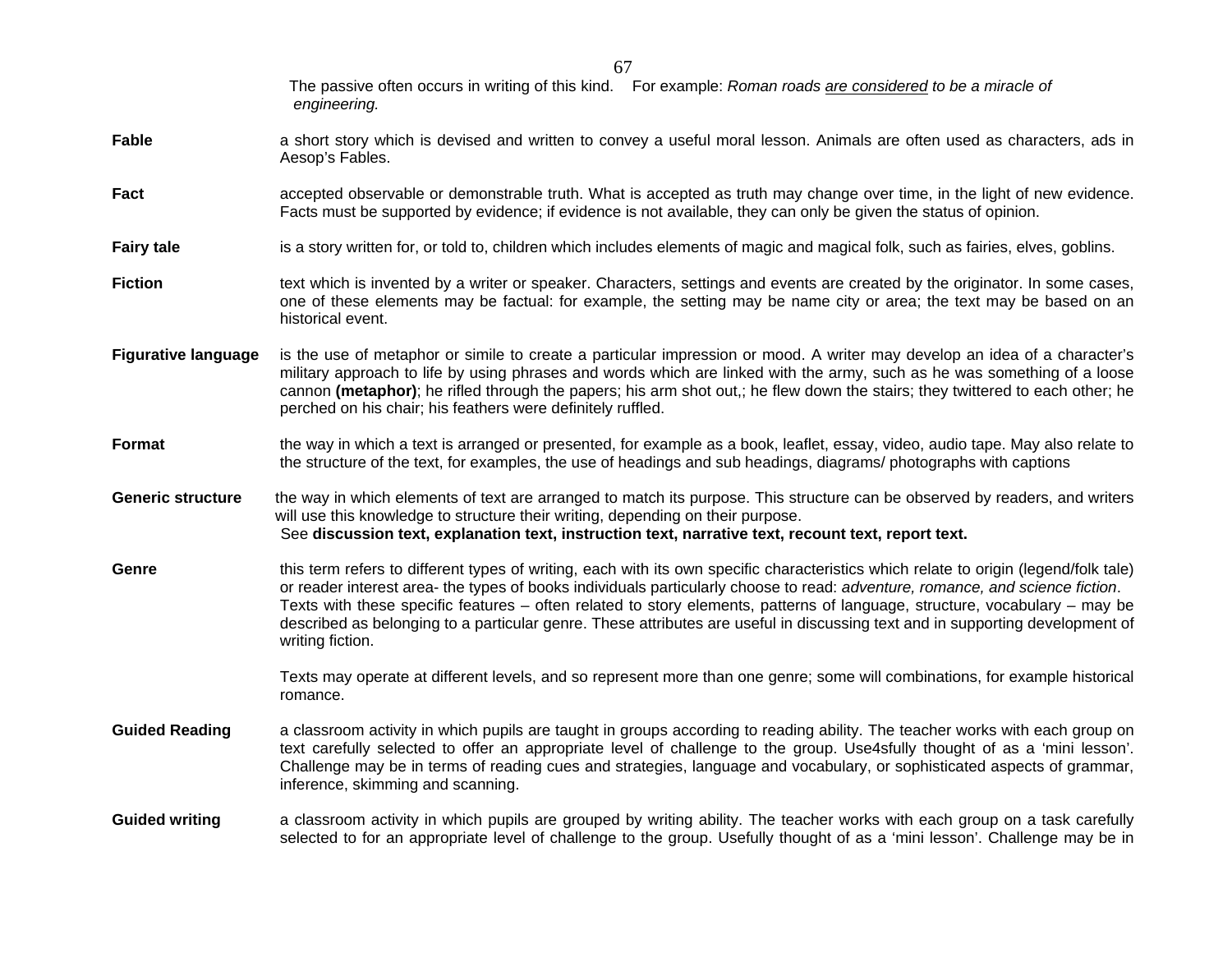|                                | terms of spelling, letter formation, simple punctuation, language and vocabulary, or sophisticated aspects of<br>generic structure, planning and editing, use of imagery and so on.                                                                                                                                                                                                                                                                                                                                                                                                                                                                  |
|--------------------------------|------------------------------------------------------------------------------------------------------------------------------------------------------------------------------------------------------------------------------------------------------------------------------------------------------------------------------------------------------------------------------------------------------------------------------------------------------------------------------------------------------------------------------------------------------------------------------------------------------------------------------------------------------|
| Homograph                      | words which have the same spelling as another, but different meaning:<br>The calf was eating/ my calf was aching<br>The North Pole / totem pole/ he is a pole.<br>$\bullet$                                                                                                                                                                                                                                                                                                                                                                                                                                                                          |
| Homonym                        | words which have the same spelling or pronunciation as another, but different meaning or origin. May be a homograph or<br>homophone.                                                                                                                                                                                                                                                                                                                                                                                                                                                                                                                 |
| Homophone                      | words which have the same spelling as another but different meaning or different spelling: read/reed; pair/pear;<br>right/write/rite. A homonym.                                                                                                                                                                                                                                                                                                                                                                                                                                                                                                     |
| Hyphen (-)                     | a hyphen is sometimes used to join the two parts of a compound noun, as in golf-ball and proof-read. But it is much more<br>usual for such compounds to be written as single words (e.g. football, headache, bedroom) or as separate words without a<br>hyphen (golf ball, stomach ache, dining room, city centre).                                                                                                                                                                                                                                                                                                                                  |
|                                | However, hyphens are used in the following cases:<br>a. in compound adjectives and longer phrases used as modifiers before nouns:<br>A foul-smelling substance<br>A well-known painter<br>A German-English dictionary<br>A one-in-a-million chance<br>A state -of-the-art computer<br>A ten-year-old girl<br>b. in many compound nouns where the seco0nd part is a short word like in, off, up or by:<br>A break-in<br>A write-off<br>A mix-up<br>A passer-by<br>c. in many words beginning with the prefixes co-, non- and ex-:<br>Co-operate<br>Non-existent<br>Ex-husband<br>Hyphens are also used to divide words at the end of a line of print. |
| <b>High-Frequency</b><br>Words | These are words that occur very frequently in English, e.g. "the", "of", "and", "a", "to", "in", "is", "you", "it". Because they<br>are so commonly used. These are words that learners need early on in their learning.                                                                                                                                                                                                                                                                                                                                                                                                                             |
| Idiom                          | an idiom is an expression which is not meant literally and who's meaning cannot be deduced from knowledge of the<br>individual words. For example:<br>You look a bit under the weather this morning. Are you all right?<br>Try and keep to the point of the discussion. You're always introducing red herrings.                                                                                                                                                                                                                                                                                                                                      |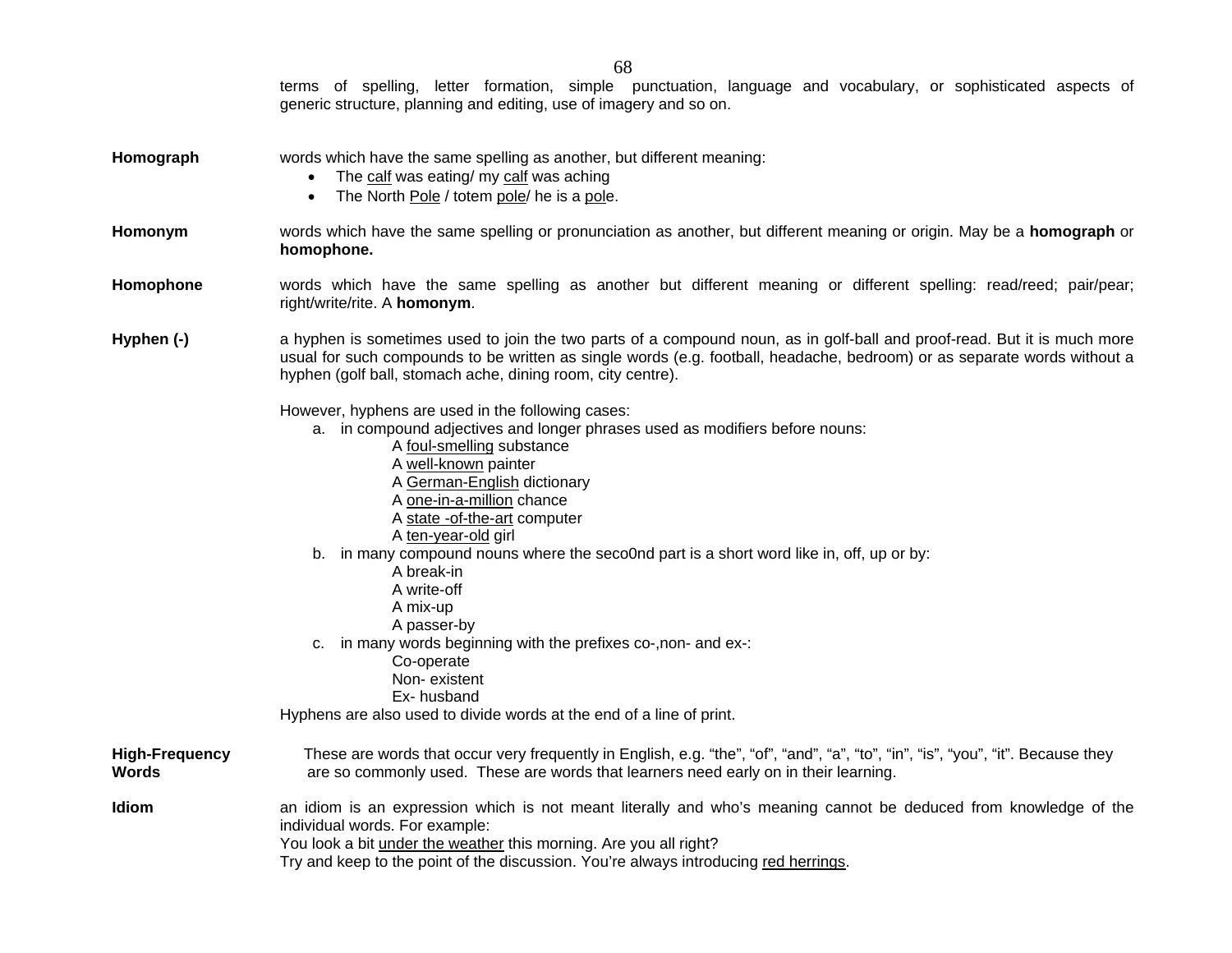|                   | 69                                                                                                                                                                                                                                                                                                                                                                                          |  |  |  |
|-------------------|---------------------------------------------------------------------------------------------------------------------------------------------------------------------------------------------------------------------------------------------------------------------------------------------------------------------------------------------------------------------------------------------|--|--|--|
|                   | You and I have the same problems- we're in the same boat.                                                                                                                                                                                                                                                                                                                                   |  |  |  |
|                   | That name rings a bell. I've heard it before somewhere.                                                                                                                                                                                                                                                                                                                                     |  |  |  |
| <b>Imagery</b>    | use of language to create a vivid sensory image- often visual.<br>May include:                                                                                                                                                                                                                                                                                                              |  |  |  |
|                   | Vocabulary choice of synonym, for example sprinted/ran/raced, selection of adjectives and adverbs<br>Simile he ran like the wind<br><b>Metaphor</b> his feet had wings<br>See figurative language                                                                                                                                                                                           |  |  |  |
| <b>Inflection</b> | inflection is a change to the ending of a word to indicate tense, number or other grammatical features. For example:<br>walk - walks/walked/walking<br>$shoe - shoes$<br>old - older/ oldest                                                                                                                                                                                                |  |  |  |
| Interjection text | An interjection is a word like Ouch! Oh! Or Damn! Expressing an emotion such as pain, surprise, anger, etc. an interjection<br>is followed by an exclamation mark (!)                                                                                                                                                                                                                       |  |  |  |
| Jingle            | a short verse or line used to attract attention and ne memorable. It may be based on alliteration or rhyme.                                                                                                                                                                                                                                                                                 |  |  |  |
| Legend            | is a traditional story about heroic characters such as King Arthur, which may be based on truth, but which has been<br>embellished over the years. Also refers to the wording on maps and charts which explains the symbols used.                                                                                                                                                           |  |  |  |
| <b>Metaphor</b>   | something as if it were really something else. Fowler describes it as an 'imaginative<br>where the writer writes about<br>substitution'. For example: he is an ass; love's meteor. A poisoned apple passed along from generation to generation<br>(McGough).                                                                                                                                |  |  |  |
| <b>Modal verb</b> | the modal verbs are:<br>Can/could<br>Will/would<br>May/might<br>Must//ought                                                                                                                                                                                                                                                                                                                 |  |  |  |
|                   | These auxiliary verbs are used to express such ideas as possibility, willingness, prediction, speculation, deduction and<br>necessity. They are all followed by the infinitive, and ought is followed by $to +$ infinitive:<br>I can help you<br>We might go out tonight<br>You ought to eat something<br>Stephanie will be here soon<br>I wouldn't do that if I were you<br>I must go now. |  |  |  |
|                   | These verbs can occur with other auxiliary verbs (be and have):<br>I'll be leaving at 11:30.<br>You should have asked me.                                                                                                                                                                                                                                                                   |  |  |  |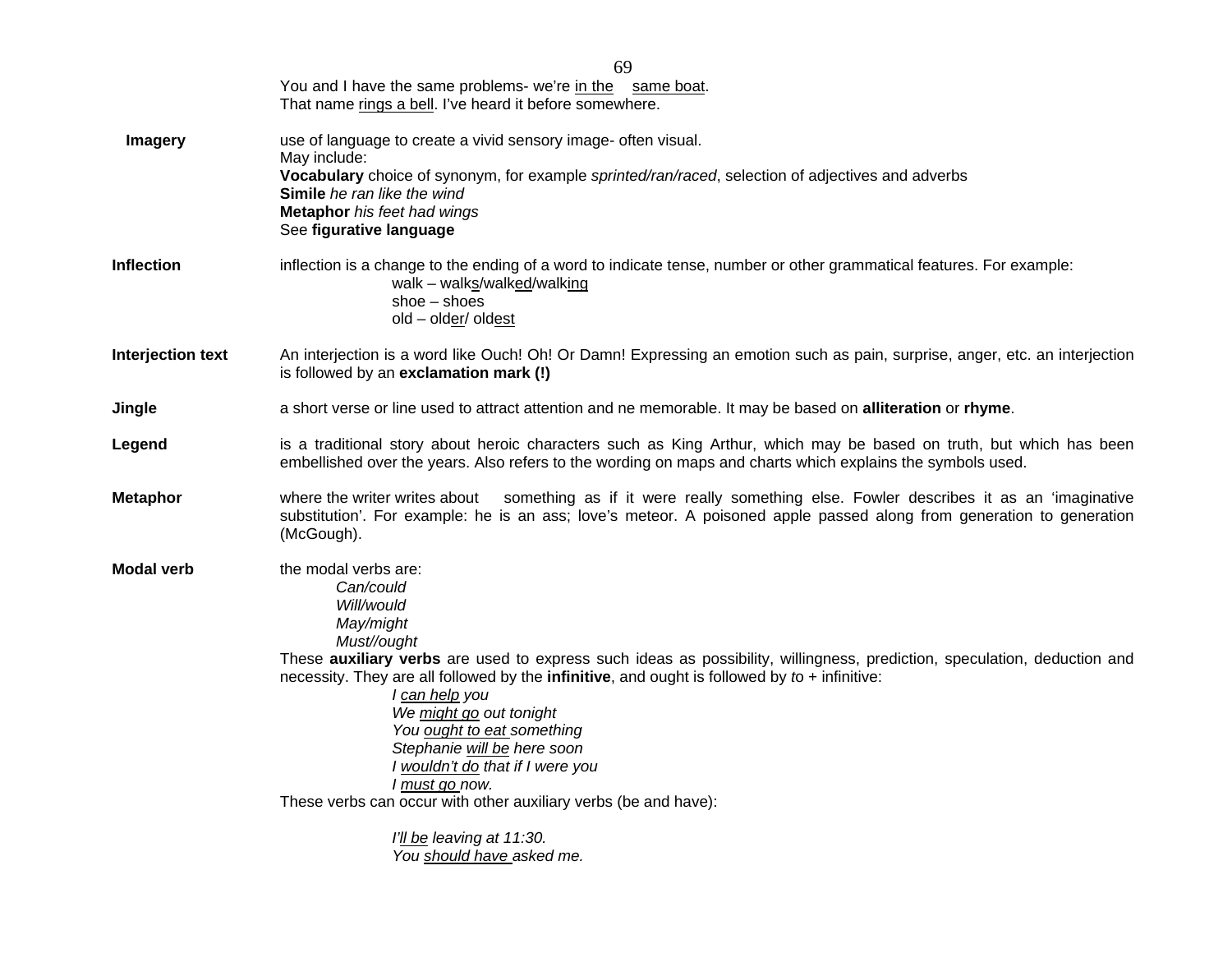*They must have been working.* 

In this context have is unstressed and therefore identical in speech to unstressed of; this is why the misspelling of for standard have or 've is not common.

- **Myth** is an ancient traditional story of gods or heroes which addresses problem or concern of human existence. May include an explanation of some fact or phenomenon.
- **Narrative text** text which re-tells events, often in chronological sequence. May be purely fictional, or include some information. May be in prose or poetic form.

**Noun** a noun is a word that denotes somebody or something. In the sentence 'My younger sister won some money is a competition' are nouns.

> Many nouns (countable nouns) can be **singular** (only one) or **plural** (more than one). For example sister/sisters, problem/ problems, party/parties. Other nouns (mass nouns) do not normally occur in the plural. For example: butter, cotton, electricity, money, happiness.

> A **collective noun** is a word that refers to a group. For example, crowd, flock, team. Although these are singular in form, we often think of them as plural in meaning and use them with a plural verb. For example, if we say 'The team have all won all their games so far', we think of 'the team' as 'they' (rather that 'it').

> **Proper nouns** are the names of people, places, organizations, etc. these normally begin with a capital letter: Amanda, Birmingham, Microsoft, Islam, November.

> **Noun phrase** is a wider term than 'noun'. It can refer to a dingle noun (money), a pronoun (it) or group of words that functions in the way as a noun in a sentence, for example:

*A lot of money My younger sister A new car The best team in the world* Similarly, a **noun clause** functions in the same way as a noun. For example: *The story was not true.* (Noun) *What you said was not true*. (Noun clause)

**Onomatopoeia** words which echo sounds associated with their meaning: clang, hiss, crash, cuckoo.

**Participle** verbs have a present participle and past participle.

 Present participle – the present particle ends in –ing (working, reading, going, etc.). Although it is called 'present', it is used in all continuous forms: she is going, she was going, she will be going, she would have been going, etc.

 Past participle- the past participle often ends in –ed (worked, played) but many common verbs are irregular and have other endings,

e.g. –t (kept), -n (flown), and –en (stolen).

Past participles are used: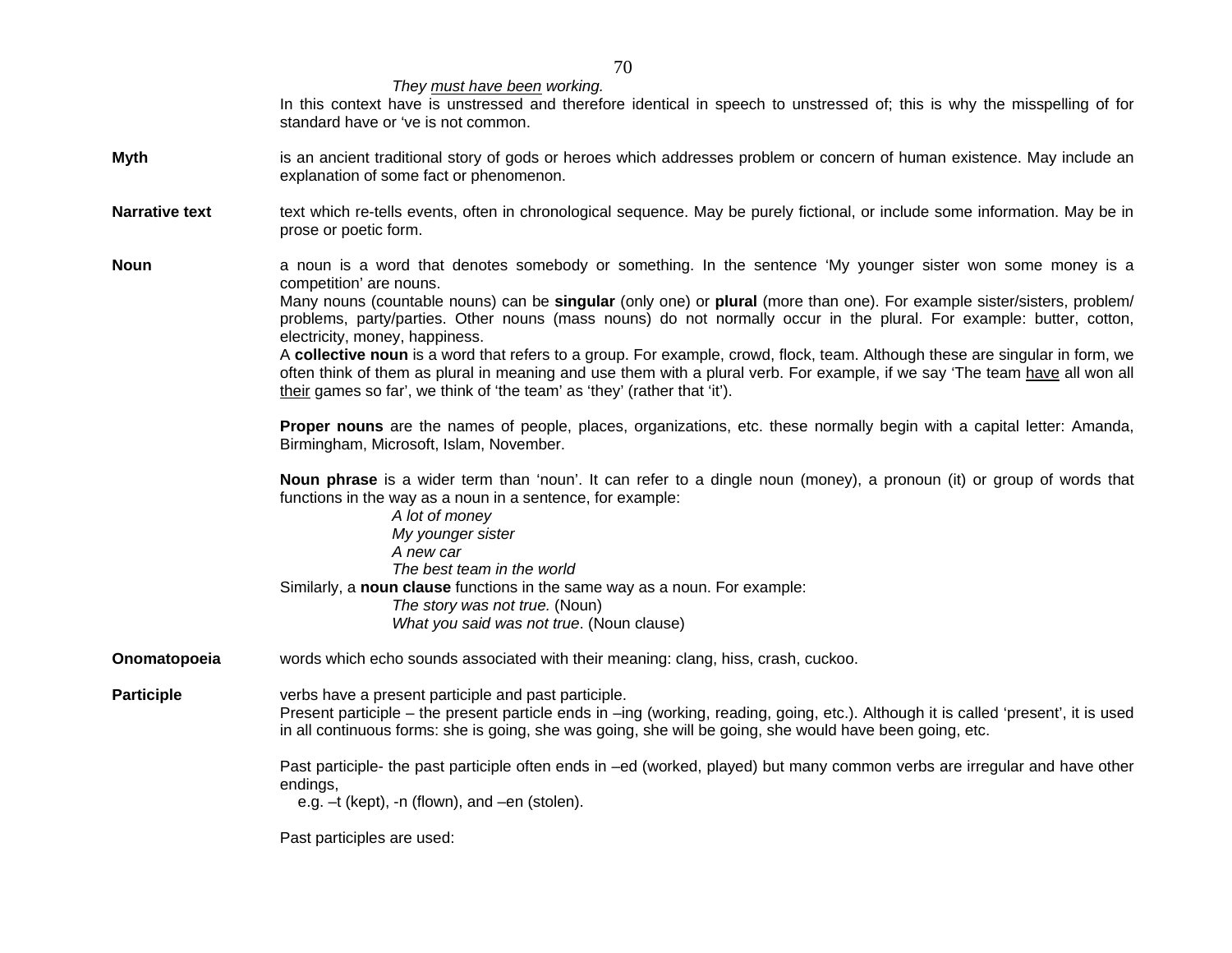|                        | 71                                                                                                                                                                                                                                                                                                                                                                                                                                                                                                                                  |  |  |  |
|------------------------|-------------------------------------------------------------------------------------------------------------------------------------------------------------------------------------------------------------------------------------------------------------------------------------------------------------------------------------------------------------------------------------------------------------------------------------------------------------------------------------------------------------------------------------|--|--|--|
|                        | After have to make perfect forms: I've worked, he has fallen, we should have gone                                                                                                                                                                                                                                                                                                                                                                                                                                                   |  |  |  |
|                        | After be (is/was etc.) to make passive forms: I was asked, they are kept, it has been stolen                                                                                                                                                                                                                                                                                                                                                                                                                                        |  |  |  |
|                        | Here too, the name is misleading,, because passive forms need not refer to the past:<br>A toast will be drunk.                                                                                                                                                                                                                                                                                                                                                                                                                      |  |  |  |
|                        | Participles (present and past) are sometimes used as adjectives: the falling leaves, stolen goods. They can also be used to<br>introduce subordinate clauses, for e.g.:<br>Being a student, Tom doesn't have much money.                                                                                                                                                                                                                                                                                                            |  |  |  |
|                        | Written in 1923, the book has been translated into<br>Twenty-five languages.                                                                                                                                                                                                                                                                                                                                                                                                                                                        |  |  |  |
| Person                 | in grammar, a distinction is made first, second and third person.<br>One uses the first person when referring to oneself (I/we); the second person when referring to one's listener or reader<br>(you); and the third person when referring to somebody or something else (he/she/it/they/my/friend/the books, etc.)                                                                                                                                                                                                                |  |  |  |
| <b>Personification</b> | a form of metaphor in which language relating to human action, motivation and emotion is used to refer to non-human<br>agents or objects or abstract concepts: the weather is smiling on us today; Love is blind.                                                                                                                                                                                                                                                                                                                   |  |  |  |
| <b>Persuasive text</b> | Text which aims to persuade the reader. A persuasive text typically consists of statement of the viewpoint, arguments and<br>evidences for this thesis, possible some arguments and evidence supporting a different view, and a final summary or<br>recommendation.<br>Connectives will be related to reasoning (therefore, however).<br>An example of such a text would be an essay on banging fox-hunting or recycling, or whether Roald Dahi was the greatest<br>writer in English. Advertisements are forms of persuasive text. |  |  |  |
| <b>Phrase</b>          | a phrase is a group of words that act as one unit. So dog is a word, but the dog, a big dog or that dog over there are all<br>phrases. Strictly speaking, a phrase can also consist of just one word. For example, in the sentence Dogs are nice, 'dogs'<br>and 'nice' are both one-word phrases.                                                                                                                                                                                                                                   |  |  |  |
|                        | A phrase can function as a noun, an adjective or an adverb:                                                                                                                                                                                                                                                                                                                                                                                                                                                                         |  |  |  |
|                        | A noun phrase - a big dog, my last holiday<br>$\bullet$                                                                                                                                                                                                                                                                                                                                                                                                                                                                             |  |  |  |
|                        | A adjectival phrase - (she's not) as old as you, (I'm) really hungry                                                                                                                                                                                                                                                                                                                                                                                                                                                                |  |  |  |
|                        | An adverbial phrase -<br>(they left) five minutes ago, (she walks) very slowly<br>$\bullet$                                                                                                                                                                                                                                                                                                                                                                                                                                         |  |  |  |
|                        | If a phrase begins with a preposition (like in a hurry, along the lane), it can be called a prepositional phrase. A prepositional<br>phrase can be adjectival or adverbial in meaning:<br>Adjectival - (I'm) in a hurry, (the man) with long hair                                                                                                                                                                                                                                                                                   |  |  |  |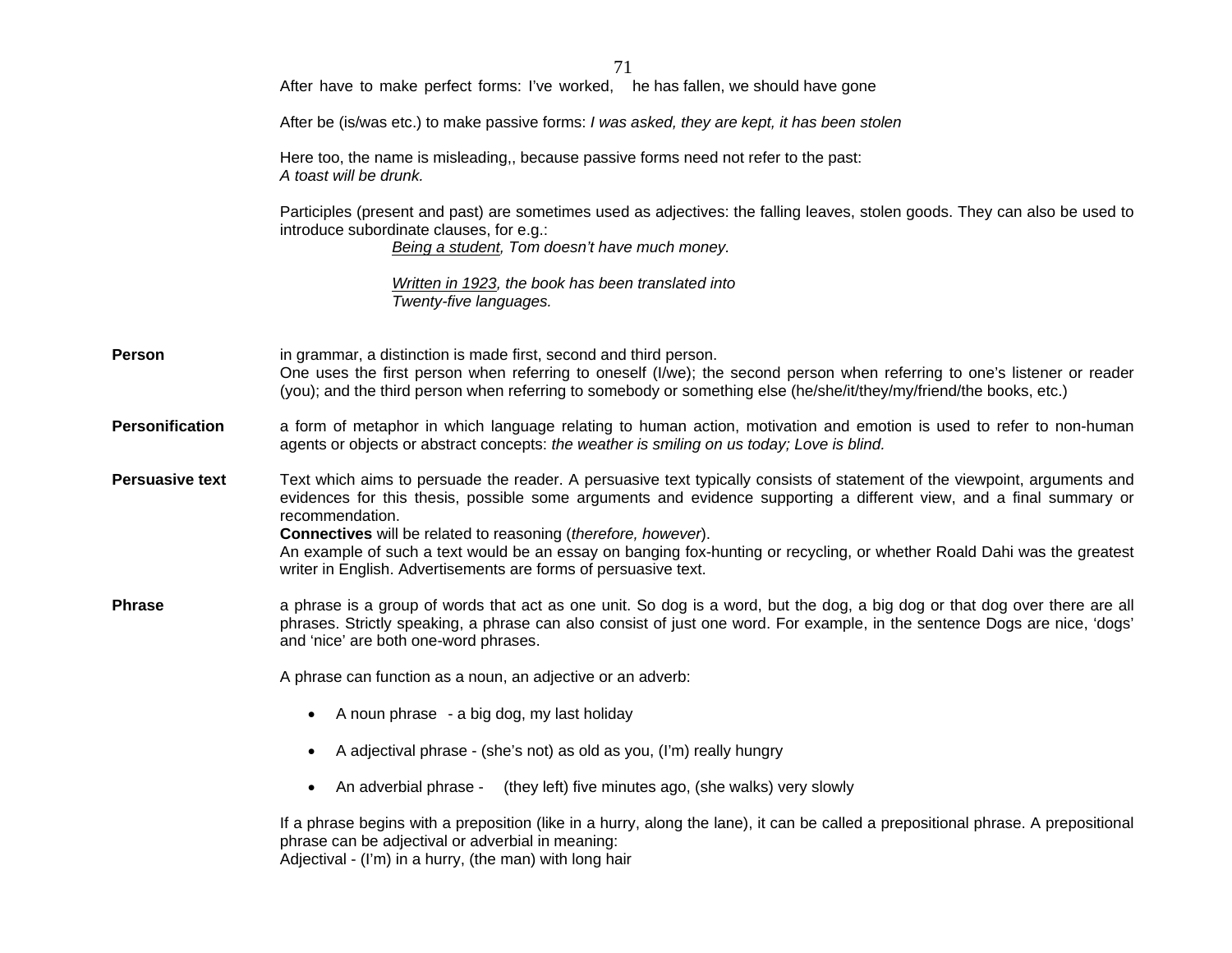| 72                 |                                                                                                                                                                                                                                                                                                                                                                                                                                                                                                                                                                                                                                                                                                                                                                                                                                                                   |                                                                                                                               |  |  |
|--------------------|-------------------------------------------------------------------------------------------------------------------------------------------------------------------------------------------------------------------------------------------------------------------------------------------------------------------------------------------------------------------------------------------------------------------------------------------------------------------------------------------------------------------------------------------------------------------------------------------------------------------------------------------------------------------------------------------------------------------------------------------------------------------------------------------------------------------------------------------------------------------|-------------------------------------------------------------------------------------------------------------------------------|--|--|
|                    |                                                                                                                                                                                                                                                                                                                                                                                                                                                                                                                                                                                                                                                                                                                                                                                                                                                                   | Adverbial – (they left) on Tuesday, (she lives) along the lane                                                                |  |  |
| Poem               | A text which uses features such as rhythm, rhyme or syntax and vocabulary to convey ideas in an intense way. Poets<br>may also use alliteration, figurative language and other techniques. Prose may sometimes be poetic in effect.                                                                                                                                                                                                                                                                                                                                                                                                                                                                                                                                                                                                                               |                                                                                                                               |  |  |
| <b>Prefix</b>      | the prefix is a morpheme which can be added to the beginning of a word to change its meaning. For example:<br>Inedible<br>Disappear<br>Supermarket<br>Unintentional                                                                                                                                                                                                                                                                                                                                                                                                                                                                                                                                                                                                                                                                                               |                                                                                                                               |  |  |
| <b>Preposition</b> | a preposition is a word like at, over, by and with. It is usually followed by a noun phrase. In the examples, the preposition<br>and the following noun phrase are underlined:<br>We got home at midnight.<br>Did you come here by car?<br>Are you coming with me?<br>They jumped over a fence.<br>What's the name of this street?<br>I feel asleep during the film.<br>Prepositions often indicate time (at midnight/during the film/on Friday), position (at the station/in a field) or direction (to the<br>station/over a fence). There are many other meanings, including possession (of this street), means (by car) and<br>accompaniment (with me).<br>In questions and a few other structures, prepositions often occur at the end of the clause:<br>Who did you go out with?<br>We haven't got enough to live on.<br>I found the book I was looking for. |                                                                                                                               |  |  |
|                    |                                                                                                                                                                                                                                                                                                                                                                                                                                                                                                                                                                                                                                                                                                                                                                                                                                                                   | In formal style, the preposition can go before whom or which (with whom, about which etc):<br>With whom do you wish to speak? |  |  |
|                    | Many prepositions (e.g. on, over, up) can also be used as adverbs (without a following noun or pronoun):<br>We got on the bus. (Preposition- followed by a noun phrase)<br>The bus stopped and we got on. (Adverb - on following noun or pronoun).                                                                                                                                                                                                                                                                                                                                                                                                                                                                                                                                                                                                                |                                                                                                                               |  |  |
| Pronoun            | There are several type of pronoun, including:<br><b>Personal pronouns</b><br>I/me, you, he/him, she/her, we/us, they/them, it<br>I like him. They don't want it.                                                                                                                                                                                                                                                                                                                                                                                                                                                                                                                                                                                                                                                                                                  |                                                                                                                               |  |  |
|                    | <b>Possessive pronouns</b>                                                                                                                                                                                                                                                                                                                                                                                                                                                                                                                                                                                                                                                                                                                                                                                                                                        | mine, yours, his, hers, ours, theirs, its<br>Is this book yours or mine?                                                      |  |  |
|                    | <b>Reflexive pronouns</b>                                                                                                                                                                                                                                                                                                                                                                                                                                                                                                                                                                                                                                                                                                                                                                                                                                         | myself, herself, themselves etc<br>I hurt myself. Enjoy yourselves!                                                           |  |  |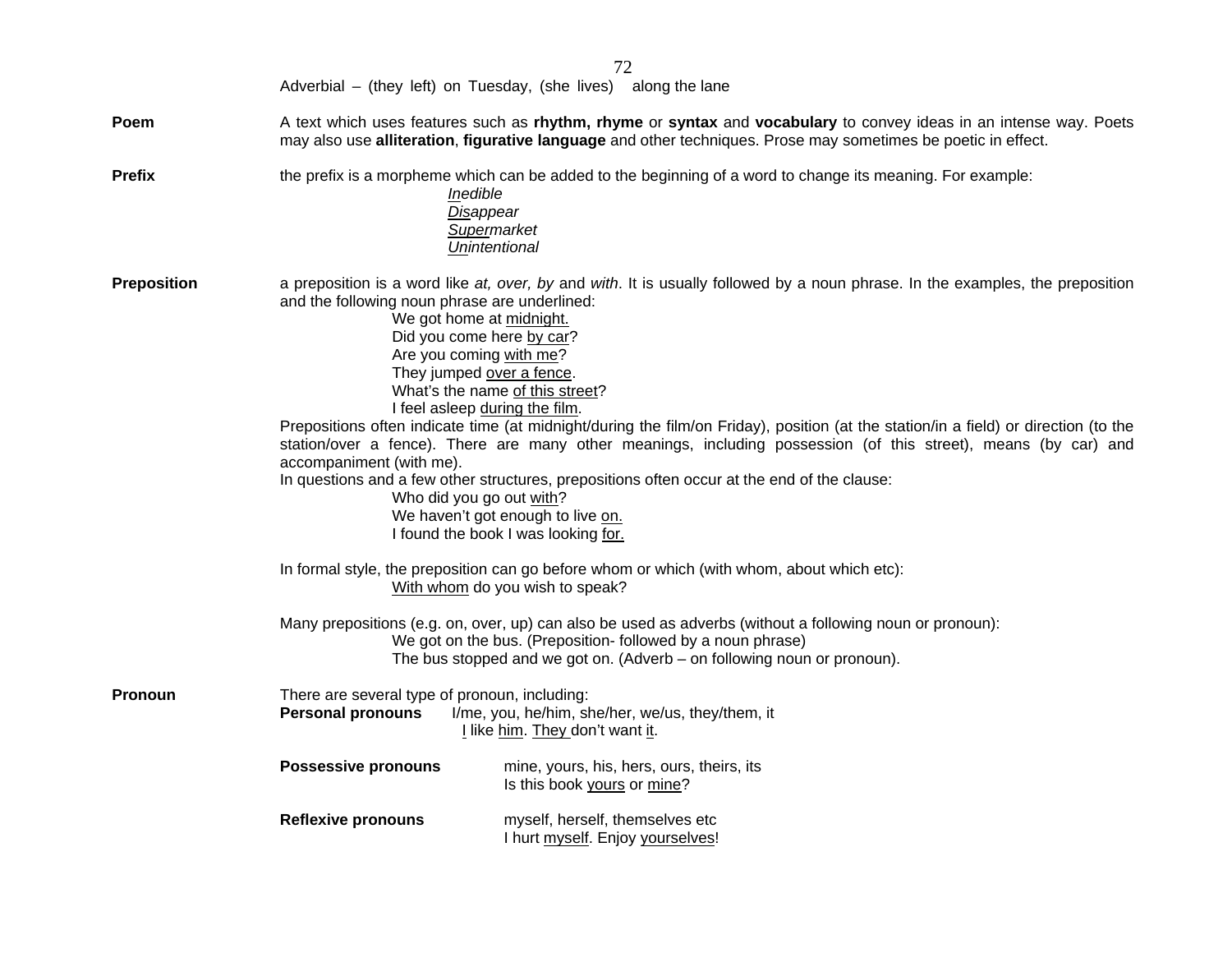|                        | 73                                                                                                                                                                                                                                                                                                                                                                                                                                                                                                                              |                                                                                                                                                                                                                                                                                                                                                                                                                      |  |
|------------------------|---------------------------------------------------------------------------------------------------------------------------------------------------------------------------------------------------------------------------------------------------------------------------------------------------------------------------------------------------------------------------------------------------------------------------------------------------------------------------------------------------------------------------------|----------------------------------------------------------------------------------------------------------------------------------------------------------------------------------------------------------------------------------------------------------------------------------------------------------------------------------------------------------------------------------------------------------------------|--|
|                        | Indefinite pronouns                                                                                                                                                                                                                                                                                                                                                                                                                                                                                                             | anything, nobody, everything etc<br>someone,<br>Someone wants to see you about something.                                                                                                                                                                                                                                                                                                                            |  |
|                        | Interrogative pronouns                                                                                                                                                                                                                                                                                                                                                                                                                                                                                                          | who/whom, whose, which, what<br>Who did that? What happened?                                                                                                                                                                                                                                                                                                                                                         |  |
|                        | <b>Relative pronouns</b>                                                                                                                                                                                                                                                                                                                                                                                                                                                                                                        | who/whom, whose, which, what<br>Who did that? What happen?                                                                                                                                                                                                                                                                                                                                                           |  |
|                        | example:                                                                                                                                                                                                                                                                                                                                                                                                                                                                                                                        | Many determiners can also be used as pronouns, including this/that/these/those and the quantifiers (some, much etc). For<br>These are mine.<br>Would you like some?<br>Pronouns often 'replace' a noun or phrase and enable us to avoid repetition:<br>I saw your father but I didn't speak to him. (= the father)<br>'We're going away for the weekend.' 'Oh, are you? That's nice.' (= the fact you're going away) |  |
| Punctuation            | punctuation is a way id marking text to help readers' understanding. The most commonly used marks in English are:<br>apostrophe, colon, comma, dash, ellipsis, exclamation mark, full stop, hyphen, semi-colon and speech marks<br>(inverted commas).                                                                                                                                                                                                                                                                           |                                                                                                                                                                                                                                                                                                                                                                                                                      |  |
| Question marks (?)     | a question mark is used at the end of an interrogative sentence (e.g. Who was that?) or one whose function is a question<br>(e.g. You're leaving already?)                                                                                                                                                                                                                                                                                                                                                                      |                                                                                                                                                                                                                                                                                                                                                                                                                      |  |
| <b>Recount text</b>    | a text written to retell for information or entertainment. A fictional narrative recount may consist of scene-setting, a starting<br>point, a problem, account and a conclusion. The language is descriptive, and there may be dialogue. Characters are defined<br>and often named.<br>A non-fiction recount may begin with a scene- setting introduction, and then retell events in chronological order. An example<br>of this type of text would include writing about visits, newspaper accounts of an event or a biography. |                                                                                                                                                                                                                                                                                                                                                                                                                      |  |
| <b>Relative clause</b> | relative pronouns (who/whom/whose/which/that):                                                                                                                                                                                                                                                                                                                                                                                                                                                                                  | a relative clause is one that defines or gives information about somebody or something. Relative clauses typically begin with<br>Do you know the people who live in the house on the corner?                                                                                                                                                                                                                         |  |
|                        |                                                                                                                                                                                                                                                                                                                                                                                                                                                                                                                                 | The biscuits (that) Tom brought this morning have all gone. (Defines 'the biscuits'')                                                                                                                                                                                                                                                                                                                                |  |
|                        |                                                                                                                                                                                                                                                                                                                                                                                                                                                                                                                                 | Our hotel, which was only two minutes from the beach, was very nice. (Gives more information about the hotel)                                                                                                                                                                                                                                                                                                        |  |
| <b>Report text</b>     | guide-book or a description of a scene.                                                                                                                                                                                                                                                                                                                                                                                                                                                                                         | a non-chronological text written to describe or classify. The text begins with a general classification, moving to a description<br>of particular characteristics with a final summary. It is often written in the continuous present tense with generalized<br>participants (people, cats, building). An e.g. of this sort of text would include a report on dinosaurs or Roman housing m a                         |  |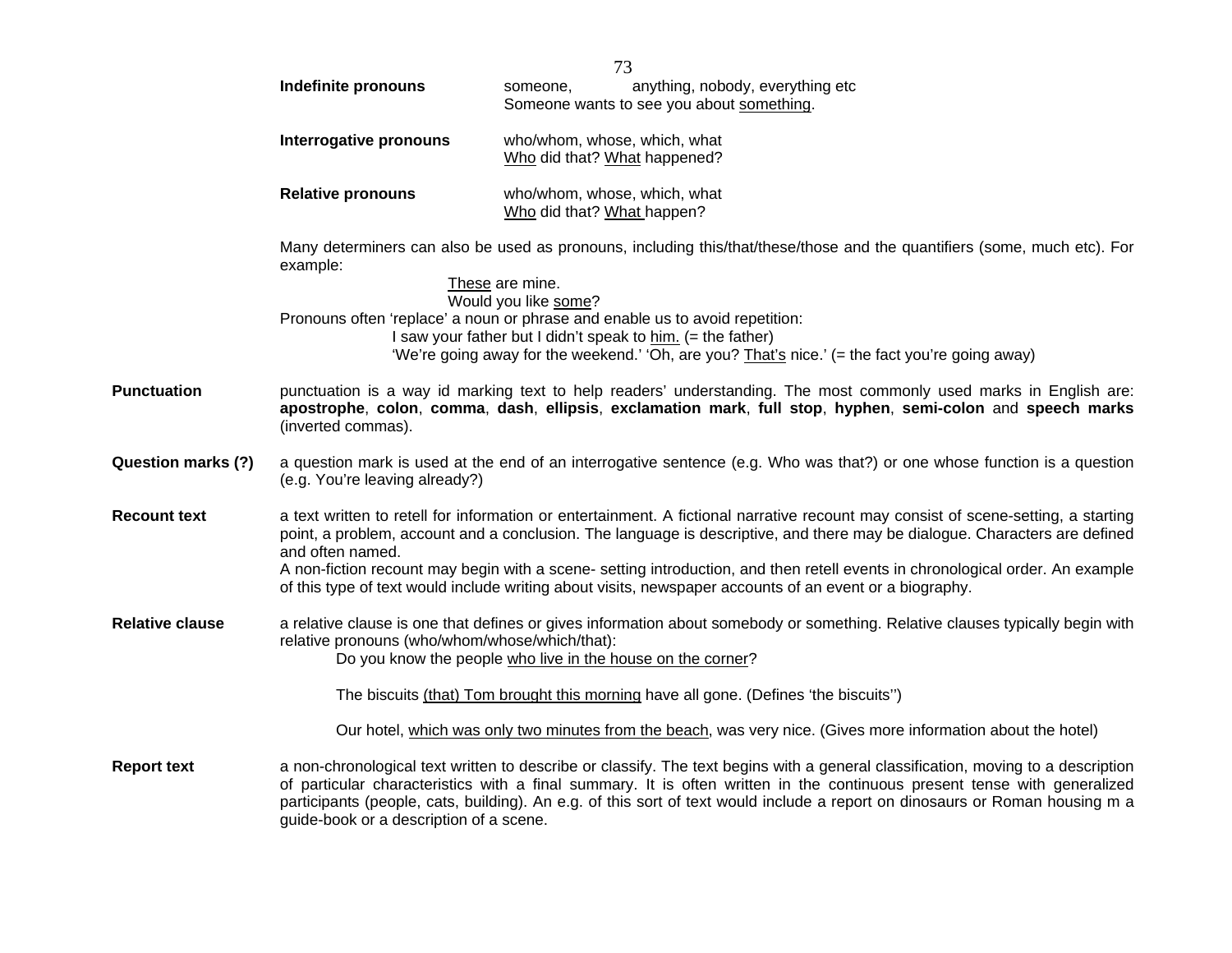| <b>Rhetorical</b> | an utterance in which the meaning intended by the speaker/writer is an expression different from that which might be<br>inferred by a question who is unaware of the conventions of the languages; for e.g. Do you know his name? is a question<br>which seems to require a yes/no response; in fact, the speaker is asking What is his name? Rhetorical expressions are<br>often questions disquising imperatives: Would you like to get out your English books? Usually means Get out you English<br>books.                                                                       |  |  |  |
|-------------------|-------------------------------------------------------------------------------------------------------------------------------------------------------------------------------------------------------------------------------------------------------------------------------------------------------------------------------------------------------------------------------------------------------------------------------------------------------------------------------------------------------------------------------------------------------------------------------------|--|--|--|
| Rhythm            | rhythm is the more or less regular alternation of light beats and heavy beats (stresses) in speech or music. Some poetry<br>used very regular rhythm patterns.                                                                                                                                                                                                                                                                                                                                                                                                                      |  |  |  |
| Rime              | that part of a syllable which contains the vowel and final consonant or consonant cluster if there is one: at in cat; orn in horn,<br>ow in cow. Some words consist of rime only: or, ate, eel.                                                                                                                                                                                                                                                                                                                                                                                     |  |  |  |
| Root word         | a word to which <b>prefixes</b> and <b>suffixes</b> may ne added to make other words; for example in unclear, clearly, cleared, the root<br>word is <i>clear</i> .                                                                                                                                                                                                                                                                                                                                                                                                                  |  |  |  |
| Semi-colon        | a semi-colon can be used to separate two main clauses in a sentence:<br>I liked the book; it was a pleasure to read.<br>This could also be written as two separate sentences:<br>I liked the book. It was a pleasure to read.                                                                                                                                                                                                                                                                                                                                                       |  |  |  |
|                   | However, where the two clauses are closely related in meaning (as in the above e.g.), a writer may prefer to use a semi-<br>colon rather that two separate sentences.<br>Semi- colons can also be used to separate items in a list if items consist of longer phrases. For example:                                                                                                                                                                                                                                                                                                 |  |  |  |
|                   | I need large, juicy tomatoes; half pound of unsalted butter; a kilo of fresh pasta, preferable tagliatelle; and a<br>jar of black olives.                                                                                                                                                                                                                                                                                                                                                                                                                                           |  |  |  |
|                   | In a simple list, commas are used.                                                                                                                                                                                                                                                                                                                                                                                                                                                                                                                                                  |  |  |  |
| <b>Sentence</b>   | a sentence can be simple, compound or complex.                                                                                                                                                                                                                                                                                                                                                                                                                                                                                                                                      |  |  |  |
|                   | A simple sentence consists of one clause:<br>It was late.<br>A compound sentence has two or more clauses joined by and, or, but or so. The clauses are equal weight (they are both<br>main clauses):<br>It was late but I wasn't tired.<br>A complex sentence consists of a main clause which itself includes one or more subordinate clauses:<br>Although it was late, I wasn't tired. (Subordinate clause beginning with although underlined)<br>Simple sentences can also be grouped as follows according to their structure:<br>Declarative (for statements, suggestions, etc): |  |  |  |
|                   | The class yelled in triumph. Maybe we could eat afterwards.<br>Interrogative (for questions, requests, etc):<br>Is your sister here? Could you show me how?                                                                                                                                                                                                                                                                                                                                                                                                                         |  |  |  |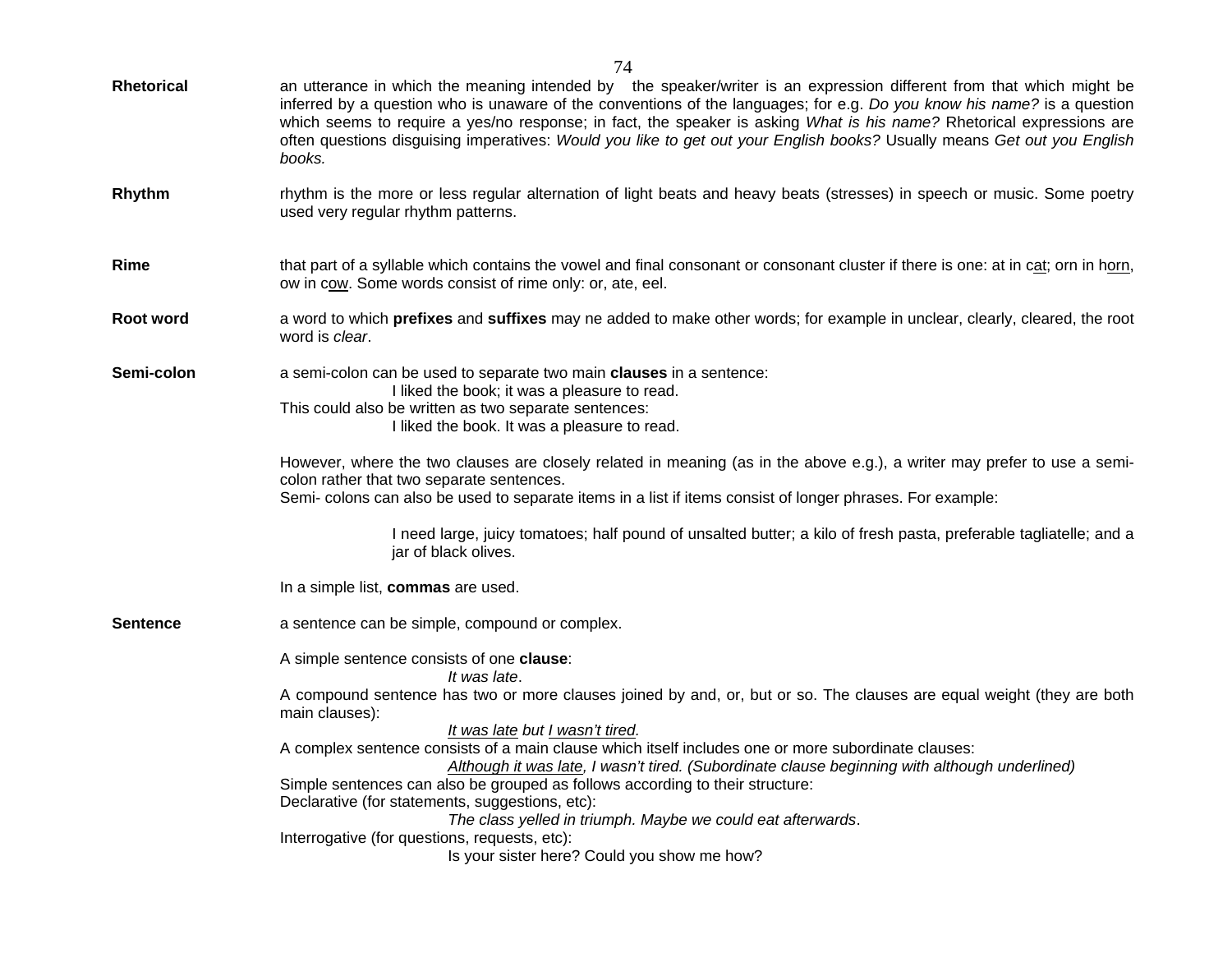|                       | 79                                                                                                                                                                                                                                                                                                                                                                                                                                                                           |  |  |  |
|-----------------------|------------------------------------------------------------------------------------------------------------------------------------------------------------------------------------------------------------------------------------------------------------------------------------------------------------------------------------------------------------------------------------------------------------------------------------------------------------------------------|--|--|--|
|                       | Imperative (for commands, instructions, etc)<br>Hold this! Take the second left.                                                                                                                                                                                                                                                                                                                                                                                             |  |  |  |
|                       | Exclamative (for exclamations):                                                                                                                                                                                                                                                                                                                                                                                                                                              |  |  |  |
|                       | How peaceful she looks. What a pity!                                                                                                                                                                                                                                                                                                                                                                                                                                         |  |  |  |
|                       | In writing, we mark sentences by using a capital letter at the beginning, and a full stop (or question mark or exclamation                                                                                                                                                                                                                                                                                                                                                   |  |  |  |
|                       | mark) at the end.                                                                                                                                                                                                                                                                                                                                                                                                                                                            |  |  |  |
| <b>Shared reading</b> | in shared reading the teacher, as an expert reader, models the reading process by reading the text to the learners. The text<br>chosen may be at a level which would be too difficult for the readers to read independently. The teacher demonstrates use<br>of cues and strategies such as syntax, initial letter, re-reading. Learners have opportunities to join in with the reading, singly<br>or chorally, and are later encouraged to re read part or all of the text. |  |  |  |
| <b>Shared writing</b> | a classroom process where the teacher models the writing process for children: free from the physical difficulties of writing,<br>children can observe, and subsequently be involved in. planning, composition, redrafting, editing and publishing through the<br>medium of the teacher. Shared writing is interactive in nature and is appropriate for teaching all forms and genres.                                                                                       |  |  |  |
| <b>Simile</b>         | the writer creates an image in readers' minds by comparing a subject to something else: s happy as a lark; as strong as an<br>ox. Many similes are idiomatic: he smokes like a chimney.                                                                                                                                                                                                                                                                                      |  |  |  |
| <b>Singular and</b>   |                                                                                                                                                                                                                                                                                                                                                                                                                                                                              |  |  |  |
| <b>Plural</b>         | Singular forms are used to refer to one thing, person etc. for example: tree, student, party.<br>Many nouns (countable nouns) can be singular (only one) or plural(more than one). The plural is usually marked by the                                                                                                                                                                                                                                                       |  |  |  |
|                       | ending -s: trees, students, parties.                                                                                                                                                                                                                                                                                                                                                                                                                                         |  |  |  |
|                       | Some plural forms are irregular. For example: children, teeth, mice.<br>Other nouns (mass nouns) do not normally occur in the plural. For example: butter, cotton, electricity, money, happiness.                                                                                                                                                                                                                                                                            |  |  |  |
|                       | Verbs, pronouns, and determiners sometimes have different singular and plural forms:                                                                                                                                                                                                                                                                                                                                                                                         |  |  |  |
|                       | He was late.<br>They were late.                                                                                                                                                                                                                                                                                                                                                                                                                                              |  |  |  |
|                       | Where is the key?<br>Have you seen it?<br>Do you like this hat?<br>Have you seen them?                                                                                                                                                                                                                                                                                                                                                                                       |  |  |  |
|                       | Do you like this hat?<br>Do you like these shoes?                                                                                                                                                                                                                                                                                                                                                                                                                            |  |  |  |
|                       | Note that they/them/their (plural words) are sometimes used to                                                                                                                                                                                                                                                                                                                                                                                                               |  |  |  |
|                       | refer back to singular words that don't designate a specific person                                                                                                                                                                                                                                                                                                                                                                                                          |  |  |  |
|                       | such as anyone or somebody. In such cases they usually mean<br>'he' or 'she'.                                                                                                                                                                                                                                                                                                                                                                                                |  |  |  |
|                       | If anyone wants to ask a question, they can ask me later.                                                                                                                                                                                                                                                                                                                                                                                                                    |  |  |  |
|                       | (=he or she can ask me)                                                                                                                                                                                                                                                                                                                                                                                                                                                      |  |  |  |
|                       | Did everybody do their homework?                                                                                                                                                                                                                                                                                                                                                                                                                                             |  |  |  |
|                       | Work with a partner, ask them their name.                                                                                                                                                                                                                                                                                                                                                                                                                                    |  |  |  |
|                       |                                                                                                                                                                                                                                                                                                                                                                                                                                                                              |  |  |  |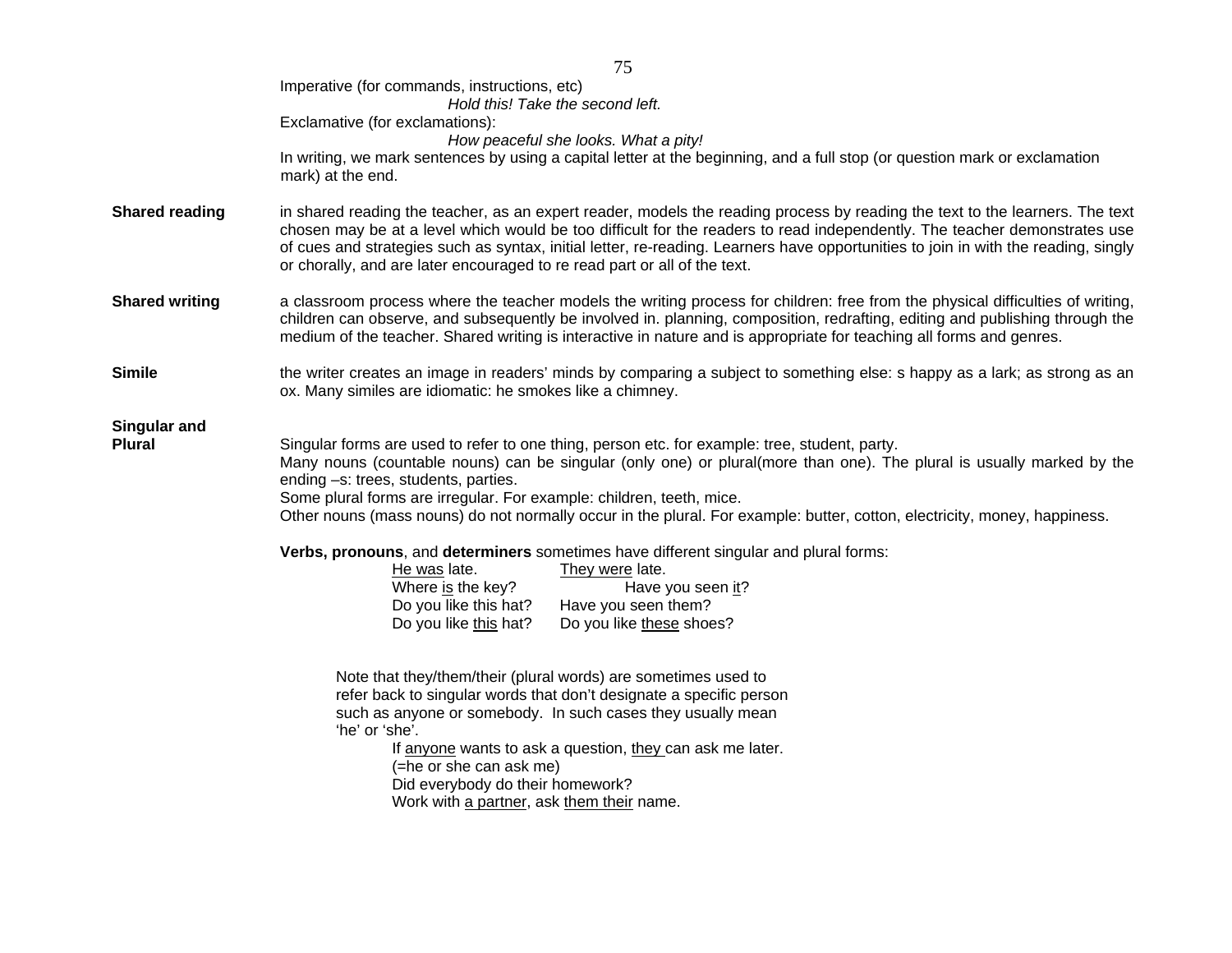| <b>Standard English</b>   | <i>1</i> U<br>Standard English is the variety of English used in public communication, particularly in writing. It is the<br>form taught in schools and used by educators and speakers. It is not limited to a particular region and can be<br>spoken with any accent.<br>There are differences in vocabulary and grammar between Standard English and other varieties. For example, we |
|---------------------------|-----------------------------------------------------------------------------------------------------------------------------------------------------------------------------------------------------------------------------------------------------------------------------------------------------------------------------------------------------------------------------------------|
|                           | were Robbed and look at those trees are standard English; we was Robbed and look at them trees are non-<br>standard.                                                                                                                                                                                                                                                                    |
| <b>Story Board</b>        | a plan for a visual text (video, film, etc.) which demonstrates the plot and critical events through a sequence of<br>pictures. Children may do a story<br>board after reading to demonstrate comprehension;<br>Story-boarding may also be used to plan a piece of writing.                                                                                                             |
| <b>Subject and Object</b> | In the sentence John kicked the ball the subject is 'John', and the<br>Object is 'the ball'.                                                                                                                                                                                                                                                                                            |
|                           | The subject is the person or thing about which something is said. In sentences with a subject and an object, the<br>subject typically carries out and action, while the object is the person or thing affected by the action. In declarative<br>sentences (statements), the<br>Subject normally goes before the verb; the object goes after the verb.                                   |
|                           | Some verbs (eg. Give, show, buy) can have to objects, indirect and direct eg. She gave the man some money                                                                                                                                                                                                                                                                               |
|                           | Here, 'some money' is a direct object $($ = what she gave). 'The man' is the indirect object $($ = the person who receives<br>the direct object).                                                                                                                                                                                                                                       |
|                           | When a verb has an object, it is transited, eg. Find a job, like chocolate, lay the table. If is has no object it is<br>intransitive (eg. Go, talk, lie).                                                                                                                                                                                                                               |
| <b>Suffix</b>             | A suffix is a morpheme which is added to the end of a word. There are 2 main categories:<br>a) An inflectional suffix changes the tense or grammatical status of a word, eg. From present to past (worked<br>or from singular to plural (accidents).<br>b) A derivational suffix changes the work class eg. From verb to noun (worker) or from noun to adjective<br>(accidental).       |
| <b>Syllable</b>           | Each beat in a word is a syllable. Words with only (1) beat (cat, fright, jail) are called monosyllabic; words with<br>more than one beat (super, coward, superficiality) are polysyllabic                                                                                                                                                                                              |
| Synonym                   | Words which have the same meaning as another word or very similar; wet/dam. Avoids overuse of any word; adds<br>variety.                                                                                                                                                                                                                                                                |
| <b>Tense</b>              | A tense is a verb form that most often indicates time. English verbs have to basic tenses, present and past, and<br>each of these can be simple or continuous. Eg.                                                                                                                                                                                                                      |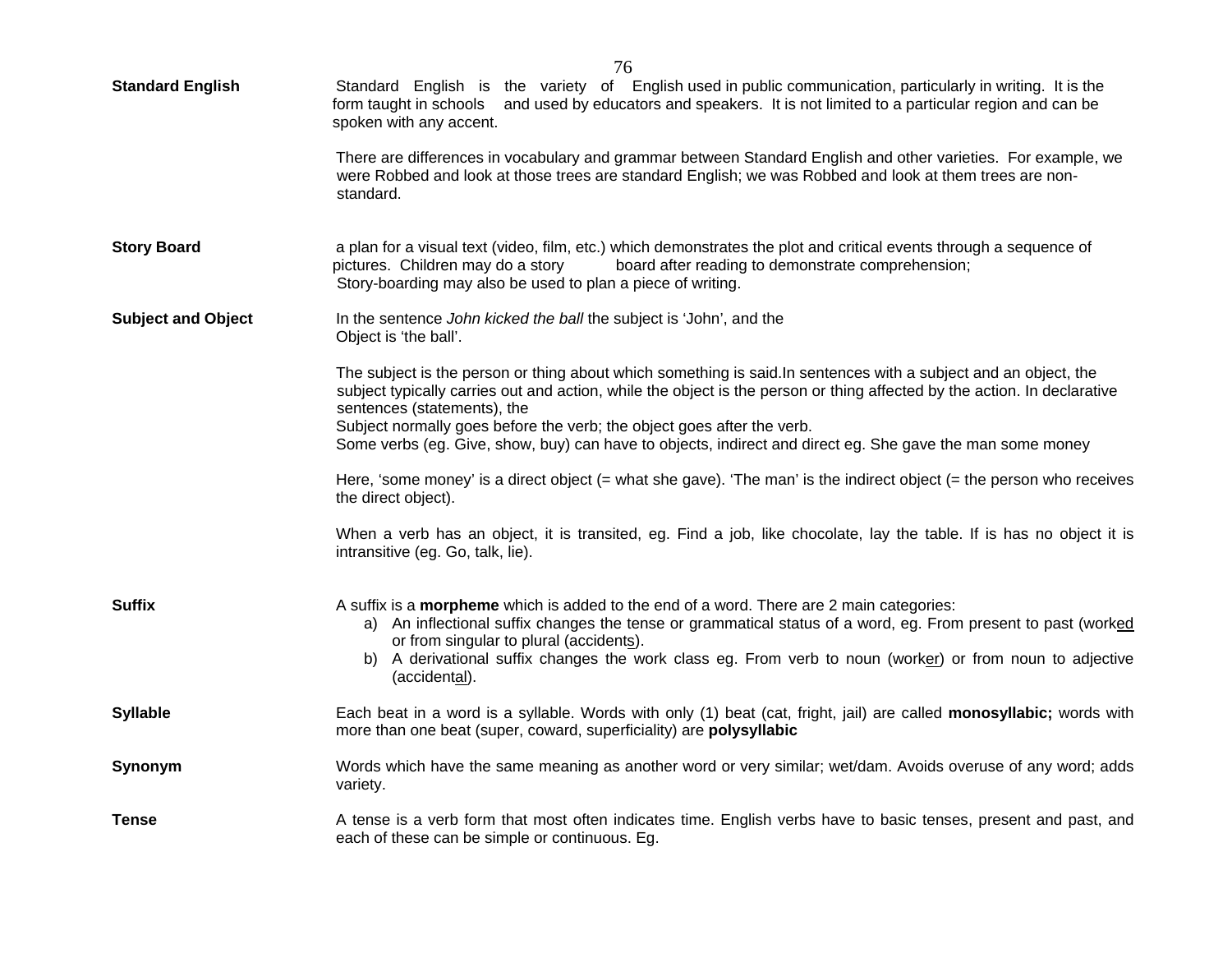| <b>Present</b>      | <b>Past</b>             |
|---------------------|-------------------------|
| I play (simple)     | I played (simple)       |
|                     | $am \mid l$ was playing |
| playing(continuous) | continuous)             |
|                     |                         |

Additionally, all these forms can be perfect (with have):

| <b>Present perfect</b>                    | Past perfect                                  |  |
|-------------------------------------------|-----------------------------------------------|--|
| I have played (perfect)                   | played<br>had                                 |  |
|                                           | (perfect)                                     |  |
| have been playing<br>(perfect continuous) | I had been playing<br>(perfect<br>continuous) |  |
|                                           |                                               |  |

 English has no specific future tense. Future time can be expressed in a number of ways using *will* or present tense. For example:

 John will arrive tomorrow. John will be arriving tomorrow. John is arriving tomorrow. John arrives tomorrow.

| Text type | This term describes text which share a purpose: to inform/persuade/describe. Whole texts or parts of texts with          |
|-----------|--------------------------------------------------------------------------------------------------------------------------|
|           | specific features – patterns of language, structure, vocabulary – which help the, achieve this purpose maybe             |
|           | described as belonging to a particular text type. These attributes are not obligatory, but are useful in discussing text |
|           | and in supporting development of a range of writing skills.                                                              |

Theme The subject of writing. This may not be explicitly stated, but can be deduced by the reader. For example, many traditional stories have similar themes: the triumph of good over evil, cunning over strength, kindness over beauty.

**Verb A** verb is a word that expresses an action, a happening a process or a state. It can be thought of as a 'doing' or 'being' word. In the sentence Mark is tired and wants to go to bed, 'is' , 'want' and 'go' are verbs. Sometimes two or more words can make up a verb phrase, such as are going, didn't want, has been waiting

Most verbs (except modal verbs, such as can or will) have four or five different forms. For example:

A verb can be present or pas:

I wait/she waits (present)

I waited/she waited (past)

Most verbs can occur in simple or continuous forms (be  $+$  -ing) I make (simple present)/I'm making (present continuous)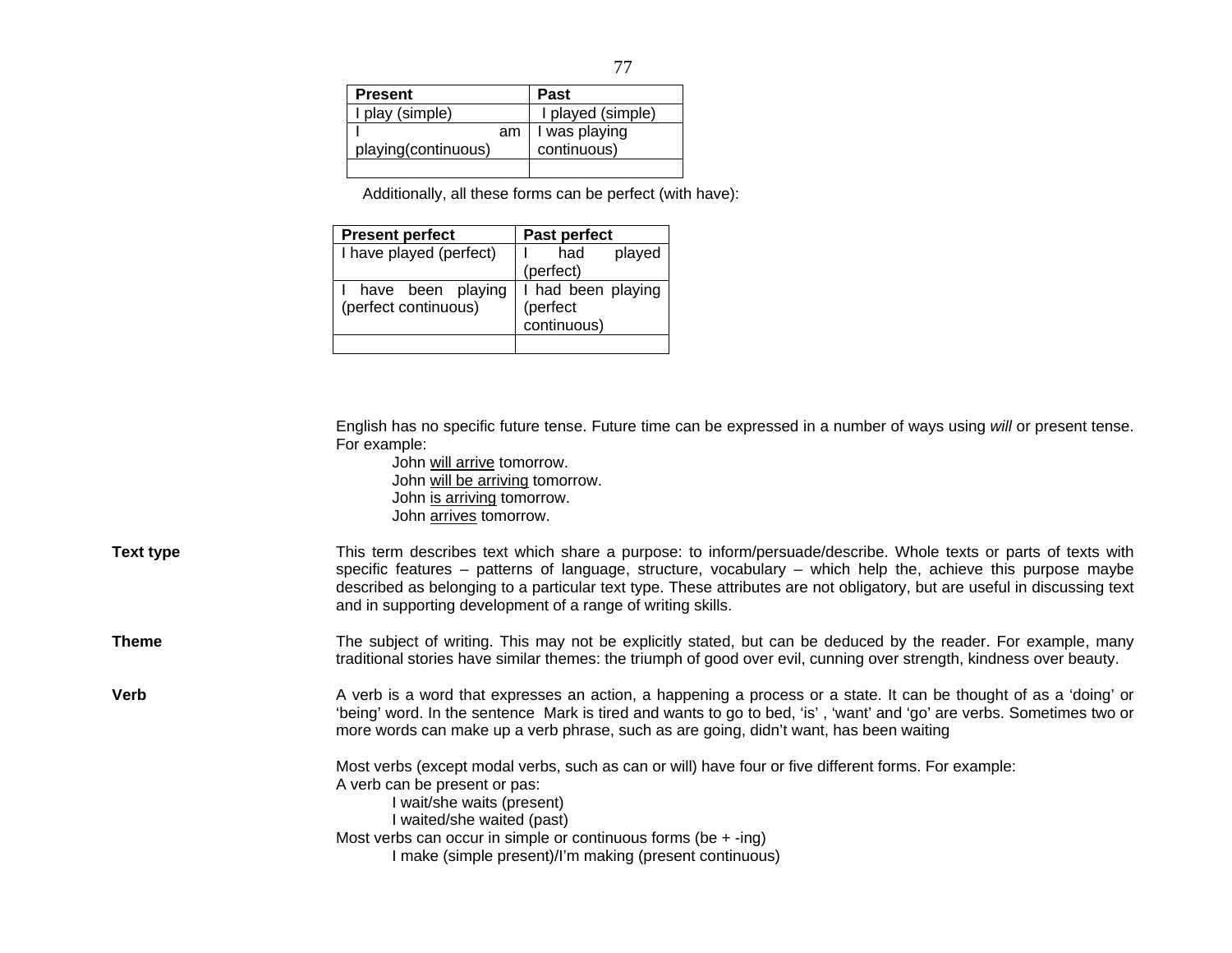| 78                                                                                                                                                                                                                                                          |                                                                                                                                                        |  |  |  |  |
|-------------------------------------------------------------------------------------------------------------------------------------------------------------------------------------------------------------------------------------------------------------|--------------------------------------------------------------------------------------------------------------------------------------------------------|--|--|--|--|
|                                                                                                                                                                                                                                                             | She drove (simple past)/she was driving (past continuous)                                                                                              |  |  |  |  |
|                                                                                                                                                                                                                                                             | A verb can also be perfect (with have):                                                                                                                |  |  |  |  |
|                                                                                                                                                                                                                                                             | I have made/I have been making (present perfect)                                                                                                       |  |  |  |  |
|                                                                                                                                                                                                                                                             | He had driven/he had been driving (past continuous)                                                                                                    |  |  |  |  |
|                                                                                                                                                                                                                                                             | If a verb is regular, the simple past and the past participle are the same, and end in –ed. For example:                                               |  |  |  |  |
|                                                                                                                                                                                                                                                             | wanted<br>played                                                                                                                                       |  |  |  |  |
|                                                                                                                                                                                                                                                             | answered                                                                                                                                               |  |  |  |  |
|                                                                                                                                                                                                                                                             | Verbs that do not follow this pattern are irregular. For example:                                                                                      |  |  |  |  |
|                                                                                                                                                                                                                                                             | made/made                                                                                                                                              |  |  |  |  |
|                                                                                                                                                                                                                                                             | catch/caught                                                                                                                                           |  |  |  |  |
|                                                                                                                                                                                                                                                             | see/saw/seen                                                                                                                                           |  |  |  |  |
|                                                                                                                                                                                                                                                             | come/came/come                                                                                                                                         |  |  |  |  |
| <b>Word class</b><br>the main word classes are verb, noun, adjective, adverb, pronoun, determiner, preposition and conjunction.<br>These are all dealt with separately in this glossary.<br>Note that a word can belong to more than one class. For example |                                                                                                                                                        |  |  |  |  |
|                                                                                                                                                                                                                                                             |                                                                                                                                                        |  |  |  |  |
|                                                                                                                                                                                                                                                             | verb (I play) or noun (a play)<br>play                                                                                                                 |  |  |  |  |
|                                                                                                                                                                                                                                                             | noun (a fit), verb (they fit) or adjective (I'm fit)<br>fit                                                                                            |  |  |  |  |
|                                                                                                                                                                                                                                                             | preposition (until Monday) or conjunction (until I come back)<br>until                                                                                 |  |  |  |  |
|                                                                                                                                                                                                                                                             | verb (I like) or preposition (do it like this)<br>like                                                                                                 |  |  |  |  |
|                                                                                                                                                                                                                                                             | adjective (its hard work) or adverb (I work hard)<br>hard<br>determiner (that book) or pronoun (who did that) or conjunction (he said that he)<br>that |  |  |  |  |
|                                                                                                                                                                                                                                                             |                                                                                                                                                        |  |  |  |  |
| <b>Writing frame</b>                                                                                                                                                                                                                                        | a structured prompt to supporting writing. A writing frame often takes the form of opening                                                             |  |  |  |  |
|                                                                                                                                                                                                                                                             | phrases of paragraphs, and may include suggested vocabulary. It often provides a template for a particular text<br>type.                               |  |  |  |  |
|                                                                                                                                                                                                                                                             |                                                                                                                                                        |  |  |  |  |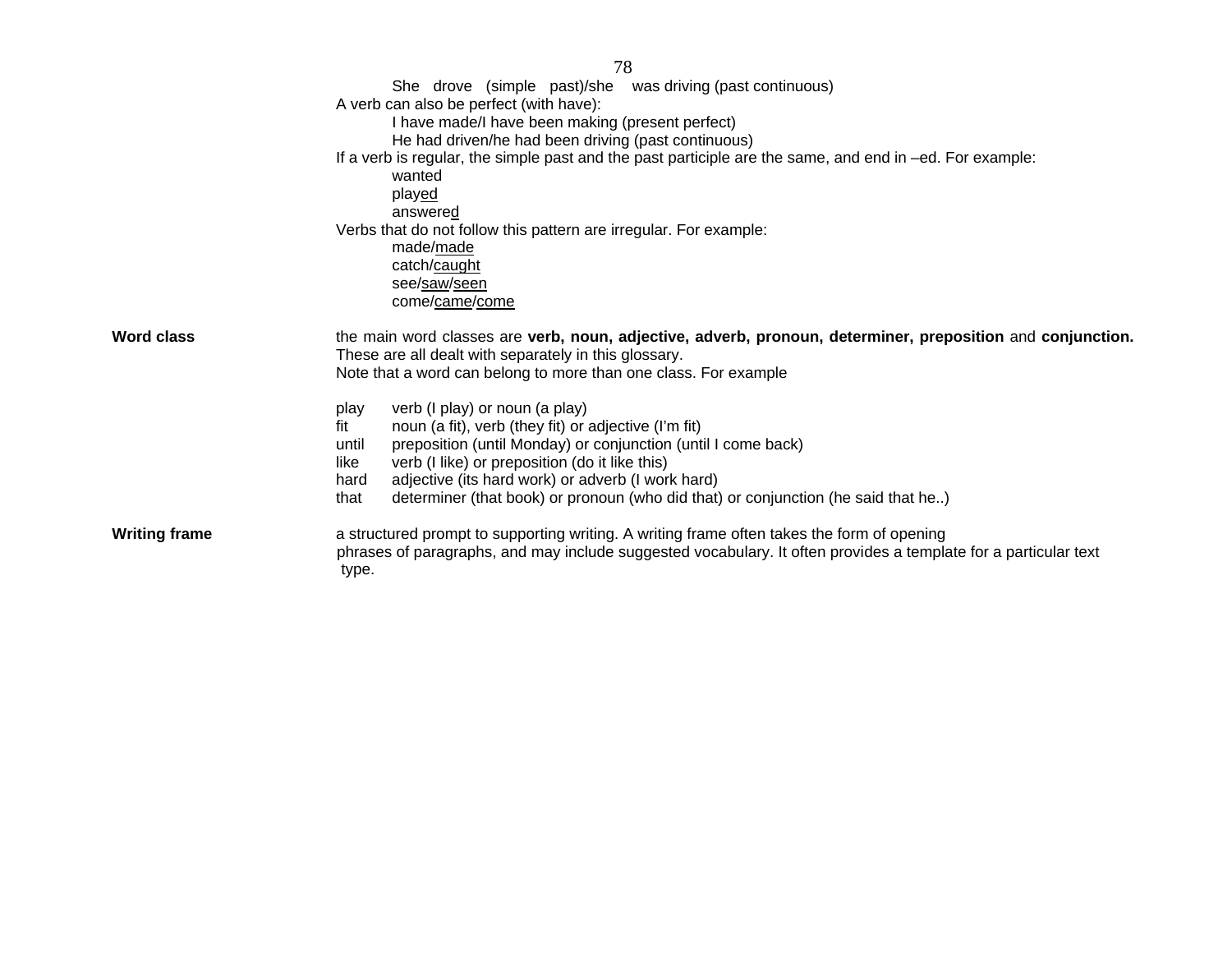## **APPENDICES**

| THE LITERACY HOUR                                                                                                  | also have a teaching focus during this period of 15 minutes. At                           |  |  |
|--------------------------------------------------------------------------------------------------------------------|-------------------------------------------------------------------------------------------|--|--|
|                                                                                                                    | Grade 2-4, this time should be used to cover spelling and vocabulary                      |  |  |
| The Literacy Hour is an instructional programme initiative which                                                   | work and the teaching of grammar and punctuation from the                                 |  |  |
| focuses on the teaching of literacy using an approach that integrates                                              | sentence level objectives. Teachers will need to plan a balance of                        |  |  |
| all the aspects of language arts.                                                                                  | word and sentence level work for this second part of the Hour, across                     |  |  |
|                                                                                                                    | each half-term, to ensure that all these objectives are covered.                          |  |  |
| The lesson should begin with clear objectives.                                                                     |                                                                                           |  |  |
| The teacher-led part of the hour should be interactive with the                                                    | <b>GUIDED GROUP AND INDEPENDENT WORK approx. 20min</b>                                    |  |  |
| teacher modeling what the pupils have to do.                                                                       | This section of the Literacy Hour has two complementary purposes:                         |  |  |
| The pupils increasingly join in the activity so that they have the                                                 |                                                                                           |  |  |
| confidence to work on their own in the second half of the lesson.                                                  | to enable the teacher to teach at least one group per day,                                |  |  |
|                                                                                                                    | differentiated by ability, for a sustained period through 'guided'                        |  |  |
| SHARED READING or WRITING - WHOLE CLASS approx. 15min                                                              | reading or writing;                                                                       |  |  |
| Teachers reads with the class focusing on comprehension and                                                        | to enable other pupils to work independently - individually, in<br>$\blacktriangleright$  |  |  |
| on specific features eg word-building and spelling patterns,                                                       | pairs or in groups - without recourse to the teacher.                                     |  |  |
| punctuation, the layout and purpose, the structure and                                                             |                                                                                           |  |  |
| organization of sentences.<br>$\blacktriangleright$<br>Shared reading provides a context for applying and teaching | Independent work - this happens at the same time as the guided                            |  |  |
| word level skills and for teaching how to use other reading cues                                                   | group work. Pupils apply their literacy skills in meaningful tasks                        |  |  |
| to check for meaning, and identify and self-correct errors.                                                        | individually, in pairs or in groups. The teacher works with small                         |  |  |
| $\blacktriangleright$<br>Shared reading/ writing, also provide the context for developing                          | groups to improve specific skills through guided reading or writing.                      |  |  |
| pupils' grammatical awareness, and their understanding of                                                          |                                                                                           |  |  |
| sentence construction and punctuation.                                                                             | FINAL 10 MINUTES - PLENARY SESSION - WHOLE CLASS                                          |  |  |
| $\blacktriangleright$<br>Shared reading is used to extend reading skills in line with the                          |                                                                                           |  |  |
| objectives. Teachers should also use this work as a context for                                                    | ≻<br>enable the teacher to spread ideas, re-emphasize teaching                            |  |  |
| teaching and reinforcing grammar, punctuation and vocabulary                                                       | points, clarify misconceptions and develop new teaching points;                           |  |  |
| work.                                                                                                              | ≻<br>enable pupils to reflect upon and explain what they have learned                     |  |  |
| Shared writing is also used to teach grammar and spelling skills, to                                               | and to clarify their thinking;                                                            |  |  |
| demonstrate features of layout and presentation and to focus on                                                    | $\blacktriangleright$<br>enable pupils to revise and practice new skills acquired in an   |  |  |
| editing and refining work. It should also be used as a starting point for                                          | earlier part of the lesson;                                                               |  |  |
| subsequent independent writing.                                                                                    | $\blacktriangleright$<br>develop an atmosphere of constructive criticism and provide      |  |  |
| $\triangleright$ Wherever possible, shared reading and writing should be                                           | feedback and encouragement to pupils;                                                     |  |  |
| interlinked.                                                                                                       | $\blacktriangleright$<br>provide opportunities for the teacher to monitor and assess the  |  |  |
|                                                                                                                    | work of some of the pupils;                                                               |  |  |
| SENTENCE OR WORD LEVEL WORK - WHOLE WORK                                                                           | provide opportunities for pupils to present and discuss key issues<br>➤<br>in their work. |  |  |
| approx.15 min.                                                                                                     |                                                                                           |  |  |
| There must be a systematic, regular and frequent teaching of                                                       |                                                                                           |  |  |
| phonological awareness, phonics and spelling throughout.                                                           |                                                                                           |  |  |
| Word recognition, graphic knowledge, and vocabulary work should                                                    |                                                                                           |  |  |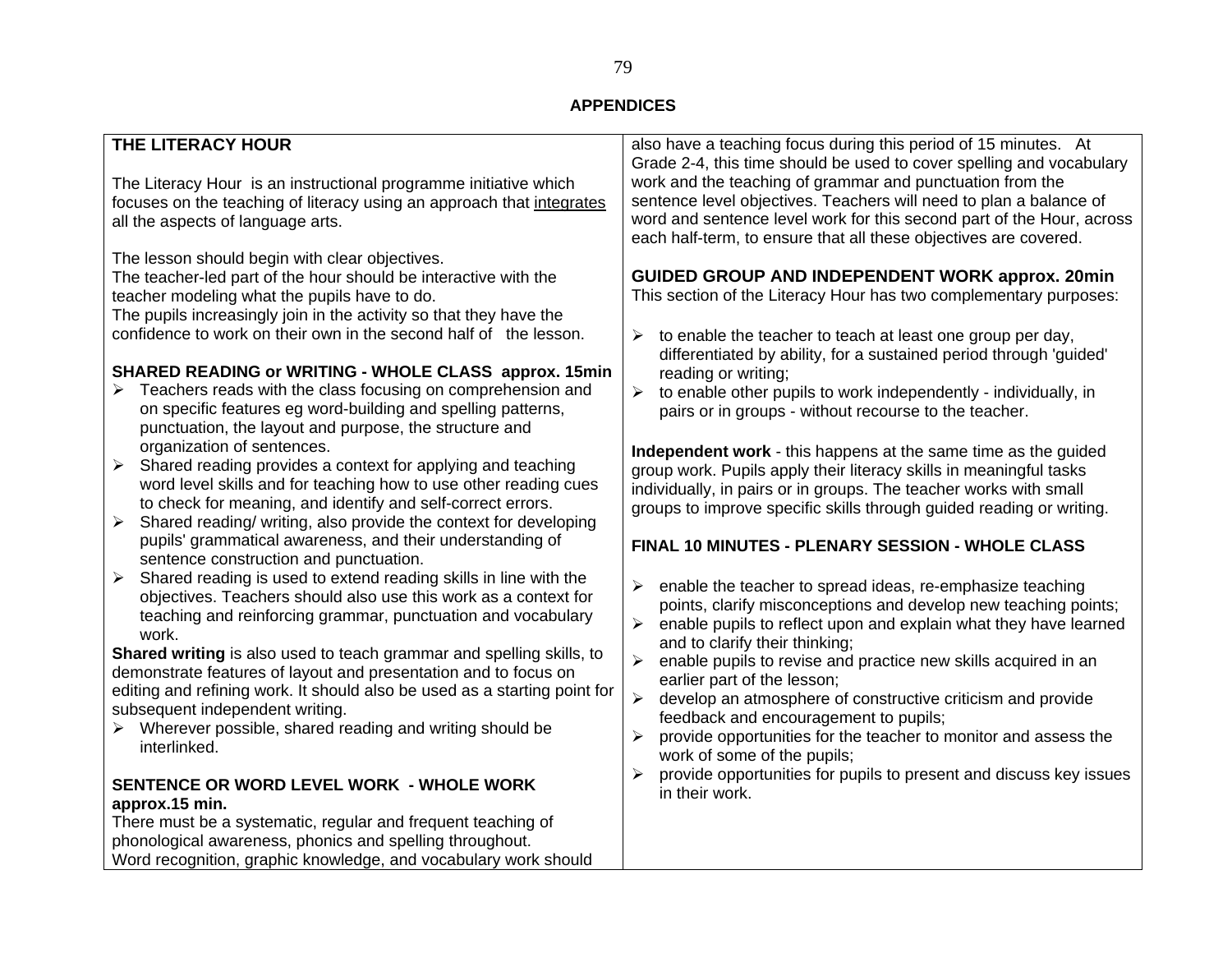## **The Literacy Hour**

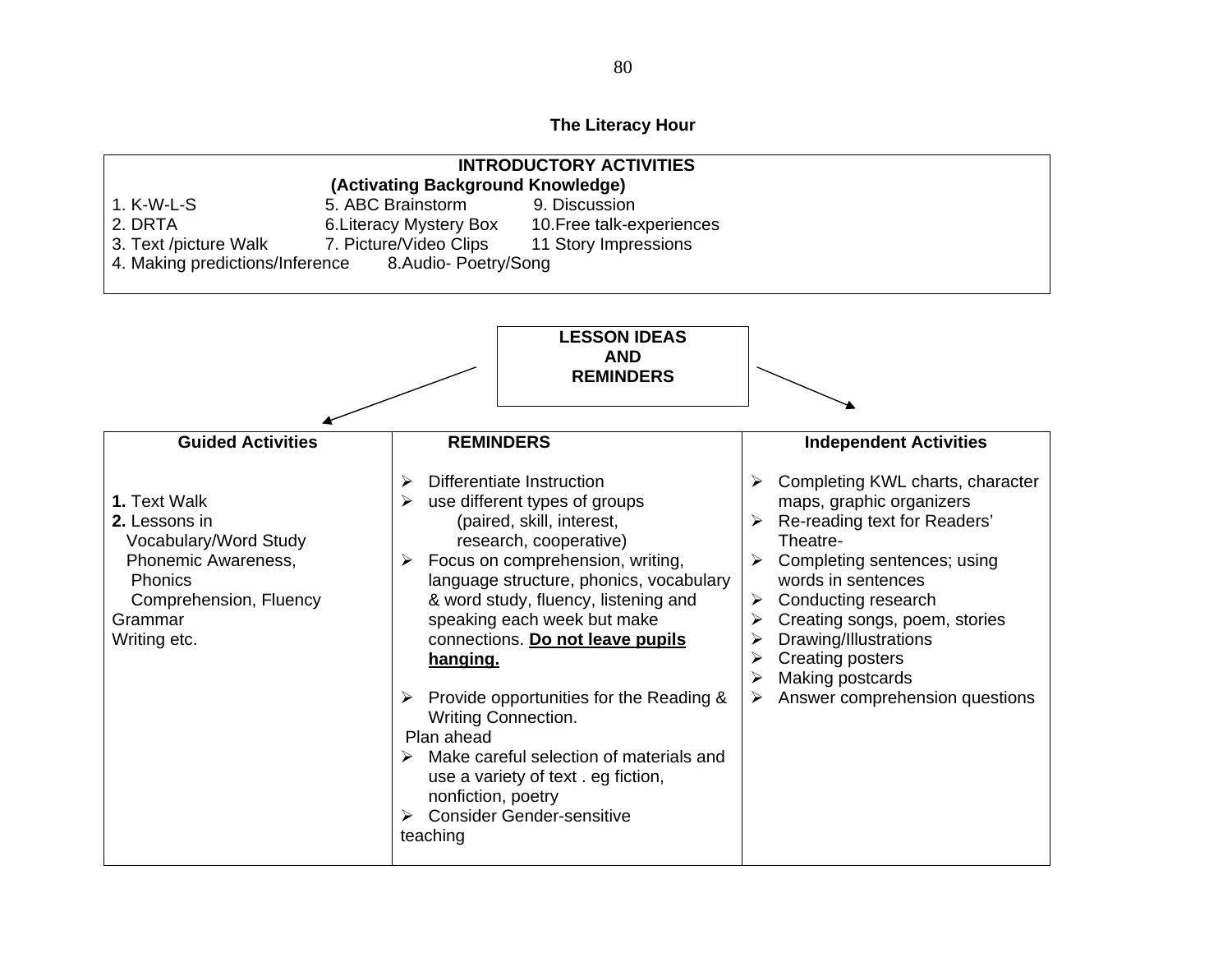**SAMPLE WEEKLY LANGUAGE ARTS UNIT PLAN 1- LITERACY HOUR** 

|                                                                                                                                                                                                                                                                                                                                                                                                                                                                                                                                                                                                                                                                                                                                                                                                                             | Theme: The Food We Eat Topic: Where do foods come from<br><b>Key Text: The Food We Eat</b><br>Grade 3                                                                                                                                                                                                                                                                                                                                                        |                                                                                                                                                                                                                                                                                                                                                                                                                                                                                                                                                         |                                                                                                                                                                                                                                                                                                                                                                                                                                                                                                    |                                                                            |  |  |
|-----------------------------------------------------------------------------------------------------------------------------------------------------------------------------------------------------------------------------------------------------------------------------------------------------------------------------------------------------------------------------------------------------------------------------------------------------------------------------------------------------------------------------------------------------------------------------------------------------------------------------------------------------------------------------------------------------------------------------------------------------------------------------------------------------------------------------|--------------------------------------------------------------------------------------------------------------------------------------------------------------------------------------------------------------------------------------------------------------------------------------------------------------------------------------------------------------------------------------------------------------------------------------------------------------|---------------------------------------------------------------------------------------------------------------------------------------------------------------------------------------------------------------------------------------------------------------------------------------------------------------------------------------------------------------------------------------------------------------------------------------------------------------------------------------------------------------------------------------------------------|----------------------------------------------------------------------------------------------------------------------------------------------------------------------------------------------------------------------------------------------------------------------------------------------------------------------------------------------------------------------------------------------------------------------------------------------------------------------------------------------------|----------------------------------------------------------------------------|--|--|
| <b>Success Criteria</b><br>Pupils will:<br>Use the reading strategy of connecting to prior knowledge to<br>$\bullet$<br>understand text<br>Do research and answer questions about information gathered.<br>$\bullet$<br>Use the QAR comprehension strategy<br>$\bullet$<br>Write a summary in response to text read<br>$\bullet$<br>Identify the main idea and details in a text<br>$\bullet$<br>Write sentences that compare and contrast information<br>$\bullet$<br>Identify long /e/ digraph<br>$\bullet$<br>Identify, spell and use high frequency words related to foods<br>$\bullet$<br>Write a paragraph by adding details to the main idea.<br>$\bullet$<br>Use punctuation marks appropriately in writing<br>Use the correct tense of verbs<br>Read aloud text related to the theme to build fluency and accuracy |                                                                                                                                                                                                                                                                                                                                                                                                                                                              | <b>Vocabulary</b><br>food, plants, animals, orange, bagels<br>omelets, hamburger, cattle, pepperoni,<br>sauce, plants, animals, orange, potatoes,<br>chicken, popcorn, hamburger, pizza, wheat,<br>seed, meat, beef, eat, cheese<br><b>Content</b><br>Strategy: connecting to prior knowledge-<br>Pupils use background information and<br>information in the text to make connections<br>to:<br>Graphic organizers - representing<br>something in the form of pictures or images<br>Diagraphs- two vowels combine to make<br>one sound e.g. beef, meat | <b>Resources</b><br>Copies of the book -<br>The food we eat,<br>worksheets<br>flash cards<br>magnetic letters<br>pictures of foods<br>literacy box with item related to<br>foods<br>word games<br>food samples<br><b>Introductory Activity</b><br>Pupils display a variety of<br>foods, labels of foods, cooked<br>and raw foods and have a mini<br>exhibition.                                                                                                                                    |                                                                            |  |  |
| Day                                                                                                                                                                                                                                                                                                                                                                                                                                                                                                                                                                                                                                                                                                                                                                                                                         | <b>Text Level</b><br><b>Shared Reading/Writing</b>                                                                                                                                                                                                                                                                                                                                                                                                           | <b>Word /Sentence Level</b><br>(mini lesson)                                                                                                                                                                                                                                                                                                                                                                                                                                                                                                            | Guided/Independent Activity                                                                                                                                                                                                                                                                                                                                                                                                                                                                        | <b>Plenary</b>                                                             |  |  |
| Mon                                                                                                                                                                                                                                                                                                                                                                                                                                                                                                                                                                                                                                                                                                                                                                                                                         | - Talk about foods pupils ate<br>for the morning and make a<br>list<br>Observe pictures of food in<br>text and add to the list<br>- have them tell where they<br>think the foods came from<br>- Read text with pupils<br>Use pupils background<br>knowledge to make<br>connections to the text<br>Pupils share how they are<br>connected with what they<br>already know as they read.<br>Question pupils on details in<br>text e.g. where, how, when,<br>why | - Have students look at the list of<br>foods on the board to see if any of<br>the foods they listed were in the<br>book.<br>- Make a food web showing food<br>from plants/animals<br>-Identify words with long e<br>diagraphs from the list<br>Highlight new words and observe<br>spelling<br>Highlight subject/verb agreement in<br>sentences from text and teach mini<br>lesson<br>Use punctuation (comma) to write<br>list of foods<br>Write sentences about foods using<br>new words and words with long e                                          | <b>Below average group</b><br>Teacher<br>re reads the text with this group for fluency<br>and further understanding<br>Make a list of foods, circle words with e<br>diagraphs<br>Use graphic organizer to categorize food<br>from plants and animals<br>Answer simple questions (3) about text<br>Above average group<br>Pupils read the story with<br>partner/independently for fluency<br>Summarize information from the web in<br>about 4-5 sentences<br>Answer questions (5) based on the text | Pupils share summary written<br>Pupils talk about what they<br>have learnt |  |  |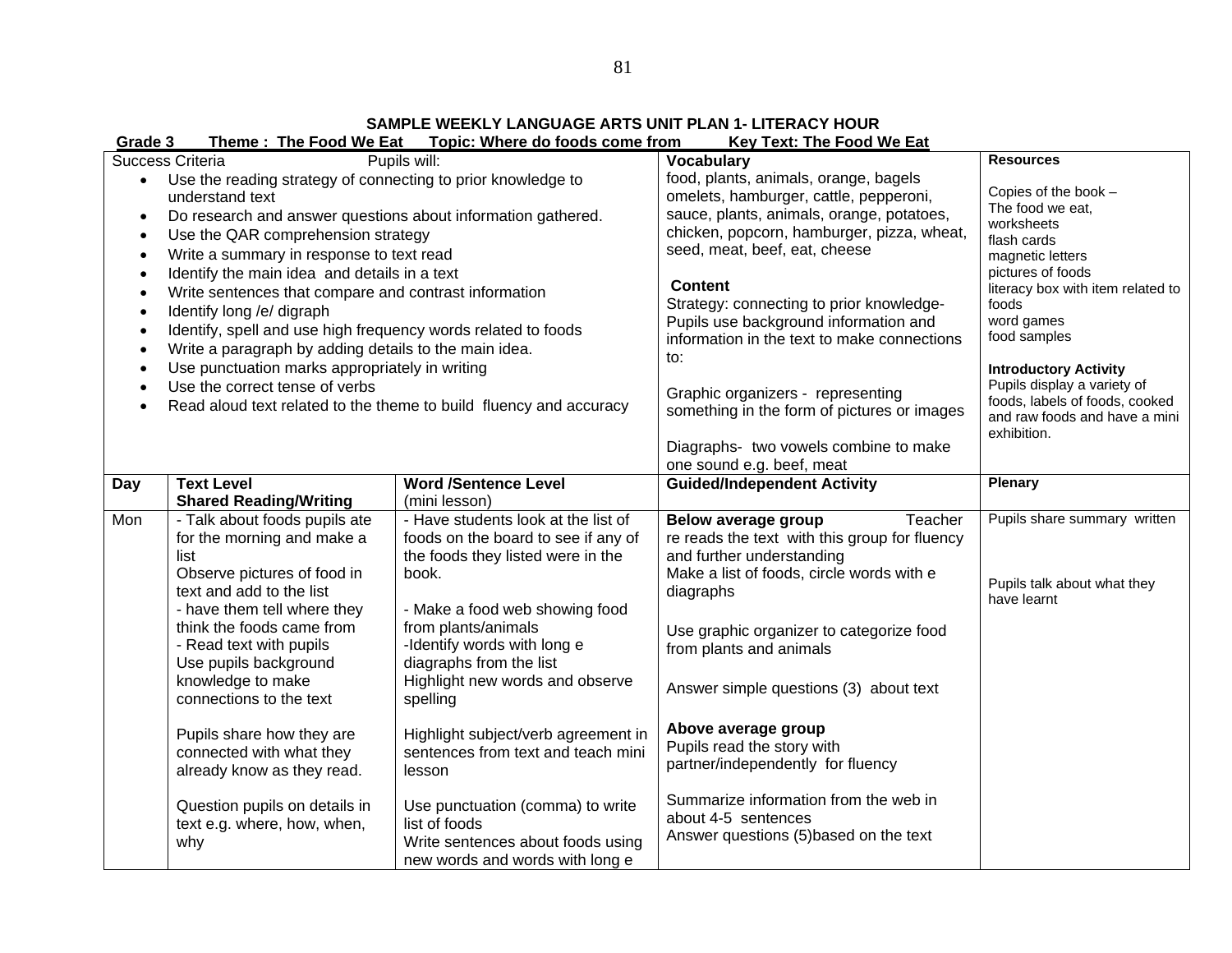| <b>Tues</b> | Re read the text<br>Check for fluency as pupils<br>read<br>View pictures of foods<br>Have pupils focus on 2 foods<br>to compare and contrast<br>Pupils work in mix ability                                                                                                  | -do further categorization of foods<br>e.g. perishable and non-perishable,<br>sea/land<br>- Review long e diagraph and other<br>vocabulary words<br>Using chart complete sentences<br>that compare and contrast foods                                                               | Below average group<br>Use magnetic letters to spell new words<br>Write sentences about foods using<br>information from graphic organizer<br>Identify main idea from pictures<br>Above average group<br>identify main idea and supporting details for                                                                          | Share sentences written                                               |
|-------------|-----------------------------------------------------------------------------------------------------------------------------------------------------------------------------------------------------------------------------------------------------------------------------|-------------------------------------------------------------------------------------------------------------------------------------------------------------------------------------------------------------------------------------------------------------------------------------|--------------------------------------------------------------------------------------------------------------------------------------------------------------------------------------------------------------------------------------------------------------------------------------------------------------------------------|-----------------------------------------------------------------------|
|             | groups using a graphic<br>organizer<br><b>Teacher summarizes</b><br>selections of the text and<br>have pupils identify the main<br>idea and supporting details                                                                                                              |                                                                                                                                                                                                                                                                                     | paragraphs<br>Write sentences that compare and contrast<br>any 2 foods<br>List vocabulary words and find meaning of<br>unknown words using a dictionary                                                                                                                                                                        |                                                                       |
| Wed         | Pupils share research<br>information on any food of<br>choice and will share<br>information in author's chair<br>Other pupils will question the<br>pupil about the food<br>Prepare pupils for writing an<br>expository paragraph<br>Read samples of expository<br>paragraph | Highlight vocabulary words from<br>pupils' research<br>Gather information for writing<br>Focus on main idea, topic sentence<br>and how to write details to support<br>main idea<br>Teach pupils how to organize their<br>writing<br>Focus on correct usage of verbs in<br>sentences | Below average group<br>Teacher assist pupils in gathering<br>information for writing in small groups and<br>individually<br>Give assistance in choosing a topic<br>Above average group<br>This group works on piece of writing<br>Pupils choose a food of their choice to write<br>about.<br>They use a picture to assist them | Talk about experience in<br>writing e.g. what is easy or<br>difficult |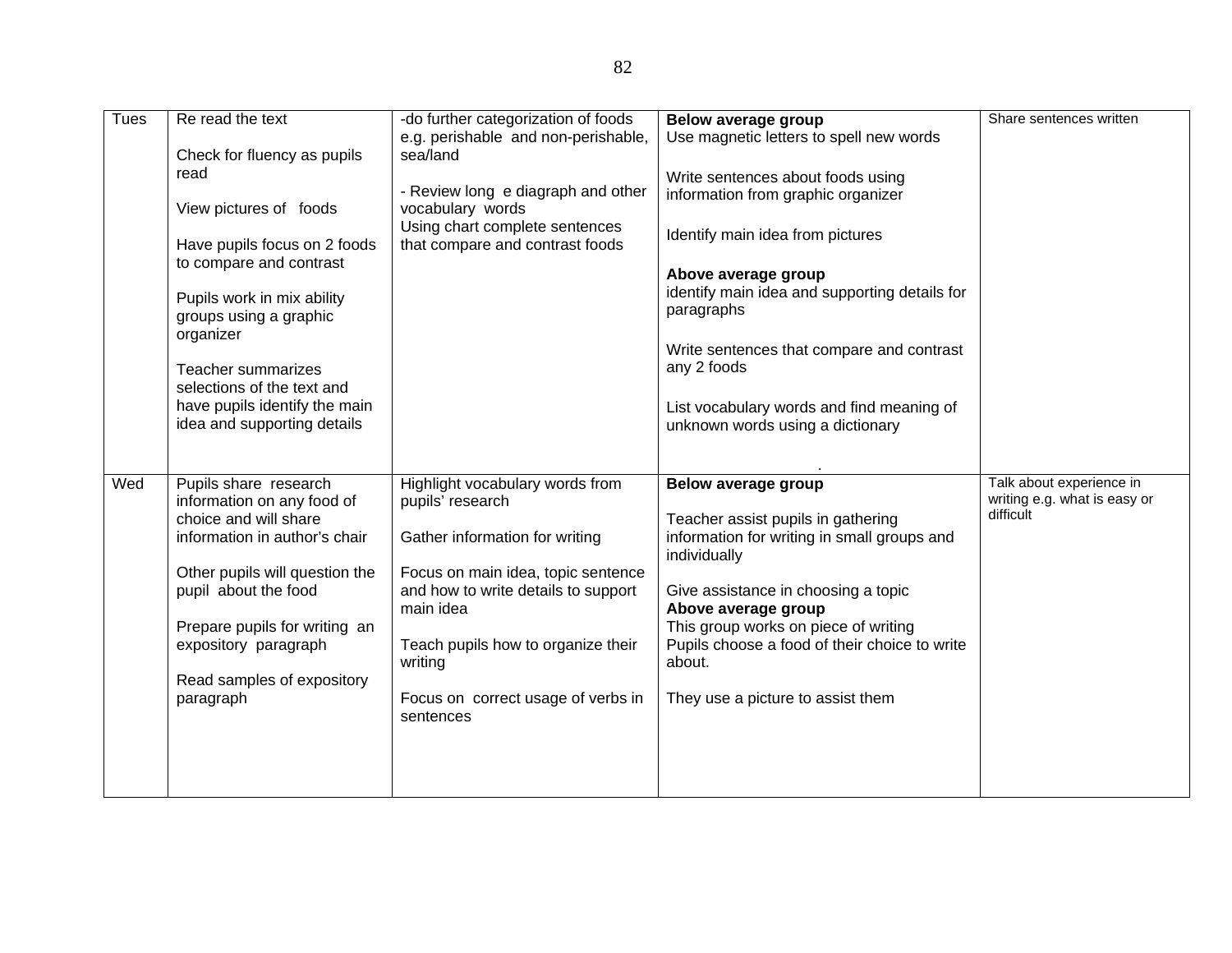| <b>Thurs</b> | Read poem about foods<br>individually/chorally                                     | Highlight food related words in<br>poem                                    | Continue<br>Below average group<br>work on writing task                                                                                  | Do oral reading of any text<br>related to food |
|--------------|------------------------------------------------------------------------------------|----------------------------------------------------------------------------|------------------------------------------------------------------------------------------------------------------------------------------|------------------------------------------------|
|              | Observe rhythm and rhyme in<br>poem                                                | Teach high frequency words from<br>poem                                    |                                                                                                                                          |                                                |
|              | Question pupils about details<br>in poem using higher and<br>lower order questions | Use words in sentences<br>Continue working on second draft of<br>paragraph | Above average group<br>continue work on writing task<br>teacher<br>give assistance to this group to ensure they<br>are on the right task |                                                |
|              |                                                                                    |                                                                            | Pupils research information from other text<br>to gather information for writing                                                         |                                                |
| Fri          | Have oral reading of key text<br>and other text relating to<br>foods               | Play word games using vocabulary<br>words of the week                      | Below average group<br>Teacher assist in editing work                                                                                    | Share by choice paragraph<br>written           |
|              | Focus on fluency, accuracy,<br>use of punctuation                                  | Make orally sentences with words                                           |                                                                                                                                          |                                                |
|              | Read individually                                                                  |                                                                            | Above average group                                                                                                                      |                                                |
|              |                                                                                    |                                                                            | Edit their work with a partner /small groups<br>using a checklist                                                                        |                                                |
|              |                                                                                    |                                                                            |                                                                                                                                          |                                                |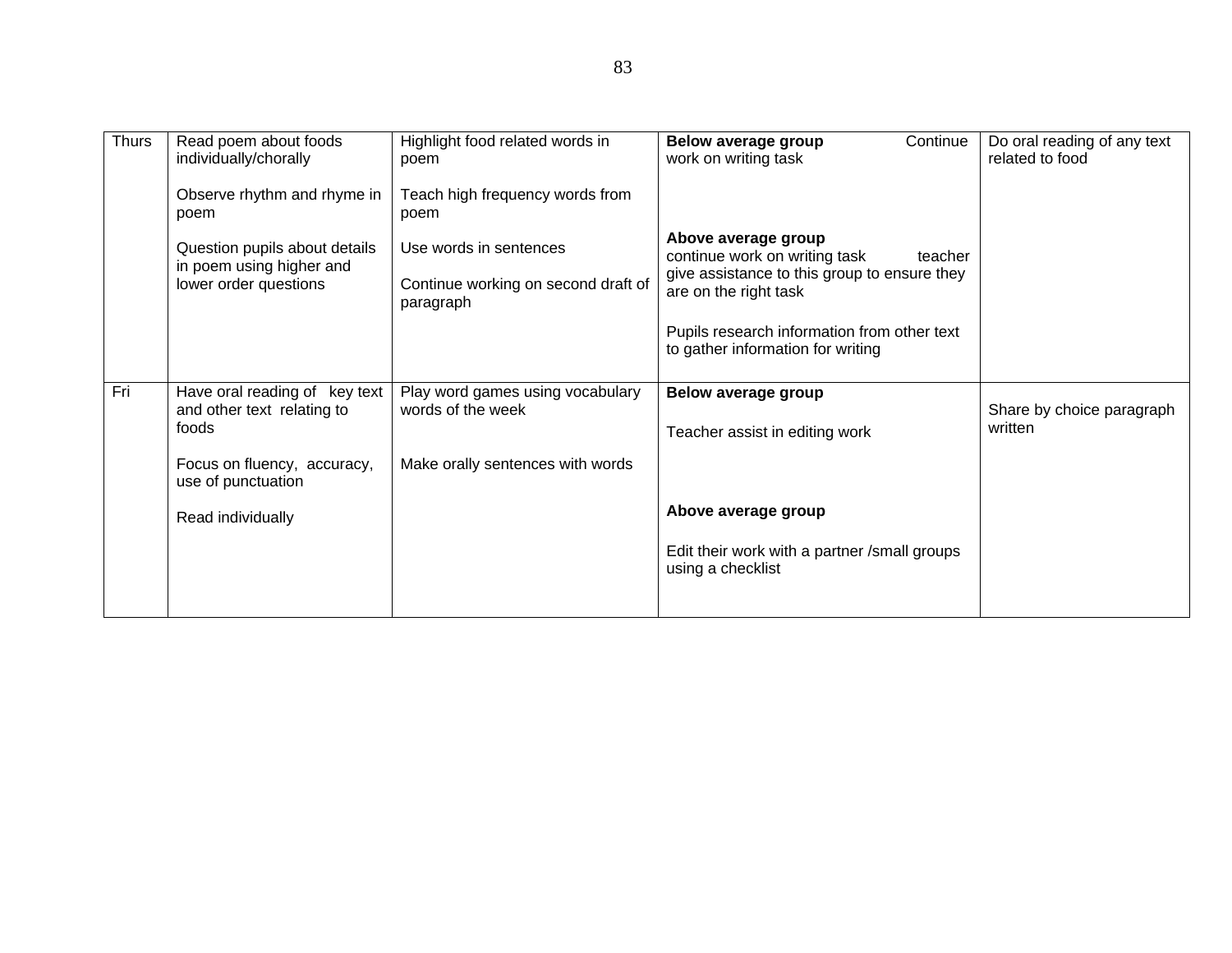### **SAMPLE WEEKLY LANGUAGE ARTS UNIT PLAN 2-LITERACY HOUR**

|  | <b>Theme: Emotions</b> |
|--|------------------------|
|--|------------------------|

**Topic: Dealing With Problems Key text: San Francisco Earthquake** 

| <b>Successes Criteria</b>                                     | <b>Content</b>                                              | <b>Resources</b>                                                  |
|---------------------------------------------------------------|-------------------------------------------------------------|-------------------------------------------------------------------|
| Pupils will be able to:                                       | Text to self, text to text, and text to world are ways for  | Reading text- San Francisco                                       |
| <b>Reading/Comprehension/fluency</b>                          | students to activate background knowledge to connect        | Earthquake                                                        |
| Use background knowledge to help make meaning                 | with the text.                                              |                                                                   |
| of text/                                                      |                                                             | Flash cards, games, dictionary,                                   |
| Making inferences<br>$\bullet$                                | Texts to Self-Students connect with the text via their      | role play, sentence strips,                                       |
| Connect ideas in the text to their own knowledge              | own personal experiences or life.                           | newspaper,                                                        |
| and experiences, to other familiar text and to the            |                                                             |                                                                   |
| world around them                                             | Text to Text-Students connect to the text in relation to    |                                                                   |
| Read text to predict outcomes<br>$\bullet$                    | another text e.g. from a previous book they have read.      | <b>Vocabulary</b>                                                 |
| Use QAR and Question strategy to make meaning                 |                                                             |                                                                   |
| of text                                                       | Texts to World-Students connect to the text in relation     | downstairs, furniture, smashed,                                   |
| Read fluently using correct tone and punctuation              | to the world. e.g from what is viewed on television,        | outside, pavement, nightclothes,                                  |
| Dramatize activities in the story                             | internet, or movie                                          | yelling, earthquake, tremors,                                     |
| Writing                                                       |                                                             | everywhere, howling, spooky,                                      |
| Write personal narrative                                      | inference - finding clues and putting them together to      | volunteers rebuild, worried,                                      |
| Write sentences in sequence<br>٠                              | make meaning                                                | soldiers, scared, nervous,                                        |
| Use the past tense of irregular verbs in writing<br>$\bullet$ |                                                             | frightened,                                                       |
| Use the present and past continuous tense in                  | synonyms- words with similar meaning                        |                                                                   |
| written text                                                  |                                                             |                                                                   |
| <b>Vocabulary/Word Recognition</b>                            | compound word - is made when two words are joined           | <b>Comprehension Skills &amp;</b>                                 |
| Identify and use: compound words, synonyms,                   | to form a new word                                          | <b>Strategies:</b> sequencing, making<br>connections, predicting, |
| Find the meaning of unfamiliar target words (feeling          | Personal narrative- writing from your own experience.       | questioning, using background                                     |
| words) using context and a dictionary                         | It is important to tell what happen first, next, after that | knowledge, identifying details,                                   |
| <b>Language Structure</b>                                     | lastly. The writer's job is to put the reader in the midst  | QAR, facts & opinion, read aloud,                                 |
| Use the past tense of regular and irregular verbs in          | of the action letting him or her live through an            | shared reading                                                    |
| speaking and writing                                          | experience.                                                 |                                                                   |
| Use the present and past continuous tense<br>$\bullet$        |                                                             |                                                                   |
| Use punctuation appropriately in writing                      | We use the Present Continuous Tense to talk about           |                                                                   |
| <b>Listening and Speaking</b>                                 | activities happening now.                                   |                                                                   |
| Use the present and past continuous tense in oral text<br>➤   | We use the Past Continuous to talk about past               |                                                                   |
| Interpret information by drawing upon prior knowledge<br>➤    | actions.                                                    |                                                                   |
| and experiences                                               |                                                             |                                                                   |
| Recognize the perspective of others<br>➤                      |                                                             |                                                                   |
| Distinguish between facts and opinions exaggeration<br>➤      |                                                             |                                                                   |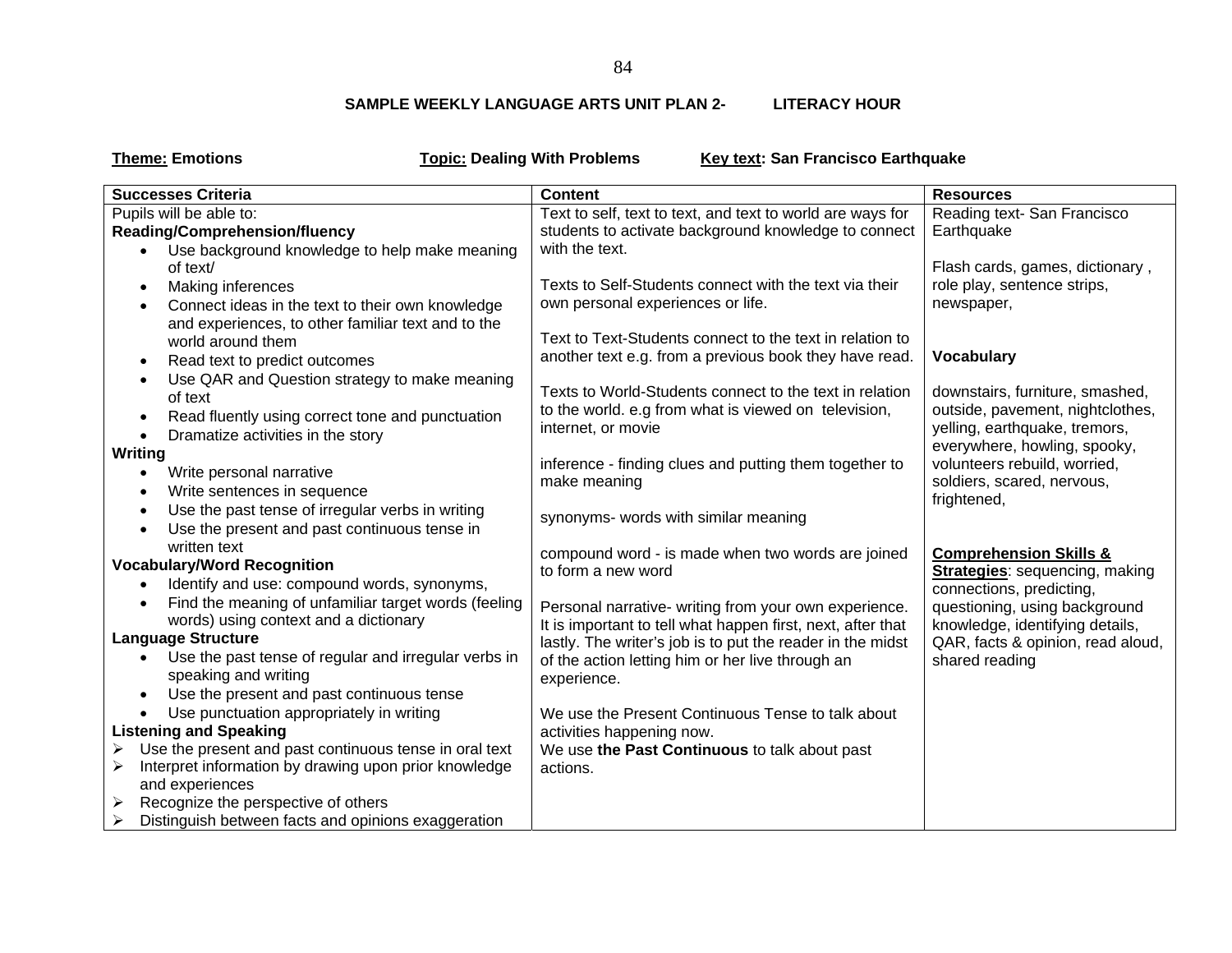|                       | <b>Success Criteria</b>  | Whole class 15 min             | Whole class 15min                   | <b>Assessment</b>                       | <b>Plenary</b> |
|-----------------------|--------------------------|--------------------------------|-------------------------------------|-----------------------------------------|----------------|
|                       |                          | <b>Shared reading/writing</b>  | <b>Word/sentence level</b>          | <b>Guided/Independent Activities 25</b> |                |
|                       |                          | <b>Listening&amp; Speaking</b> | (minilesson)                        | min                                     | 5min.          |
|                       | <b>Monday</b>            | Before reading pupils tell     | Have pupils underline unknown       | Above average                           |                |
|                       |                          | what they think the text is    | words/phrase                        | 1. Reread text on their own             |                |
|                       | Connect ideas in the     | going to be about by           |                                     |                                         |                |
|                       | text to their own        | discussing the title           | Generate sensory words by           | 2. Write a journal entry of about 5     |                |
|                       | knowledge and            |                                | asking questions and using          | sentences Use new words to talk         |                |
|                       | experiences              | Have pupils talk about         | clues from text e.g. Everyone       | about feelings                          |                |
| $\blacktriangleright$ | Use background           | their personal experiences     | was yelling tell feelings of e.g. ( | Write in the present continuous         |                |
|                       | knowledge to help        | of tremors                     | fear, horror)                       | tense                                   |                |
|                       | make meaning of text     |                                | If your house was shaking how       |                                         |                |
| ➤                     | Make predictions using   | Pupils make personal           | would you feel? (nervous,           | 3. Answer these questions in            |                |
|                       | information from text    | connections by discussing      | scared                              | complete sentences                      |                |
| ➤                     | Find the meaning of      | with teacher and peers.        |                                     |                                         |                |
|                       | unknown (feeling)        |                                | Find meaning of words in context    | average                                 |                |
|                       | words and use them in    | Give each student a copy       |                                     | 1. reread text in small groups          |                |
|                       | sentences                | of the text "San Francisco     | Highlight vocabulary words and      |                                         |                |
| ➤                     | Use the present          | Earthquake"                    | phrases to help bring out           | 2. Write a journal entry of about 3     |                |
|                       | continuous tense in oral |                                | meaning e.g. Everyone is            | sentences using these words in the      |                |
|                       | and written work         | Discuss the format of text     | "shaken up."                        | present tense                           |                |
| $\blacktriangleright$ | Read orally parts of the | e.g. diary or journal          |                                     |                                         |                |
|                       | story                    | Talk about the use of a        |                                     | 3. Answer these questions               |                |
|                       |                          | diary and journal              | Add ing to root words               |                                         |                |
|                       |                          |                                |                                     | <b>Below average</b>                    |                |
|                       |                          | Teacher reads and              | Use words orally in sentences       | Re read parts of text with              |                |
|                       |                          | questions pupils to monitor    |                                     | assistance of the teacher               |                |
|                       |                          | their comprehension and to     |                                     |                                         |                |
|                       |                          | make predictions.              |                                     | Draw 2 pictures of any activity in the  |                |
|                       |                          |                                |                                     | text and write a sentence about it      |                |
|                       |                          | Pupils give reasons for        |                                     |                                         |                |
|                       |                          | answers                        |                                     | complete the sentences using the        |                |
|                       |                          |                                |                                     | best words                              |                |
|                       |                          | Highlight '-ing' words and     |                                     |                                         |                |
|                       |                          | teach the use of the           |                                     |                                         |                |
|                       |                          | present continuous tense       |                                     |                                         |                |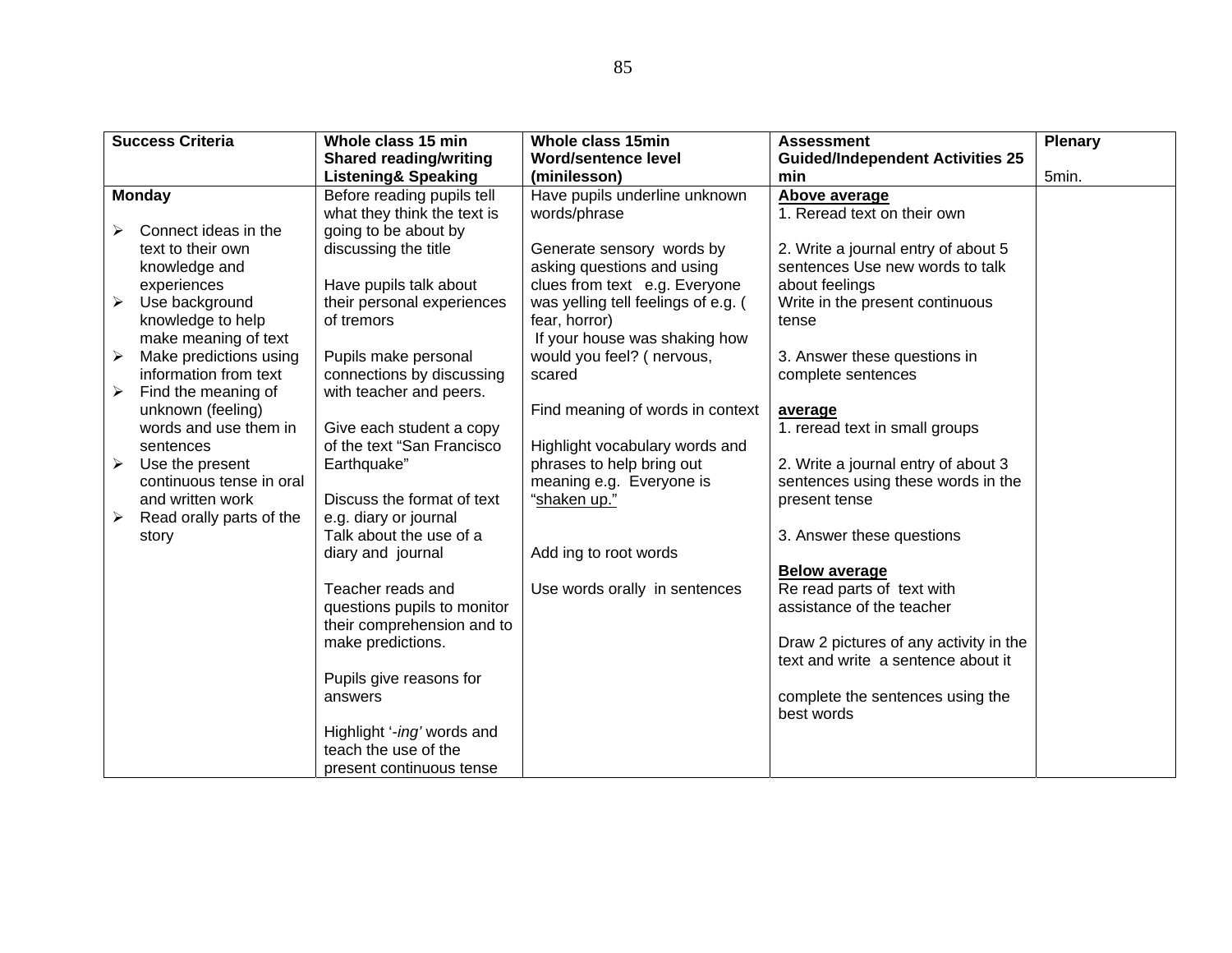|                       | <b>Success Criteria</b>               | Whole class 15 min                           | Whole class 15min                                      | <b>Assessment</b>                                         | <b>Plenary</b> |
|-----------------------|---------------------------------------|----------------------------------------------|--------------------------------------------------------|-----------------------------------------------------------|----------------|
|                       |                                       | <b>Shared reading/writing</b>                | Word/sentence level (target)                           | <b>Guided/Independent Activities 25</b>                   |                |
|                       |                                       | <b>Listening &amp; Speaking</b>              |                                                        | min                                                       |                |
|                       | <b>Tuesday</b>                        | Pupils talk about                            | Have pupils identify compound                          | Above average                                             |                |
|                       |                                       | earthquake they have read                    | words                                                  | Read text silently and complete                           |                |
|                       | Connect ideas in the                  | about or seen on tv                          |                                                        | graphic organizer by extracting                           |                |
|                       | text to other familiar text           |                                              | Use words in sentences orally                          | information from text                                     |                |
|                       | and to the world around               | Reread the text in groups                    | and in writing                                         |                                                           |                |
|                       | them                                  | and question pupils e.g.                     |                                                        | Put the sentences in sequence to                          |                |
| $\blacktriangleright$ | Use the question                      | what do you notice about                     | Play word games to reinforce                           | tell how the events took place.                           |                |
|                       | strategy to answer and                | the author? What do you                      | meaning                                                |                                                           |                |
|                       | write questions                       | think was important? What                    |                                                        | Answer questions about the text                           |                |
| $\blacktriangleright$ | Write sentences in                    | were you able to picture in                  |                                                        | e.g. What can you say about the                           |                |
|                       | sequence using                        | your mind? etc.                              | Use verbs in the past continuous<br>tense in sentences | author?                                                   |                |
| $\blacktriangleright$ | connecting words<br>Review vocabulary |                                              |                                                        |                                                           |                |
|                       | words and generate                    | Have pupils formulate their<br>own questions |                                                        | Complete cloze passage using the<br>past continuous tense |                |
|                       | feeling words                         |                                              |                                                        |                                                           |                |
| $\blacktriangleright$ | Identify and use                      | Listen to varied responses                   |                                                        | Average                                                   |                |
|                       | compound words                        | to questions                                 |                                                        | Read text in group and complete                           |                |
| ➤                     | Use the past continuous               |                                              |                                                        | simple graphic organizer by                               |                |
|                       | tense in oral and written             | Focus on teaching                            |                                                        | extracting information from text                          |                |
|                       | work                                  | sequencing by observing                      |                                                        |                                                           |                |
| $\blacktriangleright$ | Read orally parts of the              | activities during each entry                 |                                                        | Put the sentences in order to tell the                    |                |
|                       | story                                 | in the text                                  |                                                        | story                                                     |                |
|                       |                                       |                                              |                                                        |                                                           |                |
|                       |                                       | Discuss the past                             |                                                        | Complete sentences on worksheet                           |                |
|                       |                                       | continuous tense of the                      |                                                        | using the past continuous tense                           |                |
|                       |                                       | verbs                                        |                                                        | <b>Below average</b>                                      |                |
|                       |                                       |                                              |                                                        | Work with the teacher to reread text                      |                |
|                       |                                       |                                              |                                                        | and complete graphic organizer                            |                |
|                       |                                       |                                              |                                                        |                                                           |                |
|                       |                                       |                                              |                                                        | Put the pictures in order to tell the                     |                |
|                       |                                       |                                              |                                                        | story                                                     |                |
|                       |                                       |                                              |                                                        |                                                           |                |
|                       |                                       |                                              |                                                        | Complete sentences using the past                         |                |
|                       |                                       |                                              |                                                        | continuous tense                                          |                |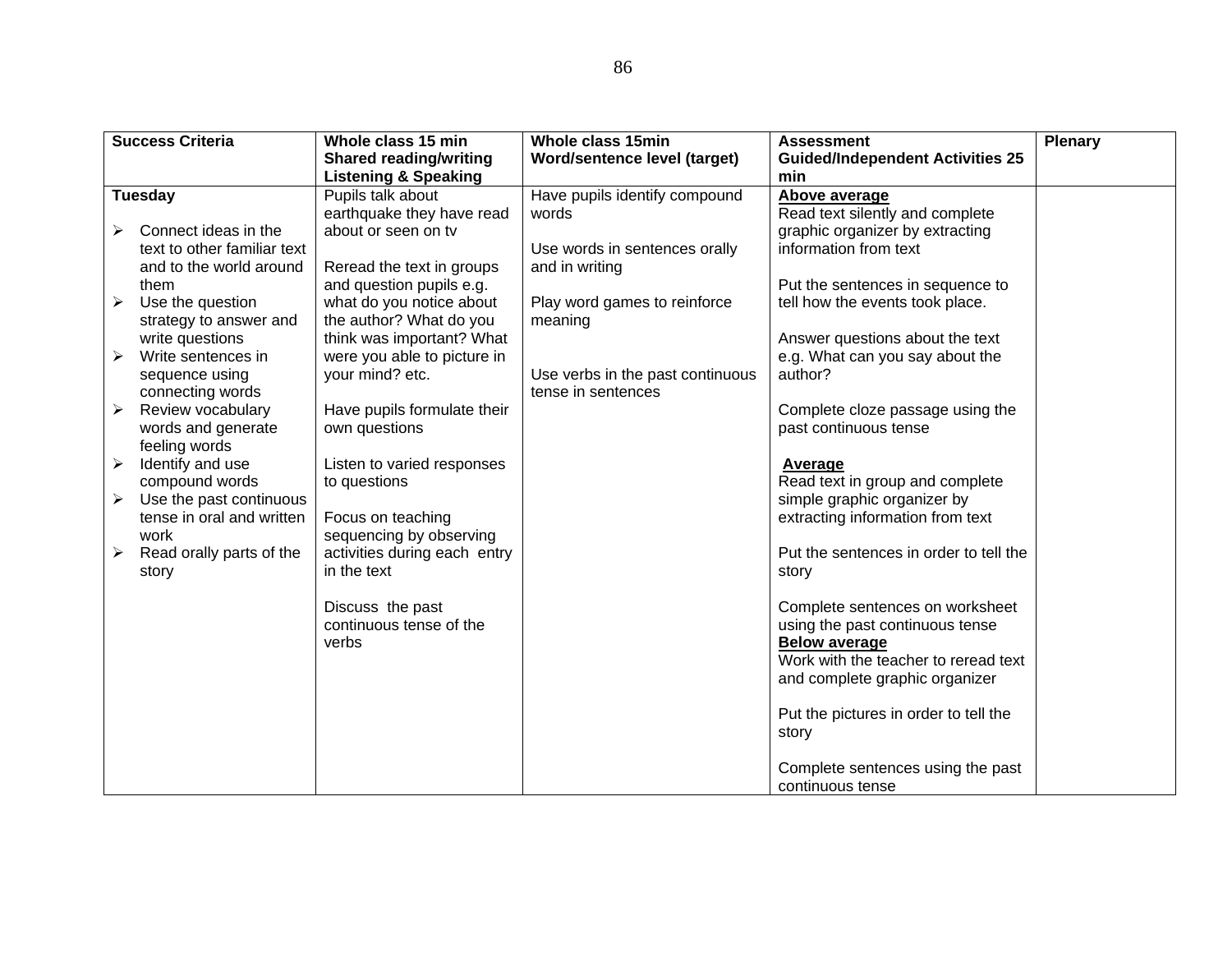|                       | <b>Success Criteria</b>  | Whole class 15 min              | Whole class 15min                 | <b>Assessment</b>                    | <b>Plenary</b> |
|-----------------------|--------------------------|---------------------------------|-----------------------------------|--------------------------------------|----------------|
|                       |                          | <b>Shared reading/writing</b>   | Word/sentence level (target)      | <b>Guided/Independent Activities</b> |                |
|                       |                          | <b>Listening &amp; Speaking</b> |                                   | 25 min                               |                |
|                       | Wednesday                | Shared writing activity:        | Review sequencing focusing on     | <b>Above average/ Average</b>        |                |
|                       |                          | Read similar text with          | activities in text                | Begin pre-writing activities for     |                |
| ➤                     | Use verbs in the correct | features of personal            |                                   | writing paragraph i.e. choosing      |                |
|                       | tense in speaking and    | narrative silently and in       |                                   | topics, organizing ideas,            |                |
|                       | writing                  | small groups                    | Review words from previous        |                                      |                |
| ➤                     | Begin to do personal     |                                 | lessons                           | Begin first draft                    |                |
|                       | narrative                | Prepare pupils for writing      |                                   |                                      |                |
| $\blacktriangleright$ | Use and spell high       | personal narrative              | Use appropriate feeling words to  | Mix ability group                    |                |
|                       | frequency sight words    |                                 | tell story                        | Begin pre-writing activities for     |                |
|                       | and vocabulary words     | Give assistance in              |                                   | writing paragraph i.e. choosing      |                |
|                       | in writing               | generating ideas,               |                                   | topics, organizing ideas etc. with   |                |
| ➤                     | Will organize ideas for  | organization, etc.              |                                   | the assistance of the teacher        |                |
|                       | writing in logical       |                                 |                                   |                                      |                |
|                       | sequence                 | Focus on the past and past      |                                   | Begin first draft                    |                |
|                       |                          | continuous tense in             |                                   |                                      |                |
|                       |                          | Writing.                        |                                   |                                      |                |
|                       | <b>Thursday</b>          | Have pupils dramatize           | Identify words similar in meaning | <b>Mix ability group</b>             |                |
|                       |                          | ideas from the text or any      | to vocabulary words used in       | Read aloud for fluency and           |                |
| ➤                     | Dramatize ideas to       | crisis siltation they have      | previous lesson                   | accuracy                             |                |
|                       | bring out                | experienced                     |                                   | Continue writing task with the       |                |
|                       | emotions/feelings        |                                 | Identify and use synonyms for     | help of the teacher.                 |                |
| ➤                     | Identify and use         | Focus on tone, fluency and      | over used words                   | Have individual conference with      |                |
|                       | synonyms in writing      | use of feeling words            |                                   | the teacher                          |                |
| $\blacktriangleright$ | Read aloud the story     |                                 | Focus on use of words in          | <b>Above average</b>                 |                |
|                       | using correct tone and   | Continue writing personal       | sentences                         | Continue writing task with           |                |
|                       | fluency                  | narrative                       |                                   | guidance from teacher                |                |
| ➤                     | Continue to do personal  |                                 |                                   | Complete first draft of paragraph    |                |
|                       | narrative                |                                 |                                   | Use checklist to guide discussion    |                |
| ➤                     | Use punctuation          | Pupils write in pairs and       |                                   | and review of writing                |                |
|                       | appropriately in writing | small groups                    |                                   |                                      |                |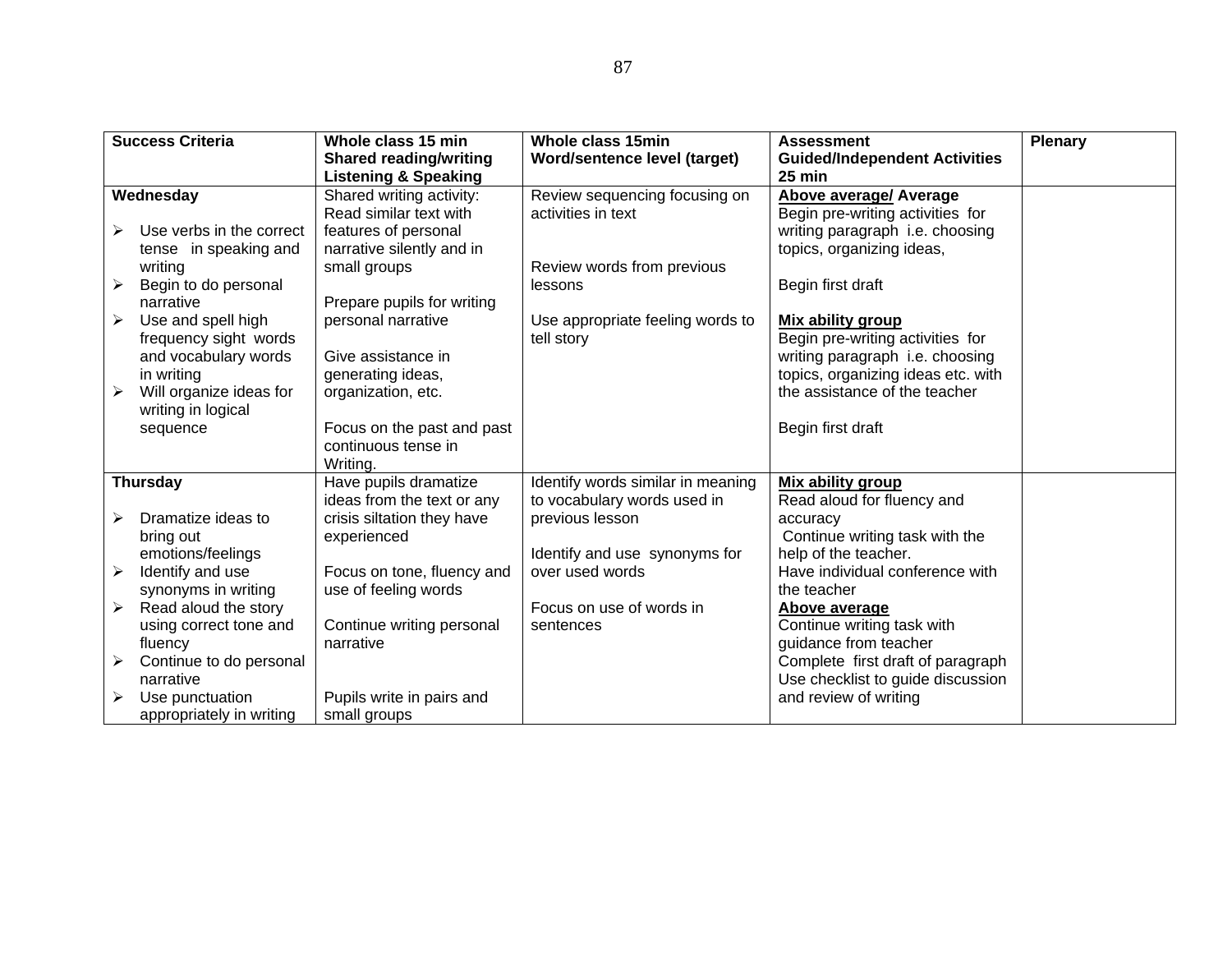| <b>Success Criteria</b>                                                                                                                                                                                                                             | Whole class 15 min<br><b>Shared reading/writing</b><br><b>Listening &amp; Speaking</b>                                                                                                      | Whole class 15min<br>Word/sentence level (target)                                                                                                                                                                                                | <b>Assessment</b><br><b>Guided/Independent Activities</b><br>25 min                                                                                                                                                                            | <b>Plenary</b>                     |
|-----------------------------------------------------------------------------------------------------------------------------------------------------------------------------------------------------------------------------------------------------|---------------------------------------------------------------------------------------------------------------------------------------------------------------------------------------------|--------------------------------------------------------------------------------------------------------------------------------------------------------------------------------------------------------------------------------------------------|------------------------------------------------------------------------------------------------------------------------------------------------------------------------------------------------------------------------------------------------|------------------------------------|
| Friday<br>Talk freely about their<br>feelings experienced<br>during any crisis<br>situation directly or<br>indirectly.<br>Edit writing task.<br>➤<br>Use author's chair to<br>➤<br>present writing<br>Read orally with<br>➤<br>accuracy and fluency | Have pupils listen to each<br>other talk about feelings<br>experienced<br>Edit writing in small groups<br>Share writing with the class<br>by participating in read<br>aloud/ author's chair | Play word games to reinforce<br>vocabulary used throughout the<br>week<br>Discuss choice of words and<br>sentence structure in pupils<br>writing<br>Discuss other words that could<br>be used to give a more vivid<br>picture of events in story | Above average gr. 1<br>Edit paragraph individually using<br>a checklist<br>Below average gr. 2<br>Edit paragraph in pairs using a<br>checklist<br><b>Mix ability group</b><br>Edit paragraph using a checklist<br>with the help of the teacher | Have volunteer<br>share their work |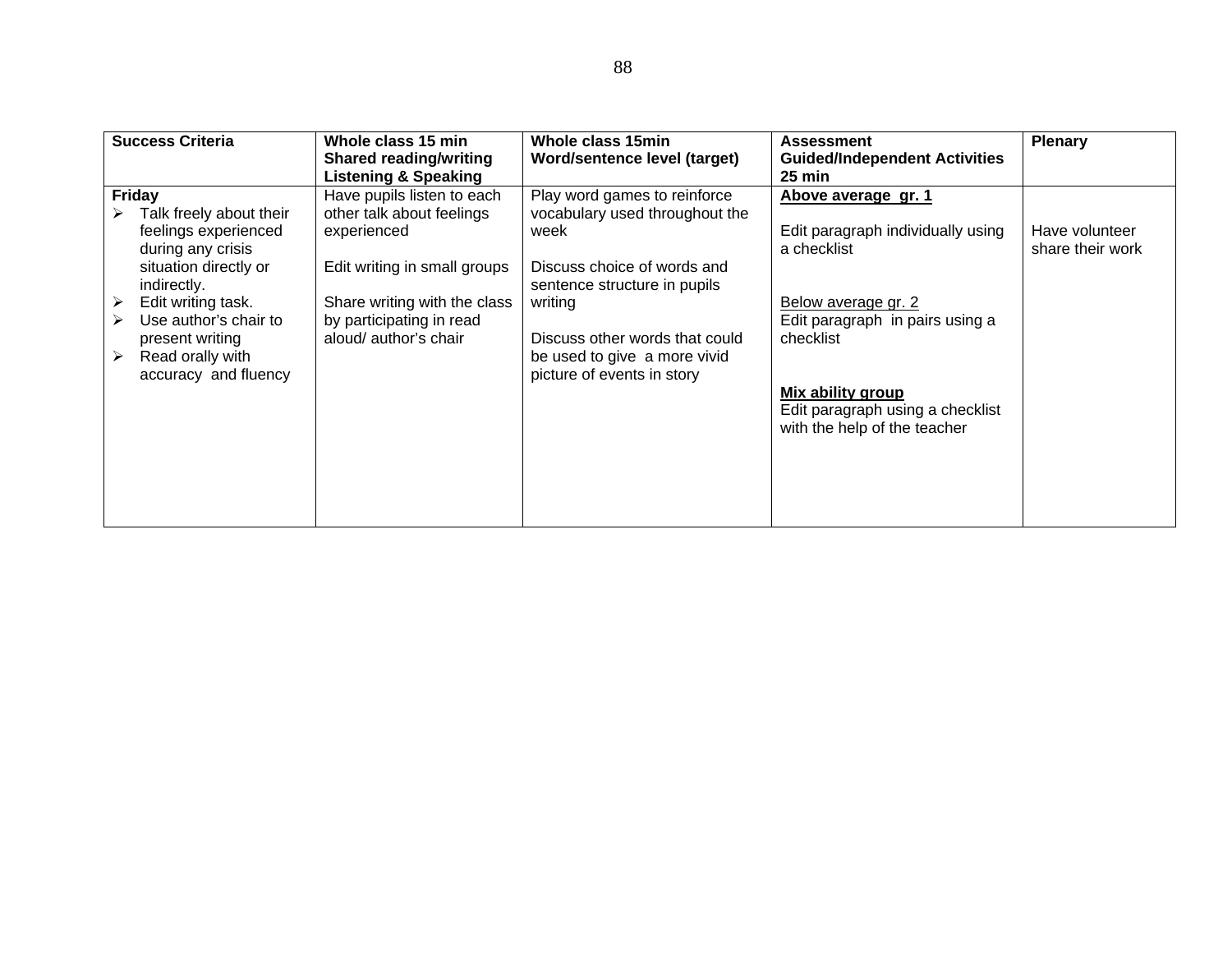**Grade 3 Language Arts Sample Lesson Plan – Literacy Block Theme: Emotions Key text: San Francisco Earthquake Duration: 60min. Success Criteria** 

**Pupils will:** 

- Connect ideas in the text to their own knowledge and experiences
- Use background knowledge to help make meaning of text
- Make inferences using information from text
- Find the meaning of unknown (feeling) words and use them in sentences
- Use the present continuous tense in oral and written work
- Read orally parts of the story

**Strategies:** using background knowledge, inferring, visual imagery, read aloud,

**Material:** text, flash cards, sentence strips, sample diary/journal

**Introduction**: let pupils talk about any experience they have had where they felt afraid. Let them talk about the feelings experienced

| Whole class 15 min                      | Whole class 15min                                               | <b>Assessment</b>                                    | <b>Plenary</b>        |
|-----------------------------------------|-----------------------------------------------------------------|------------------------------------------------------|-----------------------|
| <b>Shared reading/writing</b>           | <b>Word/sentence level</b>                                      | <b>Guided/Independent Activities 25 min</b>          | 5min                  |
| <b>Listening &amp; Speaking</b>         |                                                                 |                                                      |                       |
| Before reading pupils tell what they    | Pupils re-read text in small groups                             | Above average group                                  |                       |
| think the text is going to be about     | and circle words or phrases they do                             | 1. Pupils re-read the text in pairs for              | Pupils tell what they |
| by discussing book cover and title.     | not understand                                                  | fluency                                              | have learnt.          |
| By the look of the text let pupils tell | Have pupils picture in their mind a                             | 2. Write a journal entry (5 or more                  |                       |
| what kind of text e.g diary or          | house shaking during an                                         | sentences in your own words based on                 | Volunteers share      |
| journal) and give reason for choice     | earthquake or people yelling.                                   | the text read) in the present continuous             | their journal entry   |
|                                         | Generate words that brings out                                  | tense                                                |                       |
| Discuss why people keep a diary or      | emotions as a result of the action                              | 3. Answer the questions                              |                       |
| journal (e.g. to write about            | e.g. scared, nervous, frightened, etc.                          | a. Write 2 activities that took place inside         |                       |
| memories of things that happen in       | list words on the board.                                        | and outside the house that demonstrate               |                       |
| their lives                             |                                                                 | the house was shaking                                |                       |
|                                         | Discuss words pupils circled and                                | b. Why do you think people were yelling              |                       |
| Present sample diary/journal for        | get meaning from context. Let<br>pupils read sentences with the | and crying?<br>c. What does the phrase "everyone was |                       |
| viewing                                 | words                                                           | shaken up" means?                                    |                       |
| Give each student a copy of the         |                                                                 | d. Another word for tremor is                        |                       |
| text "San Francisco Earthquake"         | Use flash cards and sentence strips                             | e. What time do you think the earthquake             |                       |
| Teacher reads and stop at specific      | to reinforce meaning of some words                              | took place? How do you know                          |                       |
| areas to ask inferential questions      | from the text                                                   |                                                      |                       |
|                                         |                                                                 |                                                      |                       |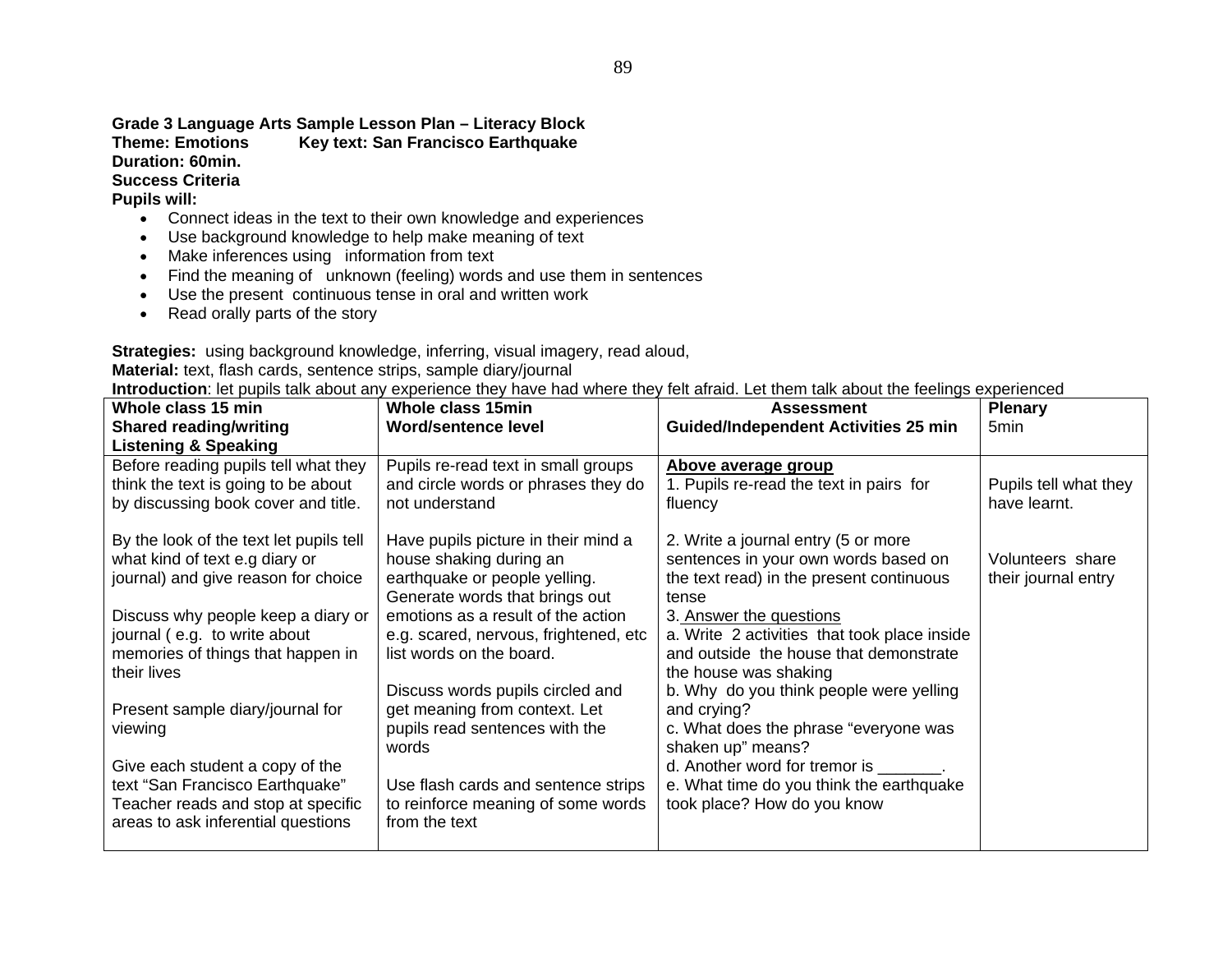| Pupils verify their answers using<br>text and background knowledge                                                                                                                                                                                                                                                                                                                   | Discuss the meaning of other words<br>generated                                                                                                                                                                                                               | <b>Average group</b><br>1. re-read text in small groups for further<br>understanding and fluency                                                                                                                                                                                                                                                                                                                                                                                                                                                                                                                                                                                                                                                                                                                                                |  |
|--------------------------------------------------------------------------------------------------------------------------------------------------------------------------------------------------------------------------------------------------------------------------------------------------------------------------------------------------------------------------------------|---------------------------------------------------------------------------------------------------------------------------------------------------------------------------------------------------------------------------------------------------------------|-------------------------------------------------------------------------------------------------------------------------------------------------------------------------------------------------------------------------------------------------------------------------------------------------------------------------------------------------------------------------------------------------------------------------------------------------------------------------------------------------------------------------------------------------------------------------------------------------------------------------------------------------------------------------------------------------------------------------------------------------------------------------------------------------------------------------------------------------|--|
| After reading have pupils tell how<br>activities in the text remind them of<br>anything they have experienced<br>personally.<br>Let pupils answer questions e.g.<br>What does this remind me of in my<br>life? Has something like this ever<br>happened to me? How does this<br>relate to my life? What were my<br>feelings when I read this?<br>Ask other questions about the text. | Focus on words ending in ing,<br>Let pupils observe the root word<br>and when ing is added to some of<br>the words<br>Focus on the tense of the words<br>ending in ing and when it is used<br>Let pupils make sentences using<br>the present continuous tense | 2. Write a journal entry (in your own<br>words based on the text read) in the<br>present continuous tense use these<br>verbs to assist: come, shake, howl, wake<br>(add ing to verbs)<br>3. Answer these questions<br>a) Write 2 activities that took place inside<br>and outside the house that demonstrate<br>the house was shaking<br>b) How did the author know what was<br>happening outside?<br>c) What is another word that can be used<br>for nightclothes?<br><b>Below Average Group</b><br>1. Re read parts of text with assistance<br>from the teacher for fluency and further<br>understanding<br>2. Draw 2 pictures of any activity in the<br>text and write a sentence about it<br>Add ing to these words to make new<br>words.<br>Come, cry, yell, wake,<br>Use any 2 words in a sentence using the<br>present continuous tense. |  |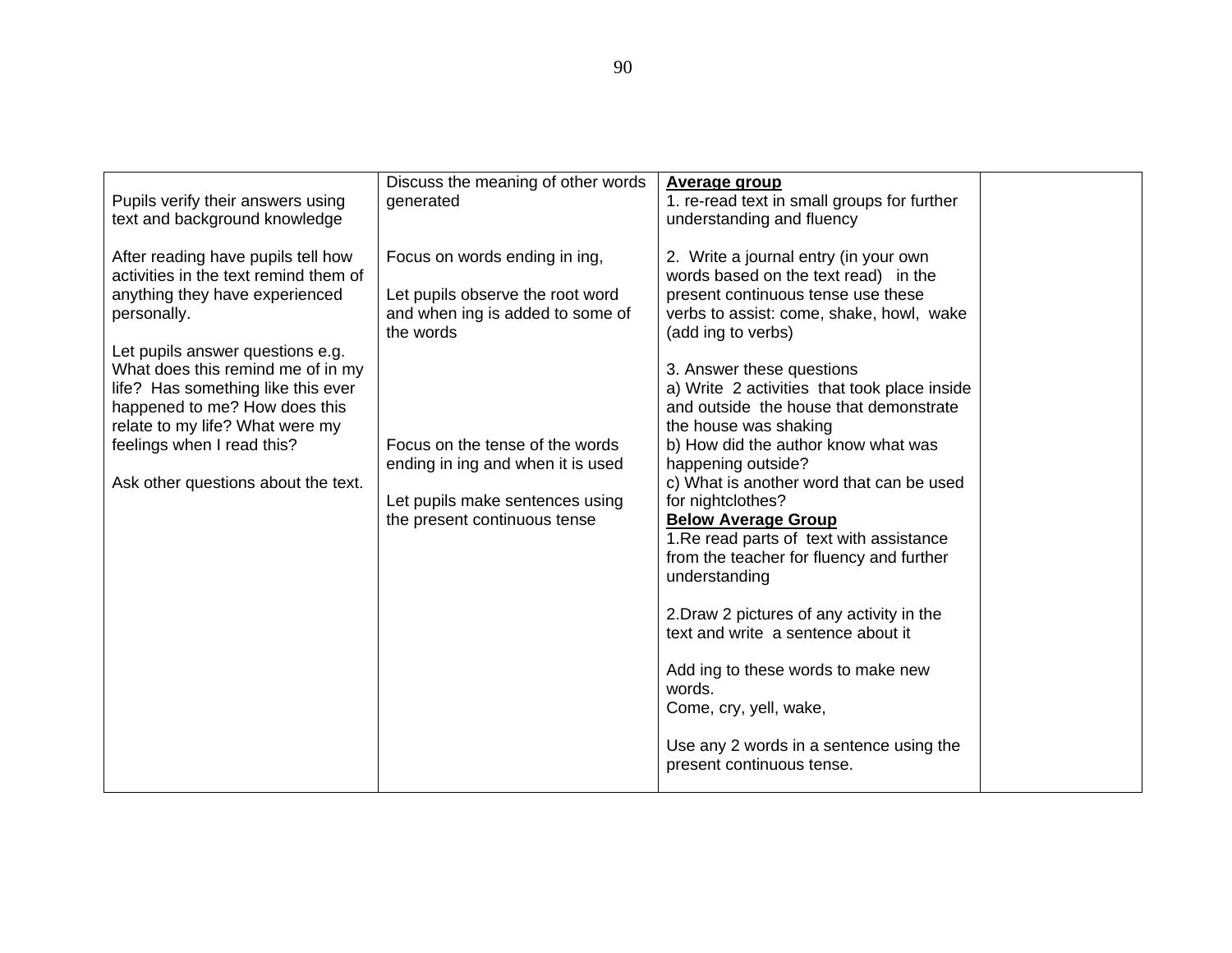## **Mini lesson Gr 3-4 Subject: Language Arts <b>Duration: 25 min- Whole class Mini**

## **Success Criteria**:

## **Pupils will:**

Write interesting beginnings (leads) for personal and imaginative narrative paragraphs

**Materials**: stories with good introductions, samples of student writing, worksheets

**Previous Knowledge**: Pupils are aware that a paragraph has a beginning, middle and end.

**Content**: The first few lines of any piece of writing are essential because they set the tone and make the reader want to read on. A good opening line should grab the reader's attention leaving the reader asking questions. This question should invite the reader to keep reading. The more students become aware of effective beginning (hooks) in stories, the more they are able to see the importance of good introductions in their own writing. E.g. of leads:

- ¾ Have you ever had a day when you wished you had stayed in bed? As I rushed out of the house to catch the bus I had no idea what was ahead of me.
- ¾ As I walked joyfully into the woods, I heard a loud bang. I looked around and realized I was on my way to one of the worst days in my life.
- $\triangleright$  "Hurry or you'll be late!" called my mother from the bottom of the stairs. If I had only known what that day would bring, I would have stayed at home.

**Introduction:** Teacher reviews with the pupils the parts of a paragraph e.g. beginning, middle and ending

Teacher reads two beginning stories to the pupils, (one with an interesting beginning and one with a boring beginning) then ask pupils which of the stories they would like to listen to? What about this story makes you want to continue to read? Pupils give reasons for their answers

**Transitional Statement**: teacher tells pupils that in the lesson they are going to learn to write good beginnings to stories. Pupils are also told that if they want someone to read their writing the beginning must be interesting.

## **Development**

- ¾ Have pupils read their own writing and discuss whether the beginning was interesting or not. Let pupils give reasons for choices.
- $\triangleright$  Read an exciting opening paragraph from a short story. Discuss the opening with pupils.
- ¾ Introduce the term "hook" and its purpose of hooking the reader's interest so that they want to read more.
- $\triangleright$  Explain the importance of having an interesting hook or lead in the beginning of a paragraph
- ¾ Ask questions e.g. Are you able to create a picture in your mind? Do you wish to hear the rest of the story? Are you left with questions after listening to the opening sentence/sentences?
- $\triangleright$  The teacher works together with pupils to write an interesting opening sentences on the chalkboard
- $\triangleright$  Put pupils into groups and 1. Pupils find interesting leads in specific stories from text and share with class. 2. Allow pupils to create their own interesting leads with given topics. (Ensure pupils write different types of opening sentences.)
- $\blacktriangleright$  Have pupils read their sentences to the class whilst others respond to the effectiveness in hooking the reader.

**Conclusion**: Write opening sentences on a board and have students evaluate them. (Leads must be appropriate to grade)

**Assessment:** Write 3 opening sentences to any topic on the board. (Pupils may work on)

**Follow up lessons**: Pupils practice in short mini lessons till they are able to write good opening sentences. Similar mini lessons can be used for organizing and writing details, writing conclusions and editing paragraphs.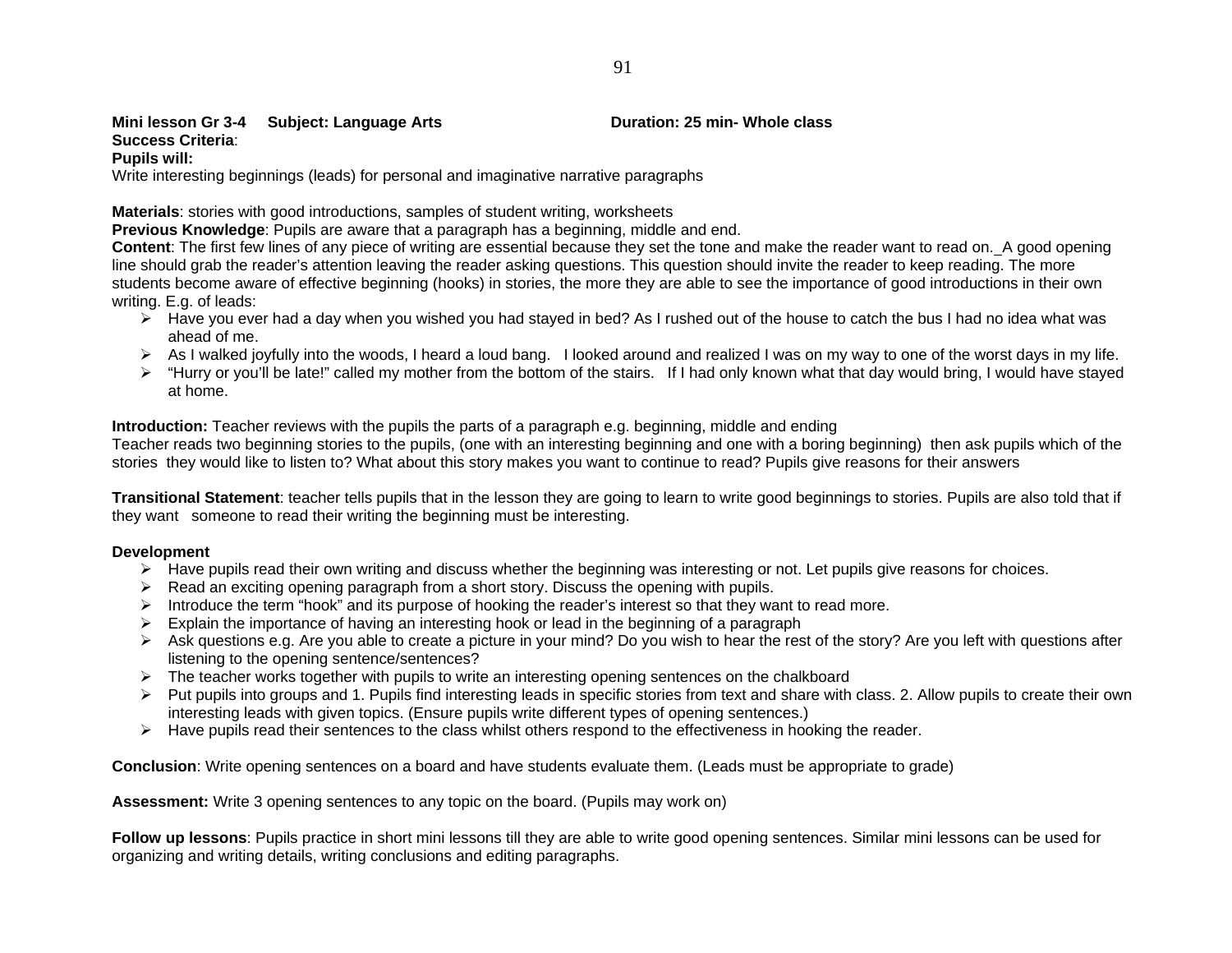**Evaluation:** Teacher observes pupils work to see how well they have done and to decide whether more practice is needed before moving on.

**Mini lesson Gr 3 Duration: 20 min- Small group/whole class Subject: Language Arts Success Criteria**: **Pupils will**: Develop oral expression and fluency through recognition of punctuation in reading selection. **PK**: Most pupils are able to identify sight words at their grade level and above.

**Material:** Any grade level reading text or other book, where each child has access to a copy, a story with lots of dialogue and a variety of sentence and different punctuation marks, tape recorder, list of grade level sight words, fluency rubric

**Content:** Fluency is the ability to read, speak, or write easily, smoothly, and expressively.

**Introduction**: The teacher lets 2 pupils read text. One reads slow the other reads faster. Let pupils tell which reader they understood best and why.

**T.S**: Tell pupils what the lesson is going to be about and the purpose for it.

## **Development:**

Explain that fluency is not the same as speed. Even though somebody may read very quickly, that does not necessarily mean that he or she understands what the text says. Tell students that somebody who reads with expression, or feeling, and with an understanding of the text, is a fluent reader.

- $\triangleright$  Teacher models and read aloud a passage with proper expression, rate and intonation.
- $\triangleright$  Let pupils use a rubric to evaluate the teacher.
- ¾ Discuss the purpose of the different punctuation marks in the passage during reading.
- ¾ Discuss proper expression for each mark and have students model together. Focus on quotation marks, the purpose of it and the tone of voice that needs to be used.
- ¾ Pupils practice reading list of words and phrases then passages at their reading level in pairs and assess their peers using a rubric.
- $\triangleright$  Teacher monitor above average pupils do repeated reading with higher level passages
- $\triangleright$  Allow volunteers to demonstrate reading fluently in front of the class.
- $\triangleright$  Record pupils reading and playback to the class.

**Conclusion:** Tell students that the best way to become a more fluent reader is to practice.

Let pupils talk about their experience when they listen to themselves.

**Assessment:** 1. Pupils read in pairs using a rubric (one reads the other listens)

2. Pupils read in front of the class and other pupils asses using a rubric

3. Record pupils' voices and play for the class to assess.

**Evaluation**: Teacher evaluates pupils' progress. In follow up lessons teacher can question pupils to assess comprehension of passages read.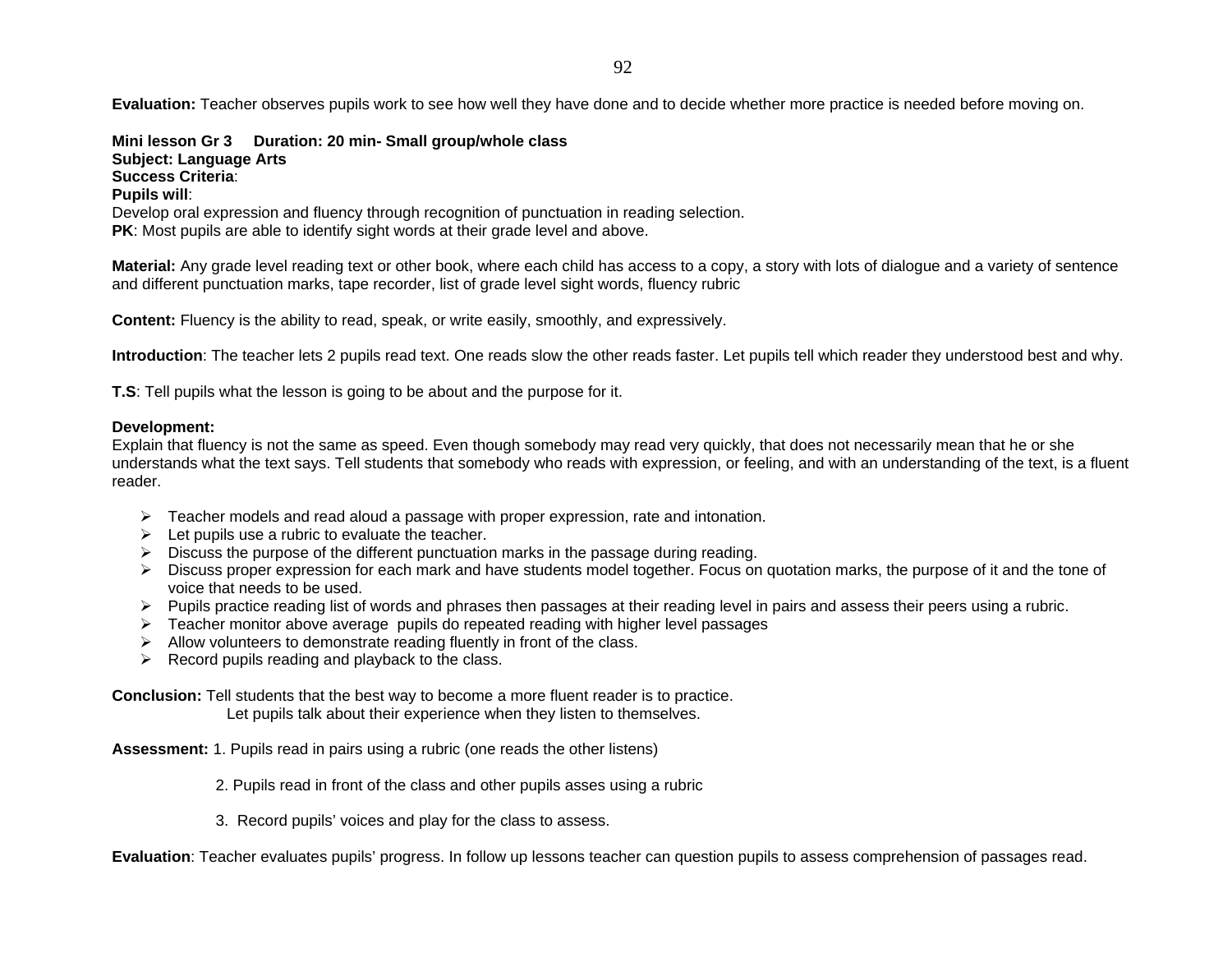| <b>Texts Used in the Guide</b>                                                                                                                                                                                                                                                                                 |                                                                                                                                                                                                                                                                             |
|----------------------------------------------------------------------------------------------------------------------------------------------------------------------------------------------------------------------------------------------------------------------------------------------------------------|-----------------------------------------------------------------------------------------------------------------------------------------------------------------------------------------------------------------------------------------------------------------------------|
| San Francisco Earthquake (MAKING CONNECTIONS READING<br>COMPREHENSION SKILLS & STRATEGIES- TEACHER'S EDITION<br>BK. 3                                                                                                                                                                                          | Huge fires are burning everywhere. Houses on the street have<br>burned down. There's no electricity or gas. I heard Dad talking to<br>the mayor. He told Dad that there is more damage from the fires                                                                       |
| <b>San Francisco Earthquake</b>                                                                                                                                                                                                                                                                                | than from the earthquake itself.                                                                                                                                                                                                                                            |
| April 18, 1906<br>When I woke up my bed was moving! Books were falling off the<br>shelves. I pulled the covers over my head. Then I heard my Mom<br>and Dad calling me. I jumped up and we raced downstairs. Some of<br>the furniture had fallen over. Mom's favorite plates were all smashed<br>on the floor. | I miss my friends and I'm worried about them. There is no school so<br>I don't know how everyone is doing. Most of the stores aren't open.<br>Mom has to wait in line to get food. Then she has to cook on a little<br>fire out in the streets. It's hard living like this. |
| I could hear dogs howling outside so I ran to the window. The sun                                                                                                                                                                                                                                              | April 20, 1906                                                                                                                                                                                                                                                              |
| was just coming up, I could see big cracks and holes in the<br>pavement. Some houses had fallen down! Dad went outside.<br>People in their night clothes were out in the street.                                                                                                                               | There's still no electricity so there are no lights. The mayor said<br>everyone should stay indoors at night. The fires look spooky in the<br>dark. Soldiers and police are helping to fight the fires. Lots of people<br>are hurt, and the hospitals are full.             |
| Everyone was yelling and crying. When Dad came back he told us<br>there was an earthquake, maybe the biggest earthquake ever!                                                                                                                                                                                  | April 22, 1906                                                                                                                                                                                                                                                              |
| April 19, 1906<br>Everyone is shaken up. This earthquake was really, really bad. We<br>still feel little tremors every now and again.                                                                                                                                                                          | Lots of people don't have homes or belongings anymore. They are<br>living in tents. Soldiers are giving them food and blankets.                                                                                                                                             |
|                                                                                                                                                                                                                                                                                                                | Thousands of volunteers are helping to get things back to normal.<br>We are starting to rebuild out city. However it will take a lot of time                                                                                                                                |

**That's Rubbish!** (*MAKING CONNECTIONS READING COMPREHENSION SKILLS & STRATEGIES- TEACHER'S EDITION BK.2*

Piney Acres Campground Anywhere, USA

To Whom It May Concern:

 I have just returned from a camping vacation at Piney Acres. I will never go back there again! People were throwing their litter onto the ground. I was shocked that campground was so dirty. I think your campers must be the most careless people in the world!

 I believe people who drop litter onto the ground and into lakes and rivers don't care about nature. Litter can harm fish, birds, and small animals. Broken glass that is lift on the ground can even cause forest fires!

 I think people who litter should be banned form Piney Acres and all other campground. You must tell your campers to think about litter. It is pollution, and pollution is bad for our planet! It is one of the biggest problems in the world today. What are you going to do about it?

Thank you for your time.

Woody B. Klee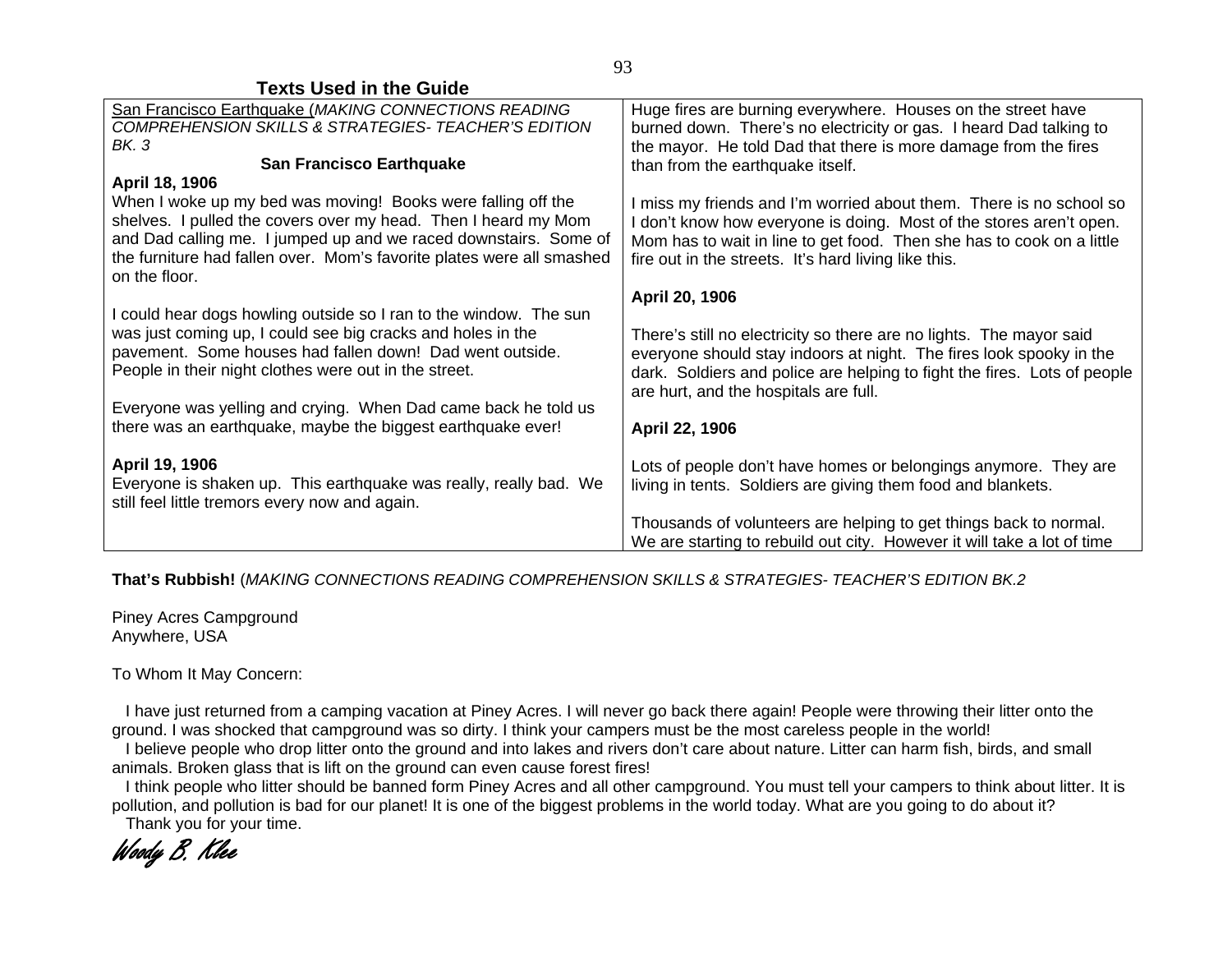## **The Food We Eat – Kira Freed ( www.readinga-z.com)**





There are many kinds of food. Where does food come from? It all comes from plants and animals.





Where does juice come from? Orange juice comes from oranges. Oranges grow on orange trees.





Where does milk come from? Milk comes from cows. Cows are animals.





Where do bagels come from? Bagels come from wheat. Wheat grows from the seeds of a plant.





Where do omelets come from? Omelets are made from eggs. Eggs come from chickens.





Where do French fries come from? (*French fries are called "chips" in Great Britain and in some other countries around the world.)* French fries are made from potatoes. Most people think potatoes are part of the potato plant's root. They are really part of the stem that grows below the ground.





Where does hamburger meat come from? Hamburger meat is made from beef. Beef comes from cattle.





Where does popcorn come from? Popcorn comes from corn. Corn is a seed from a corn plant.





Where does cheese come from? Cheese is made from milk. Milk comes from cows.







Where does pizza come from? The crust is made from wheat. The sauce is made from tomatoes. The cheese is made from milk. The pepperoni comes from a pig. Pizza comes from plants and animals.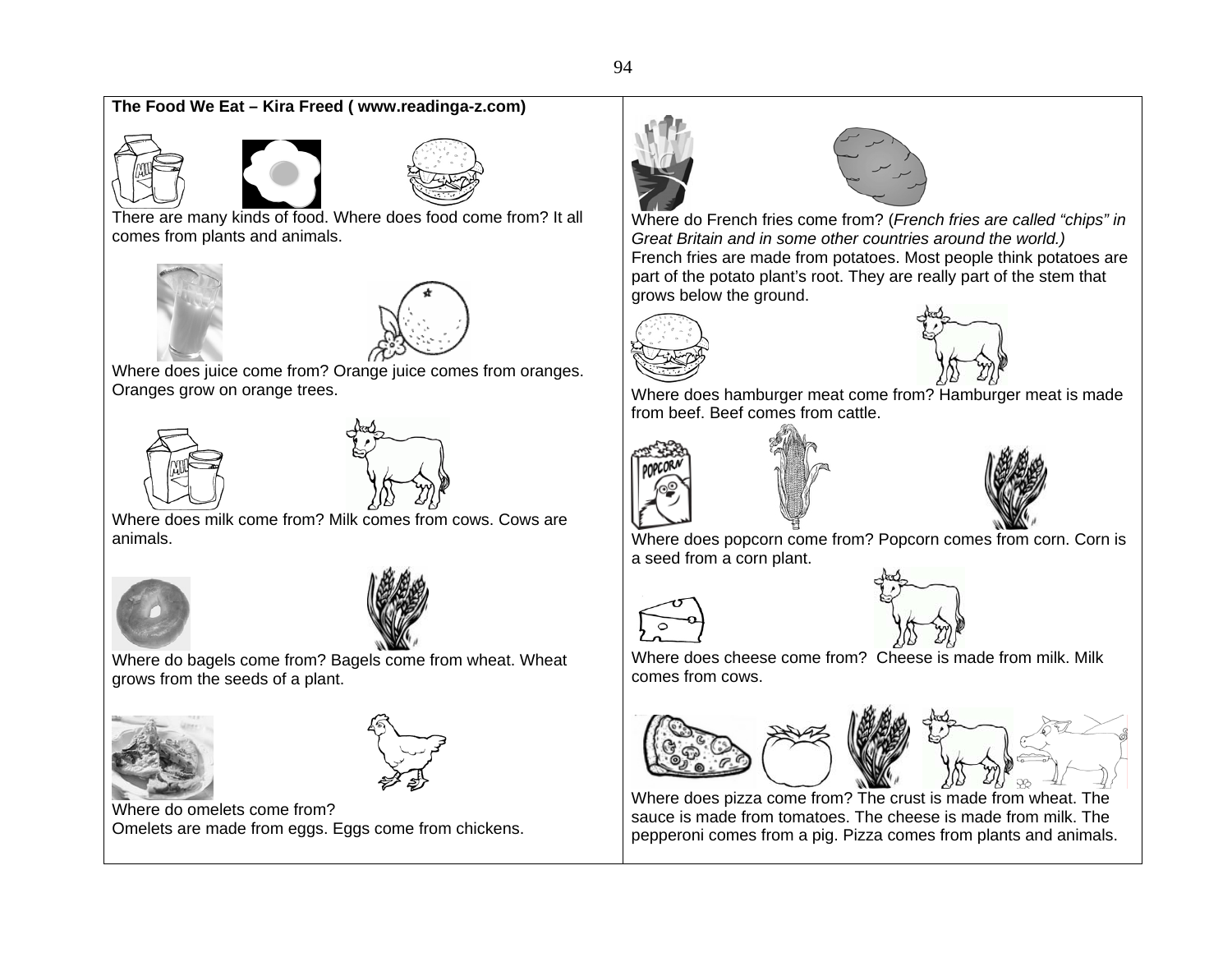#### **Secret Friends** *By Nanette McLane*  Drina stood quietly beside her father. She sighed. "I love it here," she said about the family's farm in Veracruz, Mexico. Then she frowned as she heard the buzzing of chainsaws in the distance. She looked up at her father. "What are they doing?" asked Drina. "They are destroying our forest," answered Father sadly. "Hundreds of trees will soon be gone." "Then we must stop them," said Drina. "You and me? What can we do, eh? We don't own the forest." Father sounded tired. "Besides, I have to get to work, and you need to get to school." Drina knows her father was probably right, but she felt strongly that 2. Father does not think he can do anything to stop what is happening because A. he is too old. B. he and Drina are poor. C. Drina will be late for school. D. he does not own the forest. 3. What time did the story take place? A. In the morning B. At midnight C. In the evening D. Late afternoon 4. Which sentence best describes Drina?

A. She is always late for school. B. She does not like living on a farm. C. She cares about the world around her.

D. She likes to play make-believe.

A. A girl walks through the woods.

6. The story says. "Someone had to do something to preserve the

A escape B save C love D feed

consonant sound as the underlined letter in saw?

7. The story says "It took a minute." Which word has the same

A know B work C down D stood

8. The story says, "She saw no one." Which word has the same

B. A tree talks to a girl. C. A chainsaw yells at a tree. D. A tree smiles at another tree.

trees." Preserve means

**vowel sound** as took?

someone had to do something to preserve the trees. As she headed off to school, she decided to take the shortcut through the woods so she would not be late. She was thinking hard as she hurried along. "Drina," said a voice. Drina stopped suddenly and looked around. She saw no one "Up here," said the voice. When Drina looked up, the tree she saw seemed to have a face. "Yes, Drina, you did hear me talking. We trees know that you care about us. You have to help us!" it took a minute for Drina to recover form the shock of a tree talking to her. 5. Which of these things could happen in real life?

 Finally she said, "What can I do?" "Talk to all the children at school, and have them talk to their parents. Persuade everyone to walk together in the forest and stay there until the tree-cutting stops." Drina thought about that a minute. Then she looked up at the tree again. But there was no one there. Just the trees. "I must have imagined it," she thought. "Trees can't talk…..or can they?" As she hurried on down the path, she smiled to herself. "Now I know what I can do," she thought. "I'll get started as soon as I get to school."

## *Read the story and circle the letter close to the correct answer*

| <b>Node the story and on one the retter order to the oorrest answer</b> | <u>oonoonant oodina as tho anaoninoa iottor in saw :</u>    |
|-------------------------------------------------------------------------|-------------------------------------------------------------|
|                                                                         | buzzing<br>voice<br>В<br>Α<br>path<br>was                   |
| 1. What is happening to the forest?                                     | 9. Which word from the story is a compound word?            |
| A. The trees are getting too tall.                                      | destroying<br>finallv<br>B shortcut<br>D<br>recover<br>A    |
| B. Someone is cutting down the trees.                                   |                                                             |
| C. The trees are changing into people.                                  | 10. which part of the story could not really happen?        |
| D. All the birds and animals are leaving.                               |                                                             |
|                                                                         | 11. What will Drina most likely do when she gets to school? |

## **Sample Language Arts Test (The** *purpose of this test is to give teachers ideas of items that could make up an end of unit/term test.*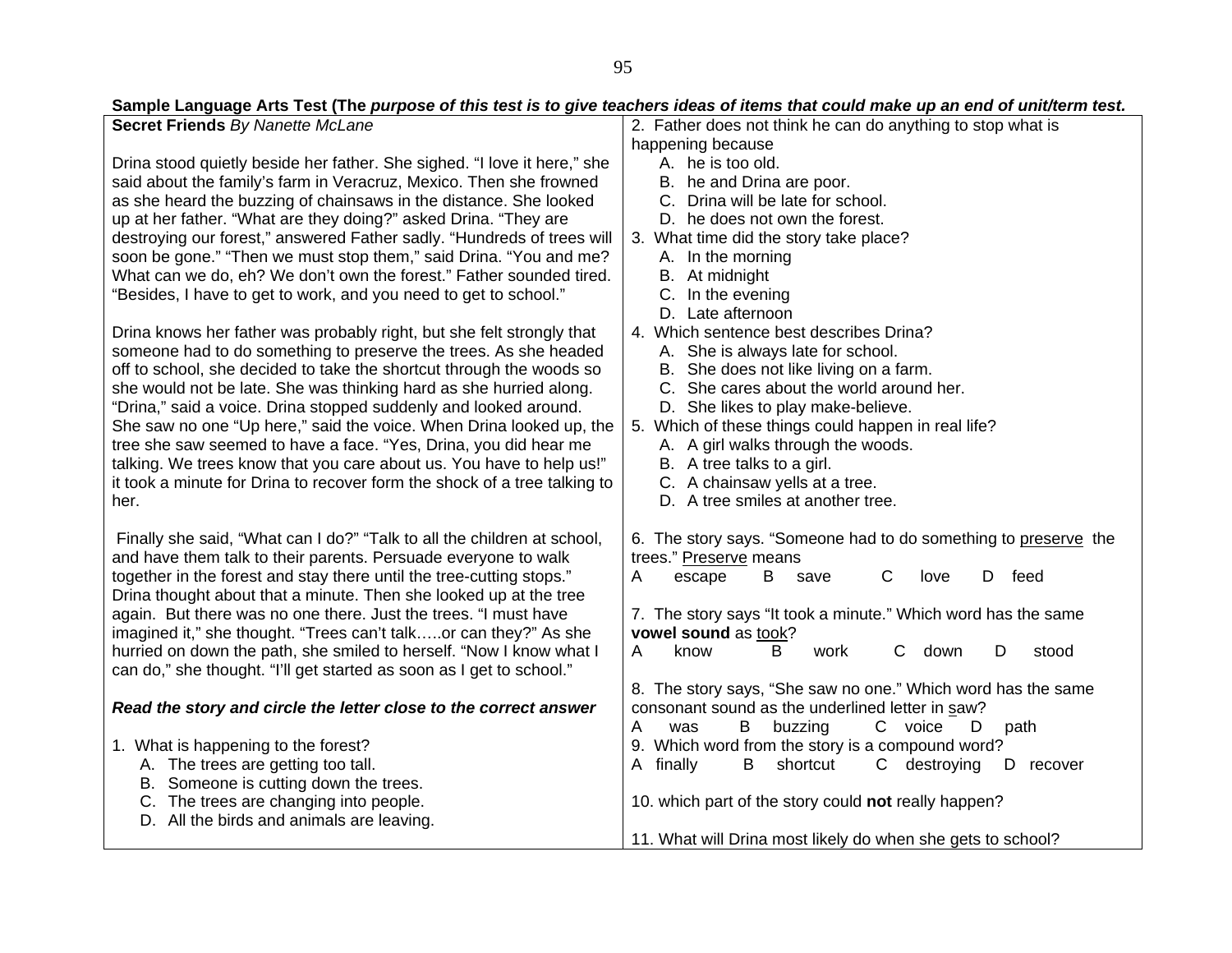## **Responding to Text** . (advance pupils) 1.Think about the story you have just read. Write a paragraph telling how you can help to save the trees in the forest. State a main idea and write sentences to support it. Write the paragraph for your teacher to read.

2. Think of the story read to you. Draw pictures to show how you can help save the trees in the forest. Write sentences to tell about your pictures. (slower pupils)

## **Use the poster/advertisement to answer the questions**



For limited time only a huge LOGOS SHIP will visit Dominica selling great books and having fun shows for kids. The ship will be available from May 22 to 30, 2010. The first fifty people to get on board will get free books and other great prizes. Don't miss a chance to buy great books of all subjects and to have fun, fun, fun! Hurry! Visit the LOGOS SHIP. You won't regret it!

- 1. What does this poster/advertisement wants readers to do?
- 2. What would be the benefit of going early on the boat on May 22?
- 3. What does the word limited means?
- 4. What words or phrases are used to persuade readers?
- 5. How many days will the ship be in Dominica?
- 6. Where do you think you would find such advertisement?

## **Read the poem and answer the questions**



## **Daddy Fell into the Pond**   *by Alfred Noyes*

Everyone grumbled. The sky was grey. We had nothing to do and nothing to say. We were nearing the end of a dismal day, And then there seemed to be nothing beyond, Then, Daddy fell into the pond!

And everyone's face grew merry and bright, And Timothy danced for sheer delight. "Give me the camera, quick, oh quick! He's crawling out of the duckweed!" Click!

Then the gardener suddenly slapped his knee, And doubled up, shaking silently, And the ducks all quacked as if they were daft, And it sounded as if the old drake laughed. Oh, there wasn't a thing that didn't respond When, Daddy fell into the pond!

- 1. Who was the speaker in the poem?
- 2. What was the author's mood at the beginning of the poem?
- 3. What do you think was the author's purpose for writing the poem?
- 4. Identify 2 pairs of rhyming words from the poem.
- 5. Identify a figurative speech in the last stanza of the poem.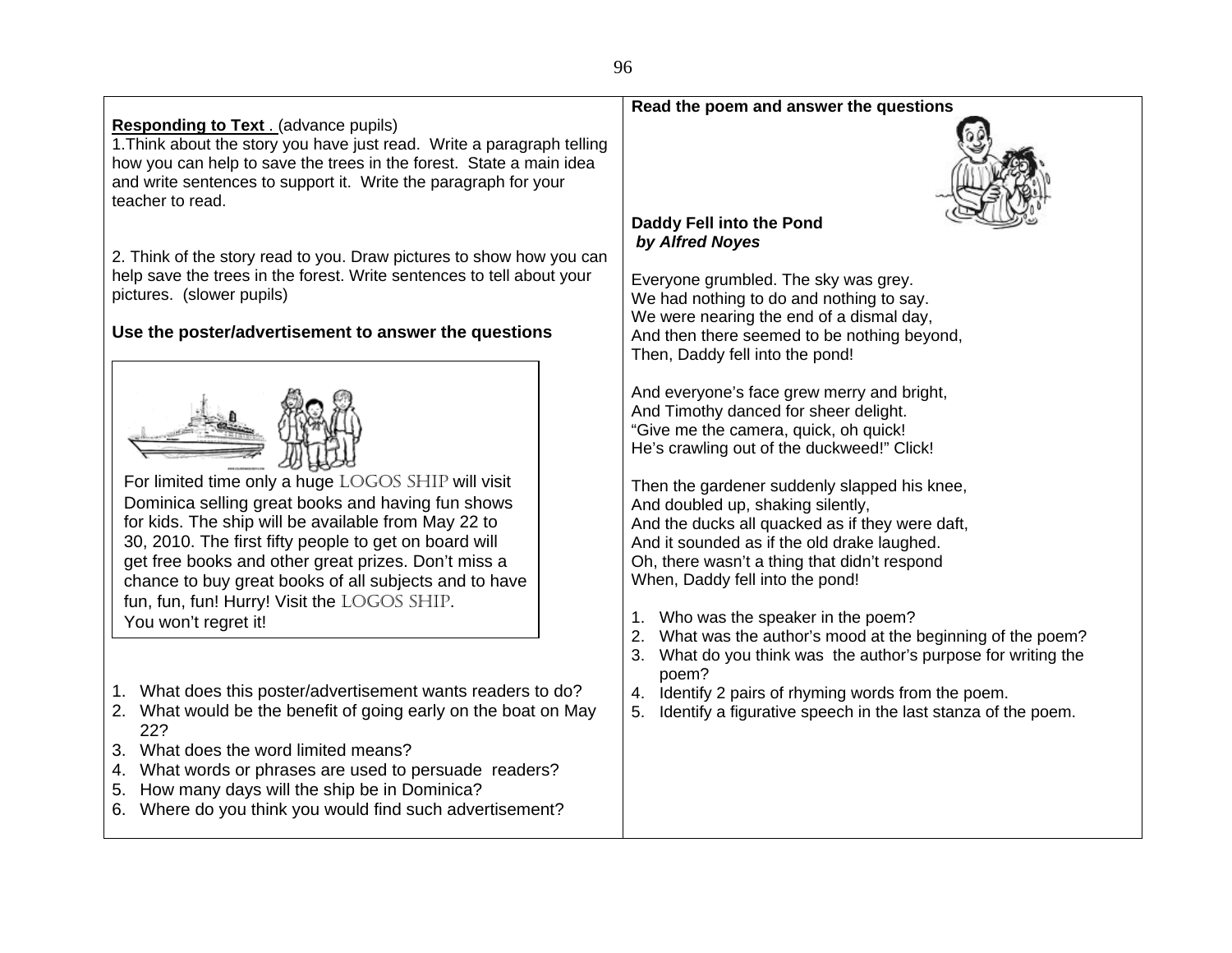| 97                                                                  |                                                                         |
|---------------------------------------------------------------------|-------------------------------------------------------------------------|
|                                                                     | 4. Find the root word of each underlined word.                          |
|                                                                     | replace<br>а.                                                           |
| 1. Read the passage. Choose the word or words that best fit in      | place<br>re<br>lace<br>rep                                              |
| each numbered blank.                                                | b.<br>disappear                                                         |
|                                                                     | dis<br>pear<br>appear<br>ear                                            |
| My grandfather and I went to the circus. We saw three clowns        |                                                                         |
|                                                                     | 5. Choose the correct form of the word that best fits in the            |
| dressed up as _______. They ________ around in circles and          | sentence.                                                               |
|                                                                     | a. I ________________ to call you last night.<br>tried tryed try trying |
| playing tricks on each other. All of a sudden, one clown _____      | trying                                                                  |
|                                                                     |                                                                         |
| into a big balloon. Then the balloon went off. The clown flew       |                                                                         |
|                                                                     | stop<br>stoping<br>stopping<br>stopped                                  |
| through the air and landed ________ in a net. It was a great stunt! |                                                                         |
| 4                                                                   | stone's<br>stonees<br>stones                                            |
|                                                                     |                                                                         |
| 1. child<br>children<br>childs<br>childrens                         | c. The ______________ stole our money.                                  |
| 2. running<br>was running<br>were running<br>runned                 | thiefs<br>thief's<br>thieves<br>thiefes                                 |
| will jump<br>3. jumping<br>jumped<br>jump                           |                                                                         |
| 4. most safe<br>safer<br>safest<br>safely                           | d. The cat caught two                                                   |
|                                                                     | mices<br>mice<br>mouse<br>mousse                                        |
| 2. Find the word that has the same sound as the underlined          |                                                                         |
| letter/letters.                                                     | 6. Choose a pronoun to complete the sentence                            |
|                                                                     | Mr. John called sally. He wanted to speak with ______.                  |
| b. hand                                                             | her<br>she<br>him<br>them                                               |
| need<br>done<br>wind<br>pants                                       |                                                                         |
|                                                                     | 7. Choose the correct order for the following sentences.                |
| $c.$ $cry$                                                          |                                                                         |
| lie<br>crib<br>stay<br>you                                          | 1. Then pull any weeds.                                                 |
|                                                                     | 2. Next, water the seeds each day.                                      |
| 3. Read the underlined word. Choose the word that can be            | 3. First, plant the seeds in the shade.                                 |
| added to it to form a compound word.                                | 4. The seeds will grow into pretty flowers                              |
|                                                                     |                                                                         |
| a. cup                                                              | a. 4 - 1 - 3 - 2                                                        |
| milk<br>cake<br>day<br>spill                                        | b. $2 - 3 - 1 - 4$                                                      |
|                                                                     | c. $3 - 2 - 1 - 4$                                                      |
| b. play                                                             | d. $1 - 3 - 2 - 4$                                                      |
| boat<br>baby<br>pen<br>one                                          |                                                                         |
|                                                                     |                                                                         |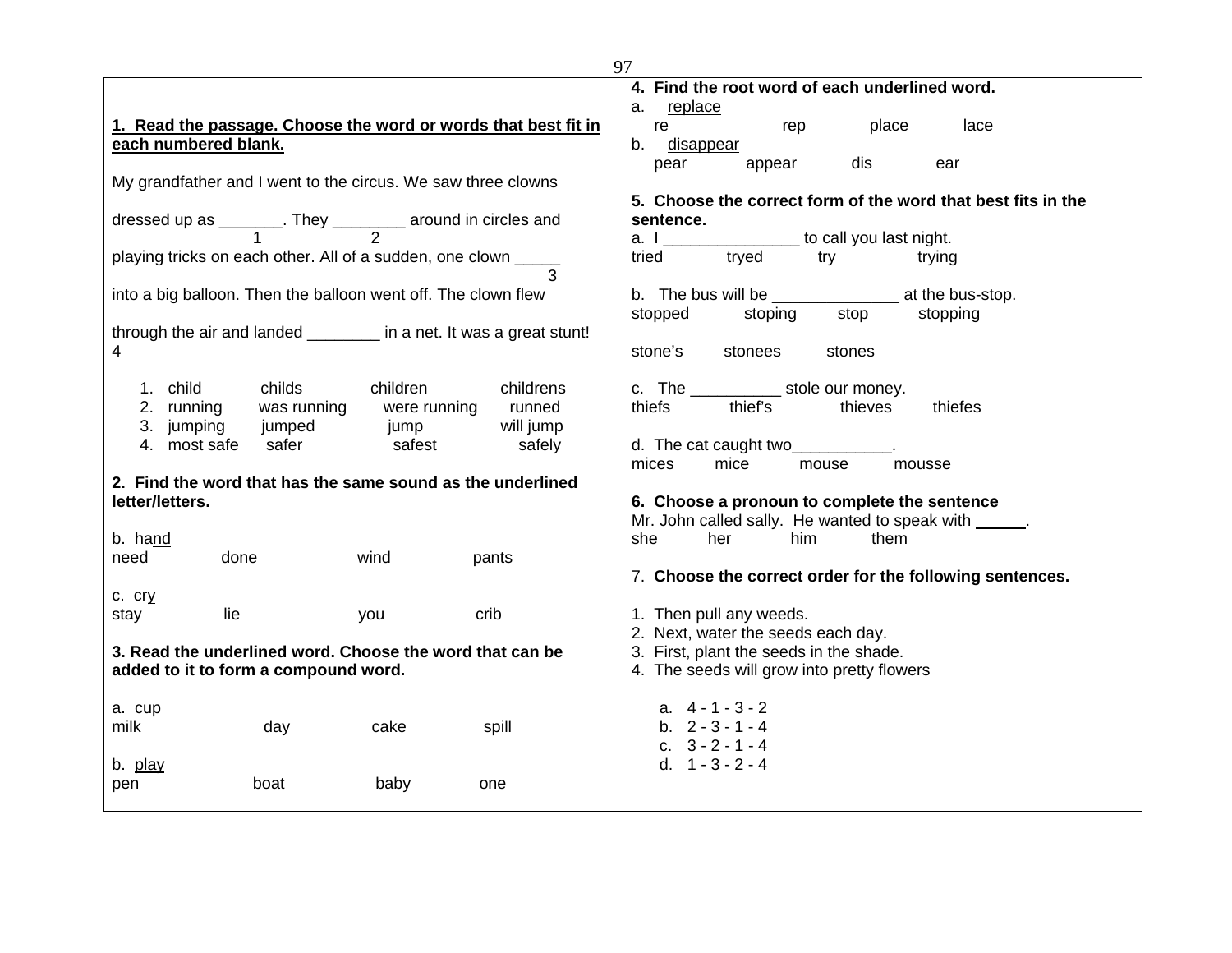|                                                                     | 98                                                                 |
|---------------------------------------------------------------------|--------------------------------------------------------------------|
| 8. Choose the word or phrase that best completes the sentence.      | 11. Which part of the sentence has a capitalization error?         |
| The movie _____________ already.                                    | We drove mrs. [ Wilkins to the ] school picnic [ last weekend      |
| a. has begun                                                        | В<br>D<br>A<br>С                                                   |
| b. have begun                                                       |                                                                    |
| c. were beginning                                                   | 12. We ___<br>packed our bags yet.                                 |
| d. is begun                                                         | havent'<br>have'nt<br>haven't<br>havenot                           |
| 9. A picture tells many different stories to many different people. | 13. Which of these is not a sentence?                              |
| People can look at a picture and write their own words.             | e. Camping is fun.                                                 |
|                                                                     | The trees are tall.<br>f.                                          |
| Circle the main idea                                                | g. We hike through the woods.                                      |
| a. Pictures are made from film.                                     | h. Camping in the pine forest.                                     |
| b. You need a camera to take pictures.                              |                                                                    |
| c. Photographers are able to create a story without words.          | 14. My friend moved from Antigua.                                  |
| d. Photography is a difficult hobby.                                |                                                                    |
|                                                                     | In the sentence Antigua is                                         |
| 10. Choose the sentence that is written correctly.                  | an adverb<br>pronoun<br>adjective proper noun                      |
| a. She gone to the post office.                                     |                                                                    |
| b. She going to the post office.                                    | 15. Which sentence has the correct punctuation?                    |
| c. She went to the post office.                                     |                                                                    |
| d. She go to the post office                                        | a. Bob, asked Did you see my new bike?                             |
|                                                                     | b. Bob asked, "Did you see my new bike?                            |
| 11. Which part of the sentence has a capitalization error?          | c. Bob asked, "Did you see my new bike?"                           |
|                                                                     | d. Bob, asked "Did you see my new bike?"                           |
| We drove mrs. [ Wilkins to the ] school picnic [ last weekend       |                                                                    |
| B<br>D<br>A<br>С                                                    | 16. Looking for information about insects in a science book, where |
|                                                                     | would one most likely find a page number about insects?            |
| 12. We<br>packed our bags yet.                                      | Glossary<br>index<br>title page<br>front cover                     |
| havent'<br>have'nt<br>havenot<br>haven't                            |                                                                    |
| 13. Which of these is not a sentence?                               | 17. The man said, "where are you going?"                           |
| a. Camping is fun.                                                  | Which word in this sentence should be capitalized?                 |
| b. The trees are tall.                                              | Man<br>said<br>where                                               |
| We hike through the woods.                                          | you                                                                |
| c.<br>d. Camping in the pine forest.                                |                                                                    |
|                                                                     | 18. Which word is spelt correctly?                                 |
|                                                                     | batteris<br>a. batterys<br><b>batteries</b><br>batteryes           |
|                                                                     |                                                                    |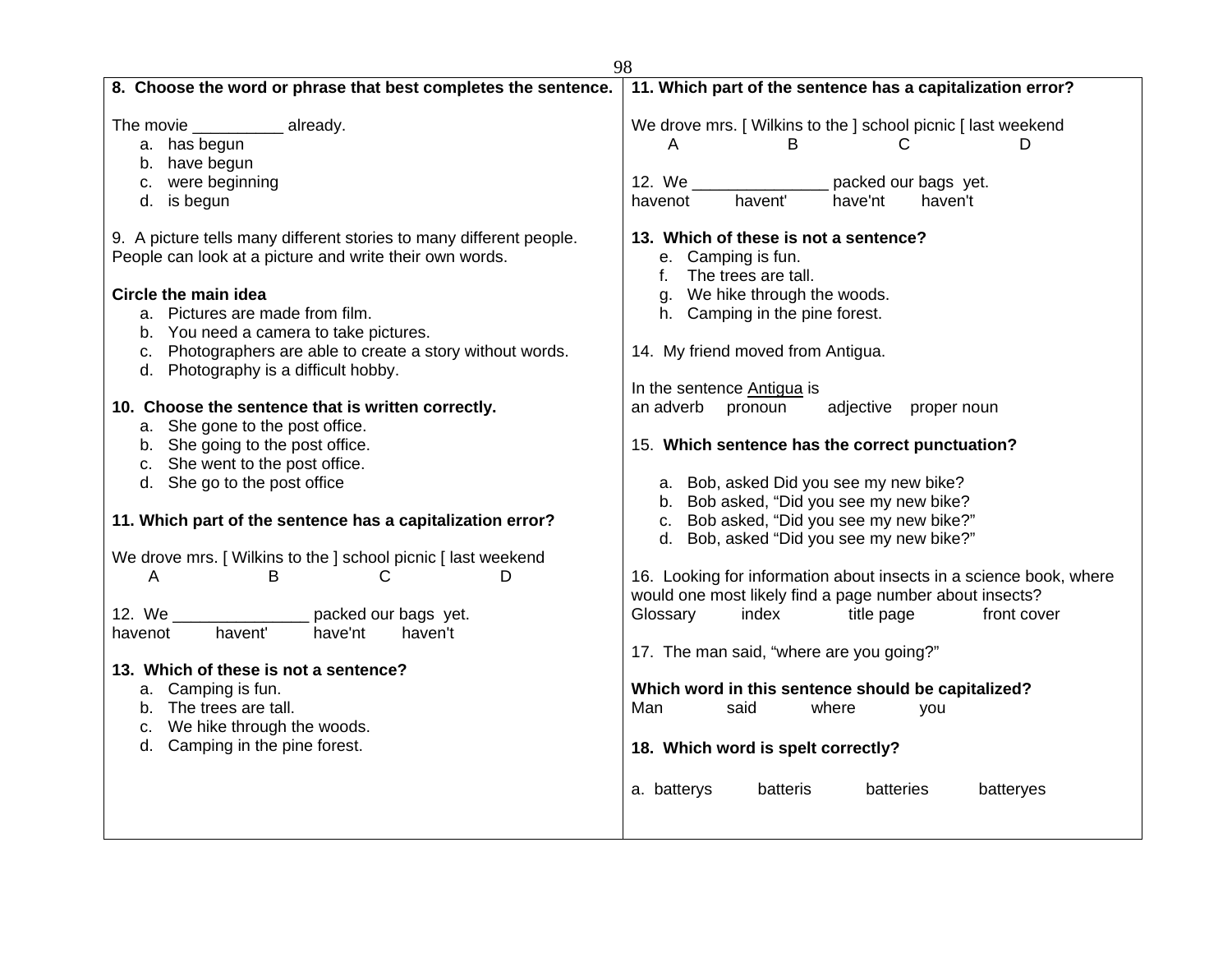| 99                                                                                                                                                                                                                                                                                                                                                                                                                                                                           |                                                                                                                                                                                                                                                                                                                                                                                                                      |  |
|------------------------------------------------------------------------------------------------------------------------------------------------------------------------------------------------------------------------------------------------------------------------------------------------------------------------------------------------------------------------------------------------------------------------------------------------------------------------------|----------------------------------------------------------------------------------------------------------------------------------------------------------------------------------------------------------------------------------------------------------------------------------------------------------------------------------------------------------------------------------------------------------------------|--|
| 19. If your mother says to you, "Your room is a "junk pile!" what does<br>she mean?                                                                                                                                                                                                                                                                                                                                                                                          | 24. It was strange to see an open door in the uninhabited house.<br>Uninhabited means:                                                                                                                                                                                                                                                                                                                               |  |
| a. She thinks your room is arranged neatly.<br>b. She thinks you have a beautiful room.<br>c. She thinks your room is messy.<br>d. She thinks your room is small.<br>20. Yesterday the sun went away, the sky grew dark, big black<br>clouds puffed up in the sky, and the wind began to blow. What do you<br>predict happened next?<br>a. It became a sunny day.<br>b. It was about to be day time.<br>c. A thunderstorm came and it began to rain.<br>d. It was nighttime. | a. a helpless or difficult position<br>having no people living there<br>b.<br>belonging to someone<br>c.<br>25. Since no one signed up for the school talent show, the teachers<br>decided to cancel it and try again next year. What is the cause?<br>a. they canceled the show<br>b. no one signed up for the school talent show<br>c. they will try again next year<br>d. many kids signed up for the talent show |  |
| 21. Which statement is a fact?                                                                                                                                                                                                                                                                                                                                                                                                                                               | Look at these signs and choose the best answer.                                                                                                                                                                                                                                                                                                                                                                      |  |
| a. Ladybugs are cute insects.<br>b. A rock is hard.<br>c. We live in a lovely neighbourhood.<br>d. Mr. Joe is a mean old man.<br>22. A person on TV says you should shop at Astaphans because<br>they have the cheapest prices on shoes. The person's purpose for<br>making this statement is to:<br>inform<br>confuse<br>entertain<br>persuade<br>23. A story that is funny or silly is trying to ___ you.                                                                  | 26. This sign says<br>children must smoke<br>а.<br>no smoking<br>b.<br>smoking is fun<br>c.<br>I don't like to smoke<br>d.                                                                                                                                                                                                                                                                                           |  |
| entertain<br>inform<br>persuade<br>scare                                                                                                                                                                                                                                                                                                                                                                                                                                     |                                                                                                                                                                                                                                                                                                                                                                                                                      |  |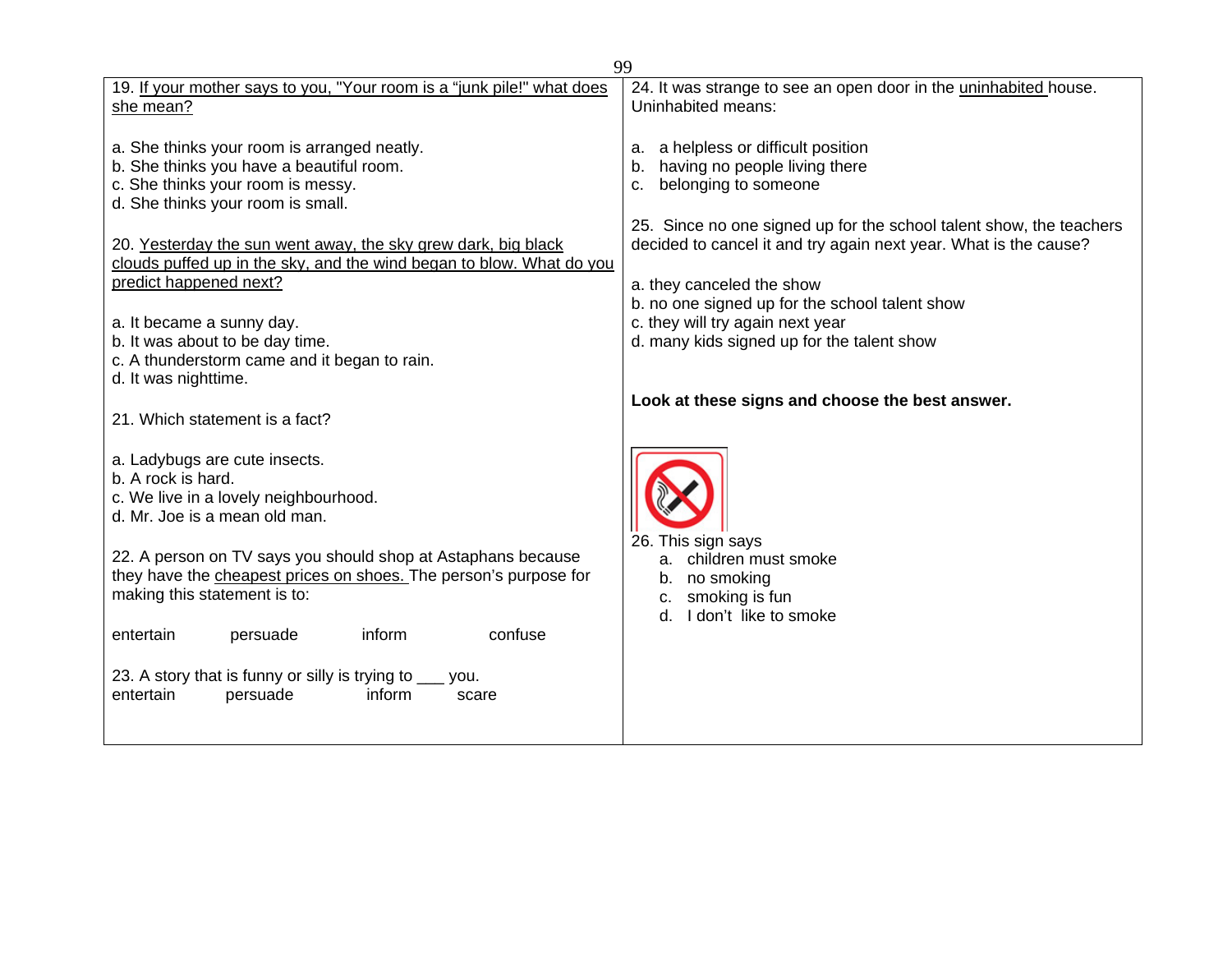# $\mathbb{P}$  Gents  $\longrightarrow$

- 27. Where would you most likely see this sign?
	- a. on the door of a classroom
	- b. on the beach
	- c. in a shop
	- d. on the door of a toilet used by males



28. This sign is most likely saying

- a. do not litter
- b. boys must not litter
- c. put only paper in the bin
- d. do not put paper in the bin



29. Where would you most likely see this sign?

- a. on a skating board
- b. on the side of the road
- c. where there is a wet floor in a hotel
- d. inside your house



30. The best activity that can take place using items from this picture is:

cooking driving recycling replaying

## **Edit the paragraph.**

Look for errors in spelling, capital letter, possessive nouns, verb tense, homophone, contraction, and quotation marks

Hannah wanted to scare her liddle brother. First she put on a green dragon mask. The she hided behind the couch and waits for her brother too come home. when he waked in the door, hannah jumpt out from behind the couch and yelled, Boo! Hannahs brother didnt jump. He didn't even look scared at all. he just smiled and said, "Oh hello Hannah."

## **Writing Choose one topic to write about.**

1. Think about something that happened to you during the school year. It might have been something you enjoyed, learned, or made you feel embarrassed. Write a personal narrative telling what happened. Tell what you did and how you felt.

2. Think about a place in your community or country where you like to go. It might be a beach, play ground, shopping centre or any kind of place. Write a description of the place. Tell what it looks like and what you can see there. Use your senses to describe.

Think of the person you want to read your writing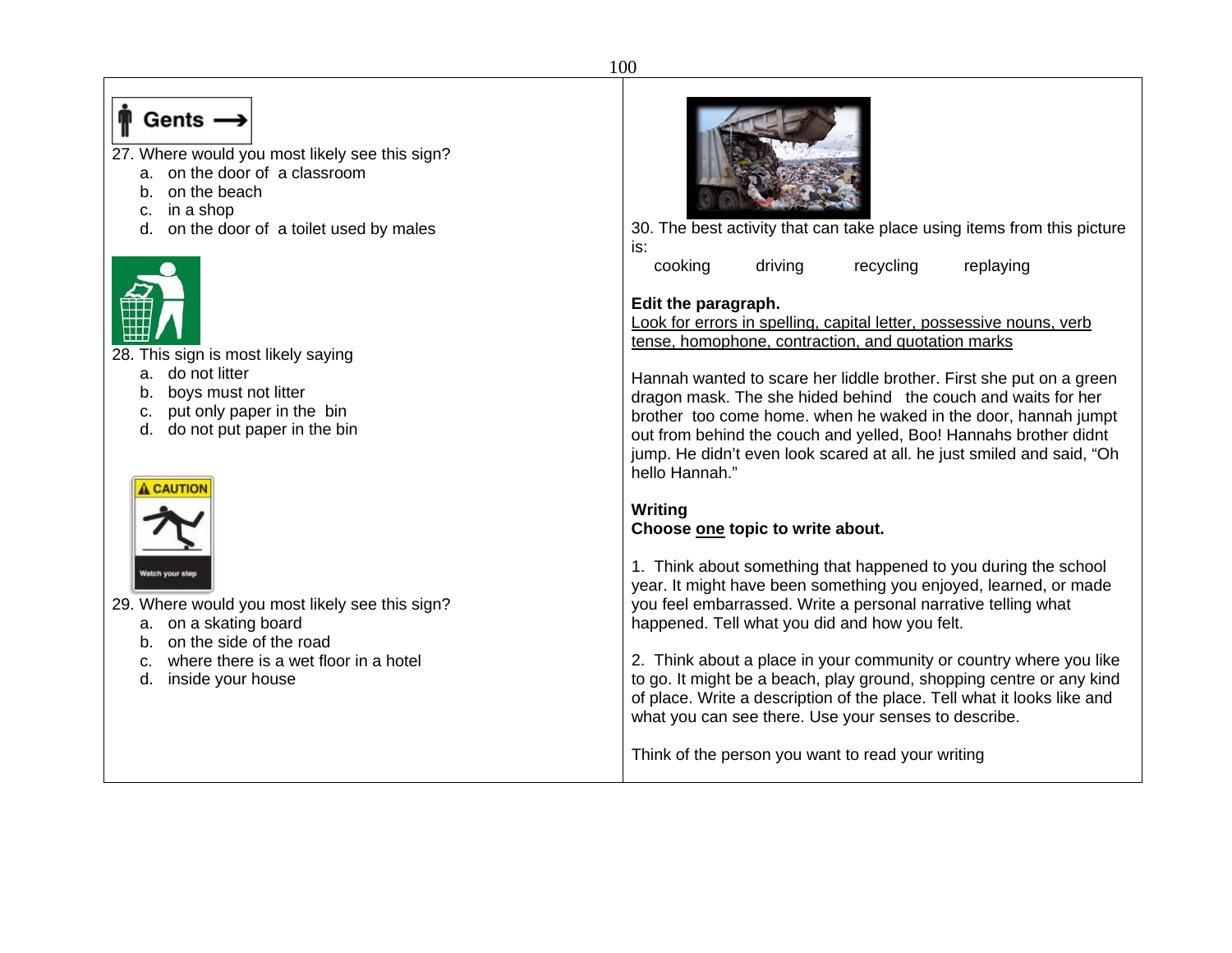| <b>Listening &amp; Speaking</b>                    |  |  |
|----------------------------------------------------|--|--|
| Teacher dictates a story whilst the pupils record. |  |  |
|                                                    |  |  |
|                                                    |  |  |
|                                                    |  |  |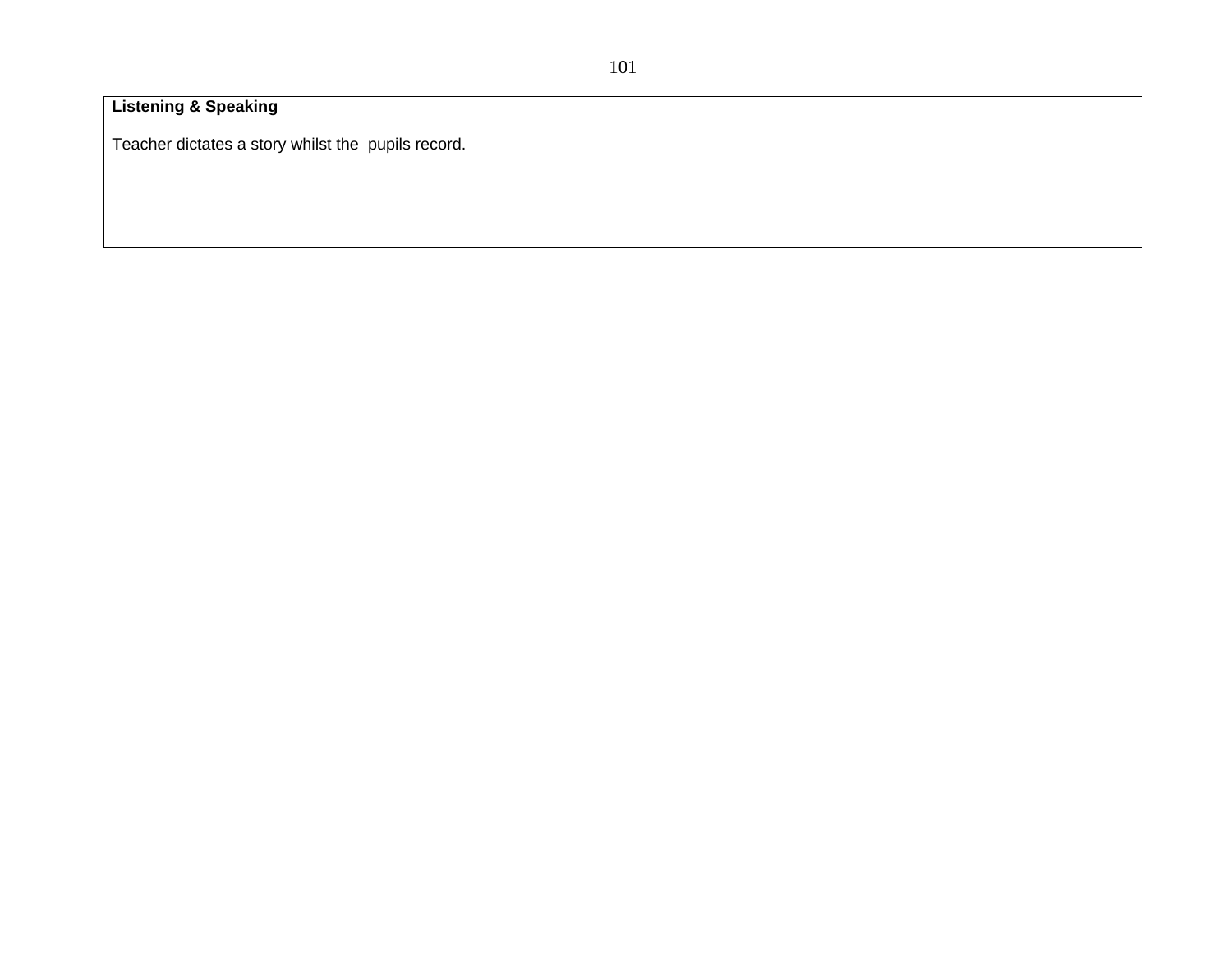| <b>Reading Comprehension</b>                                                                                                                                                                                                                                                                                                                                                                                                                                                                                                                                                                                                                                                                                                                            | <b>Reading Comprehension Skills</b>                                                                                                                                                                                                                                                                                                                                                                                                                                                                                                           |
|---------------------------------------------------------------------------------------------------------------------------------------------------------------------------------------------------------------------------------------------------------------------------------------------------------------------------------------------------------------------------------------------------------------------------------------------------------------------------------------------------------------------------------------------------------------------------------------------------------------------------------------------------------------------------------------------------------------------------------------------------------|-----------------------------------------------------------------------------------------------------------------------------------------------------------------------------------------------------------------------------------------------------------------------------------------------------------------------------------------------------------------------------------------------------------------------------------------------------------------------------------------------------------------------------------------------|
| Reading comprehension is the process of constructing meaning from<br>text. The process of comprehending involves decoding the writer's<br>words and then using background knowledge to construct an<br>approximate understanding of the writer's message.                                                                                                                                                                                                                                                                                                                                                                                                                                                                                               | Finding the main idea<br>$\blacktriangleright$<br>Recognizing supporting details<br>➤<br>Distinguishing between fact and opinion<br>➤<br>Identifying an author's purpose and/or viewpoint<br>➤<br>Compare and contrasting<br>≻<br>Putting events in sequential and/or chronological order                                                                                                                                                                                                                                                     |
| <b>Comprehension entails three elements:</b><br>The reader<br>(capacities, abilities,<br>knowledge,<br>and<br>experiences that a person brings to the act of reading)<br>The text (any printed text or electronic text)<br>The <b>activity</b> (purposes, processes, and consequences<br>associated with the act of Reading)<br>Different levels of comprehension<br>(a) Literal comprehension skills (e.g., identifying explicitly stated main<br>ideas, details, sequence, cause-effect relationships, and patterns)<br>(b) inferential comprehension skills (e.g., inferring main ideas, details,<br>comparisons, cause-effect relationships not explicitly stated; drawing<br>conclusions or generalizations from a text; predicting outcomes); and | Identifying causes and their effects<br>Using context clues<br>≻<br>Word deconstruction using prefixes, root words, and suffixes<br>➤<br>Meaning through connotation or denotation of words<br>Drawing logical conclusions<br>➤<br>Making inferences<br>➤<br>Meaning through figurative language<br>➤<br>Analyzing viewpoint through word choice<br>Making predictions<br>Summarizing<br>⋗<br>Identifying a theme<br>➤<br>Interpreting a literary symbol<br>➤<br>Identifying tone and mood<br>➤<br>Interpreting data in a graph or chart<br>≻ |
| (c) evaluative comprehension skills (e.g., recognizing instances of<br>bias and unsupported inferences in texts; detecting faulty reasoning;<br>distinguishing between facts and opinions; reacting to a text's<br>content, characters, and use of language).                                                                                                                                                                                                                                                                                                                                                                                                                                                                                           | <b>Strategies to Teach Text Comprehension</b><br>Comprehension strategies are conscious plans - sets of steps that<br>good readers use to make sense of text. Comprehension strategy<br>instruction helps students become purposeful, active readers who are<br>in control of their own reading comprehension.<br><b>Activating Prior Knowledge</b><br><b>Monitoring Comprehension</b><br><b>Using Graphic organizers</b><br><b>Asking and Answering Questions</b><br>Visualizing<br>Summarizing                                              |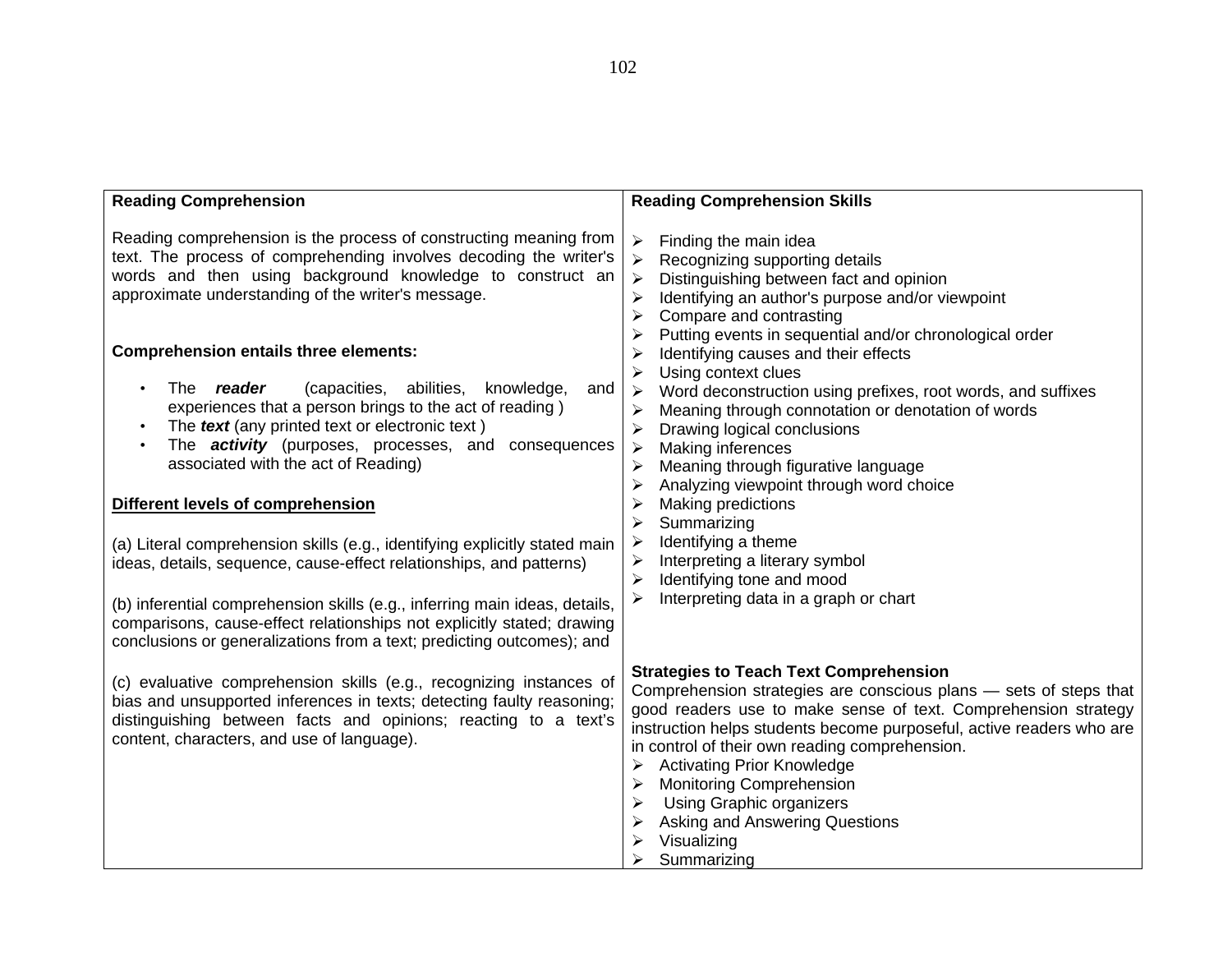| 103 |                                                                                               |  |
|-----|-----------------------------------------------------------------------------------------------|--|
|     | Predicting<br>Inferring<br>➤<br>> Recognizing story structure/Structure of informational text |  |
|     |                                                                                               |  |

| 1. Activating Background Knowledge                                                                         |                                                                           |
|------------------------------------------------------------------------------------------------------------|---------------------------------------------------------------------------|
| Relevant background knowledge, prior knowledge, or just plain                                              |                                                                           |
| experience, help students make connections to self, text and to the                                        | 2. Monitoring comprehension                                               |
| wider world, which increase their comprehension. Good readers                                              | Monitoring comprehension is the ability of a reader to be aware, while    |
| constantly try to make sense out of what they read by seeing how it                                        | reading, whether a text is making sense or not. Comprehension             |
| fits with what they already know. When we help students make those                                         | monitoring instruction teaches students to:                               |
| connections before, during, and after they read, we are teaching                                           | Be aware of what they do understand<br>⋗                                  |
| them a critical comprehension strategy that the best readers use                                           |                                                                           |
| almost unconsciously.                                                                                      | Identify what they do not understand<br>➤                                 |
| <b>Making Connections</b>                                                                                  | Use appropriate strategies to resolve problems in<br>comprehension        |
| Children make personal connections (something that reminds                                                 |                                                                           |
| him/her of something from personal experience or memory e.g                                                | Before reading, they might clarify their purpose for reading and          |
| character, problem etc) with the text by using their schema                                                | preview the text. During reading, they might monitor their                |
| (background knowledge). There are three main types of connections                                          | understanding, adjusting their reading speed to fit the difficulty of the |
| we make while reading text.                                                                                | text and "fixing" any comprehension problems they have. After             |
|                                                                                                            | reading, they check their understanding of what they read.                |
| Text-to-Self (T-S) refers to connections made between the<br>$\bullet$                                     |                                                                           |
| text and the reader's personal experience.<br>Text-to-Text (T-T) refers to connections made between a text |                                                                           |
| $\bullet$<br>being read to a text that was previously read.                                                | Students may use several comprehension monitoring strategies              |
| Text-to-World (T-W) refers to connections made between a                                                   | Identify where the difficulty occurs<br>≻                                 |
| text being read and something that occurs in the world.                                                    | Identify what the difficulty is<br>≻                                      |
|                                                                                                            | Restate the difficult sentence or passage in their own words<br>➤         |
| <b>K-W-L Strategy</b>                                                                                      | Look back through the text<br>≻                                           |
| K-W-L is an introductory strategy that provides a structure for                                            | Look forward in the text for information that might help them<br>➤        |
| recalling what students know about a topic, noting what students                                           | to resolve the difficulty                                                 |
| want to know, and finally listing what has been learned and is yet to                                      |                                                                           |
| be learned.                                                                                                | <b>Self-monitoring prompts</b>                                            |
|                                                                                                            | - Does this make sense?                                                   |
|                                                                                                            | - Do I know what all the words mean?                                      |
| What is its purpose? The K-W-L strategy allows students to take                                            | Was my prediction correct? Why or why not?                                |
| inventory of what they already know and what they want to know.                                            | - Can I picture in my mind what is happening?                             |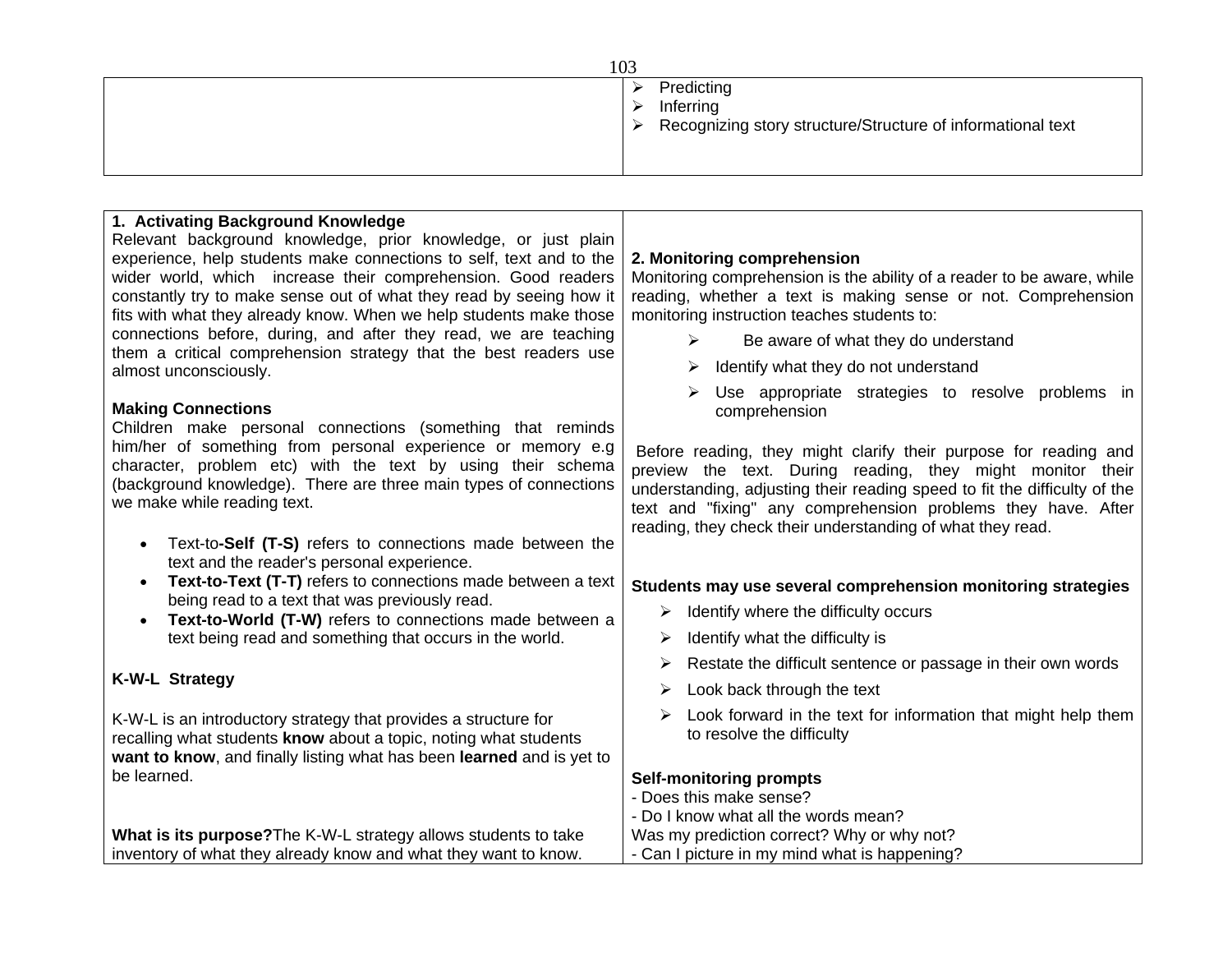| Students can categorize information about the topic that they expect | - What do I think will happen next? |  |
|----------------------------------------------------------------------|-------------------------------------|--|
| to use.                                                              |                                     |  |

┱

| <b>Fix Up Strategies -</b><br>- Re-read the sentence or paragraph<br>- Read a sentence or two ahead<br>- Re-tell in my own words what I just read.                                                                    | <b>Story Map</b> Used to chart the story structure. These can be organized<br>into fiction and nonfiction text structures. For example, defining<br>characters, setting, events, problem, and resolution in a fiction story;<br>however in a nonfiction story, main idea and details would be<br>identified. |
|-----------------------------------------------------------------------------------------------------------------------------------------------------------------------------------------------------------------------|--------------------------------------------------------------------------------------------------------------------------------------------------------------------------------------------------------------------------------------------------------------------------------------------------------------|
| 3 Graphic and semantic organizers                                                                                                                                                                                     | <b>Storyboard/Chain of Events</b>                                                                                                                                                                                                                                                                            |
| Graphic organizers illustrate concepts and relationships between<br>concepts in a text or using diagrams. Graphic organizers are known<br>by different names, such as maps, webs, graphs, charts, frames, or          | Used to order or sequence events within a text. For example, listing<br>the steps for brushing your teeth.<br><b>Cause/Effect</b>                                                                                                                                                                            |
| clusters.                                                                                                                                                                                                             | Used to illustrate the cause and effects told within a text. For<br>example, staying in the sun too long may lead to painful sunburn.                                                                                                                                                                        |
| Regardless of the label, graphic organizers can help readers focus<br>on concepts and how they are related to other concepts. Graphic<br>organizers help students read and understand textbooks and picture<br>books. | 4. Asking and Answering questions<br>Questions can be effective because they:                                                                                                                                                                                                                                |
|                                                                                                                                                                                                                       | Give students a purpose for reading                                                                                                                                                                                                                                                                          |
| Graphic organizers can:                                                                                                                                                                                               | Focus students' attention on what they are to learn                                                                                                                                                                                                                                                          |
| $\triangleright$ Help students focus on text structure "differences between fiction"<br>and nonfiction" as they read                                                                                                  | Help students to think actively as they read<br>➤<br>Encourage students to monitor their comprehension<br>➤                                                                                                                                                                                                  |
| Provide students with tools they can use to examine and show<br>relationships in a text                                                                                                                               | Help students to review content and relate what they have<br>➤<br>learned to what they already know                                                                                                                                                                                                          |
| Help students write well-organized summaries of a text<br>➤                                                                                                                                                           | The primary focus of effective questioning is to develop students' text                                                                                                                                                                                                                                      |
| support other text comprehension strategies<br>➤                                                                                                                                                                      | comprehension skills and not a means of assessing comprehension.                                                                                                                                                                                                                                             |
| Examples                                                                                                                                                                                                              | Questions that can be asked:                                                                                                                                                                                                                                                                                 |
| <b>Venn-Diagrams</b>                                                                                                                                                                                                  | What do you noticed about the author?                                                                                                                                                                                                                                                                        |
| Used to compare or contrast information from two sources. E.g.                                                                                                                                                        | When did you make a connection?<br>What do you think was important?                                                                                                                                                                                                                                          |
|                                                                                                                                                                                                                       | What was this mostly about?<br>➤                                                                                                                                                                                                                                                                             |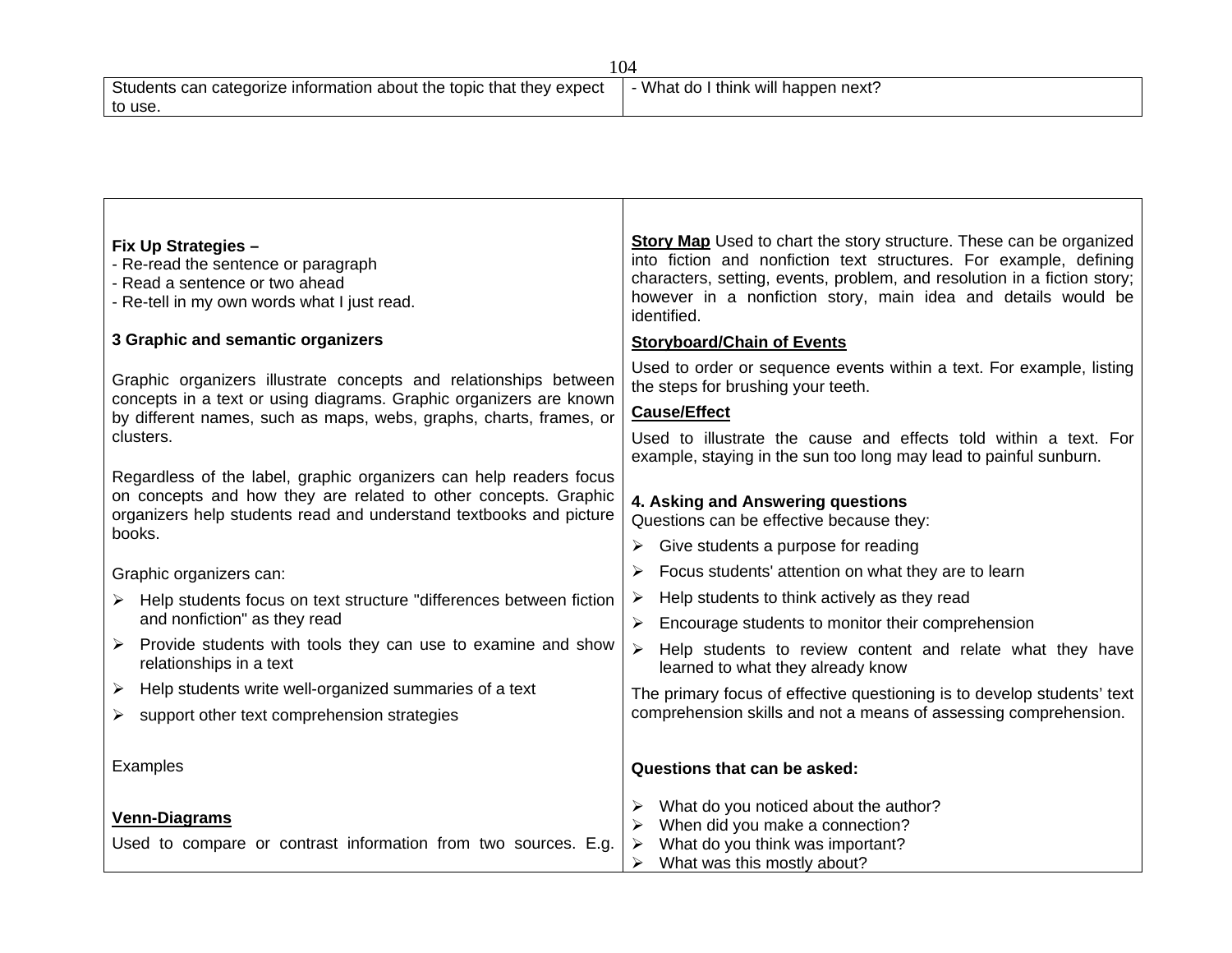|                                | 10 <sub>2</sub>                                  |
|--------------------------------|--------------------------------------------------|
| comparing two Dr. Seuss books. | What were you able to picture in your mind?<br>≻ |
|                                | What did you wonder about?<br>$\triangleright$   |
|                                |                                                  |
|                                |                                                  |
|                                |                                                  |
|                                |                                                  |

| <b>Generating questions</b>                                                                                                                                                                                                                                                                                                                |                                                                                                                                                                                                                                                                                                                                               |
|--------------------------------------------------------------------------------------------------------------------------------------------------------------------------------------------------------------------------------------------------------------------------------------------------------------------------------------------|-----------------------------------------------------------------------------------------------------------------------------------------------------------------------------------------------------------------------------------------------------------------------------------------------------------------------------------------------|
|                                                                                                                                                                                                                                                                                                                                            | <b>Examples of questions</b>                                                                                                                                                                                                                                                                                                                  |
| By generating questions, students become aware of whether they<br>can answer the questions and if they understand what they are<br>reading. Students learn to ask themselves questions that require<br>them to combine information from different segments of text. For<br>example, students can be taught to ask main idea questions that | "Kathlyn burst her head on a stone when she fell at the<br>playground. She also bruised her knee. Her mother nursed her<br>at home."                                                                                                                                                                                                          |
| relate to important information in a text.                                                                                                                                                                                                                                                                                                 | "Right There"<br>On what did Kathlyn hit her head?                                                                                                                                                                                                                                                                                            |
|                                                                                                                                                                                                                                                                                                                                            | "Think and Search" How was Kathlyn hurt?                                                                                                                                                                                                                                                                                                      |
| <b>QAR Strategy</b>                                                                                                                                                                                                                                                                                                                        | "Author and You" Was Kathlyn badly hurt? Give reason.                                                                                                                                                                                                                                                                                         |
| The Question-Answer Relationship strategy (QAR) encourages                                                                                                                                                                                                                                                                                 | "On Your Own" What do you think caused Kathlyn to fall?                                                                                                                                                                                                                                                                                       |
| students to learn how to answer questions better. e.g. There are four<br>different types of questions:                                                                                                                                                                                                                                     | 5. Visualizing- mental Imagery (think aloud)                                                                                                                                                                                                                                                                                                  |
| "Right There" Questions found right in the text that ask students to<br>find the one right answer located in one place as a word or a<br>sentence in the passage.<br>"Think and Search"<br>Questions based on the recall of facts that can be found directly in<br>the text. Answers are typically found in more than one place, thus      | More than just visualizing, imaging helps readers to<br>⋗<br>create and organized sensory and conceptual images to<br>process and understands text.<br>$\triangleright$ Visualization helps readers engage with text in ways that<br>make it personal and memorable.<br>$\triangleright$ Readers adapt their images as they continue to read. |
| requiring students to "think" and "search" through the passage to find<br>the answer.                                                                                                                                                                                                                                                      | 6. Summarizing<br>Summarizing requires students to determine what is important in                                                                                                                                                                                                                                                             |
| "Author and You"                                                                                                                                                                                                                                                                                                                           | what they are reading and to put it into their own words. Instruction in                                                                                                                                                                                                                                                                      |
| Questions require students to use what they already know, with what                                                                                                                                                                                                                                                                        | summarizing helps students:                                                                                                                                                                                                                                                                                                                   |
| they have learned from reading the text. Student's must understand<br>the text and relate it to their prior knowledge before answering the<br>question.                                                                                                                                                                                    | Identify or generate main ideas<br>➤                                                                                                                                                                                                                                                                                                          |
|                                                                                                                                                                                                                                                                                                                                            | Connect the main or central ideas<br>➤                                                                                                                                                                                                                                                                                                        |
|                                                                                                                                                                                                                                                                                                                                            | Eliminate unnecessary information<br>➤                                                                                                                                                                                                                                                                                                        |
|                                                                                                                                                                                                                                                                                                                                            | Look for information that are repeated<br>⋗                                                                                                                                                                                                                                                                                                   |
| "On Your Own"                                                                                                                                                                                                                                                                                                                              | Focus on key details<br>➤                                                                                                                                                                                                                                                                                                                     |
| Questions are answered based on a student's prior knowledge and                                                                                                                                                                                                                                                                            |                                                                                                                                                                                                                                                                                                                                               |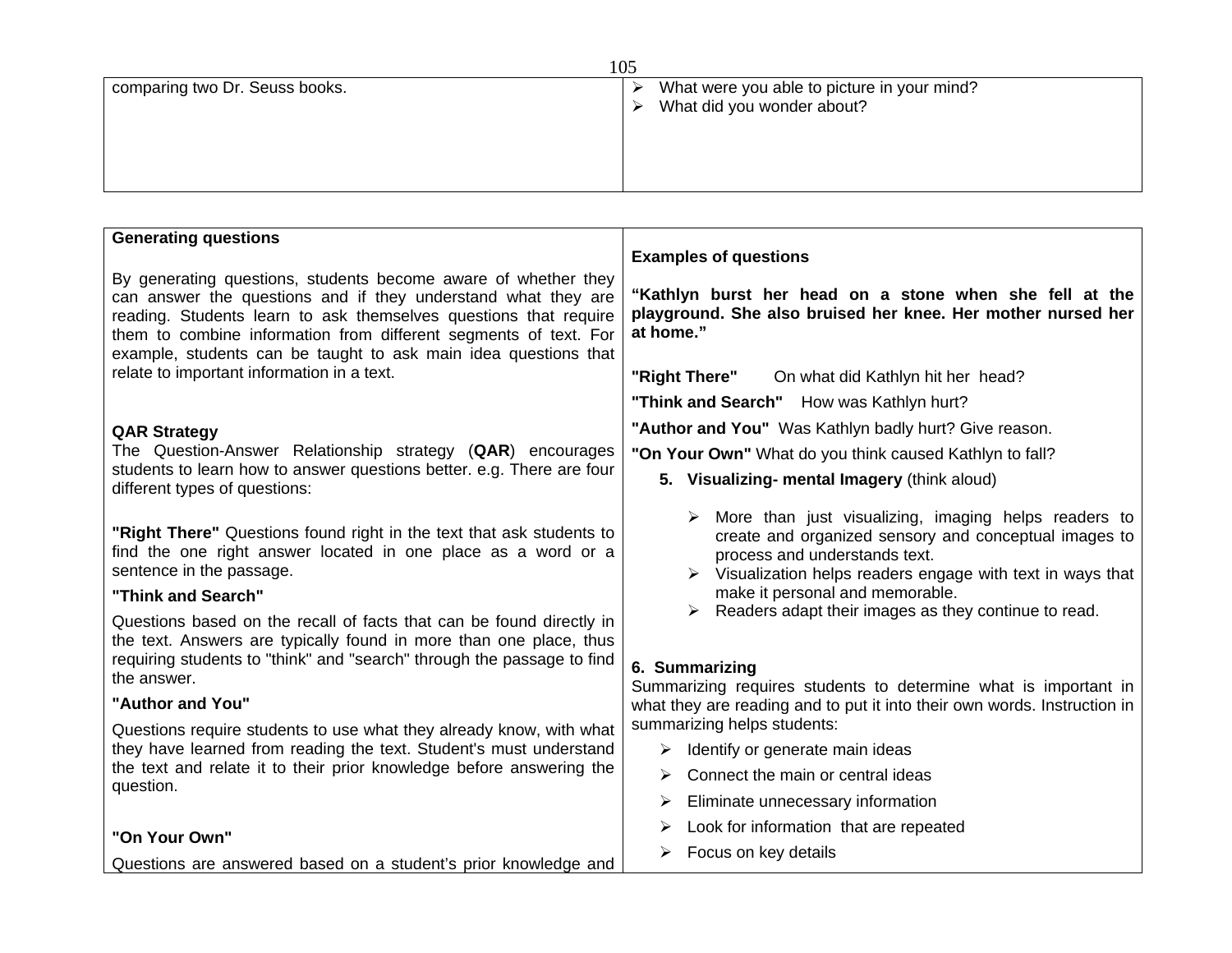|                                                               | 1 V V V                 |
|---------------------------------------------------------------|-------------------------|
| experiences. Reading the text may not be helpful to them when | Break down larger ideas |
| answering this type of question.                              |                         |
|                                                               |                         |
|                                                               |                         |

| 7. Inferring & Predicting                                              |                                                                     |                                                                             |
|------------------------------------------------------------------------|---------------------------------------------------------------------|-----------------------------------------------------------------------------|
| Inferring - Forming a conclusion about the author's meaning using      |                                                                     |                                                                             |
| background knowledge and clues from text. Usually referred to as       |                                                                     | During reading ask                                                          |
| "reading between the lines".                                           |                                                                     |                                                                             |
|                                                                        |                                                                     | How is the setting important to the story?                                  |
|                                                                        | Predicting - Using information from graphics, text, and experiences | What can we learn about the characters from what they say and<br>➤          |
|                                                                        | to anticipate what will be read and to actively enhance and adjust  | do?                                                                         |
| comprehension while reading.                                           |                                                                     | What problems does the character have to solve?<br>$\blacktriangleright$    |
|                                                                        |                                                                     | What is the most important event?<br>≻                                      |
|                                                                        | Predictions give students motivation and purpose for reading        | Did you make a picture in your mind while reading?<br>$\blacktriangleright$ |
|                                                                        | Using information from graphics, text, and experiences to           | Describe the picture and tell the words that helped to give you<br>➤        |
|                                                                        | anticipate what will be read and to actively enhance and            | this picture                                                                |
| adjust comprehension while reading.                                    |                                                                     | Can you relate any part of this story to an event in your life?<br>➤        |
|                                                                        |                                                                     | What do you think is going to happen next in the story?, why?               |
|                                                                        | 8. Recognizing story structure/structure of informational text      |                                                                             |
| <b>Narrative Text</b>                                                  | <b>Informational Text</b>                                           |                                                                             |
|                                                                        |                                                                     | After reading ask                                                           |
| Character<br>$\bullet$                                                 | Important points                                                    |                                                                             |
| Setting<br>$\bullet$                                                   | Logical order                                                       | How is the setting important to the story?                                  |
| Problem<br>$\bullet$                                                   | Conclusion                                                          | What can we learn about the characters from what they say and<br>➤          |
| Event                                                                  |                                                                     | do?                                                                         |
| Resolution                                                             |                                                                     | What problems does the character have to solve?                             |
|                                                                        |                                                                     | What is the most important event?<br>➤                                      |
|                                                                        |                                                                     | Did you make a picture in your mind while reading?<br>➤                     |
|                                                                        |                                                                     | Describe the picture and tell the words that helped to give you             |
| <b>Three Stages of Reading</b>                                         |                                                                     | this picture                                                                |
|                                                                        |                                                                     | Can you relate any part of this story to an event in your life?<br>➤        |
| <b>Before reading ask</b>                                              |                                                                     | What do you think is going to happen next in the story?, why?<br>➤          |
|                                                                        |                                                                     |                                                                             |
| What can you predict about the story from the front and back<br>➤      |                                                                     |                                                                             |
| cover of the book?                                                     |                                                                     |                                                                             |
| What does the title tell you about the story?<br>$\blacktriangleright$ |                                                                     |                                                                             |
| Who or What do you predict the story will be about and why?<br>➤       |                                                                     |                                                                             |
| Where and when do you think the story will take place?<br>≻            |                                                                     |                                                                             |
| What other stories have you read that are like this one?<br>➤          |                                                                     |                                                                             |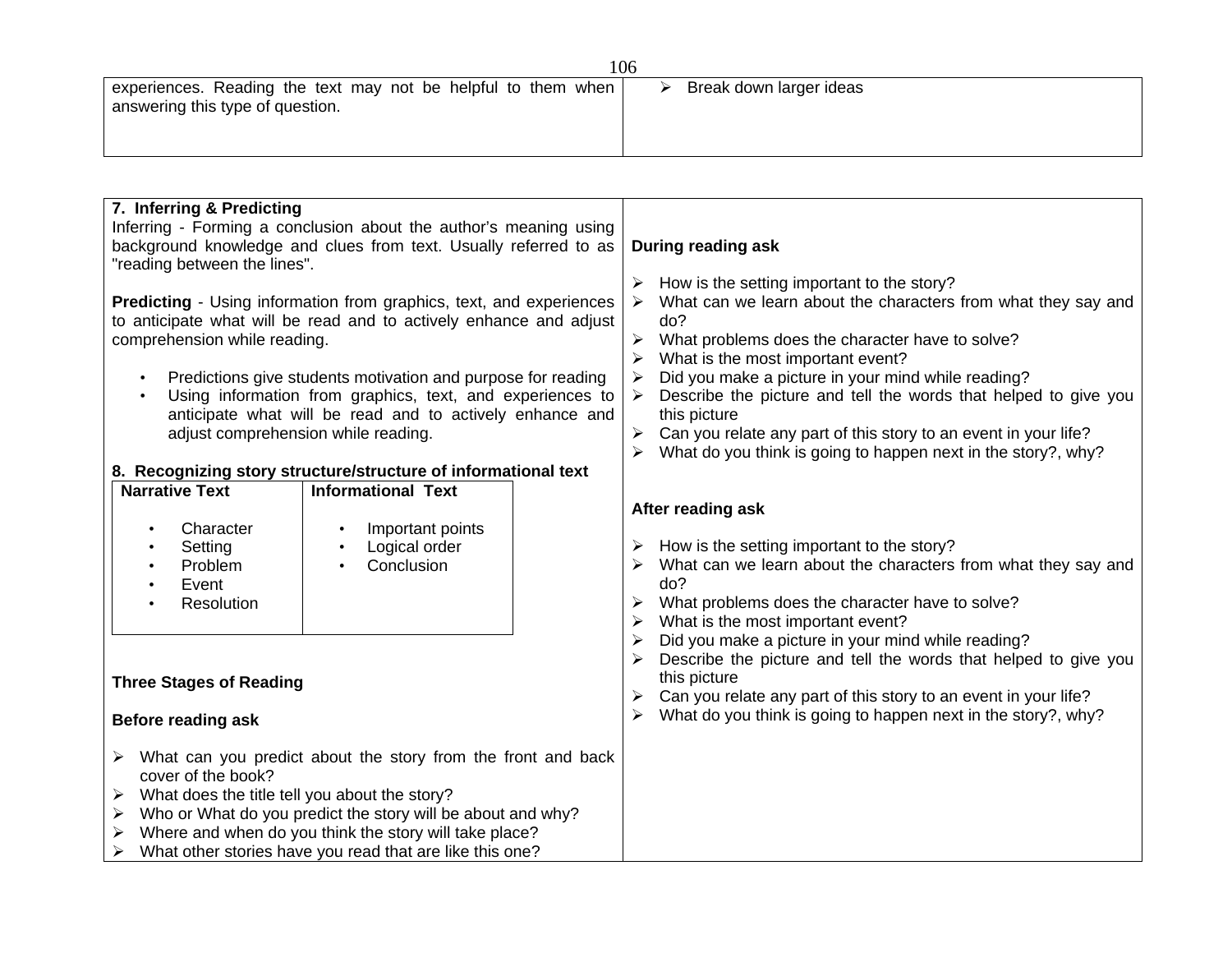| A PARAGRAPH                                                                                                                                                                                                                                                                                                                                                                                                                        | <b>SUPPORTING DETAILS</b>                                                                                                                                                                                                                                                                                                                                                                                                                                          |
|------------------------------------------------------------------------------------------------------------------------------------------------------------------------------------------------------------------------------------------------------------------------------------------------------------------------------------------------------------------------------------------------------------------------------------|--------------------------------------------------------------------------------------------------------------------------------------------------------------------------------------------------------------------------------------------------------------------------------------------------------------------------------------------------------------------------------------------------------------------------------------------------------------------|
|                                                                                                                                                                                                                                                                                                                                                                                                                                    |                                                                                                                                                                                                                                                                                                                                                                                                                                                                    |
| A paragraph is a group of related sentences, which develop one main<br>idea or topic. It contains the topic sentence, supporting details and<br>concluding.                                                                                                                                                                                                                                                                        | The supporting details in a paragraph must do the following:<br>Give specific details, facts, or examples to support, prove, or<br>➤<br>explain the main idea of the paragraph.                                                                                                                                                                                                                                                                                    |
| <b>HOW IS A PARAGRAPH STRUCTURED?</b>                                                                                                                                                                                                                                                                                                                                                                                              | Be as descriptive and interesting as possible.<br>Explain or define any terms the reader may not know.                                                                                                                                                                                                                                                                                                                                                             |
| <b>TOPIC SENTENCE</b>                                                                                                                                                                                                                                                                                                                                                                                                              | Be relevant to the main idea of the paragraph.<br>⋗                                                                                                                                                                                                                                                                                                                                                                                                                |
| This is usually it is the first sentence in the paragraph, but not<br>necessarily. It may come after a transition sentence; it may even<br>come at the end of a paragraph. The topic sentence expresses the                                                                                                                                                                                                                        | <b>CLOSING SENTENCE</b>                                                                                                                                                                                                                                                                                                                                                                                                                                            |
| main idea. The main idea of the topic sentence controls the rest of<br>the paragraph.                                                                                                                                                                                                                                                                                                                                              | A good closing sentence must do the following:                                                                                                                                                                                                                                                                                                                                                                                                                     |
| A good topic sentence must do the following:                                                                                                                                                                                                                                                                                                                                                                                       | Restate the main idea of the paragraph using different words.<br>Remind the reader of the writer's feeling about the topic.<br>➤<br>Appear at the end of the paragraph.<br>≻                                                                                                                                                                                                                                                                                       |
| $\triangleright$ Provide one relevant idea about the topic of the paper<br>State something specific about the topic of the paper.<br>➤<br>Introduce the main idea of the paragraph.<br>➤                                                                                                                                                                                                                                           | <b>Genres of Writing</b>                                                                                                                                                                                                                                                                                                                                                                                                                                           |
| Give the reader an idea of what the rest of the paragraph will                                                                                                                                                                                                                                                                                                                                                                     |                                                                                                                                                                                                                                                                                                                                                                                                                                                                    |
| cover.<br>Topic sentences are not the only way to organize a paragraph, and<br>not all paragraphs need a topic sentence. For example, paragraphs<br>that describe, narrate, or detail the steps in an experiment do not<br>usually need topic sentences. They are useful, however, in<br>paragraphs that analyze and argue. They are particularly useful for<br>writers who have difficulty developing focused, unified paragraphs | <b>NARRATIVE</b> a genre of writing that entertains or tells a story or relay<br>a sequence of events. Generally, these events are told in<br>chronological order that is the order in which they happened.<br>However a narrative paragraph most often tells a story in order to<br>illustrate or demonstrate a point. Some of the text types include:<br>adventure, fairy tale, fantasy, mystery, personal narrative, realistic<br>fiction, and science fiction. |
| (i.e. writers who tend to waffle). Topic sentences help these writers<br>develop a main idea for their paragraphs and most importantly stay<br>focused. Topic sentences also help guide the reader through                                                                                                                                                                                                                         | Poetry- Poetic writing is a written art form that helps the writer<br>express an imaginative awareness and arranged to create a specific<br>emotional response sometimes employing the use of repetition,<br>meter, and rhyme.                                                                                                                                                                                                                                     |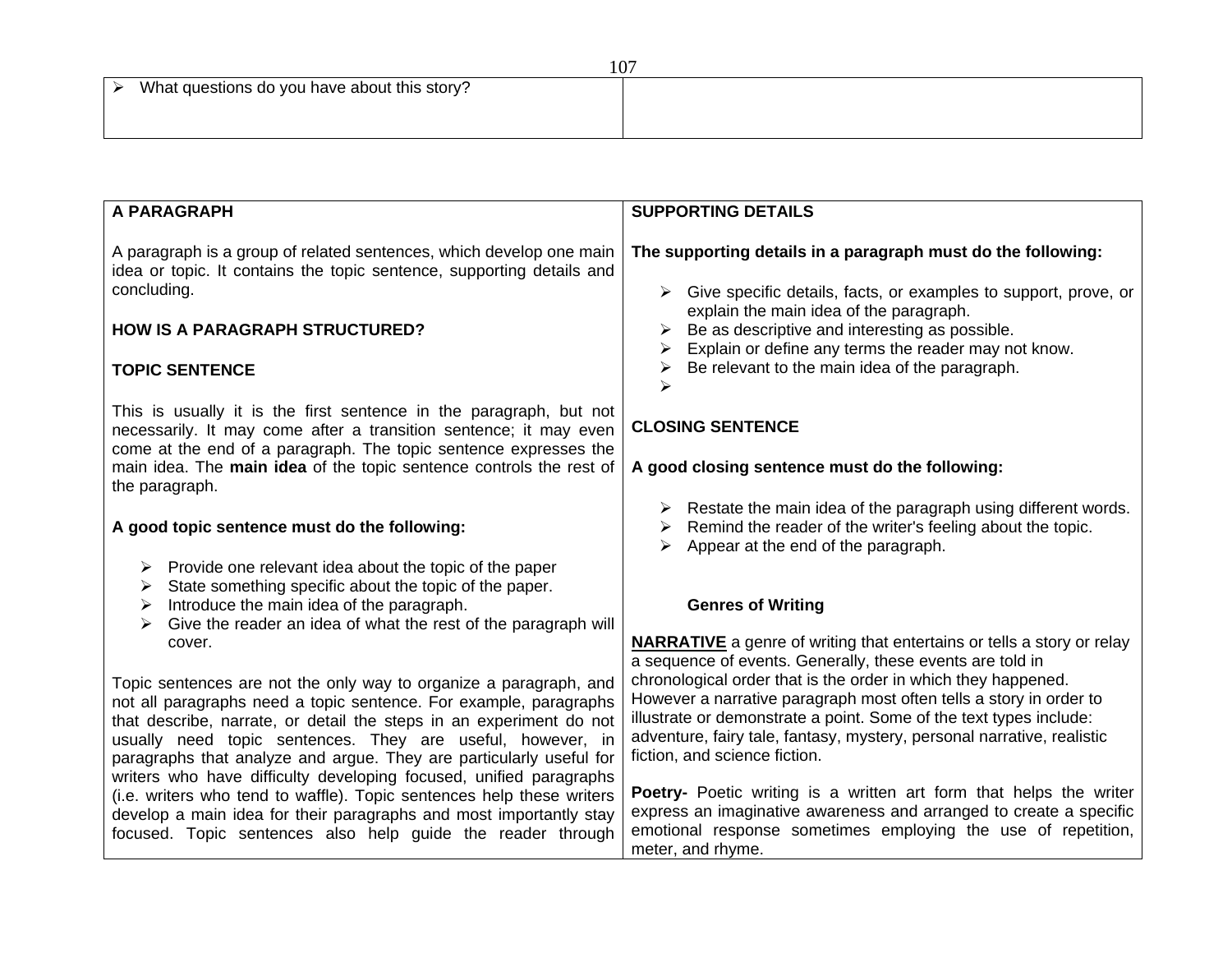| <b>EXPOSITORY</b> a genre of writing that informs, describes, or explains                                                                                                                                                                              |                                                                                                                                                                                                                                                                                                                                                         |
|--------------------------------------------------------------------------------------------------------------------------------------------------------------------------------------------------------------------------------------------------------|---------------------------------------------------------------------------------------------------------------------------------------------------------------------------------------------------------------------------------------------------------------------------------------------------------------------------------------------------------|
| with text types that include: autobiography, biography, descriptive,                                                                                                                                                                                   |                                                                                                                                                                                                                                                                                                                                                         |
| essay, informational report, and media article.                                                                                                                                                                                                        | <b>Traits of writing</b><br>http://writing.pppst.com/6traits.html                                                                                                                                                                                                                                                                                       |
| <b>Types of Expository Writing</b>                                                                                                                                                                                                                     | The Six Traits of writing ideas, organization, voice sentence                                                                                                                                                                                                                                                                                           |
| Recount-a recount may be personal or factual but is generally a<br>story or report that is known to be true. Examples may include<br>newspaper reports and stories about people or events that have<br>happened to them.                               | fluency, word choice, and conventions are the qualities that<br>teachers, writers, and readers think are important in good writing.<br>The purpose of using Six Traits is to give teachers and students the<br>same language and expectations of writing. We want students to<br>transfer the writing skills they have developed in their language arts |
| <b>Persuasive</b> a genre of writing that attempts to convince readers to<br>embrace a particular point of view with text types that include:<br>advertisement, editorial, persuasive essay, political cartoon, pro/con,<br>and review                 | classes to writing whenever it's used, not just within their language<br>arts experience.<br><b>Ideas</b>                                                                                                                                                                                                                                               |
|                                                                                                                                                                                                                                                        | A paper with good ideas is clear, focused and holds the reader's                                                                                                                                                                                                                                                                                        |
| <b>Procedural</b> a genre of writing that explains the instructions or<br>directions for completing a task with text types that include:<br>experiment, how to, and recipe.                                                                            | attention. Ideas are the heart of the message. They are the reason<br>we are writing<br>Ideas are the heart of any piece of writing<br>$\bullet$<br>It's all about the information<br>$\bullet$                                                                                                                                                         |
| <b>Explanation</b> —An explanation text is used to explain a process such                                                                                                                                                                              | Ideas paint pictures in a reader's mind<br>$\bullet$                                                                                                                                                                                                                                                                                                    |
| as how something works. It may involve explaining a series of steps<br>involved in why something happens and what happens. This is<br>sometimes called 'cause' and 'effect'. An example may also include                                               | Informational text becomes reader-friendly<br>$\bullet$<br>Ideas demonstrate clarity, focus, sense of purpose<br>$\bullet$                                                                                                                                                                                                                              |
| using a picture or a flow chart.                                                                                                                                                                                                                       | Checklist for encouraging good ideas:<br>Is my message clear?<br>$\bullet$                                                                                                                                                                                                                                                                              |
| <b>Transactional</b> a genre of writing that serves as a communication of<br>ideas and information between individuals with text types that<br>include: business letter, friendly email, friendly letter, interview,<br>invitation, postcard, speeches | Do I know enough about my topic?<br>$\bullet$<br>Is it interesting?<br>$\bullet$<br>Is my topic "small" and focused?<br>$\bullet$<br>Did I show what was happening?<br>$\bullet$                                                                                                                                                                        |
| <b>Descriptive:</b> Provide specific details about what something looks,<br>smells, tastes, sounds, or feels like. Organize spatially, in order of<br>appearance, or by topic.                                                                         |                                                                                                                                                                                                                                                                                                                                                         |

108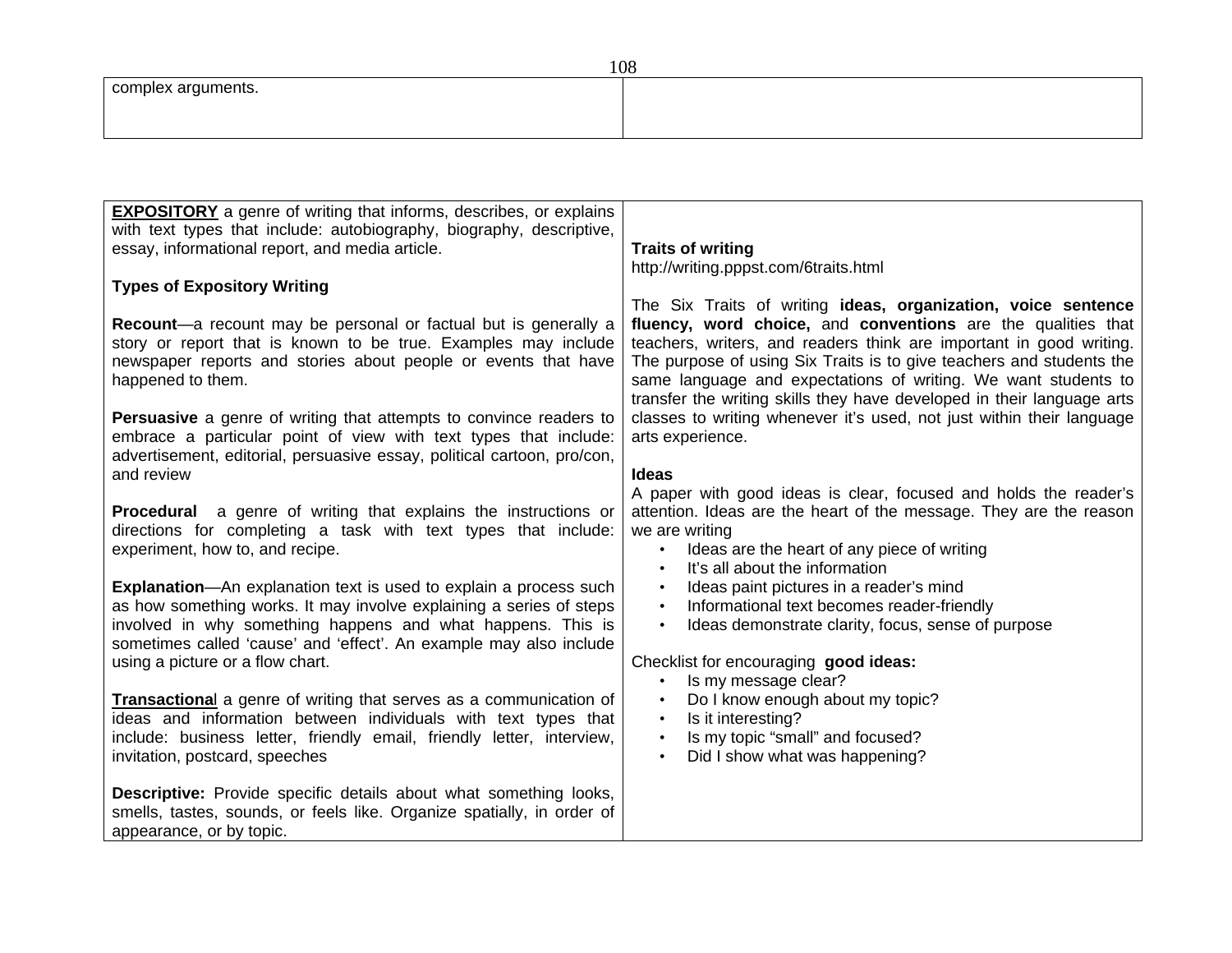| Organization<br>Organization is the internal structure of the piece of writing. It gives<br>direction to all writing by drawing the reader in. It enhances and<br>showcases the central theme or storyline. Everything fits together like<br>a puzzle, leaving the reader with something to think about. | Checklist for encouraging proper use of words<br>Will my reader understand my words?<br>Were my words accurate, original, and just right?<br>Did I use energetic verbs?<br>$\bullet$<br>Did I use language that painted a picture?<br>$\bullet$                                                                                  |
|----------------------------------------------------------------------------------------------------------------------------------------------------------------------------------------------------------------------------------------------------------------------------------------------------------|----------------------------------------------------------------------------------------------------------------------------------------------------------------------------------------------------------------------------------------------------------------------------------------------------------------------------------|
| Checklist for encouraging good organization<br>Does my paper have a good opening that captures the<br>reader's attention?<br>Are my ideas in the best order?<br>Does my paper have a strong ending?<br>Is the writing easy to follow? A well-laid-out road map?                                          | <b>Sentence fluency</b><br>Sentence Fluency gives our writing rhythm with an easy flow when<br>reading aloud. Sentences are well built with strong and varied<br>structures. Sentences are clear and powerful. As our writing skills<br>grow, we learn new ways to "sculpt" our writing.<br>Punctuate. Periods are a good thing! |
| <b>Voice</b><br>The voice is the heart and soul, the magic, the wit, along with the<br>feeling and conviction of the individual writer coming out through the<br>words. Voice gives writing personality, flavor and style. In a paper                                                                    | Checklist for encouraging good sentence structure.<br>How does my writing sound when read aloud?<br>$\bullet$<br>Do my sentences begin in different ways?<br>Are some sentences long and some short?                                                                                                                             |
| with strong voice, the writer speaks directly to the reader and is<br>sensitive to the reader's needs.                                                                                                                                                                                                   | <b>Conventions</b><br>Once our writing is revised, we are ready to edit and proofread. It's<br>like wrapping a package - we want to prepare our writing so others                                                                                                                                                                |
| Checklist for encouraging good voice in writing<br>Does this writing sound like me?<br>Did I say what I think and feel?<br>Does my writing have energy and passion?<br>Is it appropriate for my audience and purpose?                                                                                    | can read and enjoy it.<br>Conventions deal with fixing our work (e.g. grammar, capitalization,<br>punctuation, usage, spelling, paragraphing) so that our work is as<br>error-free as possible                                                                                                                                   |
| <b>Word choice</b>                                                                                                                                                                                                                                                                                       | Editing & revising for conventions                                                                                                                                                                                                                                                                                               |
| Word choice is the use of rich, colorful, precise language that moves                                                                                                                                                                                                                                    | Use of proper format (indentation, margins, spacing, etc.)<br>$\bullet$                                                                                                                                                                                                                                                          |
| and enlightens the reader. It makes the writing come alive.                                                                                                                                                                                                                                              | Correct use of capitalization, punctuation and spelling<br>Maintain verb tense and subject verb agreement throughout                                                                                                                                                                                                             |
| Word choice is clear, precise and colorful                                                                                                                                                                                                                                                               | composition                                                                                                                                                                                                                                                                                                                      |
| Find the word that is 'just right'                                                                                                                                                                                                                                                                       | Use homophones and other vocabulary correctly<br>$\bullet$                                                                                                                                                                                                                                                                       |

109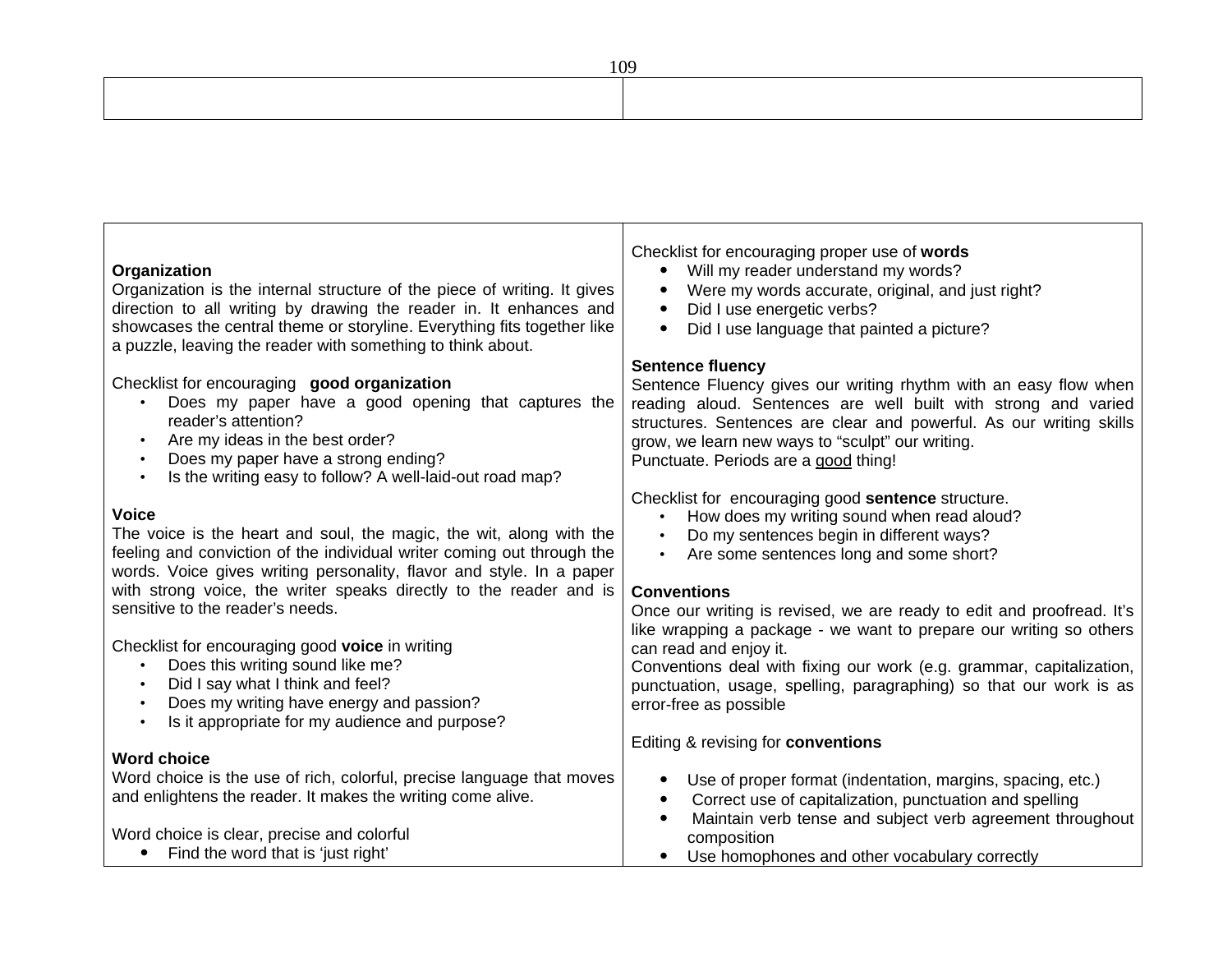| 11 V                                              |  |  |
|---------------------------------------------------|--|--|
| Stretch to use new, interesting words             |  |  |
| Think verbs, verbs, verbs (use high energy words) |  |  |
| Eliminate tired words                             |  |  |
|                                                   |  |  |
|                                                   |  |  |

| Checklist for encouraging good writing convention<br>Did I paragraph correctly?<br>Is my spelling correct?<br>$\bullet$<br>Did I correctly use periods, question marks, commas,<br>$\bullet$<br>quotation marks, and other punctuation marks?<br>Did I use capital letters correctly?<br>$\bullet$                                 | <b>Reason</b><br>Used if you want to make someone believe something or do<br>something. Have students write about something they feel strongly<br>about.                                                                                                                                                                                                                                                                                                                                                                                                                                                                                           |  |  |
|------------------------------------------------------------------------------------------------------------------------------------------------------------------------------------------------------------------------------------------------------------------------------------------------------------------------------------|----------------------------------------------------------------------------------------------------------------------------------------------------------------------------------------------------------------------------------------------------------------------------------------------------------------------------------------------------------------------------------------------------------------------------------------------------------------------------------------------------------------------------------------------------------------------------------------------------------------------------------------------------|--|--|
| Did I use correct grammar?<br>$\bullet$                                                                                                                                                                                                                                                                                            | The best book                                                                                                                                                                                                                                                                                                                                                                                                                                                                                                                                                                                                                                      |  |  |
| <b>Organizing a Paragraph</b>                                                                                                                                                                                                                                                                                                      | The best book I have read in class this year was Beowolf. I like this<br>book because it took place in the Middle Ages. I like books in those<br>times because of the dragons, monsters, and a hero. In Beowolf the                                                                                                                                                                                                                                                                                                                                                                                                                                |  |  |
| Source - Writing Skills by (Diana Hanbury)                                                                                                                                                                                                                                                                                         | monsters were mean, but also had feelings. Beowolf is a fantasy<br>novel and I like fantasy stories. It has a good story and a surprise<br>ending. I didn't expect the ending would be different than what I had<br>guessed, but it was. These are the reasons why I like this book and<br>why I am glad we read it in class.                                                                                                                                                                                                                                                                                                                      |  |  |
| There are several ways to organize your writing. Not every pattern<br>will work for every writer or for every piece of writing. It is important to<br>organize the writing in an order that is interesting, but more<br>importantly it must be logical. In other words, it has to make sense to                                    |                                                                                                                                                                                                                                                                                                                                                                                                                                                                                                                                                                                                                                                    |  |  |
| the reader. Everything must fit together, much like the pieces of a<br>puzzle.                                                                                                                                                                                                                                                     | <b>Example Writing</b><br>One of the most important types of writing for students to learn.<br>Specific, concrete, carefully selected examples are important to all<br>good writing.                                                                                                                                                                                                                                                                                                                                                                                                                                                               |  |  |
| <b>Examples</b>                                                                                                                                                                                                                                                                                                                    |                                                                                                                                                                                                                                                                                                                                                                                                                                                                                                                                                                                                                                                    |  |  |
| <b>Process</b>                                                                                                                                                                                                                                                                                                                     | We help our family                                                                                                                                                                                                                                                                                                                                                                                                                                                                                                                                                                                                                                 |  |  |
| In this type of order, a sequence of actions is described. It instructs<br>the reader on how to do something. It is basically a set of directions.<br>Owner's manuals and cookbooks are organized in this pattern                                                                                                                  | My brother and I help around the house. First, we take care of our<br>pets. We have a bunny named Lucky. I am usually the one who<br>feeds him. I let him exercise out of his cage. Matt has a bird named<br>Ike. He cleans out his cage and cleans his water. Next, we help at<br>mealtimes. We set the table. We clear the plates and put them in the<br>sink for Mom and Dad to wash them. Finally we keep the house<br>spotless. If we take our shoes off, we put them in the shoe basket. If<br>we play with one of our toys, we put it back where it belongs. At the<br>end of the day we put our dirty clothes in the dirty clothes basket. |  |  |
| From caterpillar to butterfly<br>The life cycle of the butterfly has four stages. Butterflies begin life as<br>an egg. Then, the egg hatches into a tiny larva. Larva is another word<br>for caterpillar. The larva eats and grows. Next, the larva attaches<br>itself to a branch or a twig and forms a hard outer shell called a |                                                                                                                                                                                                                                                                                                                                                                                                                                                                                                                                                                                                                                                    |  |  |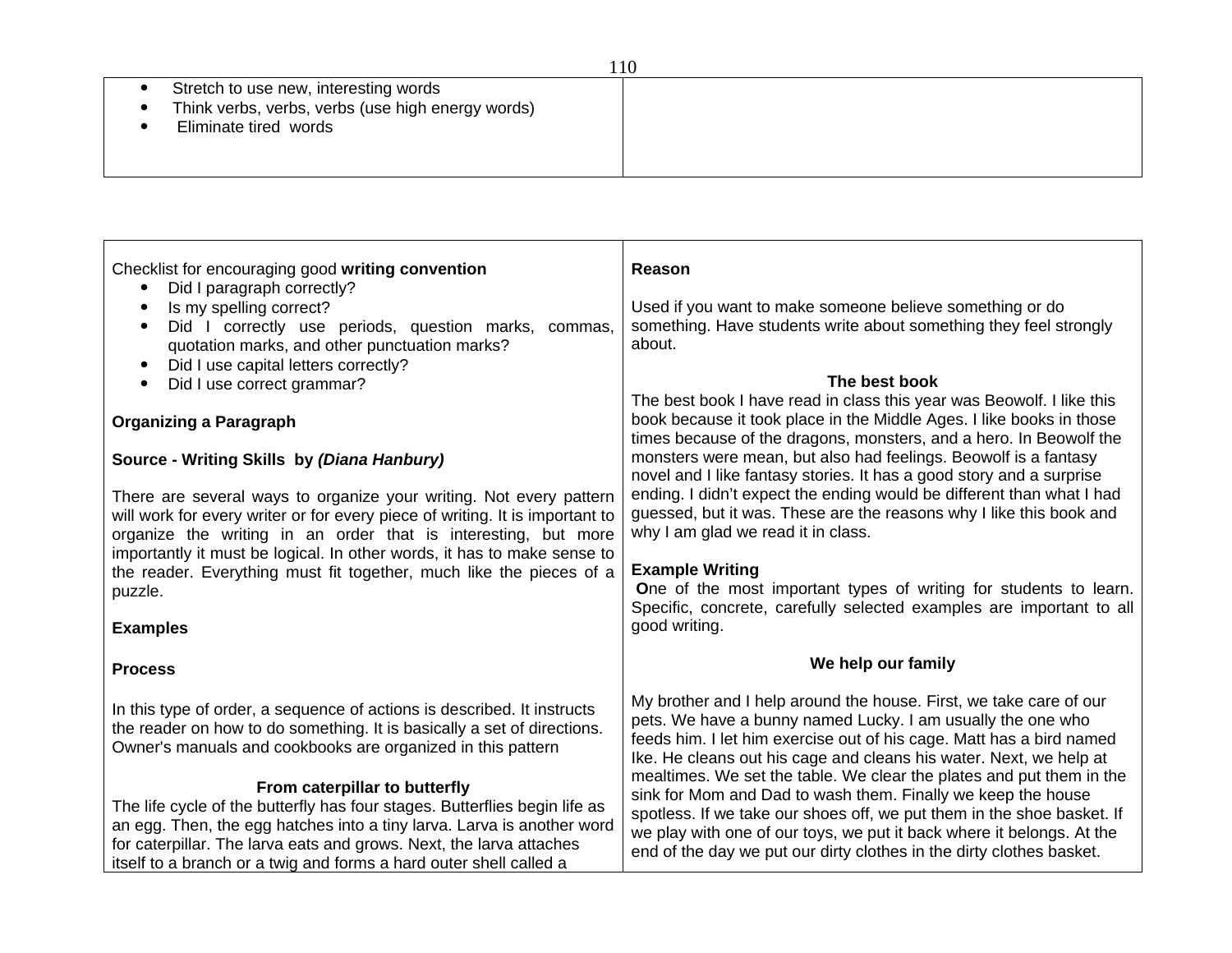| 111                                                                                                                                                                                                                                                                                                                                                                                                                                                                                                                                                                                                                                                                                                                                                                                                                                         |                                                                                                                                                                                                                                                                                                                                                                                                                                                                                                                                                                                                                                                                                                                                                                                        |  |  |
|---------------------------------------------------------------------------------------------------------------------------------------------------------------------------------------------------------------------------------------------------------------------------------------------------------------------------------------------------------------------------------------------------------------------------------------------------------------------------------------------------------------------------------------------------------------------------------------------------------------------------------------------------------------------------------------------------------------------------------------------------------------------------------------------------------------------------------------------|----------------------------------------------------------------------------------------------------------------------------------------------------------------------------------------------------------------------------------------------------------------------------------------------------------------------------------------------------------------------------------------------------------------------------------------------------------------------------------------------------------------------------------------------------------------------------------------------------------------------------------------------------------------------------------------------------------------------------------------------------------------------------------------|--|--|
| chrysalis. This is also called a pupa, or cocoon. Finally, the butterfly<br>matures and breaks out of its cocoon. Butterflies are just one of the<br>many living things that change as they grow.                                                                                                                                                                                                                                                                                                                                                                                                                                                                                                                                                                                                                                           | Matt and I have a busy life, but our family needs our help.                                                                                                                                                                                                                                                                                                                                                                                                                                                                                                                                                                                                                                                                                                                            |  |  |
|                                                                                                                                                                                                                                                                                                                                                                                                                                                                                                                                                                                                                                                                                                                                                                                                                                             |                                                                                                                                                                                                                                                                                                                                                                                                                                                                                                                                                                                                                                                                                                                                                                                        |  |  |
| <b>Persuasion</b><br>Persuasion - a special kind of reason paragraph. The task is to<br>persuade someone to think in a certain way, to feel strongly about<br>something or to take a certain course of action. The arguments need<br>to be convincing and powerful. Audience is particularly important in<br>persuasive writing because the writer must choose arguments that<br>are most likely to influence the reader.<br>A kitten<br>I know we can't have a dog because no one is at home during the<br>day to take care of it. But y couldn't I have a kitten? Kittens can be<br>alone all day. I would feet it and empty its litter box every day. It could<br>sleep in my room and keep me company at night. It wouldn't even<br>cost us anything if we adopted a kitten form animal shelter. We could<br>give a kitten a good home. | <b>Comparison and contrast</b><br>Write about one thing and then about another<br>$\blacktriangleright$<br>List similarities and then list differences<br>≻<br>Compare things by point.<br>➤<br>Although they are sisters, Jennifer and Jessica are complete<br>opposites. Jennifer enjoys playing sports, while Jessica would rather<br>watch. Jennifer has no interest in playing a musical instrument, while<br>Jessica is the first chair violinist. Jennifer listens to new age music,<br>while Jessica prefers country. Jennifer's favorite subject is English,<br>and Jessica's favorite is math. Jennifer likes to curl up in a chair on a<br>rainy day and read a good book, but Jessica would rather sleep all<br>day. No one would ever guess that they are actually twins. |  |  |
| <b>Descriptive</b><br>Descriptive - descriptive through sensory details. Put yourself in the<br>picture.<br>My pet turtle.                                                                                                                                                                                                                                                                                                                                                                                                                                                                                                                                                                                                                                                                                                                  | <b>Narrative</b><br>When beginning narrative with young students ask them to first write<br>down the main points or the 5 Ws e.g. who was involved. What<br>happened? Where did it happen? When did it happen? Why was it<br>important?                                                                                                                                                                                                                                                                                                                                                                                                                                                                                                                                                |  |  |
| A turtle can be lots of fun. My turtle is green and scaly. He has a<br>fumy mouth. It always looks like he is smiling. He sleeps on a rock<br>and when he wakes up he dives into the water. It makes a loud<br>splash. I like to watch him through the clear glass of his tank<br><b>Cause and effect order</b><br>In this type of order, the cause (or reason) is usually discussed first.<br>This then leads to a discussion of the effect (or result.)<br>Because toys have become electronic devices, some children today                                                                                                                                                                                                                                                                                                               | <b>The Robber</b><br>Ann suddenly woke up from a deep sleep. She couldn't figure out<br>what time it was. She slowly got out of be and went to the window.<br>She heard a loud pounding noise coming from under it. She looked<br>outside and saw a man jumping from the window. He was carrying a<br>bag under his arm. Ann shouted "thief, thief." The man started to run.<br>Ann quickly ran downstairs and was about to leave the house when<br>she saw a policeman holding a man at the back of his pants. They<br>were walking towards the house. The man had Ann's lunch bag in his                                                                                                                                                                                             |  |  |
| are unable to entertain themselves. Gone are the days when children<br>invented their own adventures and used sticks as swords, cookie<br>sheets as armor, and refrigerator box as a fortress to defend. The<br>electronic age has delivered children all sorts of gadgets and gizmos                                                                                                                                                                                                                                                                                                                                                                                                                                                                                                                                                       | hand. As they came closer Ann could not believe who the man was.<br>She opened her eyes and mouth wide in disbelief.<br>Writing - Mini lesson<br>The mini-lesson is an essential component of the writing model. It is                                                                                                                                                                                                                                                                                                                                                                                                                                                                                                                                                                 |  |  |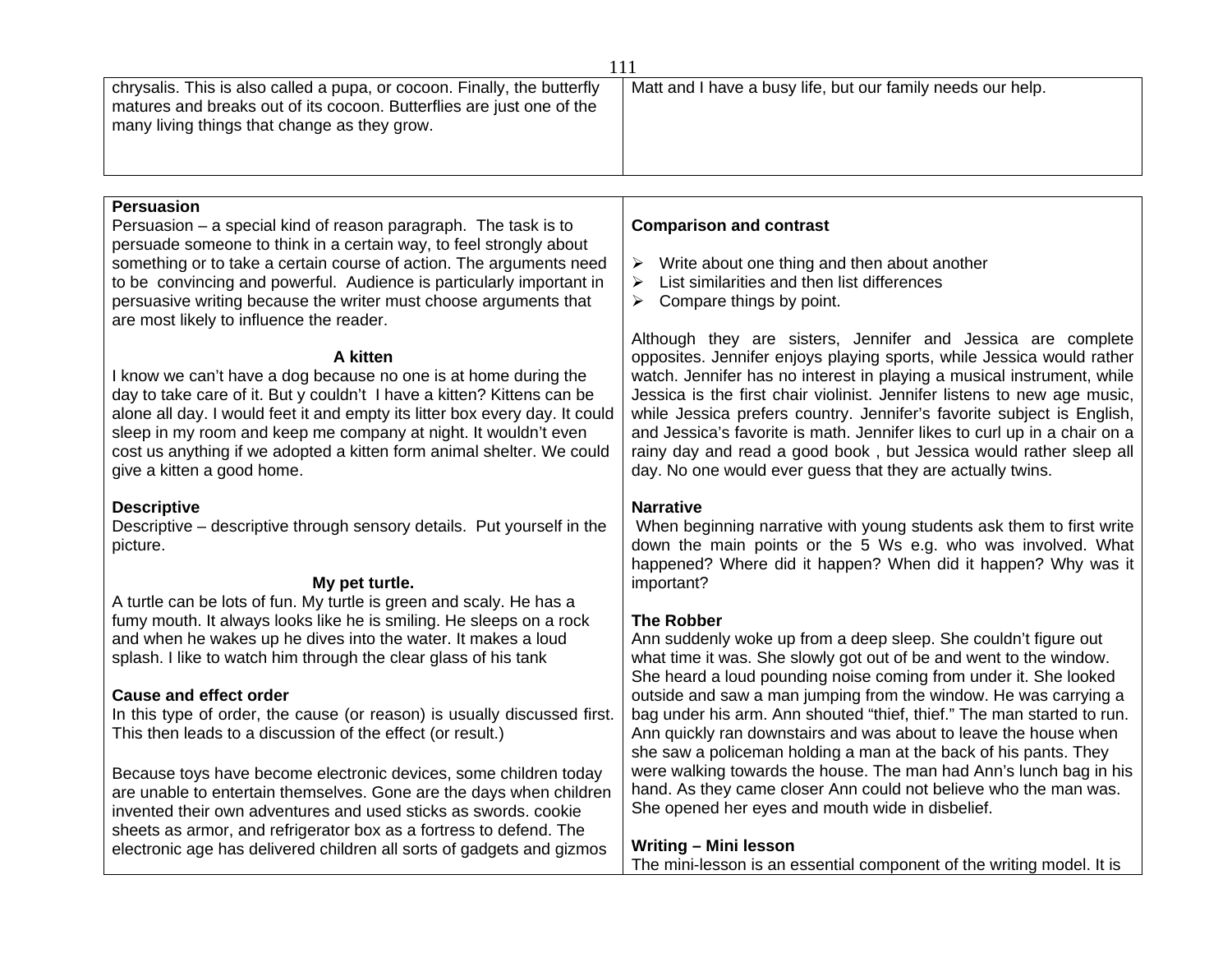| that are supposed to be realistic. Some toys even have buttons to | an opportunity for the teacher to introduce or revisit a writing practice. |  |  |
|-------------------------------------------------------------------|----------------------------------------------------------------------------|--|--|
| push so prerecorded messages can be played to begin scripted      | Mini-lessons can provide instruction or strategies for following           |  |  |
| adventures that require no imagination. No imagination? No wonder | procedures, brainstorming ideas, choosing the elements of craft,           |  |  |
| some children today have short attention spans                    | creating interesting beginnings and conclusions, creating titles,          |  |  |
|                                                                   | revising, editing or publishing work.                                      |  |  |

## Dolch Sight Word List

| Preprimer              | <b>Primer</b> | <b>First</b> | <b>Second</b> | <b>Third</b>  |
|------------------------|---------------|--------------|---------------|---------------|
| a                      | all           | after        | always        | about         |
| and                    | am            | again        | around        | better        |
| away                   | are           | an           | because       | bring         |
| big                    | at            | any          | been          | carry         |
| blue                   | ate           | as           | before        | clean         |
| can                    | be            | ask          | best          | cut           |
| come                   | black         | by           | both          | done          |
| down                   | brown         | could        | buy           | draw          |
| find                   | but           | every        | call          | drink         |
| for                    | came          | fly          | cold          | eight         |
| funny                  | did           | from         | does          | fall          |
| <b>go</b>              | do            | give         | don't         | far           |
| help                   | eat           | going        | fast          | full          |
| hers                   | four          | had          | first         | got           |
|                        | get           | has          | five          | grow          |
| in                     | good          | her          | found         | hold          |
| İs                     | has           | him          | gave          | hot           |
| $\overline{\text{it}}$ | he            | how          | goes          | hurt          |
| jump                   | into          | just         | green         | <sup>if</sup> |
| little                 | like          | know         | its           | keep          |
| look                   | must          | let          | made          | kind          |
| make                   | new           | live         | many          | laugh         |
| me                     | no            | ∣may         | off           | light         |
| my                     | now           | <b>of</b>    | or            | long          |
| not                    | <b>on</b>     | old          | pull          | much          |
| one                    | lour          | once         | read          | myself        |